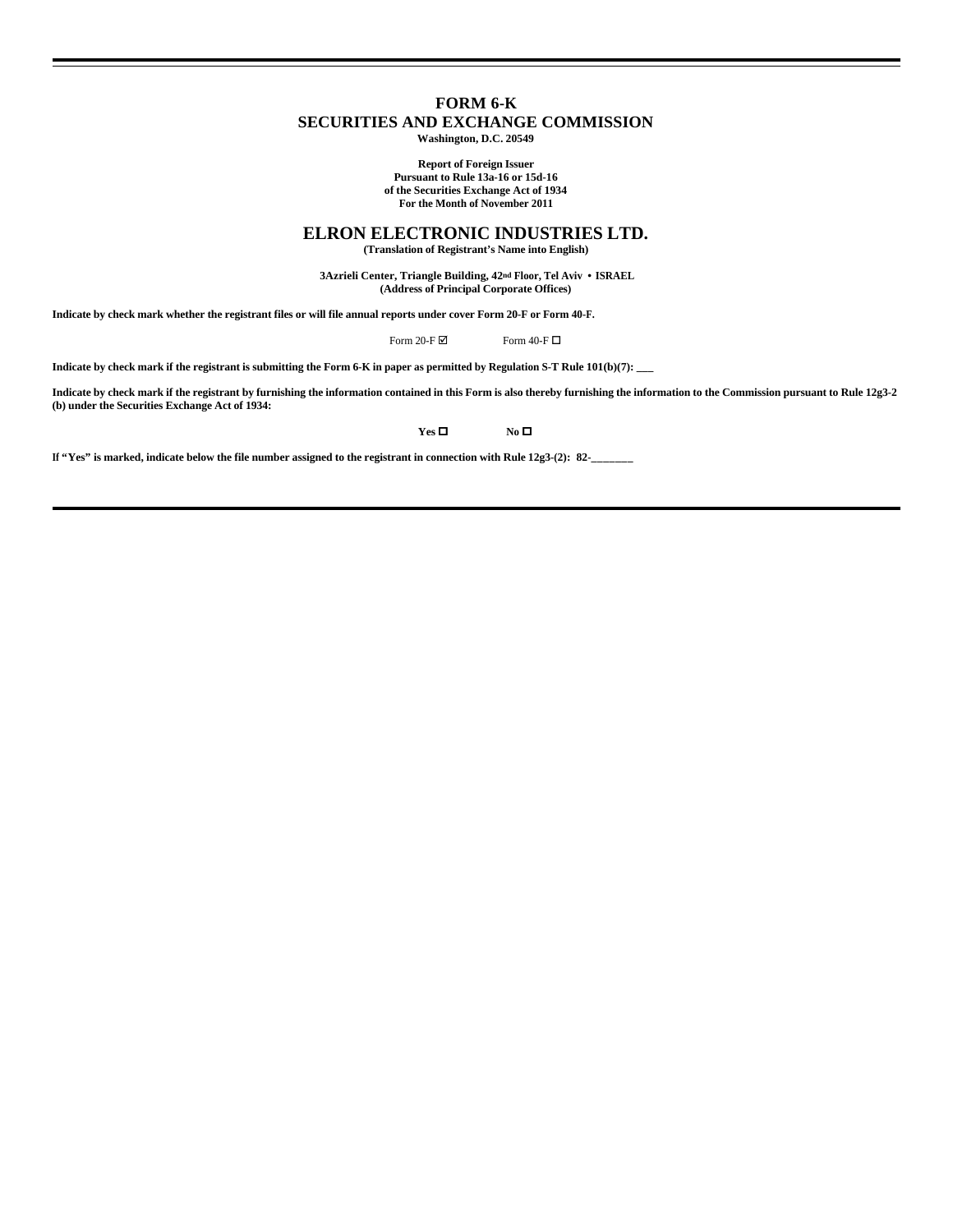English Translations of Registrant's Reports filed with the Israeli Securities Authority on November 9, 2011 in connection with the Registrant's Financial Results for the Third Quarter of 2011.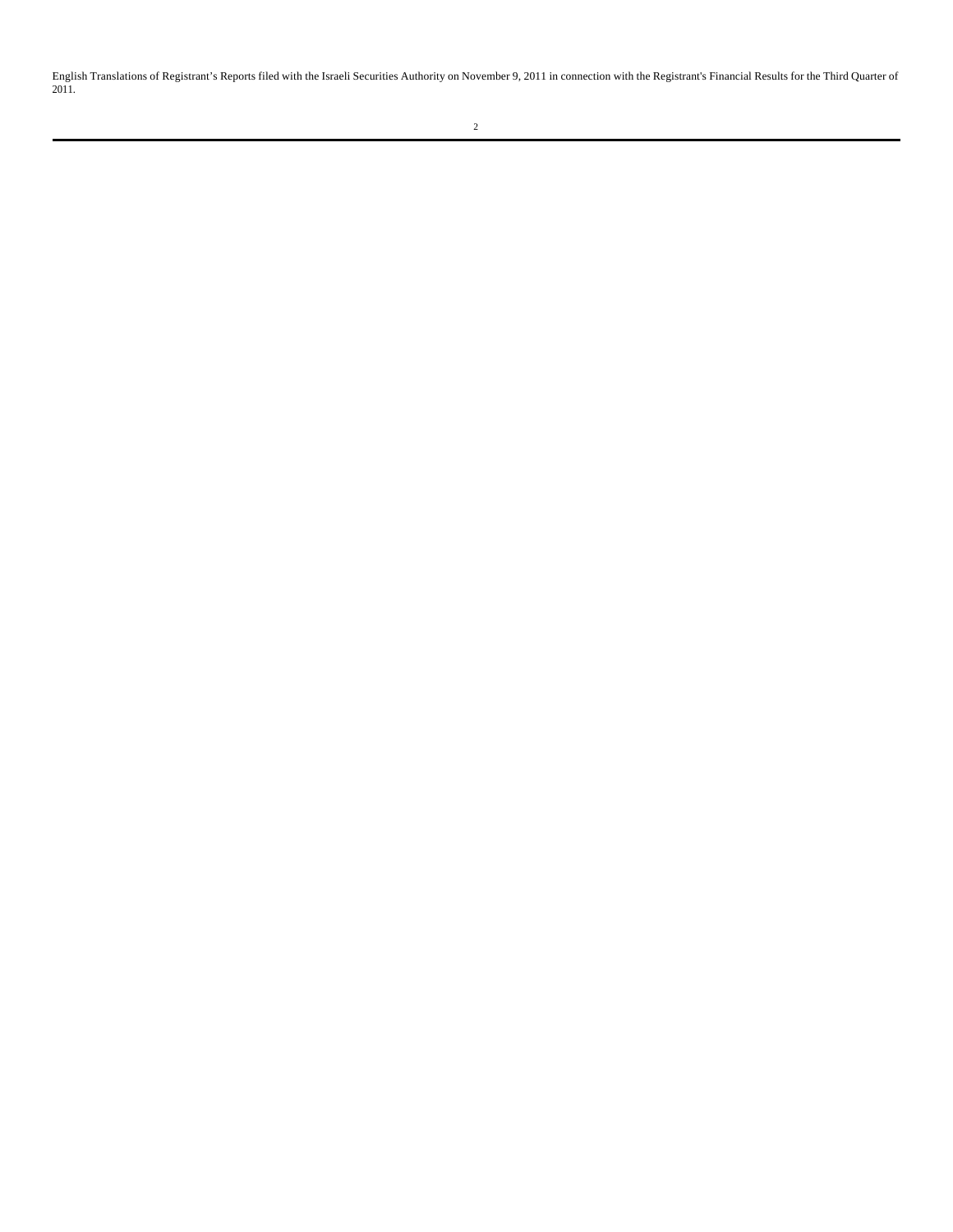## SIGNATURE

Pursuant to the requirements of the Securities Exchange Act of 1934, the Registrant has duly caused this report to be signed on its behalf by the undersigned, thereunto duly authorized.

> ELRON ELECTRONIC INDUSTRIES LTD. (Registrant)

By: /s/Yaron Elad Yaron Elad VP & CFO

Dated: November 9, 2011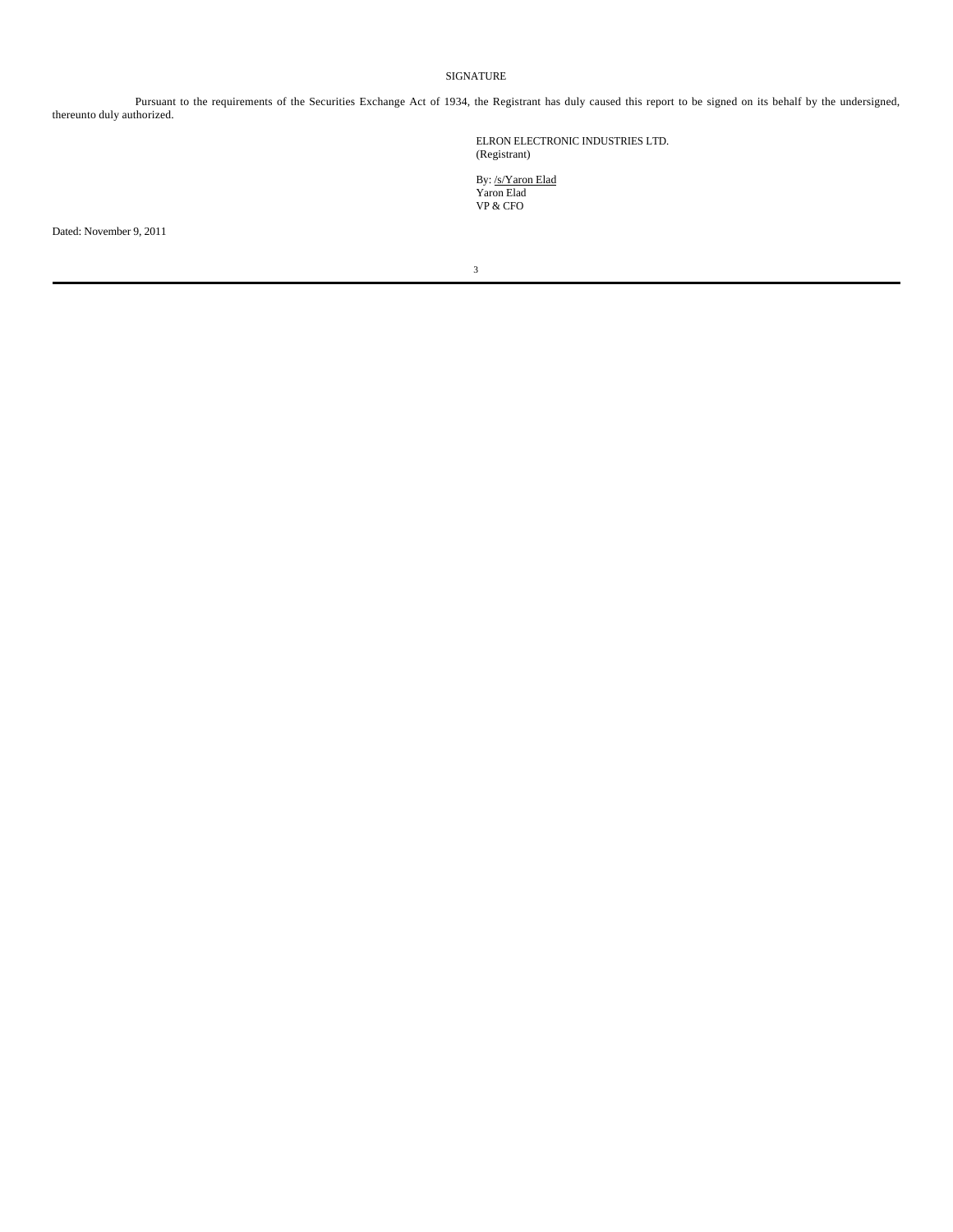# **Elron Electronic Industries Ltd. ("Elron" or the "Company")**

## **English Translation of Quarterly Report for the Third Quarter and First Nine Months of 2011**

## **Part I**

## **Material Changes and Updates that Occurred in the Company's Business in the Three Months Ended September 30, 2011**

**Details according to Regulation 39A of the Israel Securities Regulations (Periodic and Immediate Reports), 1970**

**In this section:**

**"Board of Directors Report" English Translation of Elron's Board of Directors Report for the Third Quarter and First Nine Months of 2011, included in Part II of this report.**

**"Financial Statements" English Translation of Elron's Interim Consolidated Financial Statements for the Nine Months Ended September 30, 2011, included in Part III of this report.**

**"20-F Annual Report" Elron's Annual Report for 2010 filed with the SEC on Form 20-F.**

As noted in its press release filed on Form 6-K with the SEC on March 10, 2011, in accordance with reporting requirements in Israel, Elron filed an annual report for 2010 in Hebrew with the Israeli Securities Authority ("ISA Annual Report"), simultaneously with its 20-F Annual Report. For the convenience of the Company's U.S. based shareholders, in translating Part I of this report from Hebrew to English, changes and updates are given in reference to the 20-F Annual Report, rather than its ISA Annual Report filed in Hebrew.

The matters described below are in addition to the developments and changes that occurred in the third quarter of 2011, which were described in Part I of the Company's Quarterly Report for the Second Quarter of 2011.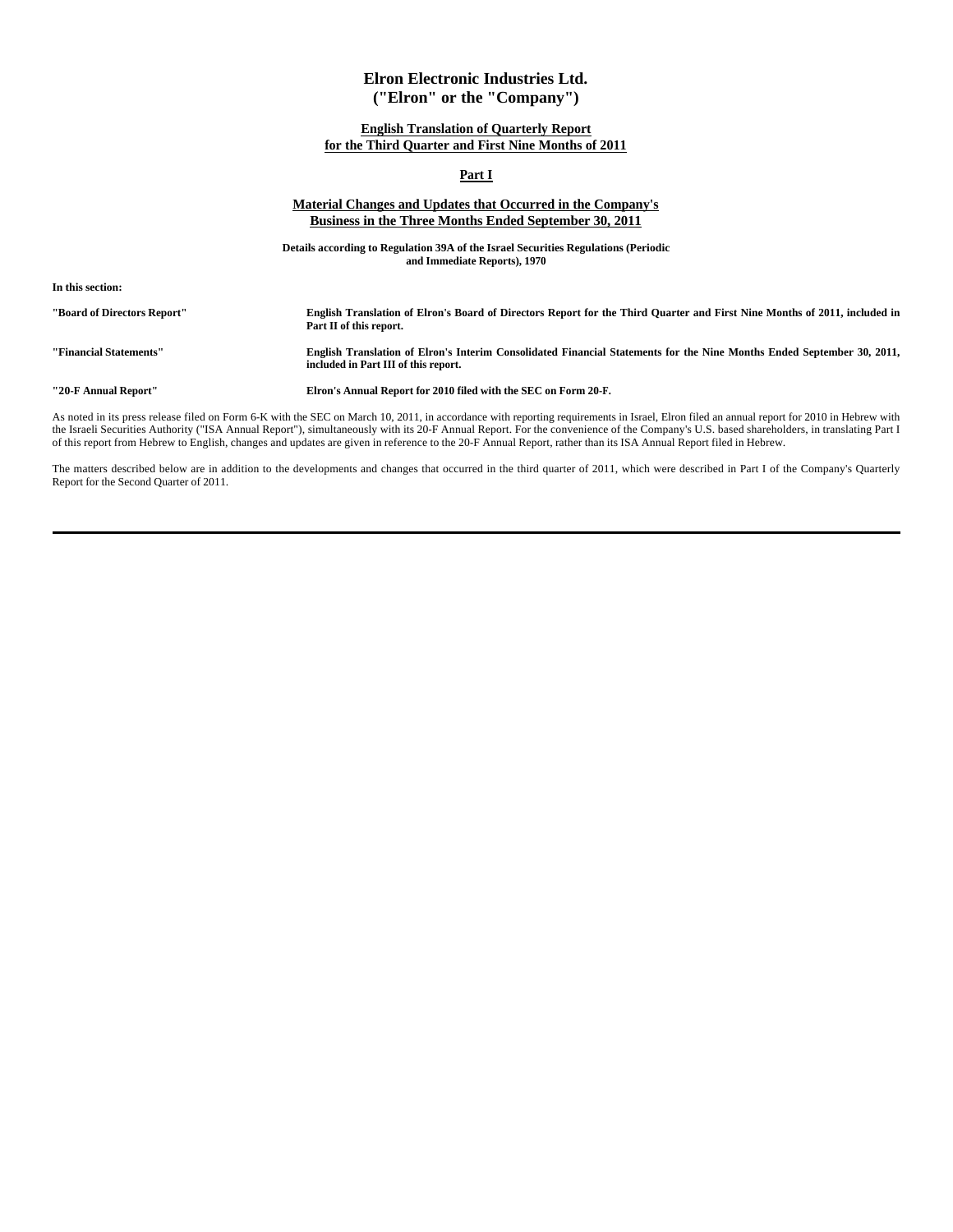This report contains forward-looking statements that involve risks and uncertainties. Such forward-looking statements may be identified by the words "anticipate", "believe", "estimate", "expect", "plan" and similar expressions. The Company's and group companies' actual results could differ materially from those anticipated in these forward-looking statements as a result of certain factors, including, but not limited to, those discussed in the Company's filings with the SEC from time to time.

## 1. **Item 4A – Information on the Company: History and Development of the Company**

## 1.1. Investments

See Section 1.4 of the Board of Directors Report and Note 3 to the Financial Statements for details on Elron's and RDC's investments during the third quarter of 2011.

## 1.2. Sale of Safend

In September 2011, all the shares of Safend were sold to Wave Systems Corp., a NASDAQ-traded supplier of data protection solutions (the "Acquirer"), in consideration for approximately \$12.8 million, consisting mostly of shares of the Acquirer. Safend, which was approximately 25% held by the Company prior to its sale, provides endpoint data protection solutions for corporations. In consideration for the aforesaid sale, Elron received shares of the Acquirer amounting to approximately \$2.7 million, and recorded an approximately \$2.3 million net gain in the third quarter of 2011. See Note 3.J. to the Financial Statements for additional details regarding the sale of Safend.

## 1.3. Agreement for Sale of Wavion

In November 2011, subsequent to the reporting date, a definitive agreement was signed for the sale by way of merger of all the shares of Wavion to Alvarion Ltd., a NASDAQ-traded company. Wavion, an approximately 67% held subsidiary of Elron, supplies outdoor WiFi base stations. The transaction's completion is subject to certain closing conditions. In the event of completion of the transaction, Elron expects to receive aggregate proceeds currently estimated at approximately \$18 million, and to record a net gain currently estimated between \$17 and \$20 million. There is no certainty as to the transaction's closing or the timing thereof. See Note 3.C. to the Financial Statements for additional details regarding the transaction.

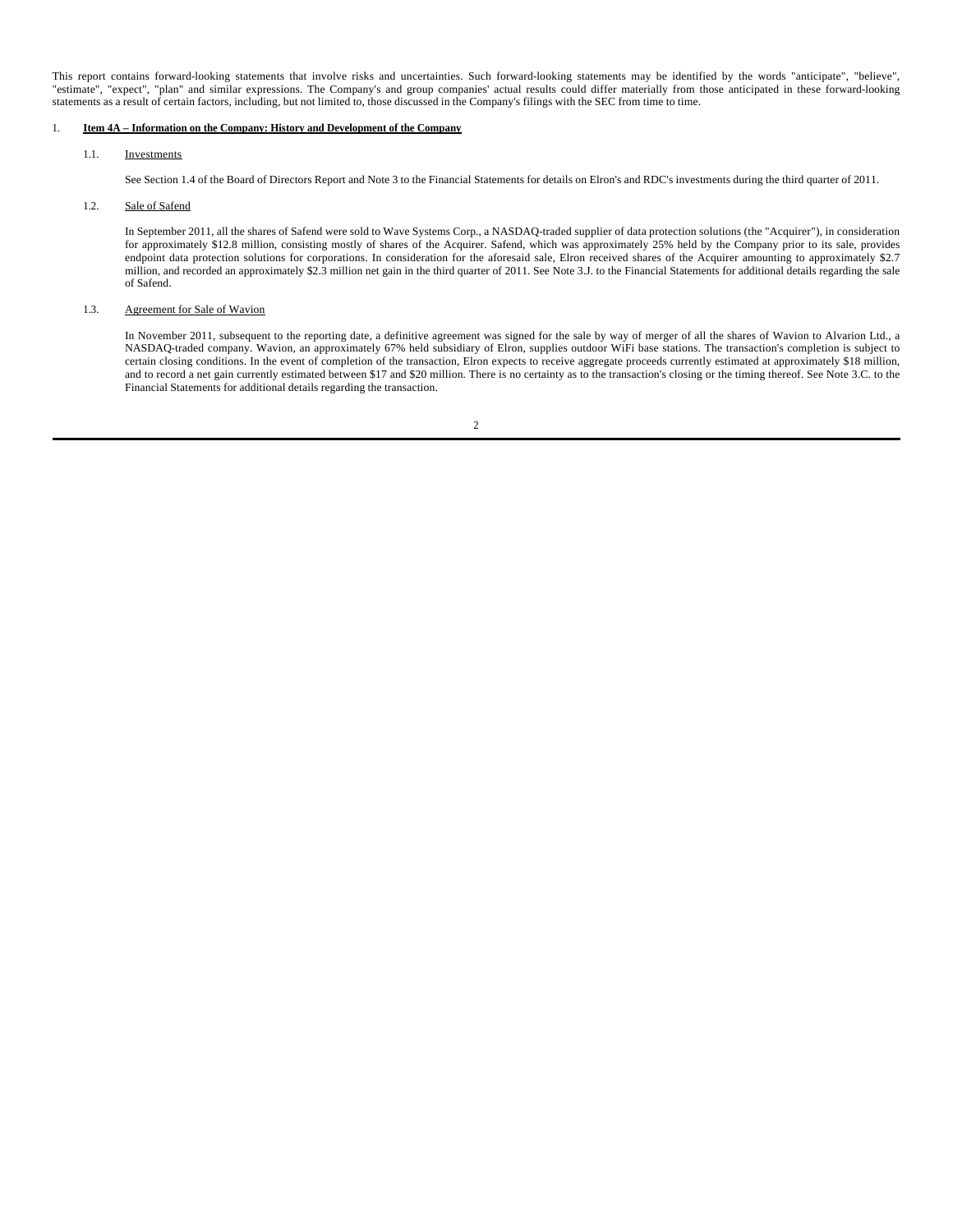## **2. Item 4B – Information on the Company: Business Overview**

## 2.1. Pocared

In November 2011, subsequent to the reporting date, Pocared commenced a diagnostic trial in support of its planned application filing to the FDA for approval to market its system in the United States. The object of the trial is to assess the efficacy of the system's first application, diagnosis of urinary tract infection. The diagnostic trial is being carried out at five of the world's leading medical centers. At this stage Pocared expects to complete the diagnostic trial in the second half of 2012.

## 2.2. Starling

In September 2011, an asset sale agreement for the sale of Starling's entire business in the field of non-military satellite communication systems (as defined in the agreement) to a major international company, a world leader in the communications market (the "Transaction"), was completed and came into effect. Following the Transaction, the Company recognized an approximately \$4.7 million net gain (net of non-controlling interest). This amount includes expenses in respect of an inventory write-down and provisions for repairs and the termination of agreements with customers and suppliers following the decision of Starling's board of directors to cease its operations.

In addition, simultaneous to the Transaction's completion, the Company and RDC completed the purchase of Elbit Systems Ltd.'s entire holding in Starling (approximately 16% of the outstanding shares), pro rata between them, in consideration of an aggregate sum of \$0.3 million. Following the purchase, the Company's holding (including indirectly through RDC) in Starling increased from approximately 67% to approximately 83% (its direct holding increased from approximately 31% to approximately 39%, and RDC's direct holding increased from approximately 36% to approximately 44%).

<sup>3</sup>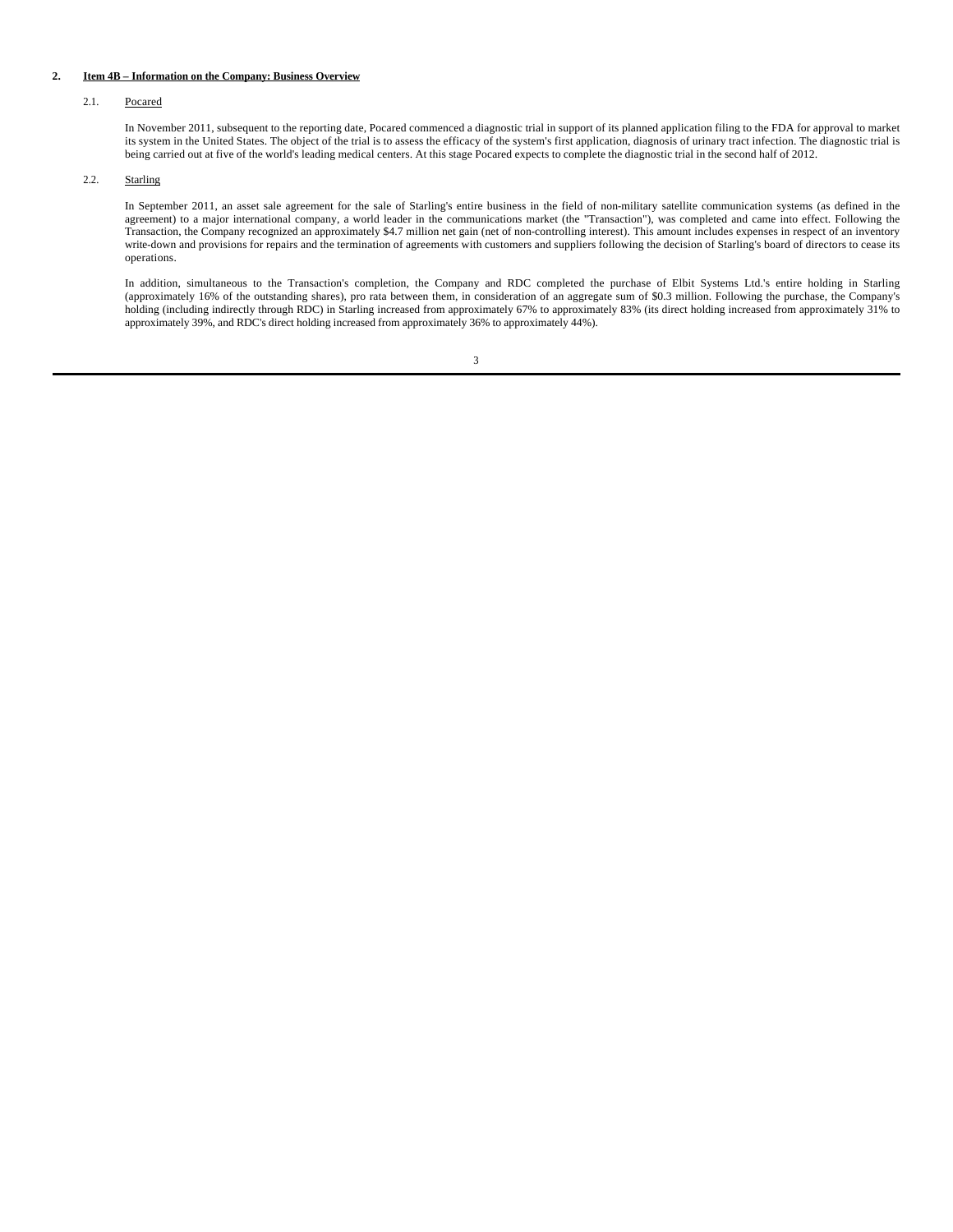In order to enable Starling to execute the Transaction and to fully and timely pay all of its commitments, including its commitments to the holders of its Series A debentures (the "Debentures"), on the closing date of the Transaction the Company and RDC made available to Starling a credit facility in an aggregate amount of \$11 million at the terms determined by the parties. In November 2011, subsequent to the reporting date, Starling fully prepaid its Debentures, in the amount of approximately \$6.9 million. Elron's and RDC's share in the prepayment sum amounted to approximately \$2.75 and \$1.55 million, respectively.

See Note 3.A. to the Financial Statements for additional details regarding the Transaction, its ancillary agreements, and the credit facility made available by the Company and RDC.

### **3. Item 5 – Operating and Financial Review and Prospects**

3.1. Global Economic Status

See Section 2.2. of the Board of Directors Report for details regarding the impact of the global economic status on the Company.

## 3.2. Israeli Legislative Environment

3.2.1. *Private Bill for Increasing Competition and Reducing Risk in the Activity of Business Groups:* Further to Item 5 of the 20-F Annual Report regarding the committee formed in connection with increasing competition in the economy (the "Committee"), in October 2011 the Committee published its draft recommendations, which include, inter alia, the following recommendations: Restricting the control or holding by a significant real corporation and the controlling parties thereof of a significant financial entity (as these terms are defined in the recommendations), and toughening the ability to control public companies in a pyramid structure which meet the definition of "gap company" in the Committee's report, to the point of loss of control, while at the same time empowering public shareholders, obliging controlling shareholders to make a full tender offer under certain circumstances in such companies, a recommendation to examine the need for expanding the restrictions on an institutional entity's exposure to a single corporation and to a group of corporations, a recommendation that contrary to the prevailing practice, financing expenses in a corporation be first attributed to income from a dividend received from another corporation in which the recipient is a "significant shareholder", such that they will not be deductible against other income in the corporation, and a recommendation that the entities in charge of allocation proceedings of public assets and rights be required, in certain cases, to take into account considerations of competition and concentration of control of vital infrastructures.

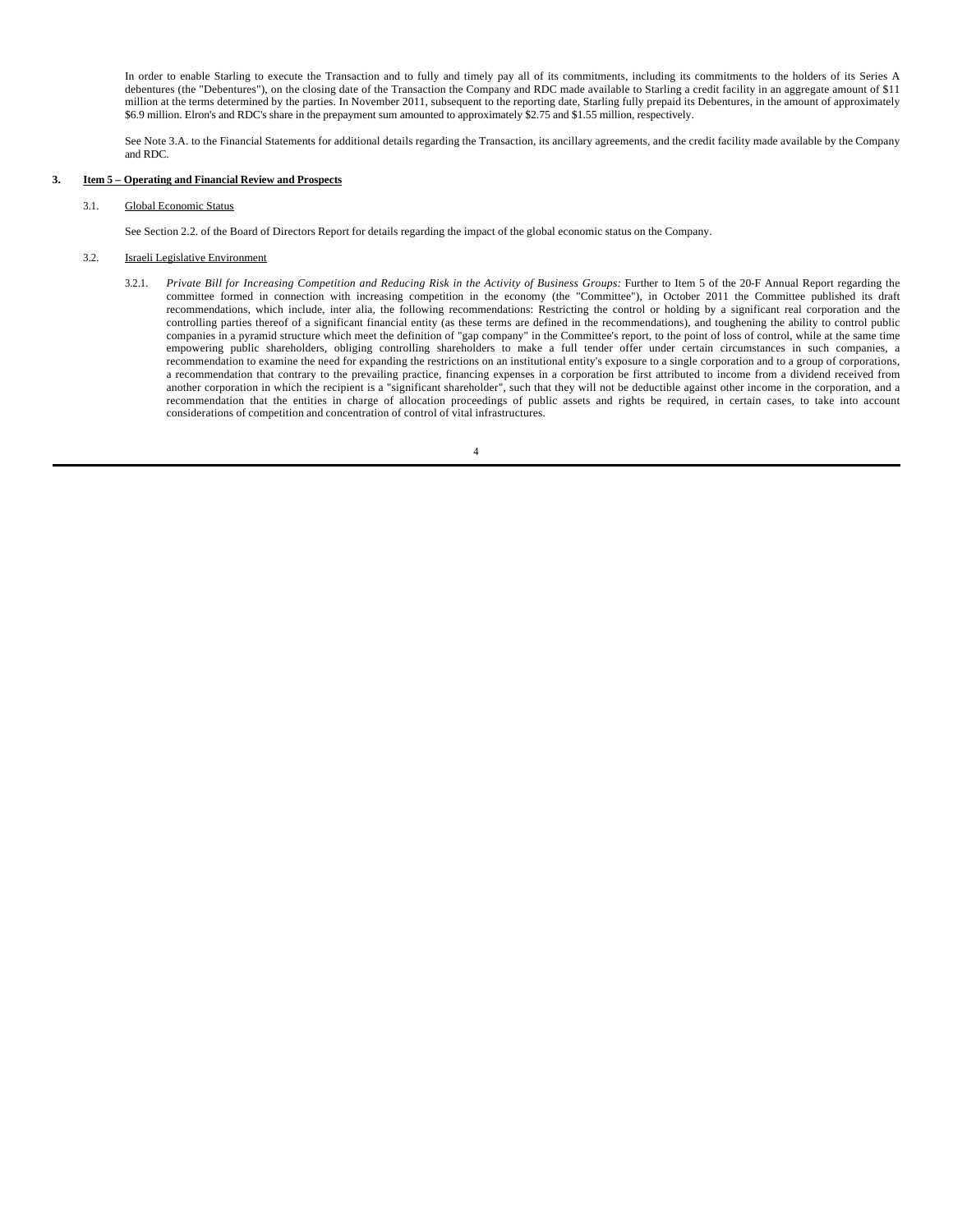To the best of the Company's knowledge, the Committee intends, after taking into account comments from market participants, to release the final report of its recommendations in December 2011.

The adoption and implementation of the Committee's recommendations, particularly those pertaining to companies incorporated in a pyramid structure, if any, could have a material effect on the Company itself, considering the restrictions on the structure of its holdings, its control of public companies, its ability to purchase or dispose of holdings in public companies and the value of its holdings in such companies, the advisability of distributing dividends from the held companies, including due to tax aspects, the industries in which it shall operate, etc.

3.2.2. *Trajtenberg Committee:* In September 2011, the committee which was appointed by the government for socio-economic change, headed by Prof. Trajtenberg, submitted to the government its recommendations which include, *inter alia*: Putting a hold on a previously planned decrease in corporate tax, increasing corporate tax to 25% from 2012, and recommending that a 26% increase in the tax rate be considered in 2013; increasing the tax on capital gains (including the tax on interest and dividends) from 2012; removal and reduction of customs duties; and strengthening the regulatory tools available to the government authorities in connection with supervision over monopolies and market power holders in certain sectors.

In October 2011, the government adopted the main recommendations in the committee's report, decided to act to implement such recommendations, and approved some of the tax-related recommendations, including increasing corporate tax to 25% and increasing the capital gains tax, from 2012.

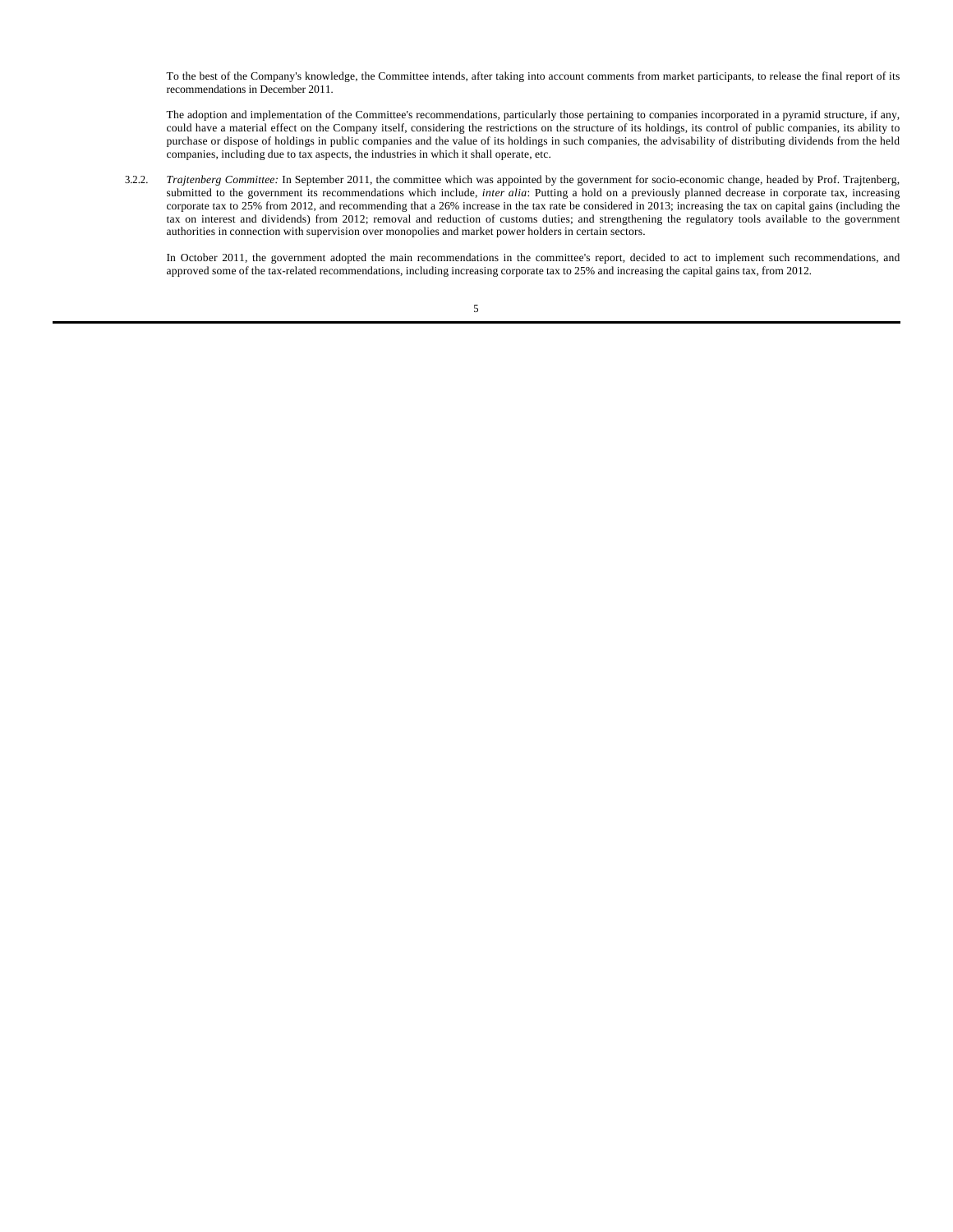As of the date of release of this report, there is no certainty as to which of the committee's recommendations will be implemented, how and in what time tables, and therefore the effect thereof on the Company's business cannot be assessed.

## **4. Item 6A – Directors and Senior Management**

## 4.1. Directors

See Section 3.2 of the Board of Directors Report for details regarding the appointment of a director and the convening of a special general meeting of shareholders for the approval of the extension of Mr. Gad Arbel's tenure as an external director of the Company, which tenure came to an end.

## **5. Item 10C – Material Contracts**

## 5.1. Credit Agreement

In November 2011, a binding agreement was signed with Silicon Valley Bank to receive a credit line in the amount of \$30 million for a period of up to 18 months. See Note 3.N. of the Financial Statements for additional details.

Ari Bronshtein CEO

 Yaron Elad CFO

November 9, 2011, Tel Aviv, Israel

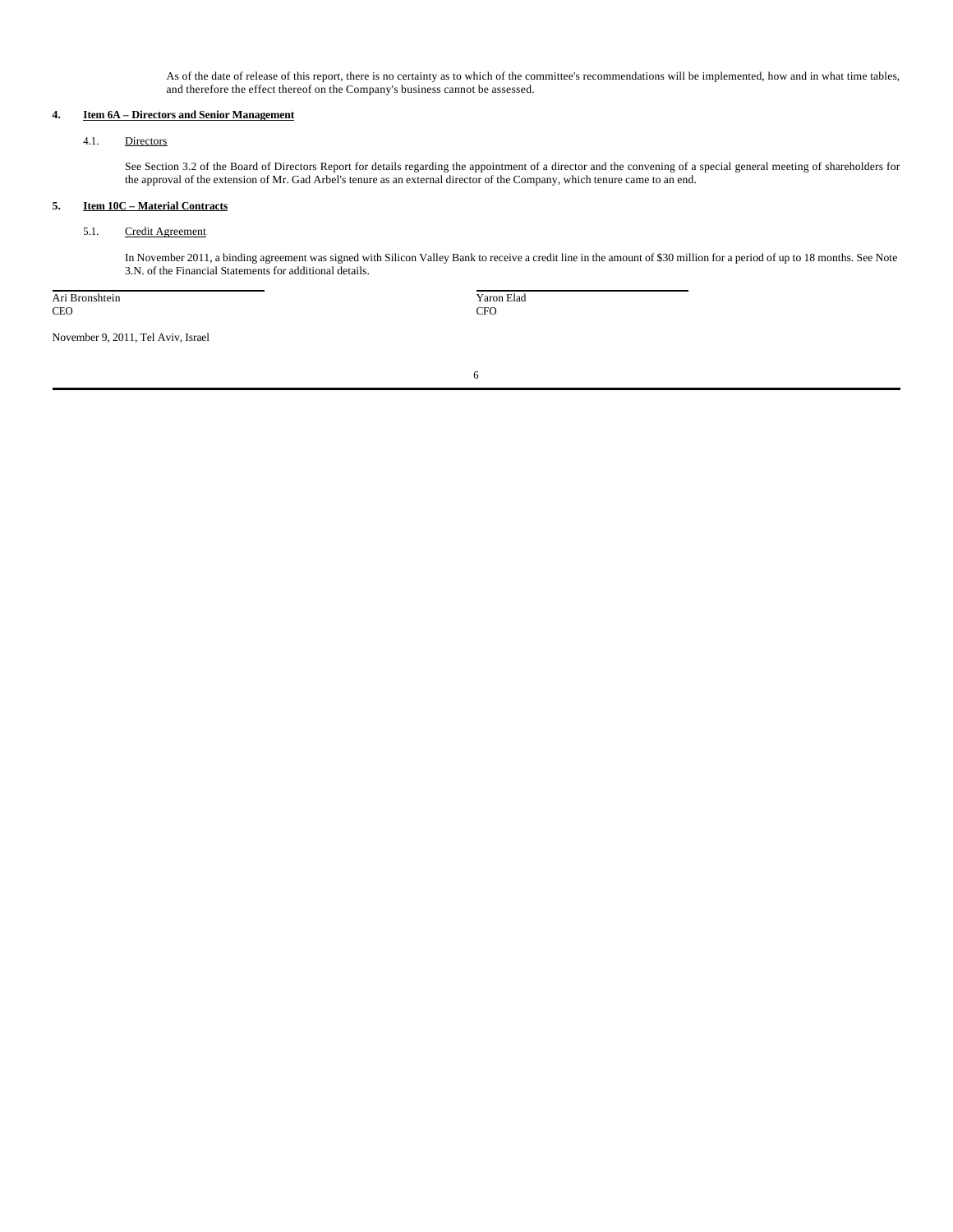### **1. Board of Directors' Analysis of the Company's Business**

#### **1.1. General**

Elron Electronic Industries Ltd. ("Elron" or "the Company"), a member of the IDB Holding Group, is a high technology operational holding company that operates through subsidiaries, associates and other companies classified as available-for-sale investments, referred to as "group companies". Elron generally invests in companies in a manner that vests it with influence on their direction and management. Some of Elron's group companies grew out of its subsidiary, RDC – Rafael Development Corporation ("RDC"), established by Elron together with Rafael Advanced Defense Systems Ltd. ("Rafael"), the largest research and development organization of Israel's Ministry of Defense. RDC has first rights to exploit commercially certain technologies of Rafael in non-military markets.

Elron supports its group companies and is directly involved in their direction including through membership on their boards of directors and communication with their managements, selecting and manning senior management positions, business plan preparation, research and development and operational guidance, and introductions to potential strategic partners. Elron's group companies currently comprise public and privately held companies at various levels of development and progress. See the annex to the interim consolidated financial statements as of September 30, 2011 for details on Elron's holdings.

The field of technology in which the group companies operate is characterized by the high degree of risk inherent in their products, their continuous technological innovation and their penetration into world markets, which require investment of considerable resources and continuous development efforts. The future success of Elron's group companies is dependent upon their technological quality, intellectual property, prices and nature of their products in comparison to the products of their competitors and their ability to introduce new products to the markets at the right time, while offering cost effective solutions suitable to their customers' needs. Furthermore, the future success of Elron's group companies is dependent upon the condition of the capital markets and their ability to raise financing.

Elron's main goal is to build and realize value for its shareholders through the sale to third parties of a portion or all of its holdings in, or the issuance of shares by, its group companies, while simultaneously seeking opportunities to acquire or invest in new and existing companies at different stages of development including early stage and more mature companies. The Company believes that this strategy is conducive to its goal of increasing shareholder value as well as contributes to obtaining capital to support the growth of its group companies and to investing in new business opportunities. The nature of Elron's business, therefore, is expected to result in volatility in its results of operations, depending on the transactions that occur within a given period.

Elron's operational results in any given period are due, for the most part, to the results of operations of those of its group companies which are accounted by the Company under the consolidation or equity method of accounting and dispositions and changes in holdings of group companies as well as impairment charges. As most of Elron's group companies are technology companies which have not yet generated significant revenues and which invest considerable resources in research and development and in marketing activities, without further exit transactions the Company has experienced, and expects to continue to experience, losses in respect of these companies to the extent they are accounted by it under the consolidation or equity method of accounting, as well as impairment charges for those investments in which the carrying amount will exceed the fair value.

Elron's capital resources in any given period are primarily affected by the extent of its investment in existing and new companies, the realization of certain holdings, available credit lines or loans, as well as the impact of any dividends or distributions to its shareholders and/or from its group companies. The results of operations of Elron's group companies, and consequently, Elron's results of operations and capital resources, are affected by general economic conditions as well as by factors specifically related to the technology markets and capital markets, which significantly affect the ability of Elron's group companies to raise financing and Elron's ability to dispose of holdings and realize gains from its holdings.

During 2009-2011, the Company continued to invest in and support its existing group companies, investing in fewer existing companies than in the past with the intent of focusing on such companies. In addition, during the nine months of 2011, the Company executed several investments in new companies, and intends to continue to invest in new companies.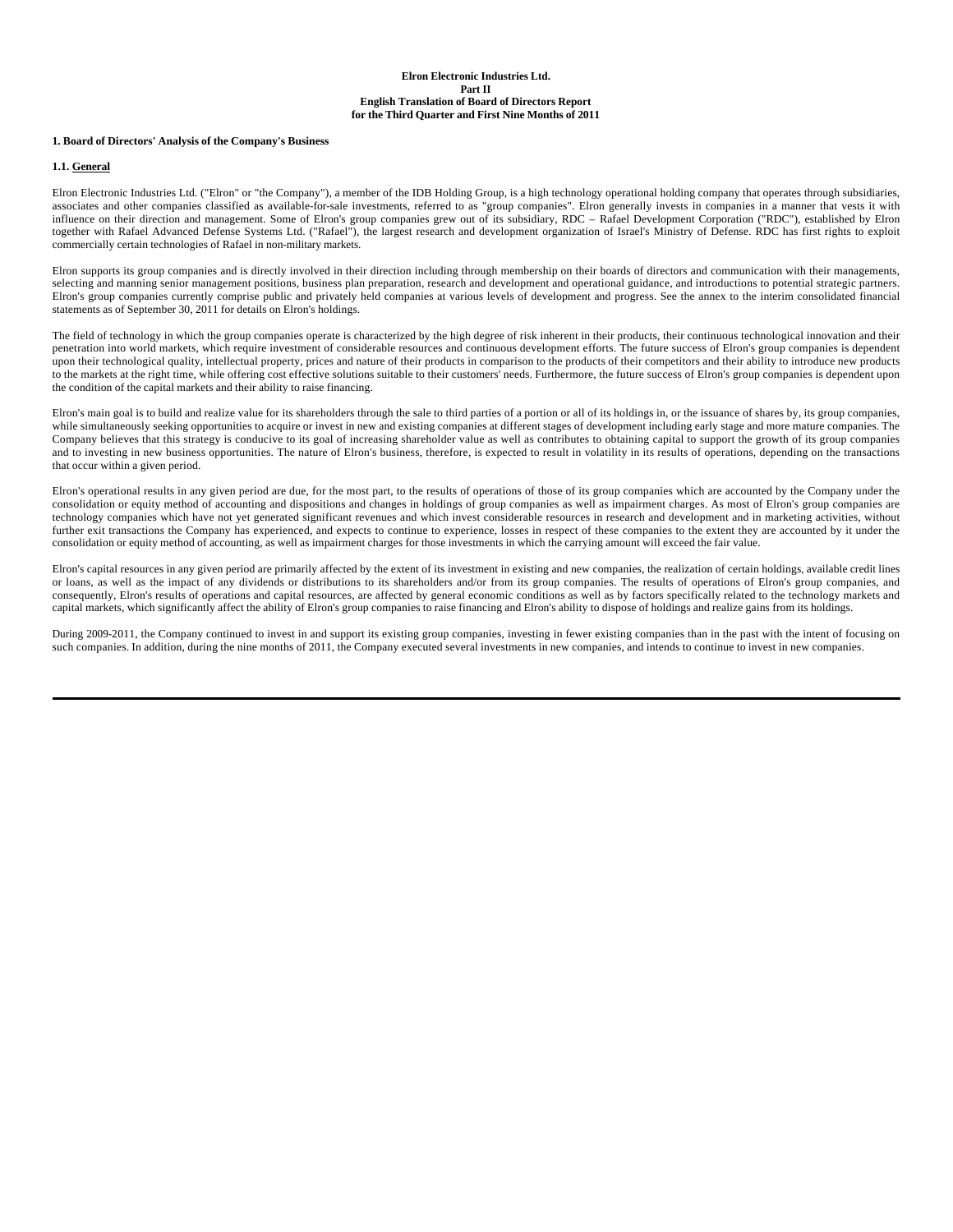#### **1.2. Major Events in the Reporting Period and Subsequently**

The major events are described in Notes 3 and 4 to the Company's interim consolidated financial statements as of September 30, 2011, and in Part I of the quarterly report "Material Changes and Updates that Occurred in the Company's Business in the Three Months Ended September 30, 2011", the most notable of which are the following:

**Investment in Kyma.** Kyma is engaged in the development of a miniature, radar technology based device, which allows for the continuous monitoring of chronic heart failure patients from home. In September 2010, Elron completed an investment in Kyma in the amount of \$1 million. Following the investment, Elron held approximately 27% of Kyma's outstanding shares. Pursuant to the investment agreement between Elron and Kyma, Elron had the right to invest, as of January 1, 2011, an additional amount of \$4 million in Kyma. In January 2011, Elron exercised such right. Following the investments in Kyma, Elron held approximately 65% of Kyma's outstanding shares. In March 2011, the investment in Kyma, including any rights and obligations with respect to this investment, was transferred to RDC, in consideration for the amount invested by Elron (including transaction costs). Following the transfer of the investment to RDC, Elron holds approximately 33% of Kyma indirectly, and approximately 65% on a consolidated basis. See Note 3.E to the interim consolidated financial statements as of September 30, 2011 for additional details regarding the investment in Kyma.

**Establishment of Navitrio.** In May 2011, the Company founded Navitrio Ltd. ("Navitrio") together with another partner, in order to invest in projects in the digital field, including internet, electronic and cellular trade platforms, applications, etc. Elron holds 80% of Navitrio's outstanding shares. In June 2011, the Company completed its first investment in Navitrio in the amount of \$1.5 million. See also Note 3.I to the interim consolidated financial statements as of September 30, 2011.

Renewal of BrainsGate's Clinical Trials. See Section 2.3.2 of Part I of the quarterly report for the second quarter of 2011 "Material Changes and Updates that Occurred in the Company's Business in the Three Months Ended June 30, 2011".

Sale of Starling's Business. In September 2011, an asset sale agreement for the sale of Starling's entire business in the field of non-military satellite communication systems (as defined in the agreement) to a major international company, a world leader in the communications market, in consideration for payment in the aggregate amount of approximately \$13.1 million (the "Transaction"), was completed and came into effect. The consideration is expected to be paid in several installments, The first installment of \$8.6 million was paid on the closing date. and the balance shall be paid in three installments on the sixth, seventh and eight anniversaries of the Transaction closing (or, at Starling's discretion, in one installment of approximately \$3.4 million 42 months after the Transaction closing). Following the Transaction, the Company recognized an approximately \$4.7 million net gain (net of non-controlling interest). This amount includes expenses in respect of an inventory write-down and provisions for repairs and the termination of agreements with customers and suppliers following the decision of Starling's board of directors to cease its operations. As part of the Transaction, several ancillary agreements were completed, including an agreement to terminate Starling's collaboration with EMS Technologies, Inc. ("EMS"), according to which Starling received additional consideration in the sum of approximately \$1.4 million, and an agreement to cancel the commercial engagement between Starling and Elbit Systems Land & C4I Ltd. ("Elbit Land"), whereby Starling refunded Elbit Land the deposit it paid Starling in the sum of \$0.3 million, and paid Elbit Land an aggregate sum of approximately \$0.4 million for expenses Elbit Land incurred in respect of the project until its cancellation.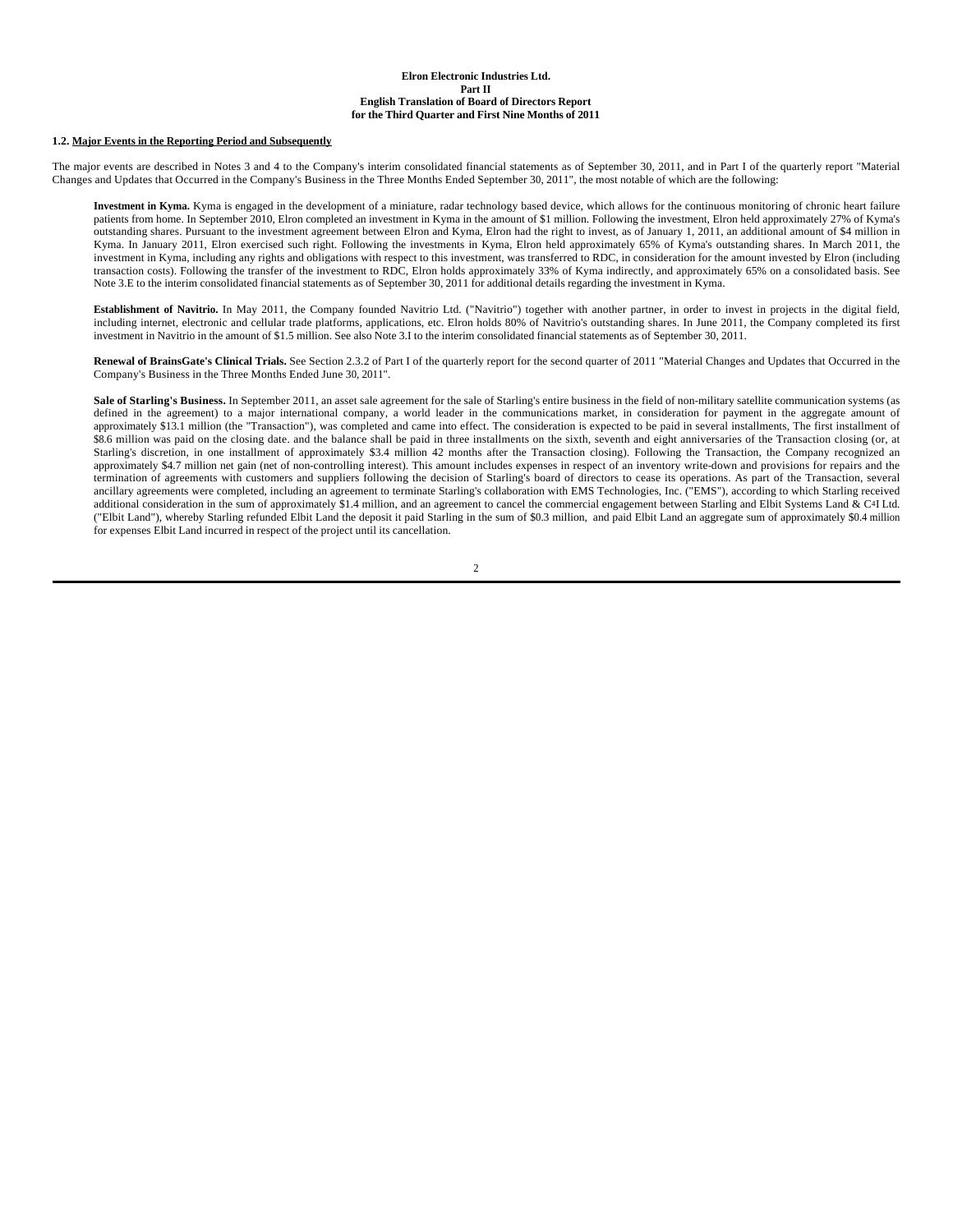In addition, simultaneous to the Transaction's completion, the Company and RDC completed the purchase of Elbit Systems Ltd.'s entire holding in Starling (approximately 16% of the outstanding shares), pro rata between them, in consideration of an aggregate sum of approximately \$0.3 million. Following the purchase, the Company's holding (including indirectly through RDC) in Starling increased from approximately 67% to approximately 83% (its direct holding increased from approximately 31% to approximately 39%, and RDC's direct holding increased from approximately 36% to approximately 44%).

In order to enable Starling to execute the Transaction and to fully and timely pay all of its commitments, including its commitments to the holders of its Series A debentures (the "Debentures"), on the closing date of the Transaction the Company and RDC made available to Starling a credit facility in an amount of \$11 million at the terms determined by the parties. In November 2011, subsequent to the reporting date, Starling fully prepaid its Debentures, such that Starling paid each holder of par value NIS 1 of the Debentures an amount equal to the par value of the Debenture as of the prepayment date (that is, principal, accrued interest and linkage up to the prepayment date which amounted to approximately \$6.9 million). Elron's and RDC's share in the prepayment sum amounted to approximately \$2.75 and \$1.55 million, respectively. It should be noted that the Debentures held by the Company and RDC, and the Debentures held by the Clal Finance Ltd. Group, a company controlled by indirect controlling shareholders of the Company, was paid according to the same terms as those which applied to the rest of the Debenture holders.

See Note 3.A to the interim consolidated financial statements as of September 30, 2011 for additional details regarding the Transaction, its ancillary agreements, and the credit facility made available by the Company and RDC.

Sale of Safend. In September 2011, all the shares of Safend Ltd. ("Safend") were sold to Wave Systems Corp., a NASDAQ-traded supplier of data protection solutions (the "Acquirer"), in consideration for approximately \$12.8 million, consisting mostly of shares of the Acquirer, based on their trailing 10-day average closing price on the NASDAQ prior to the closing date of the sale. Safend, which was approximately 25% held by the Company prior to its sale, provides endpoint data protection solutions for corporations. In consideration for the aforesaid sale, Elron received shares of the Acquirer amounting to approximately \$2.7 million based on their trailing 10-day average closing price on the NASDAQ prior to the closing date of the sale, and recorded an approximately \$2.3 million net gain in the third quarter of 2011. See Note 3.J to the Financial Statements for additional details regarding the sale of Safend.

**Commencement of FDA Trials by Pocared.** See Section 2.1 in Part I of the quarterly report "Material Changes and Updates that Occurred in the Company's Business in the Three Months Ended September 30, 2011".

**Agreement to Receive Bank Credit Line.** See Section 1.4 "Liquidity and Capital Resources" below.

**Agreement for Sale of Wavion.** In November 2011, subsequent to the reporting date, a definitive agreement was signed for the sale by way of merger of all the shares of Wavion, an approximately 67% held subsidiary of Elron, to Alvarion Ltd. (NASDAQ: ALVR) ("Alvarion") (the "Transaction"), following negotiations of the commercial outline of the Transaction conducted by the parties. The definitive agreement includes, among others, the following terms:

(i) The Transaction will be executed by way of merger, upon completion of which Wavion will be sold to Alvarion in consideration of aggregate proceeds of \$26.5 million, subject to certain adjustments, of which \$3 million will be deposited in escrow for a period of 15 months (mainly to cover potential indemnities in connection with breaches on Wavion's part, if any, of the Transaction agreement, that may become payable by the recipients of the Transaction proceeds), and in consideration of additional proceeds of up to \$3.75 million, contingent upon Wavion achieving a certain revenue milestone in the fourth quarter of 2011 (the "Contingent Consideration"); (ii) During the interim period between the signing of the definitive agreement and the Transaction closing, certain activities of Wavion will require the consent of or coordination with Alvarion, as is customary in transactions of this type; (iii) Alvarion will be entitled to certain indemnities in connection with the Transaction, as is customary in transactions of this type, from the recipients of the Transaction proceeds (without joint liability among them) in amounts not exceeding in the aggregate the Transaction proceeds, except in the case of fraud or willful misconduct; (iv) The Transaction's completion is subject to certain closing conditions, including approval of the Transaction by Wavion's shareholders and consents of certain third parties to the Transaction, and certain of Wavion's key employees entering into revised employment agreements with Wavion, within 45 days of the signing of the Transaction agreement.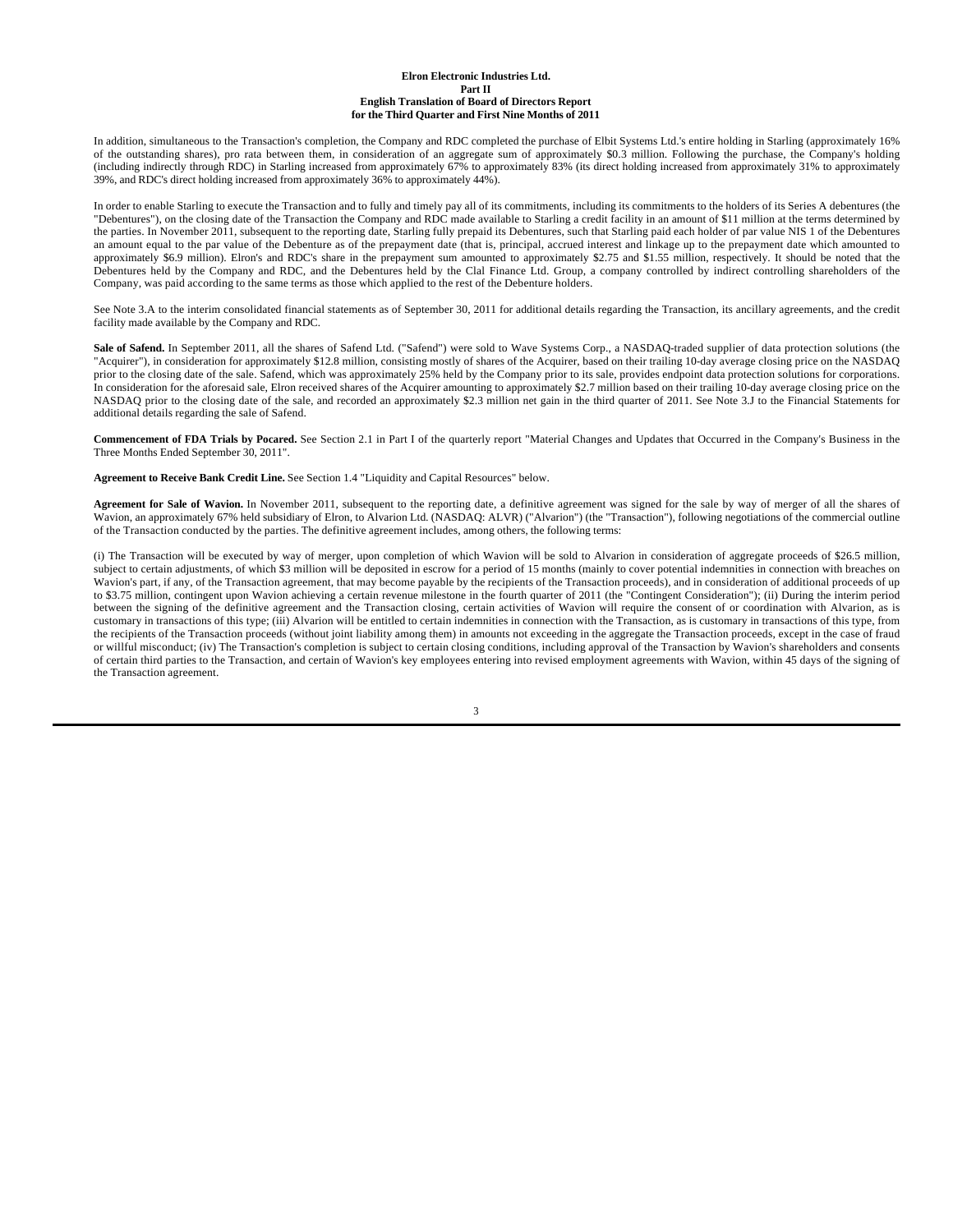In the event of completion of the Transaction:

- 1. Elron expects to receive aggregate proceeds currently estimated at approximately \$18 million (including up to \$3 million in respect of the Contingent Consideration, if paid). Approximately \$2 million of the aforesaid amount is Elron's share of the amount to be deposited in escrow.
- 2. Elron would record a net gain currently estimated between \$17 and \$20 million. The net gain amount exceeding \$17 million may be recognized depending on Elron's estimate of the likelihood of becoming entitled to receive its share of the Contingent Consideration.

There is no certainty as to the Transaction's closing or the timing thereof.

#### **1.3. Results of Operations**

The loss attributable to Elron's shareholders in the third quarter and first nine months of 2011 amounted to \$5,252 and \$26,012 thousand, respectively, as compared to a loss of \$4,476 thousand and income of \$63,710 thousand, respectively, in the third quarter and first nine months of 2010. The loss per share attributable to Elron's shareholders in the third quarter and first nine months of 2011 amounted to \$0.19 and \$0.92, respectively, as compared to a loss per share of \$0.17 and income per share of \$2.10, respectively, in the third quarter and first nine months of 2010.

The loss for the third quarter of 2011 resulted primarily from Elron's share of the net loss of its group companies in the amount of \$11,820 thousand (net of non-controlling interest), resulting mainly from the losses of Starling, Wavion, BrainsGate and Pocared. These amounts include excess cost amortization expenses in respect of certain group companies, mainly Given Imaging, in the amount of \$1,172 thousand, and expenses due to impairment charges in the amount of approximately \$1,378 thousand in respect of BPT. The aforementioned loss was offset by an approximately \$4,727 thousand gain in respect of the completion of the sale of Starling's business, and an approximately \$2,286 thousand gain in respect of the completion of the sale of Safend.

The loss for the first nine months of 2011 resulted primarily from impairment expenses in the amount of approximately \$10,602 thousand, mainly in respect of Elron's holding in Enablence recorded in the second quarter of 2011. These expenses are included in Elron's share of the net loss of its group companies (net of non-controlling interest) in the amount of approximately \$33,109 thousand, which also includes the losses of Starling, Pocared, NuLens and BrainsGate, and excess cost amortization expenses in respect of certain group companies, mainly Given Imaging, in the amount of approximately \$3,547 thousand. The aforementioned loss was partially offset by a gain recorded in the third quarter of 2011 in respect of the completion of the sale of Starling's business and the completion of the sale of Safend as aforementioned, and by a gain from changes in holdings in the amount of approximately \$1,612 thousand (net of non-controlling interest) which resulted primarily from a decrease in the Company's holding in Given Imaging in the first half of 2011, as a result of the exercise and expiration of options granted to Given Imaging employees.

The loss for the third quarter of 2010 resulted mainly from Elron's share of the net loss of its group companies in the amount of approximately \$5,849 thousand (net of non-controlling interest), resulting mainly from the losses of Wavion and Starling. These amounts include excess cost amortization expenses in respect of certain group companies, mainly Given Imaging, in the amount of \$1,395 thousand. The aforementioned loss was offset by a gain in the amount of \$1,990 thousand resulting from a payment received by Elron in respect of a settlement agreement with Online Higher Education B.V ("OHE") over the consideration from the sale of KIT eLearning B.V ("KIT"), which was sold by Elron to OHE in 2004.

Income for the first nine months of 2010 resulted mainly from a gain in the amount of approximately \$70,800 thousand (net of non-controlling interest and of tax) recorded in the second quarter of 2010 in respect of the completion of the sale of Medingo Ltd. ("Medingo"), and a gain in the amount of approximately \$22,400 thousand recorded in the second quarter of 2010 in respect of the completion of the sale of Teledata Networks Ltd. ("Teledata"). The aforementioned gain was offset by Elron's share of the net loss of its group companies in the amount of approximately \$27,684 thousand (net of non-controlling interest), which resulted mainly from the losses of Wavion, Starling and Medingo. These amounts include excess cost amortization and impairment expenses in respect of certain group companies, mainly Given Imaging, in the amount of \$6,749 thousand.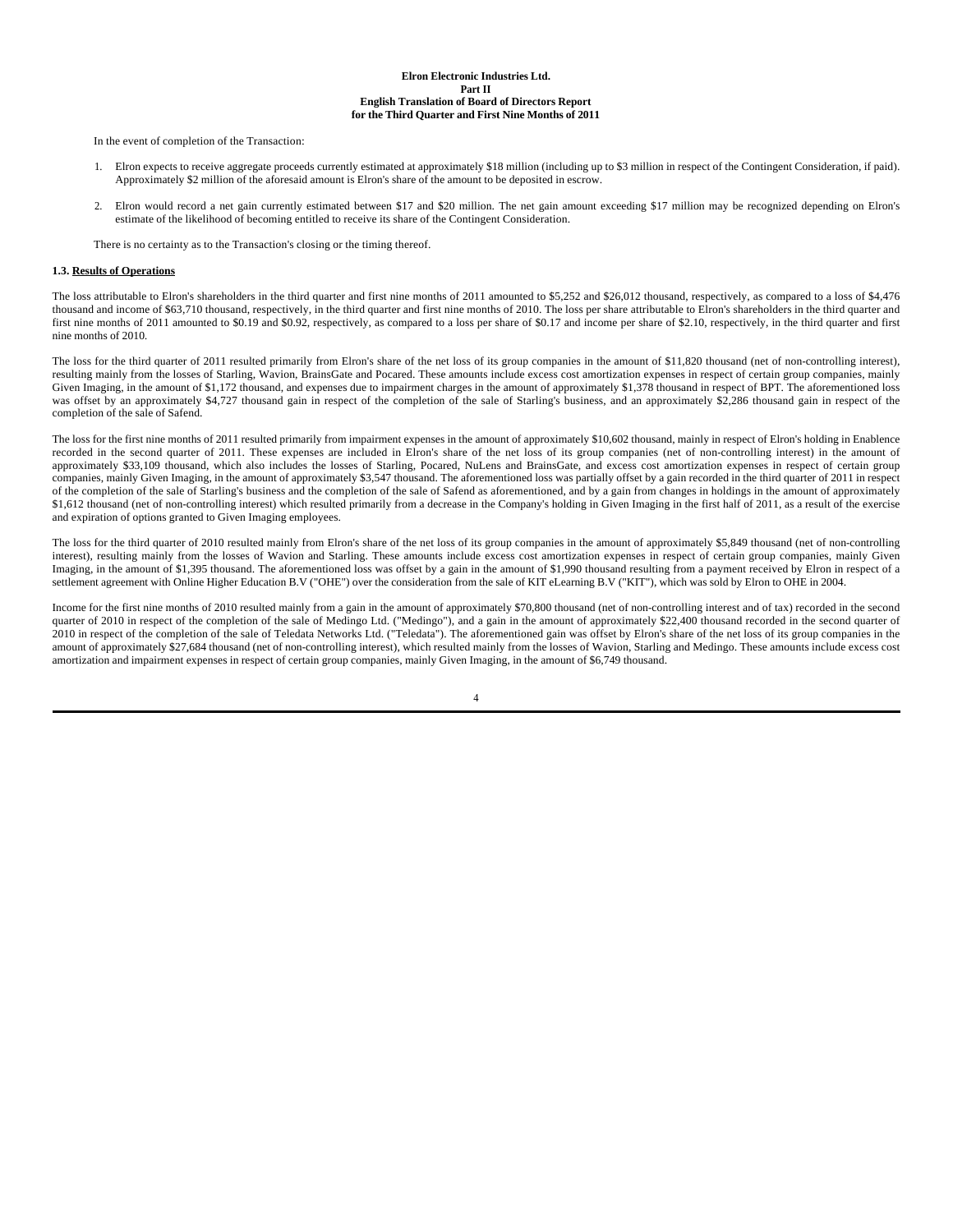## **1.3.1. Composition of the Company's Results of Operations**

|                                                              | For the nine<br>months ended<br>September 30,<br>2011 | For the nine<br>months ended<br>September 30,<br>2010 | For the<br>three months<br>ended September<br>30.2011 | For the three<br>months ended<br>September 30,<br>2010 | For the year<br>ended December<br>31, 2010 |
|--------------------------------------------------------------|-------------------------------------------------------|-------------------------------------------------------|-------------------------------------------------------|--------------------------------------------------------|--------------------------------------------|
|                                                              | unaudited                                             |                                                       | unaudited                                             |                                                        | audited                                    |
|                                                              |                                                       |                                                       | \$thousands                                           |                                                        |                                            |
| Income from sales                                            | 11,628                                                | 5,231                                                 | 3,365                                                 | 1,858                                                  | 9,608                                      |
| Gain from disposal of businesses and associates              |                                                       |                                                       |                                                       |                                                        |                                            |
| and changes in holdings in associates, net                   | 14,338                                                | 157,618                                               | 11,927                                                | 1,047                                                  | 160,010                                    |
| Financial income                                             | 1,219                                                 | 1,543                                                 | 525                                                   | 2,221                                                  | 2,739                                      |
| Total income                                                 | 27,185                                                | 164.392                                               | 15,817                                                | 5,126                                                  | 172,357                                    |
| Cost of sales                                                | 4,108                                                 | 2,193                                                 | 1,413                                                 | 691                                                    | 3,948                                      |
| Research and development expenses, net                       | 15,664                                                | 14,609                                                | 6,595                                                 | 3,944                                                  | 18,209                                     |
| Selling and marketing expenses                               | 4,821                                                 | 5.191                                                 | 1.463                                                 | 1.191                                                  | 6,551                                      |
| General and administrative expenses                          | 7,124                                                 | 10,062                                                | 2,527                                                 | 2,187                                                  | 13,577                                     |
| Equity in losses of associates, net                          | 8.510                                                 | 9.854                                                 | 2,964                                                 | 2,702                                                  | 10,863                                     |
| Amortization of intangible assets                            | 256                                                   | 1,101                                                 | 85                                                    | 383                                                    | 1,484                                      |
| Financial expenses                                           | 3,529                                                 | 3,060                                                 | 3,623                                                 | 1,312                                                  | 3,031                                      |
| Other expenses (income), net                                 | 13,866                                                | 1,095                                                 | 3,894                                                 | (1,894)                                                | 3,136                                      |
| Total costs and expenses                                     | 57,878                                                | 47,165                                                | 22,564                                                | 10.516                                                 | 60,799                                     |
| Income (Loss) before taxes on income                         | (30,693)                                              | 117,227                                               | (6,747)                                               | (5,390)                                                | 111,558                                    |
| Taxes on Income (Tax benefit)                                |                                                       | 8,471                                                 |                                                       | (37)                                                   | 6,112                                      |
| Income (Loss)                                                | (30,693)                                              | 108,756                                               | (6,747)                                               | (5, 353)                                               | 105,446                                    |
| Net income (loss) attributable to the Company's shareholders | (26,012)                                              | 63.710                                                | (5,252)                                               | (4, 476)                                               | 60,678                                     |
| Net income (loss) attributable to non-controlling interest   | (4,681)                                               | 45,046                                                | (1, 495)                                              | (877)                                                  | 44,768                                     |
| Basic income (loss) per share attributable to the            |                                                       |                                                       |                                                       |                                                        |                                            |
| Company's shareholders (in \$)                               | (0.92)                                                | 2.10                                                  | (0.19)                                                | (0.17)                                                 | 1.98                                       |
| Diluted income (loss) per share attributable to the          |                                                       |                                                       |                                                       |                                                        |                                            |
| Company's shareholders (in \$)                               | (0.92)                                                | 2.10                                                  | (0.19)                                                | (0.17)                                                 | 1.98                                       |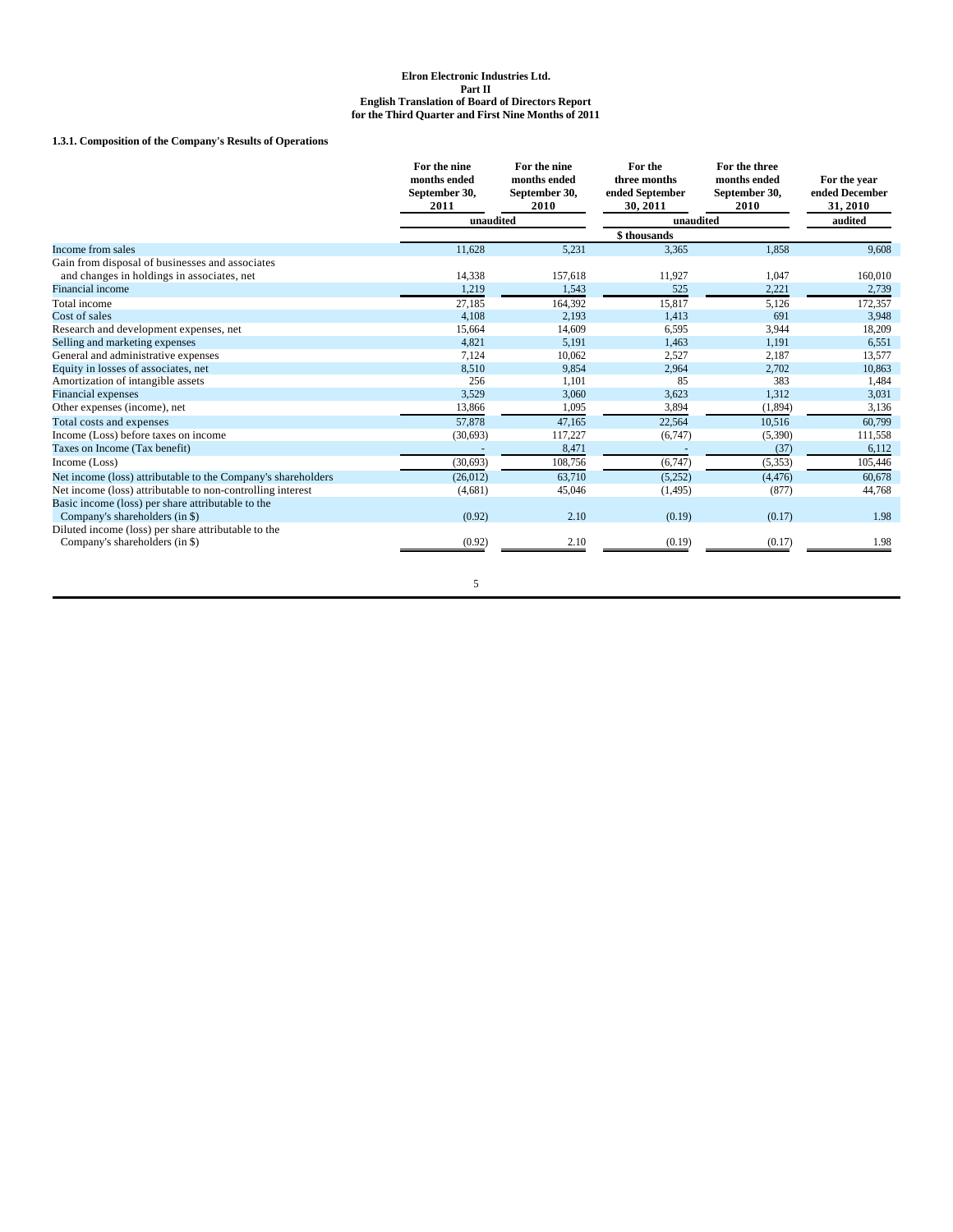### **1.3.2. Analysis of the Company's Results of Operations**

#### **Income from sales**

This item mainly included income from Wavion's sales in the amount of \$3,365 and \$11,628 thousand, respectively, in the third quarter and first nine months of 2011, compared with \$1,858 and \$5,231 thousand, respectively, in the third quarter and first nine months of 2010. The increase in Wavion's sales was primarily due to Wavion's increased marketing and sales efforts.

### **Gain from Disposal of Businesses and Associates and Changes in Holdings in Associates, net**

In the third quarter and first nine months of 2011 gains from disposal of businesses and associates and changes in holdings in associates, net, amounted to \$11,927 and \$14,338 thousand, respectively. The gain in the third quarter of 2011 resulted primarily from an approximately \$2,286 thousand gain in respect of the sale of Safend and from an approximately \$9,595 thousand gain in respect of the sale of Starling's business. The gain in the first nine months of 2011 resulted primarily from the above and from an approximately \$2,050 thousand gain resulting from a decrease in the Company's holding in Given Imaging due to the exercise and expiration of options granted to Given Imaging employees, and from an approximately \$407 thousand gain due to the initial consolidation of Kyma in the first quarter of 2011.

In the third quarter and first nine months of 2010 gains from disposal of businesses and associates and changes in holdings in associates, net, amounted to \$1,047 and \$157,618 thousand, respectively, resulting mainly from the consideration which was deposited in escrow at the time of the sale of all the assets of 3DV Systems Ltd., received during the third quarter of 2010, and from the gain in respect of the completion of the sale of Medingo in the amount of \$133,506 thousand and in respect of the completion of the sale of Teledata in the amount of \$22,364 thousand during the first nine months of 2010.

#### **Financial Income**

Financial income in the third quarter and first nine months of 2011 amounted to \$525 and \$1,219 thousand, respectively, and resulted mainly from interest income on bank deposits and other financial assets.

Financial income in the third quarter and first nine months of 2010 amounted to \$2,221 and \$1,543 thousand, respectively, and resulted mainly from interest income from loans granted by the Company to associates, from translation differences accumulated on NIS-denominated deposits and from interest income on bank deposits.

#### **Cost of Sales**

Cost of sales consisted primarily of expenses related to salaries and materials associated with supplying products to Wavion. Cost of sales in the third quarter and first nine months of 2011 amounted to \$1,413 and \$4,108 thousand, respectively, compared with \$691 and \$2,193 thousand, respectively, in the third quarter and first nine months of 2010. The increase in cost of sales resulted primarily from the increase in Wavion's sales, as aforementioned.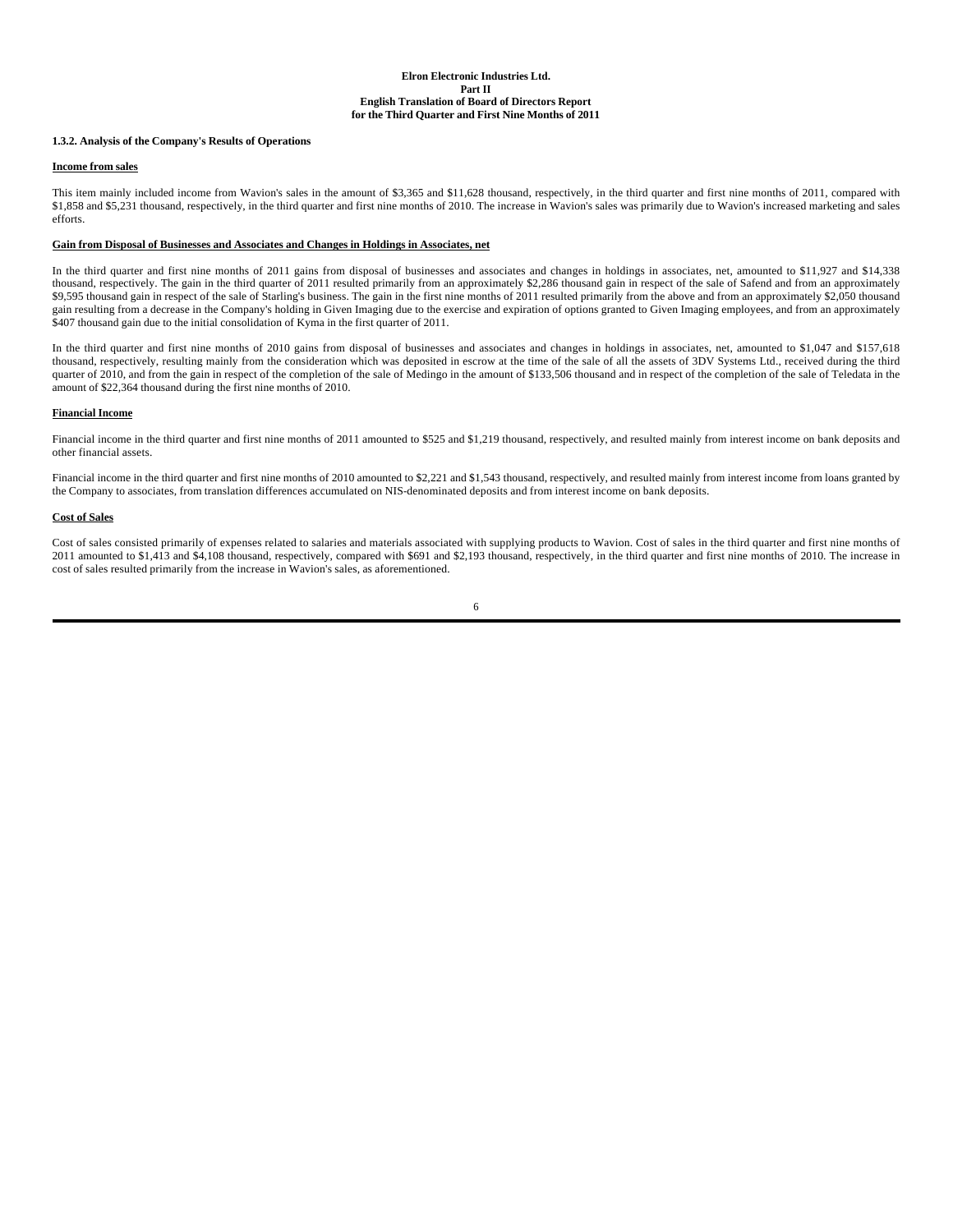#### **Operating Expenses**

Operating expenses in the third quarter and first nine months of 2011 amounted to \$10,585 and \$27,609 thousand, respectively, compared with \$7,322 and \$29,862 thousand, respectively, in the third quarter and first nine months of 2010, and comprised mainly of research and development expenses, net, selling and marketing expenses, and general and administrative expenses of Elron's and RDC's corporate operations and of consolidated companies (excluding amortization of intangible assets which also constitutes part of operating expenses under IFRS but is presented separately). The following table summarizes the operating results of the Company and its main consolidated companies:

|                 | For the nine<br>months ended<br>September 30,<br>2011 | For the nine<br>months ended<br>September 30,<br>2010 | For the three<br>months ended<br>September 30,<br>2011 | For the three<br>months ended<br>September 30,<br>2010 |
|-----------------|-------------------------------------------------------|-------------------------------------------------------|--------------------------------------------------------|--------------------------------------------------------|
|                 |                                                       | unaudited                                             |                                                        | unaudited                                              |
|                 |                                                       | \$ thousands                                          |                                                        |                                                        |
| Corporate       | 3,089                                                 | 3,435                                                 | 1,052                                                  | 1,288                                                  |
| <b>RDC</b>      | 1,307                                                 | 3,586                                                 | 324                                                    | 354                                                    |
| Wavion          | 9,103                                                 | 6,447                                                 | 3,348                                                  | 2,365                                                  |
| Medingo*        | $\overline{\phantom{a}}$                              | 6,877                                                 | $\overline{\phantom{a}}$                               | $\overline{\phantom{a}}$                               |
| <b>Starling</b> | 9,668                                                 | 6,918                                                 | 4,443                                                  | 2,600                                                  |
| $Kyma**$        | 1,885                                                 | $\overline{\phantom{a}}$                              | 655                                                    |                                                        |
| Other           | 2,557                                                 | 2,599                                                 | 763                                                    | 715                                                    |

\* Medingo was consolidated in the Company's financial results until the date of its sale in May 2010.

\*\* Kyma is consolidated in the Company's financial results since January 2011 due to the Company obtaining control over it.

Corporate: Corporate operating expenses in the third quarter and first nine months of 2011 amounted to \$1,052 and \$3,089 thousand, respectively, compared with \$1,288 and \$3,435 thousand, respectively, in third quarter and first nine months of 2010. The decrease resulted mainly from insurance costs savings and from a decrease in professional services expenses.

**RDC:** RDC's operating expenses in the third quarter and first nine months of 2011 amounted to \$324 and \$1,307 thousand, respectively, compared with \$354 and \$3,586 thousand, respectively, in the third quarter and first nine months of 2010. The decrease in expenses resulted mainly from a one-time expense recorded in the second quarter and first half of 2010 in respect of a settlement agreement with the former CEO of RDC (see Note 19 to the consolidated financial statements as of December 31, 2010).

**Wavion:** Wavion's operating expenses in the third quarter and first nine months of 2011 amounted to \$3,348 and \$9,103 thousand, respectively, compared with \$2,365 and \$6,447 thousand, respectively, in the third quarter and first nine months of 2010. The increase resulted mainly from Wavion's increased research and development and marketing and sales efforts and the increase in its operations and sales turnover. Wavion's operating loss in the third quarter and first nine months of 2011 amounted to \$1,396 and \$1,583 thousand, respectively, compared with \$1,199 and \$3,434 thousand, respectively, in the third quarter and first nine months of 2010. The abovementioned factors along with an improvement in Wavion's gross profit margin led to a decrease in its operating loss

**Medingo:** As aforementioned, Medingo's results were consolidated in Elron's statements until the date of its sale in May 2010. Medingo's operating expenses and operating loss in the first nine months of 2010 amounted to \$6,877 thousand.

Starling: Starling's operating expenses and operating loss in the third quarter and first nine months of 2011 amounted to \$4,443 and \$9,668 thousand, respectively, compared with \$2,600 and \$6,918 thousand, respectively, in the third quarter and first nine months of 2010. The increase resulted mainly from an increase in salary, wages and related expenses resulting from one time compensation awarded to employees of Starling in the business sale transaction aforementioned in Section 1.2, and from expenses in respect of an inventory write-down and provisions for repairs and the termination of agreements with customers and suppliers following the decision of Starling's board of directors to cease Starling's operations.

**Kyma:** As aforementioned, Kyma's results are consolidated in Elron's statements as of January 2011 due to the Company obtaining control over it. Kyma's operating expenses and operating loss in the third quarter and first nine months of 2011 amounted to \$655 and \$1,885 thousand, respectively.

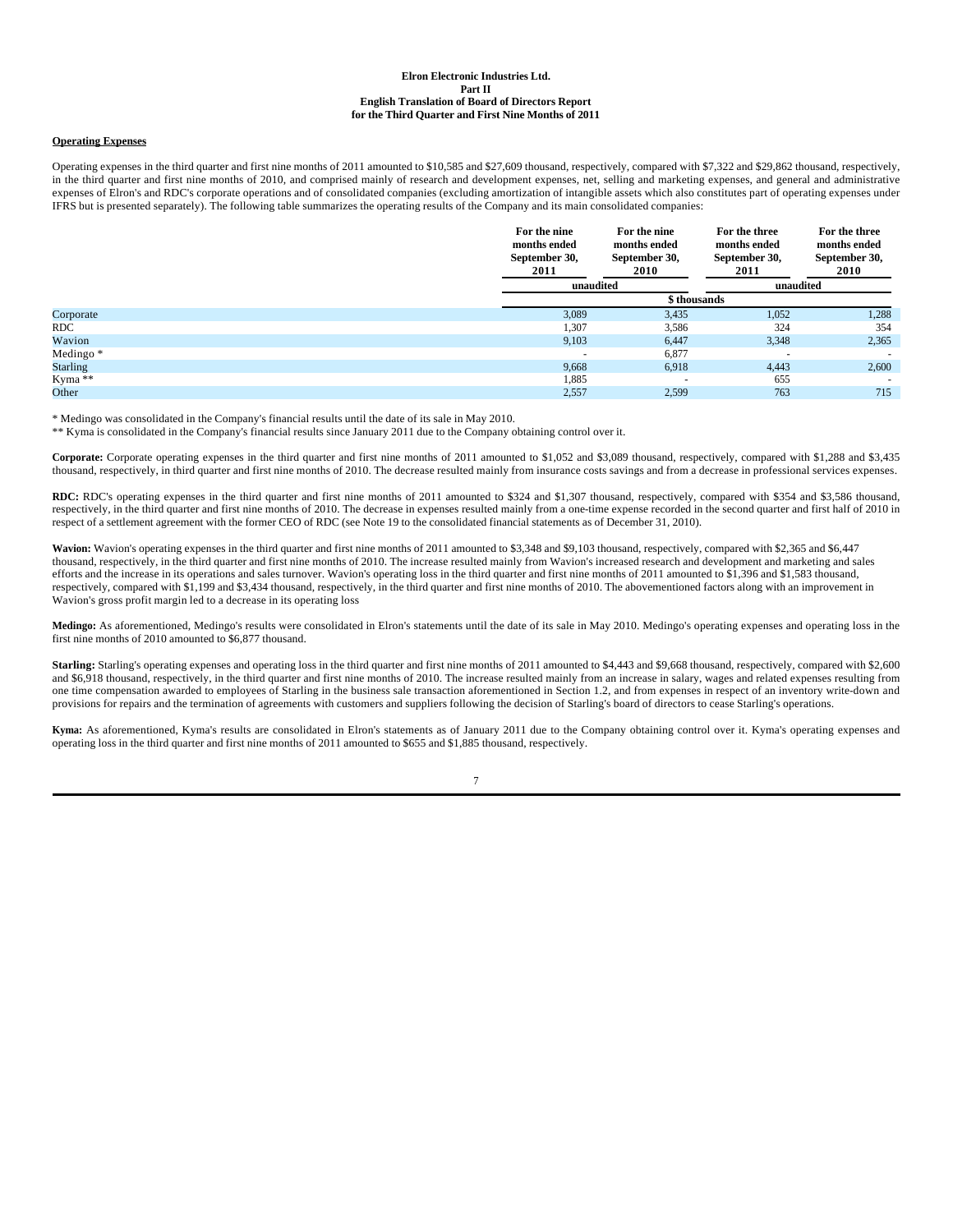## **Equity in Losses of Associates, net**

Elron's share of net losses of associates resulted from holdings in certain investments that are accounted for under the equity method. The Company's share of net losses of associates in the third quarter and first nine months of 2011 amounted to \$2,964 and \$8,510 thousand, respectively, compared with \$2,702 and \$9,854 thousand, respectively, in the third quarter and first nine months of 2011.

The decrease in Elron's share of net losses of associates in the first nine months of 2011 compared with the first nine months of 2010 resulted mainly from the disposition of certain associates during 2010, including Teledata and Impliant Inc. ("Impliant"), which had generated losses in this period, and from a change in the accounting method used to account for Notal Vision from the equity method to an investment accounted for as available for sale. This decrease was partially offset by a decrease in Given Imaging's income (see analysis of Given Imaging's results of operations below).

As most of the group companies have not yet generated significant revenues and invest considerable resources in research and development and in marketing activities, Elron has experienced, and expects to continue to experience, losses in respect of these companies.

### **Amortization of Intangible Assets**

Amortization of intangible assets in the third quarter and first nine months of 2011 amounted to \$85 and \$256 thousand, respectively, compared with \$383 and \$1,101 thousand, respectively, in the third quarter and first nine months of 2010, and resulted from the amortization of technology attributed to Wavion. The decrease in the amortization amount resulted mainly from the decline in value of such technology in 2010 (see Note 3.C.2.C to the consolidated financial statements as of December 31, 2010), which led to a decrease in the quarterly amortization amount.

### **Financial Expenses**

Financial expenses in the third quarter and first nine months of 2011 amounted to \$3,623 and \$3,529 thousand, respectively, and resulted mainly from translation differences accumulated on loans granted to Starling by Elron and RDC, from expenses incurred in respect of Starling's liability to the Office of the Chief Scientist, and from an increase in the market value of Starling's convertible debentures.

Financial expenses in the third quarter and first nine months of 2010 amounted to \$1,312 and \$3,060 thousand, respectively, and resulted mainly from interest expenses from loans granted to Elron, RDC and Wavion, and from an increase in the market value of Starling's convertible debentures.

### **Other Expenses (Income), net**

Other expenses, net, in the third quarter and first nine months of 2011 amounted to \$3,894 and \$13,866 thousand, respectively, and resulted mainly from an impairment charge in respect of the Company's holding in Enablence in the amount of approximately \$8,831 thousand (see also Note 4 to the interim consolidation financial statements as of September 30, 2011) which was recognized in the second quarter of 2011, from an impairment loss in respect of the Company's holding in BPT in the amount of approximately \$1,800 thousand due to the decision of BPT's board of directors to cease its operations (approximately \$400 thousand in the second quarter of 2011), and from expenses in respect of an inventory write-down recognized by Starling in the amount of approximately \$3,400 thousand in the first nine months of 2011 (approximately \$900 thousand in the first half of 2011) due to the decision of Starling's board of directors to cease its operations. Expenses were offset by an approximately \$400 thousand gain resulting from the sale of a portion of Elron's holding in GigOptix shares in the first quarter of 2011 (see Note 4 to the interim consolidated financial statements as of September 30, 2011), and from an approximately \$130 thousand gain resulting from the sale of Elron's holding in Elbit Vision Systems Ltd. ("EVS") in the second quarter of 2011.

Other expenses (income), net, in the third quarter and first nine months of 2010 amounted to \$1,894 thousand income and \$1,095 thousand expenses, respectively. Income in the third quarter of 2010 resulted mainly from a payment received by Elron in respect of the settlement agreement with OHE, as aforementioned. Expenses, net, in the first nine months of 2010 resulted mainly from an impairment charge in respect of the investment in Impliant which resulted from the decision of Impliant's Board of Directors to cease its operations (see Note 3.C.1.E to the consolidated financial statements as of December 31, 2010), and from impairment of intangible assets attributed to technology of Wavion (see Note 3.C.2.C to the consolidated financial statements as of December 31, 2010).

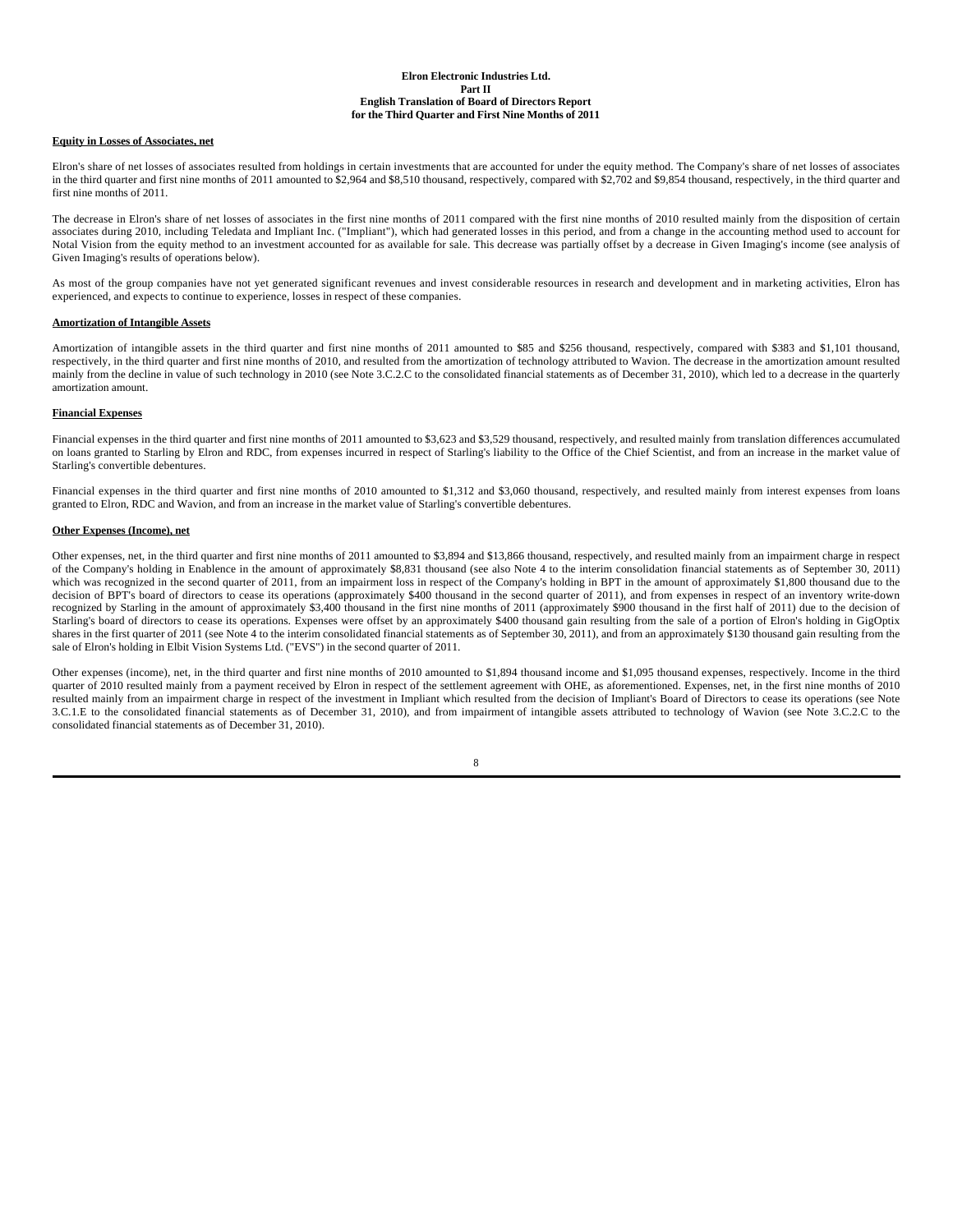## **Taxes on Income (Tax Benefit)**

No taxes on income were recorded during the third quarter and first nine months of 2011.

Taxes on income (Tax benefit) in the third quarter and first nine months of 2010 amounted to a tax benefit of \$37 thousand and taxes on income in the amount of \$8,471 thousand, respectively. Taxes on income were incurred since RDC's gain from the sale of Medingo, as described above, exceeded RDC's carryforward losses. Therefore, the gain from such sale required RDC to remit taxes and record current and deferred tax expenses.

#### **1.3.3. Analysis of the Results of Operations of the Company's Major Associates**

**Given Imaging (an approximately 27% direct and indirect holding through RDC) reported the following results of operations** (according to IFRS):

|                                         | For the nine<br>months ended<br>September 30, | For the nine<br>months ended<br>September 30, | Increase/       | For the three<br>months ended<br>September 30, | For the three<br>months ended<br>September 30, | Increase/       |
|-----------------------------------------|-----------------------------------------------|-----------------------------------------------|-----------------|------------------------------------------------|------------------------------------------------|-----------------|
|                                         | 2011                                          | 2010                                          | <b>Decrease</b> | 2011                                           | 2010                                           | <b>Decrease</b> |
|                                         | unaudited                                     |                                               |                 | unaudited                                      |                                                |                 |
|                                         | \$ thousands                                  |                                               | $\frac{0}{0}$   | \$ thousands                                   |                                                | $\frac{0}{0}$   |
| <b>Sales</b>                            | 129.471                                       | 112.889                                       | 14.68           | 44.729                                         | 38,658                                         | 15.70           |
| Operating income                        | 7.758                                         | 4.440                                         | 74.73           | 3.672                                          | 489                                            | 650             |
| Net income attributable to shareholders | 2.044                                         | 7.189                                         | (71.56)         | 746                                            | 1.240                                          | (39.84)         |

The increase in Given Imaging's sales in the third quarter of 2011 compared with the third quarter of 2010 resulted mainly from an increase in sales in the Americas, EMEA and APAC regions. The increase in sales in the first nine months of 2011 compared with the first nine months of 2010 resulted from the increase in sales in these regions and from the inclusion of the sales of Sierra Scientific Instruments which was acquired in April 2010. The increase in Given Imaging's operating income in the third quarter and first nine months of 2011 compared with the third quarter and first nine months of 2010 resulted primarily from an increase in income and in gross profit. The decrease in net income in the third quarter and first nine months of 2011 compared with the third quarter and first nine months of 2010 resulted from tax expenses recorded in the third quarter and first nine months of 2011, which was partially offset by an increase in operating income as aforementioned.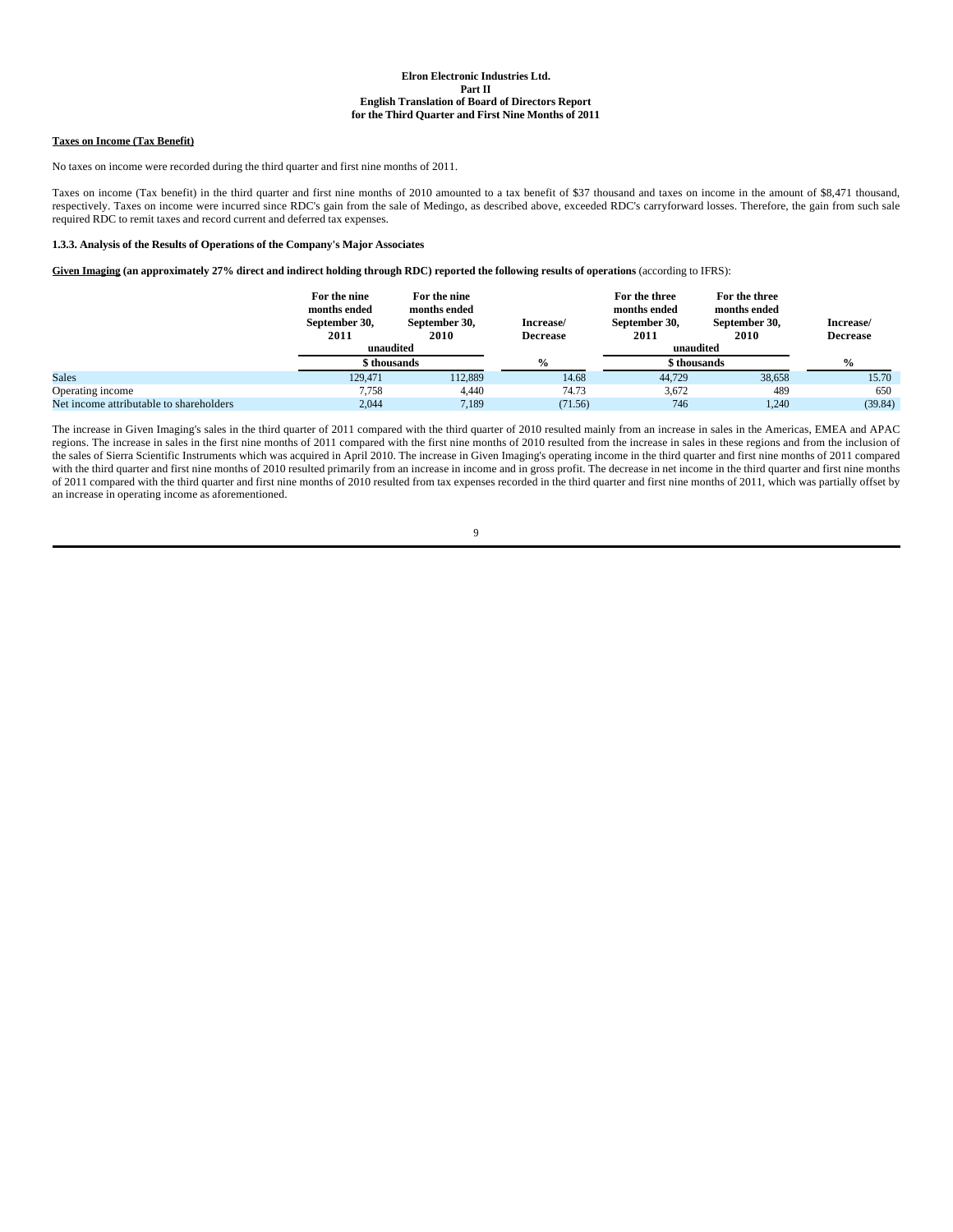## **1.4. Liquidity and Capital Resources**

|                                                                                                        | September 30,<br>2011 | December 31.<br><b>2010</b> |
|--------------------------------------------------------------------------------------------------------|-----------------------|-----------------------------|
|                                                                                                        | (unaudited)           | (audited)                   |
|                                                                                                        | \$ thousands          |                             |
| Total assets in the consolidated statement of financial position                                       | 212.794               | 250,338                     |
| Investments in associates and available for sale assets (including assets classified as held for sale) | 135.588               | 146.801                     |
| Other long-term receivables                                                                            | 4.130                 | 28,218                      |
| Current assets (excluding assets classified as held for sale)                                          | 67.841                | 69,645                      |
| Intangible assets, net                                                                                 | 3,543                 | 3,595                       |
| <b>Current liabilities</b>                                                                             | 17.494                | 14,782                      |
| Long-term liabilities                                                                                  | 10.850                | 16.063                      |
| <b>Total liabilities</b>                                                                               | 28,344                | 30,845                      |
| Equity including non-controlling interest                                                              | 184,450               | 219,493                     |

| Elron's and RDC's primary cash flows (non-consolidated) *          | For the nine<br>months ended<br>September 30,<br>2011 | For the nine<br>months ended<br>September 30,<br>2010 |                          | For the three<br>months ended<br>September 30,<br><b>2010</b> |
|--------------------------------------------------------------------|-------------------------------------------------------|-------------------------------------------------------|--------------------------|---------------------------------------------------------------|
|                                                                    | unaudited                                             |                                                       | unaudited                |                                                               |
|                                                                    |                                                       | \$ thousands                                          |                          |                                                               |
| Proceeds from disposal of non-current investments of Elron and RDC | 1.715                                                 | 114,072                                               | 100                      | 2.644                                                         |
| Investments in Elron's and RDC's group companies **                | 29.499                                                | 29.723                                                | 7.323                    | 5,258                                                         |
| Raising of RDC's debt ***                                          | 1,000                                                 |                                                       | 1,000                    |                                                               |
| Repayment of Elron's and RDC's loans ***                           |                                                       | 70.640                                                | $\overline{\phantom{a}}$ | 43,979                                                        |
| Dividend distributed by RDC ****                                   |                                                       | 14.997                                                |                          | 14.997                                                        |

\* The amounts presented include RDC's cash flows in full (100%) in addition to Elron's cash flows.

\*\* Excluding Elron's investment in RDC and the consideration transferred from RDC following the transfer of the investment in Kyma to RDC.

\*\*\* Including raising and repayment of RDC's shareholder loan to Rafael only.

\*\*\*\* Dividend distributed by RDC to Rafael only.

Consolidated cash and cash equivalents at September 30, 2011 were \$33,942 thousand, compared with \$56,539 thousand at December 31, 2010. Elron's and RDC's non-consolidated cash and cash equivalents at September 30, 2011 were \$20,461 and \$226 thousand, respectively, compared with \$40,714 and \$9,859 thousand, respectively at December 31, 2010.

In November 2011, subsequent to the reporting date, a binding agreement was signed with Silicon Valley Bank (the "Bank") to receive a credit line in the amount of \$30 million for a period of up to 18 months (the "Period"). The credit line is being obtained in order to diversify and ensure additional sources of financing towards continued investing in companies held by the Company and new companies and to finance its ongoing operations. During the Period, the Company will be entitled to draw down loans for periods of up to 3 years from the date of each respective drawdown, at the Wall Street Journal prime rate of interest plus 0.75% per annum. According to the terms of the credit line, the Company will be able to make early repayment of all the loans without any cost. At the time the credit line is actually utilized, the Company will pledge shares directly held by it in Given Imaging in an amount equal to explicitly the United States of maintain a 3.25 ratio of the market value of the pledged shares (based on their trailing 5-day average closing price prior to the computation date) to the amount of credit utilized. Pursuant to the agreement, should the ratio of the market value of the pledged shares to the credit amount utilized decrease below 3, then the Company shall either pledge additional Given Imaging shares in order to maintain a coverage ratio of 3.25, provide alternative collateral acceptable to the Bank, or repay a portion of the credit utilized in order to maintain the coverage ratio of 3.25.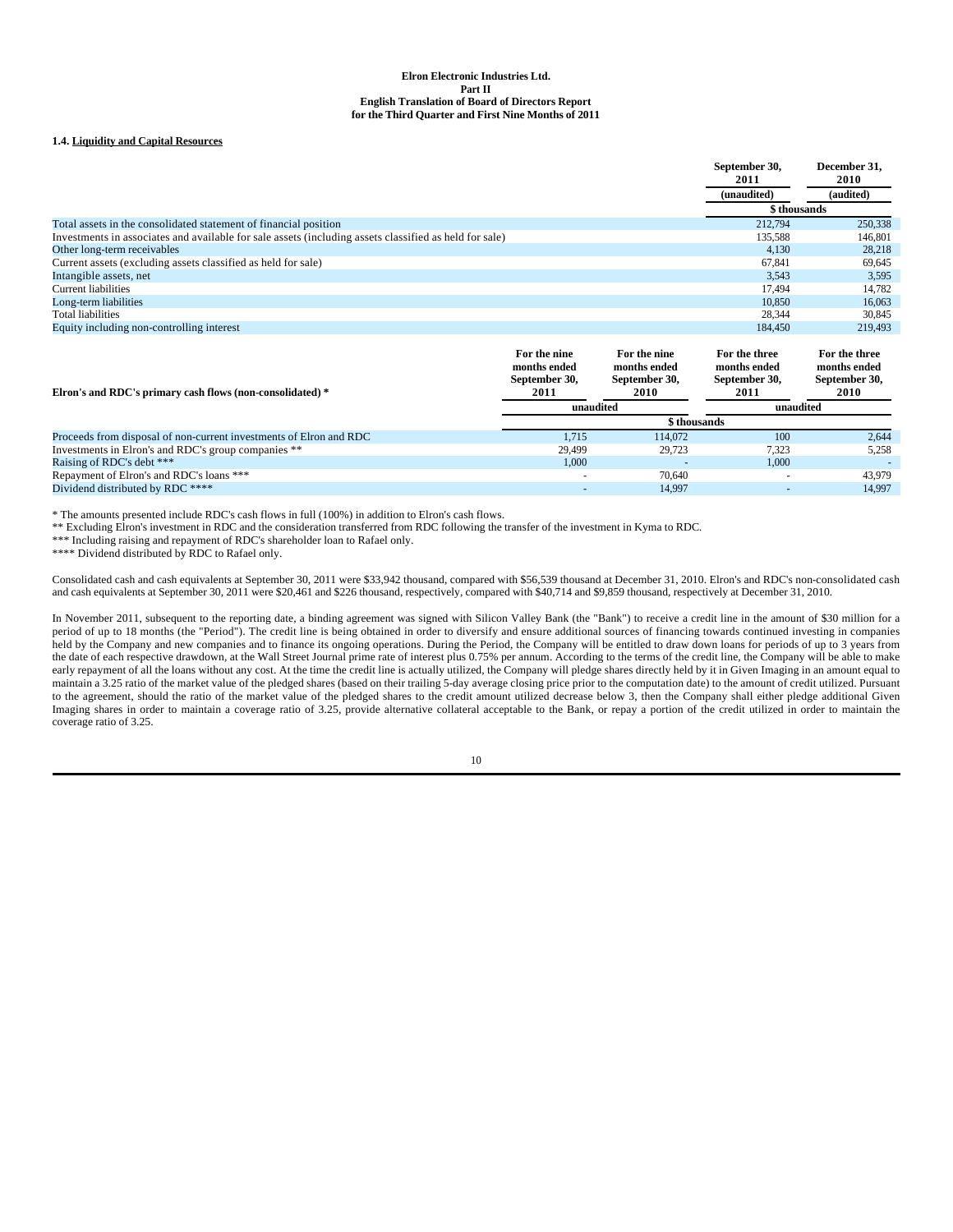At September 30, 2011 RDC had a long-term loan in the amount of \$2,000 thousand granted by Elron and Rafael in equal portions (see also Note 3.D to the interim consolidated financial statements as of September 30, 2011).

The main uses of cash in the third quarter and first nine months of 2011 were investments and loans to group companies in the amount of \$6,105 and \$23,729 thousand, respectively, granted by Elron, and in the amount of \$1,218 and \$5,770 thousand, respectively, granted by RDC. These amounts include the purchase of Pocared shares from another shareholder in consideration for approximately \$896 thousand (see Note 3.F to the interim consolidated financial statements as of September 30, 2011), and the purchase of Elbit Systems Ltd.'s entire holding in Starling by Elron and RDC in consideration for approximately \$128 and \$147 thousand, respectively (see Note 3.A to the interim consolidated financial statements as of September 30, 2011).

The main uses of cash in the third quarter and first nine months of 2010 were investments and loans to group companies in the amount of \$2,926 and \$15,356 thousand, respectively, granted by Elron, and in the amount of \$2,332 and \$14,367 thousand, respectively, granted by RDC. In addition, cash was used in the second and third quarters of 2010 to prepay Elron's and RDC's bank loans in the amount of \$30,000 and \$10,000 thousand, respectively, to prepay Elron's debt to Discount Investment Corporation Ltd. ("DIC"), its controlling shareholder, in the amount of \$17,479 thousand, and to prepay RDC's debt to its shareholders in the aggregate amount of approximately \$32,000 thousand, including \$19,000 thousand to Elron and \$13,000 thousand to Rafael.

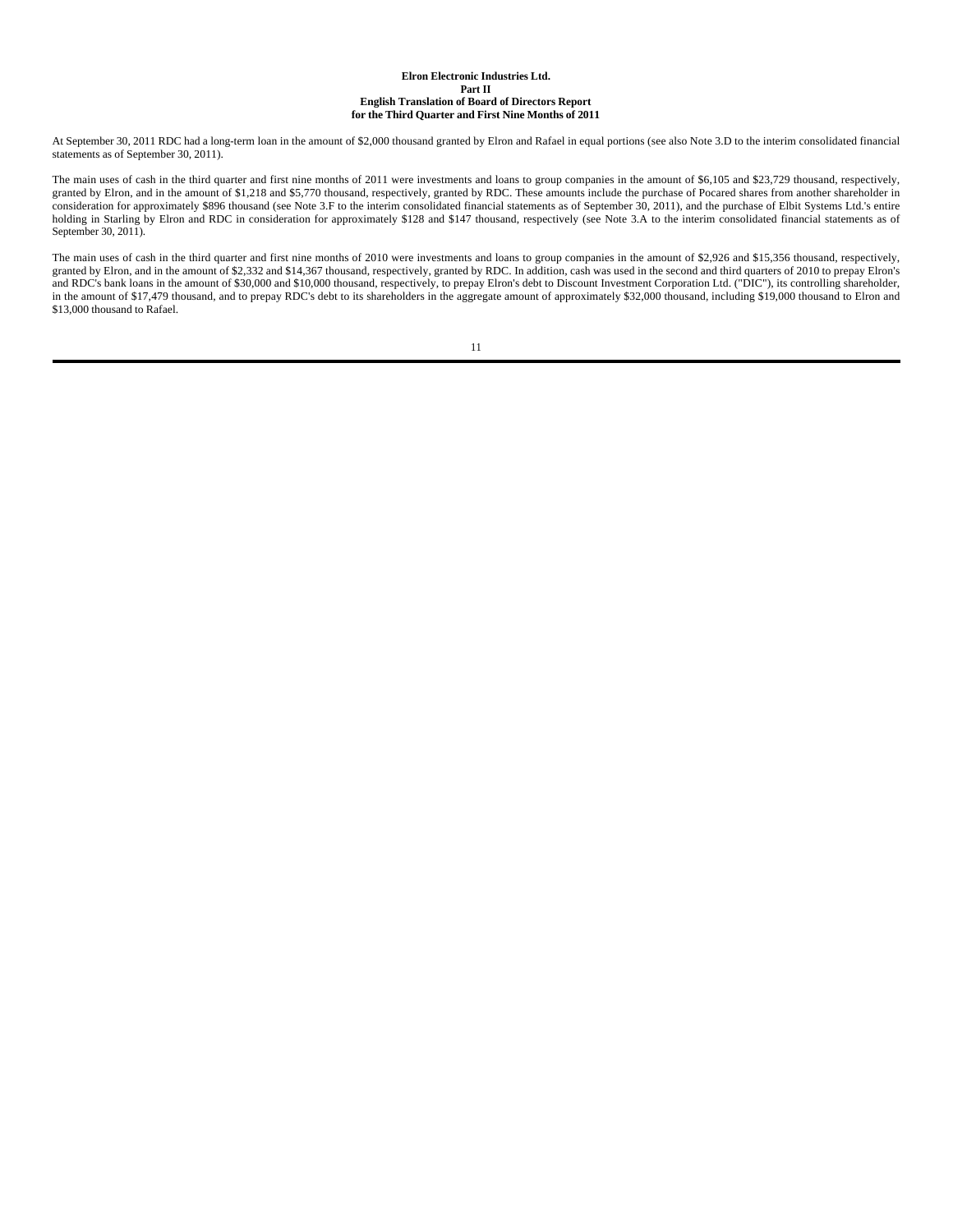Elron's and RDC's investments in group companies during the first nine months of 2011 and 2010 are set forth in the following table (see also Note 3 to the interim consolidated financial statements as of September 30, 2011 for additional details regarding the Company's and RDC's investments in group companies during the first nine months of 2011):

|                                         | Elron                                                 |                                                       | <b>RDC</b>                                            |                                                       |
|-----------------------------------------|-------------------------------------------------------|-------------------------------------------------------|-------------------------------------------------------|-------------------------------------------------------|
|                                         | For the nine<br>months ended<br>September 30,<br>2011 | For the nine<br>months ended<br>September 30,<br>2010 | For the nine<br>months ended<br>September 30,<br>2011 | For the nine<br>months ended<br>September 30,<br>2010 |
|                                         |                                                       | unaudited                                             |                                                       |                                                       |
|                                         |                                                       | \$thousands                                           |                                                       |                                                       |
| <b>Consolidated Companies*</b>          |                                                       |                                                       |                                                       |                                                       |
| Starling **                             | 5,005                                                 | 6,828                                                 | 5,770                                                 | 7,870                                                 |
| Kyma ***                                | 4,000                                                 | 1,000                                                 |                                                       |                                                       |
| Navitrio ****                           | 1,500                                                 | $\overline{\phantom{a}}$                              | $\overline{a}$                                        |                                                       |
| Wavion                                  | 931                                                   | 3,350                                                 |                                                       |                                                       |
| Medingo *****                           | ٠                                                     | 461                                                   | ٠                                                     | 4,207                                                 |
| $Sync-Rx$                               | ٠                                                     |                                                       | $\overline{\phantom{a}}$                              | 1,020                                                 |
| Xsights                                 |                                                       | $\overline{\phantom{a}}$                              | ٠                                                     | 1,270                                                 |
|                                         | 11,436                                                | 11,639                                                | 5,770                                                 | 14,367                                                |
| <b>Associates and Other Investments</b> |                                                       |                                                       |                                                       |                                                       |
| <b>BrainsGate</b>                       | 2,354                                                 |                                                       |                                                       |                                                       |
| Pocared ******                          | 6,851                                                 | 1,400                                                 | ٠                                                     |                                                       |
| <b>NuLens</b>                           | 1,042                                                 | 2,000                                                 |                                                       |                                                       |
| Whitewater                              | 1,146                                                 |                                                       |                                                       |                                                       |
| Safend                                  | 586                                                   | 317                                                   |                                                       |                                                       |
| <b>BPT</b>                              | 314                                                   |                                                       |                                                       |                                                       |
|                                         | 12,293                                                | 3,717                                                 |                                                       |                                                       |
| Total investments                       | 23,729                                                | 15,356                                                | 5,770                                                 | 14,367                                                |

\* These investments do not affect the cash included in the interim consolidated financial statements. Furthermore, Elron granted RDC a \$1,000 thousand loan in the nine months of 2011, as aforementioned (in the first nine months of 2010 RDC was granted a \$6,000 thousand loan).

\*\* In 2011 – including the purchase of Starling shares from Elbit Systems Ltd. (see Section 1.2 above).

\*\*\* Kyma's results are consolidated in the Company's financial results since January 2011 due to the Company obtaining control over it. The amounts exclude the consideration transferred from RDC following the transfer of the investment in Kyma to RDC.

\*\*\*\* Navitrio's results are consolidated in the Company's financial results since its establishment in May 2011.

\*\*\*\*\* Medingo was consolidated in the Company's financial results until the date of its sale in May 2010.

\*\*\*\*\* In 2011 – including the purchase of Pocared shares from a third party.

Subsequent to the reporting date and through November 9, 2011, investments amounted to approximately \$4,763 thousand as detailed below:

|                                         | Elron | <b>RDC</b>   |
|-----------------------------------------|-------|--------------|
|                                         |       | unaudited    |
|                                         |       | \$ thousands |
| <b>Consolidated Companies*</b>          |       |              |
| <b>Starling</b>                         | 2.090 | 2.410        |
| <b>Associates and Other Investments</b> |       |              |
| <b>Notal Vision</b>                     | 263   |              |
| Total investments                       | 2.353 | 2.410        |

\* In addition, in October 2011, subsequent to the reporting date, Elron and Rafael granted RDC a loan in the amount of \$4,500 thousand, in equal parts. See Note 3.D to the interim consolidated financial statements as of September 30, 2011.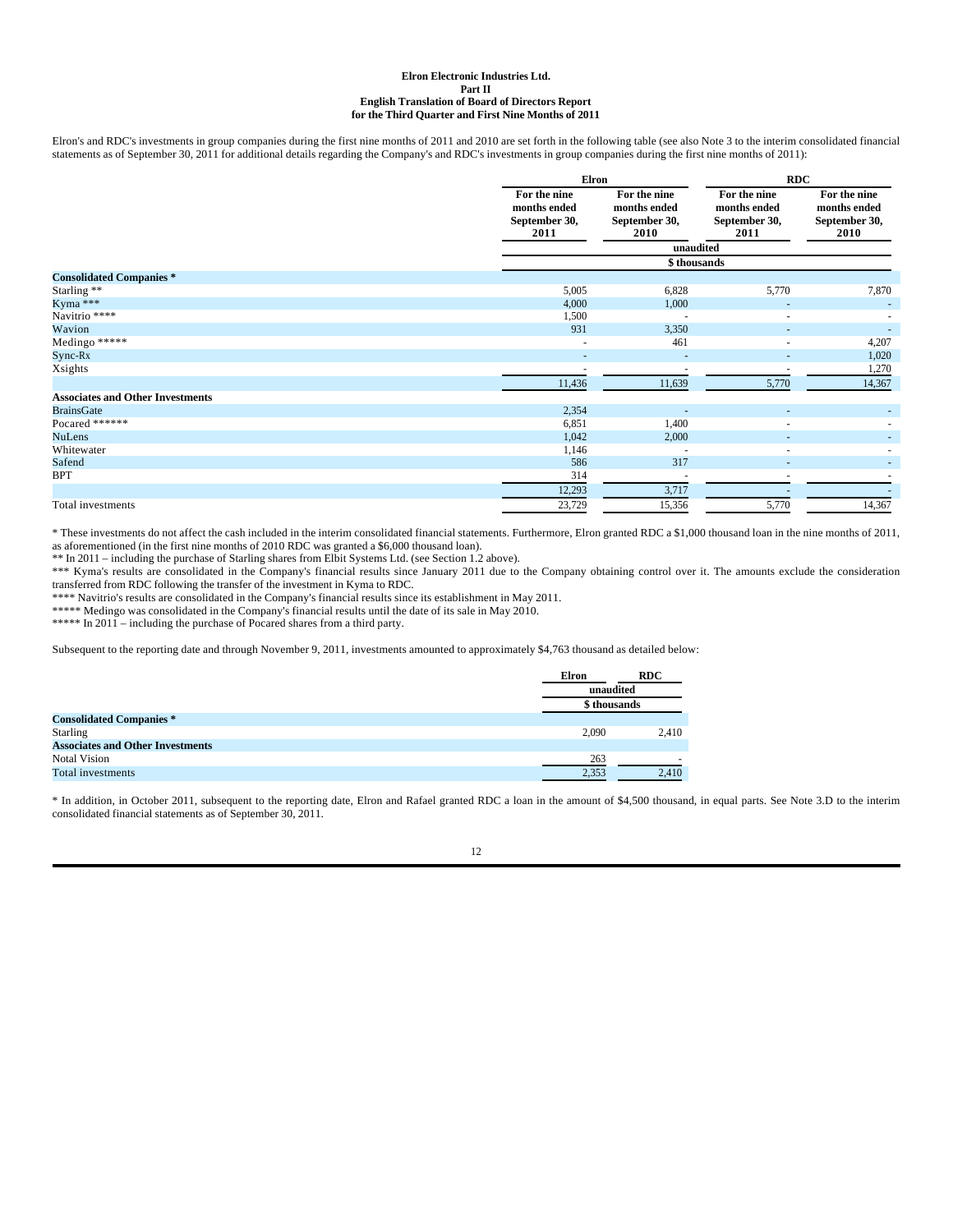| <b>Main Group Companies' Cash Flows</b> | Cash flows from operating activities |               | Cash                     |                 |                            |
|-----------------------------------------|--------------------------------------|---------------|--------------------------|-----------------|----------------------------|
|                                         | For the nine                         | For the three | <b>As of December</b>    | As of September |                            |
|                                         | months ended                         | months ended  | 31,                      | 30,             |                            |
|                                         | September 30, 2011                   |               | 2010                     | 2011            | Note in interim consoli-   |
|                                         |                                      | Unaudited     |                          |                 | dated financial statements |
|                                         |                                      |               | as of September 30, 2011 |                 |                            |
| BrainsGate **                           | (4,866)                              | (1,670)       | 5,560                    | 6.540           | 3.H                        |
|                                         |                                      |               |                          |                 | 3.C.1.I of the             |
| Given Imaging **                        | 9.821                                | 5.839         | 34,619                   | 28,857          | annual report              |
| <b>NuLens</b>                           | (3,322)                              | (1,001)       | 3,009                    | 2,005           | 3.G                        |
| Starling                                | (6,629)                              | (1,454)       | 1,992                    | 6,182           | 3.A                        |
| Pocared **                              | (4,027)                              | (1,801)       | 1,675                    | 8,624           | 3.F                        |

\* See Item 4B – "Business Overview" of the Company's Annual Report for 2010 filed on Form 20-F with the Securities and Exchange Commission for details on the criteria for classifying a group company as a main company.

\*\* In accordance with U.S. GAAP.

Proceeds from the sale of Elron's and RDC's non-current investments during the first nine months of 2011 mainly include Elron's proceeds in the amount of \$1,301 thousand from the sale of GigOptix shares in the first quarter of 2011, Elron's and RDC's proceeds in the amount of \$43 and \$110 thousand, respectively, received in the first nine months of 2011 in respect of the sale of Sela – Semiconductors Engineering Laboratories Ltd. which was completed in the third quarter of 2009, and Elron's proceeds in the amount of \$261 thousand from the sale of its entire holding in EVS in the second quarter of 2011.

Proceeds from the sale of Elron's and RDC's non-current investments during the first nine months of 2010 mainly included Elron's and RDC's cash consideration received in the second quarter of 2010 from the sale of Medingo in the amount of approximately \$13,686 and \$93,514 thousand, respectively, Elron's and RDC's proceeds from adjustment to such consideration in the amount of approximately \$200 and \$1,500 thousand, respectively, in respect of such sale, and Elron's cash consideration received in the second quarter of 2010 in the amount of approximately \$3,000 thousand from the sale of Teledata. In addition, in consideration of the sale of Medingo, Elron and RDC received amounts of approximately \$2,700 and \$19,300 thousand, respectively, which were deposited in escrow for a period of two years. These amounts are presented under "other long-term receivables" in the statement of financial position as of September 30, 2011.

Convertible debentures at September 30, 2011 amounted to \$2,506 thousand compared with \$3,385 thousand at December 31, 2010. The convertible debentures balance represents the minority portion of the convertible debentures issued by Starling. The decrease was due to the second payment out of four equal payments made in June 2011 in respect of the convertible debentures principal. In November 2011, subsequent to the reporting date, Starling fully prepaid all of the convertible debentures (see Section 1.2 above and Note 3.A to the interim consolidated financial statements as of September 30, 2011).

Shareholders' equity attributable to shareholders at September 30, 2011 was \$164,411 thousand, representing approximately 77.26% of the total assets in the statement of financial position, compared with \$195,921 thousand, representing approximately 78% of total assets in the statement of financial position at December 31, 2010. The decrease in shareholders' equity resulted mainly from the loss attributable to shareholders in the amount of \$26,012 thousand in the first nine months of 2011 and from a decrease in capital reserves for assets classified as held for sale in the amount of \$5,886 thousand, mainly due to the decrease in the fair value of the investment in Enablence shares held by the Company (see also Note 4 to the interim consolidated financial statements as of September 30, 2011). The decrease in the ratio of shareholders' equity attributable to shareholders to total assets mainly resulted from the decrease in shareholders' equity as described above.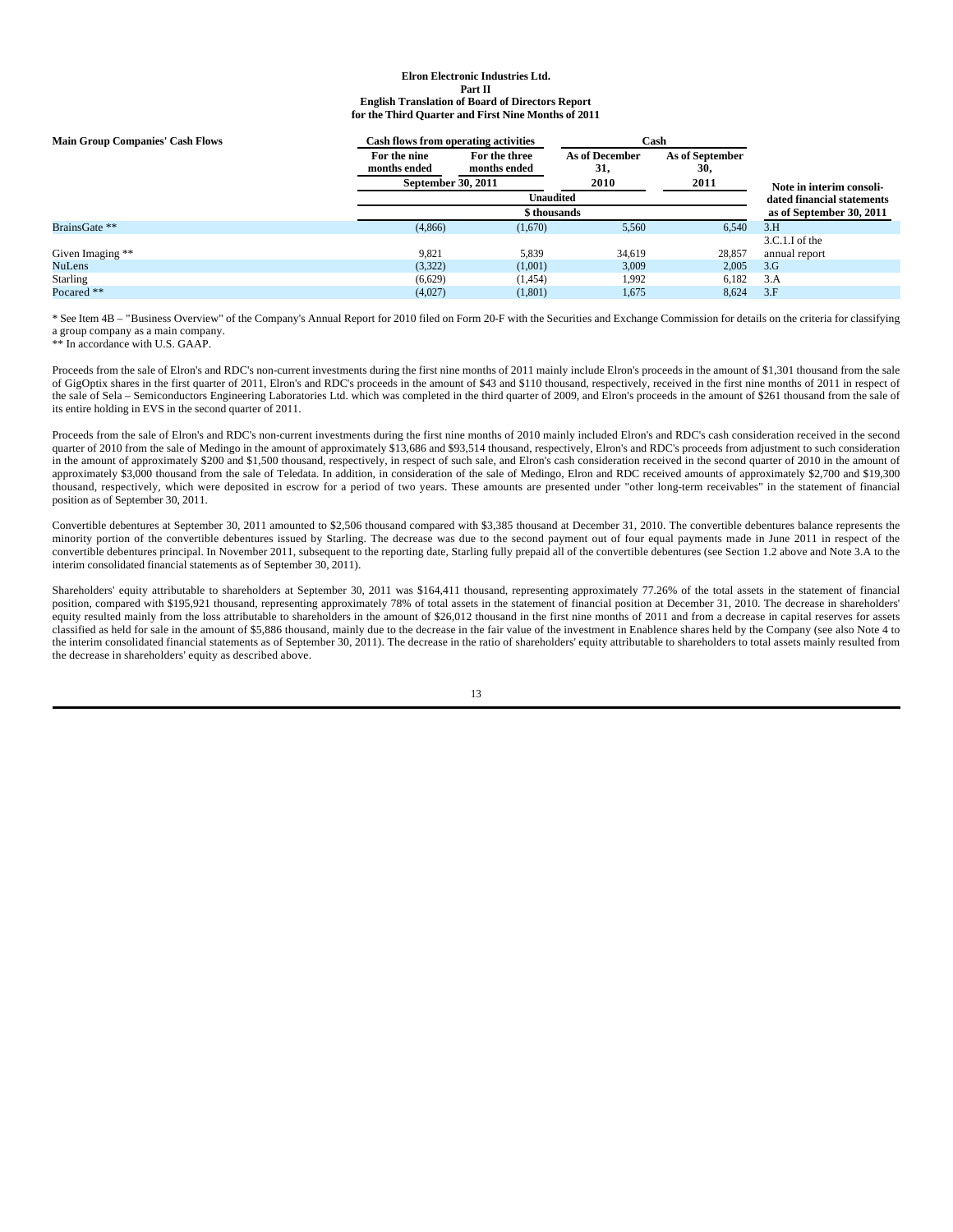Consolidated working capital at September 30, 2011 (excluding available for sale financial assets presented as assets held for sale) amounted to \$50,347 thousand, compared with \$54,863 thousand at December 31, 2010. The decrease in working capital resulted mainly from the decrease in cash as described above and from a decrease in inventories resulting mainly from Starling's inventory write-down as aforementioned in Section 1.3.2 above. The decrease was partially offset by the reclassification of current maturities as current assets in respect of amounts received in the sale of Medingo that were deposited in long-term escrow, and in respect of the holding in Enablence convertible debentures (see also Note 3.M to the interim consolidated financial statements as of September 30, 2011).

Intangible assets as of September 30, 2011 amounted to \$3,543 thousand, and mainly included intangible assets attributed to the agreement with Rafael in the amount of \$3,053 thousand and technology in the amount of \$490 thousand resulting from the initial consolidation of Wavion in 2008 and Kyma in 2011. Intangible assets as of December 31, 2010 amounted to \$3,595 thousand, and mainly included intangible assets attributed to the agreement with Rafael in the amount of \$3,053 thousand and technology in the amount of \$342 thousand resulting from the initial consolidation of Wavion. The increase in intangible assets resulted mainly from a \$407 thousand increase resulting from the initial consolidation of Kyma which was partially offset by the periodic amortization of technology attributed to Wavion resulting from the initial consolidation of Wavion.

### **2. Exposure to and Management of Market Risks**

The report in this section refers to Elron and its consolidated companies to the extent that the exposure to market risks is material to Elron. The Company's risk management policy is implemented only for Elron itself. Elron does not determine the risk management policy for its group companies, and has not taken any action in the reporting period to hedge market risks resulting from operations of its group companies. During the reporting period, and during the period from September 30, 2011 until the date of approval of the financial statements, no material change has taken place with respect to the market risks to which the Company is exposed, the Company's policy for management of such risks, the officer responsible for their management and the means of supervision and implementation of the policy, as described in Item 5 – "Operating and Financial Review and Prospects" of the Company's Annual Report for 2010 filed on Form 20-F with the Securities and Exchange Commission.

### **2.1. Report on Linkage Bases**

Presented below is the Company's consolidated linkage balance at September 30, 2011, December 31, 2010 and September 30, 2010.

The linkage balance includes balances in respect of Starling, whose operating currency (NIS) differs from that of the Company (U.S. dollars).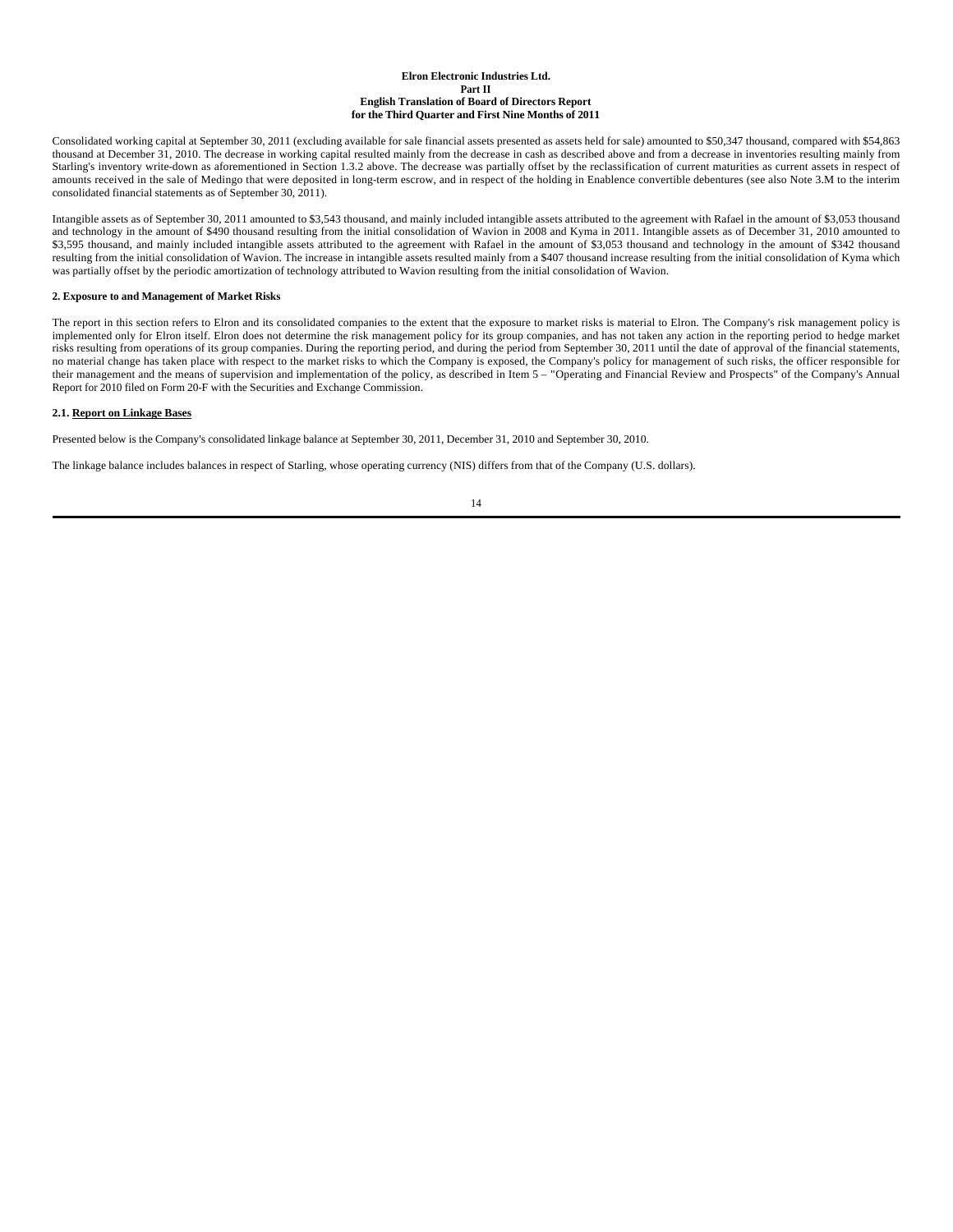**As of September 30, 2011 (\$ thousands) (unaudited)**

|                                                              | <b>NIS</b><br>(CPI<br>linked) | <b>USD</b><br>(or USD<br>linked) | Other<br>currencies | <b>NIS</b><br>(not linked) | Non-<br>monetary item** | Total             |
|--------------------------------------------------------------|-------------------------------|----------------------------------|---------------------|----------------------------|-------------------------|-------------------|
| Assets *                                                     |                               |                                  |                     |                            |                         |                   |
| Cash and cash equivalents<br>Restricted cash                 | 82                            | 26,684<br>30                     |                     | 7,258                      |                         | 33,942            |
| Trade receivables                                            |                               |                                  |                     | 722                        |                         | 112               |
| Other account receivables                                    | ٠<br>63                       | 2,910<br>221                     | 6                   | 938                        | 300                     | 3,638<br>1,522    |
| Inventories                                                  |                               |                                  |                     |                            | 1.964                   | 1,964             |
| Assets held for sale                                         |                               |                                  |                     |                            | 3,566                   |                   |
| Investments in associates                                    |                               |                                  |                     |                            |                         | 3,566             |
| Other investments (accounted as available for sale)          |                               |                                  |                     |                            | 112,749<br>19,273       | 112,749<br>19,273 |
|                                                              |                               |                                  |                     |                            | 1,692                   | 1,692             |
| Property, plant and equipment, net<br>Intangible assets, net |                               |                                  |                     |                            | 3,543                   | 3,543             |
| Other long-term receivables                                  | 461                           | 30,022                           |                     | 161                        | 149                     |                   |
|                                                              |                               |                                  |                     |                            |                         | 30,793            |
| <b>Total</b> assets                                          | 606                           | 59,867                           | 6                   | 9,079                      | 143,236                 | 212,794           |
| <b>Liabilities</b> *                                         |                               |                                  |                     |                            |                         |                   |
| Trade payables                                               | ٠                             | 1,108                            |                     | 2,780                      |                         | 3,888             |
| Other account payables                                       | 46                            | 513                              |                     | 6,669                      | 389                     | 7,617             |
| Loans from banks and others                                  |                               | 4,162                            |                     |                            |                         | 4,162             |
| Convertible debentures                                       | 2,506                         |                                  |                     |                            |                         | 2,506             |
| Royalty bearing government grants                            |                               | 5,524                            | ٠                   |                            |                         | 5,524             |
| Employee benefits, net                                       |                               |                                  |                     |                            | 57                      | 57                |
| Deferred taxes                                               |                               |                                  |                     |                            | 4,538                   | 4,538             |
| Other long term liabilities                                  |                               |                                  |                     |                            | 52                      | 52                |
| <b>Total liabilities</b>                                     | 2,552                         | 11,307                           |                     | 9,449                      | 5,036                   | 28,344            |

\* Non-current assets and liabilities in this table include the current maturities in respect thereof.

\*\* Including items that are not financial items.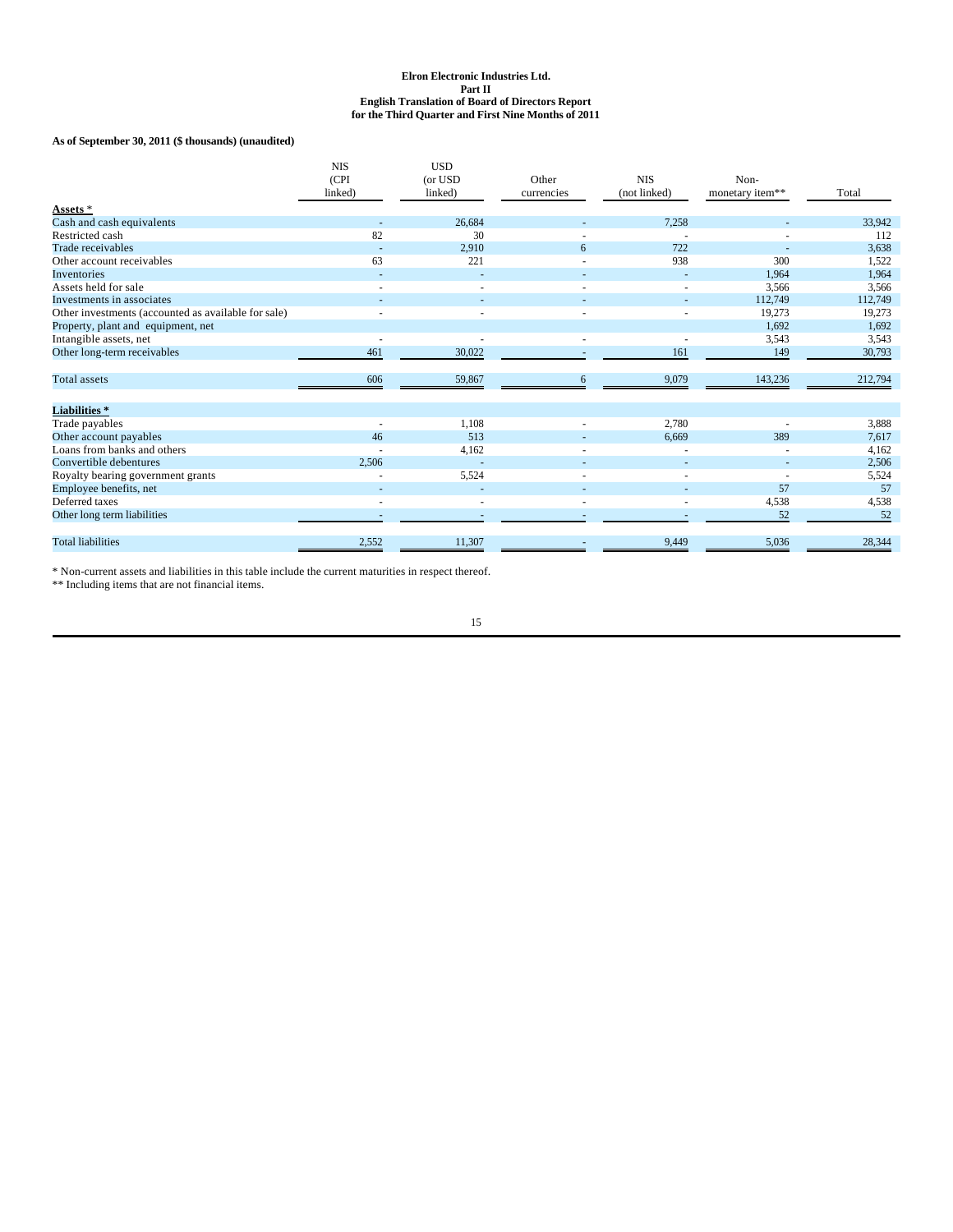## **As of December 31, 2010 (\$ thousands) (audited)**

|                                                     | <b>NIS</b><br>(CPI<br>linked) | <b>USD</b><br>(or USD<br>linked) | Other currencies | <b>NIS</b><br>(not linked) | Non-<br>monetary item** | Total   |
|-----------------------------------------------------|-------------------------------|----------------------------------|------------------|----------------------------|-------------------------|---------|
| Assets *                                            |                               |                                  |                  |                            |                         |         |
| Cash and cash equivalents                           |                               | 51,205                           |                  | 5,334                      |                         | 56,539  |
| Restricted cash                                     | 65                            | 300                              |                  |                            |                         | 365     |
| Trade receivables                                   |                               | 2,842                            |                  | 219                        |                         | 3,061   |
| Other account receivables                           |                               | 643                              |                  | 1,210                      | 2,471                   | 4,324   |
| Inventories                                         |                               |                                  |                  |                            | 5,356                   | 5,356   |
| Assets held for sale                                |                               |                                  |                  |                            | 17.211                  | 17,211  |
| Investments in associates                           |                               |                                  |                  |                            | 109,369                 | 109,369 |
| Other investments (accounted as available for sale) |                               |                                  |                  |                            | 20,221                  | 20,221  |
| Property, plant and equipment, net                  |                               |                                  |                  |                            | 2,079                   | 2,079   |
| Intangible assets, net                              |                               |                                  |                  |                            | 3,595                   | 3,595   |
| Other long-term receivables                         |                               | 27,997                           |                  | 221                        |                         | 28,218  |
|                                                     |                               |                                  |                  |                            |                         |         |
| Total assets                                        | 65                            | 82,987                           |                  | 6,984                      | 160,302                 | 250,338 |
|                                                     |                               |                                  |                  |                            |                         |         |
| <b>Liabilities*</b>                                 |                               |                                  |                  |                            |                         |         |
| Trade payables                                      |                               | 494                              | 14               | 3,348                      |                         | 3,856   |
| Other account payables                              | 128                           | 489                              |                  | 5,482                      | 1,931                   | 8,030   |
| Loans from banks and others                         |                               | 1,385                            |                  |                            |                         | 1,385   |
| Convertible debentures                              | 3,385                         |                                  |                  |                            |                         | 3,385   |
| Royalty bearing government grants                   |                               | 9,156                            |                  |                            |                         | 9,156   |
| Employee benefits, net                              |                               |                                  |                  |                            | 134                     | 134     |
| Deferred taxes                                      |                               |                                  |                  |                            | 4,746                   | 4,746   |
| Other long term liabilities                         |                               |                                  |                  |                            | 153                     | 153     |
|                                                     |                               |                                  |                  |                            |                         |         |
| <b>Total liabilities</b>                            | 3,513                         | 11,524                           | 14               | 8,830                      | 6,964                   | 30,845  |

\* Non-current assets and liabilities in this table include the current maturities in respect thereof.

\*\* Including items that are not financial items.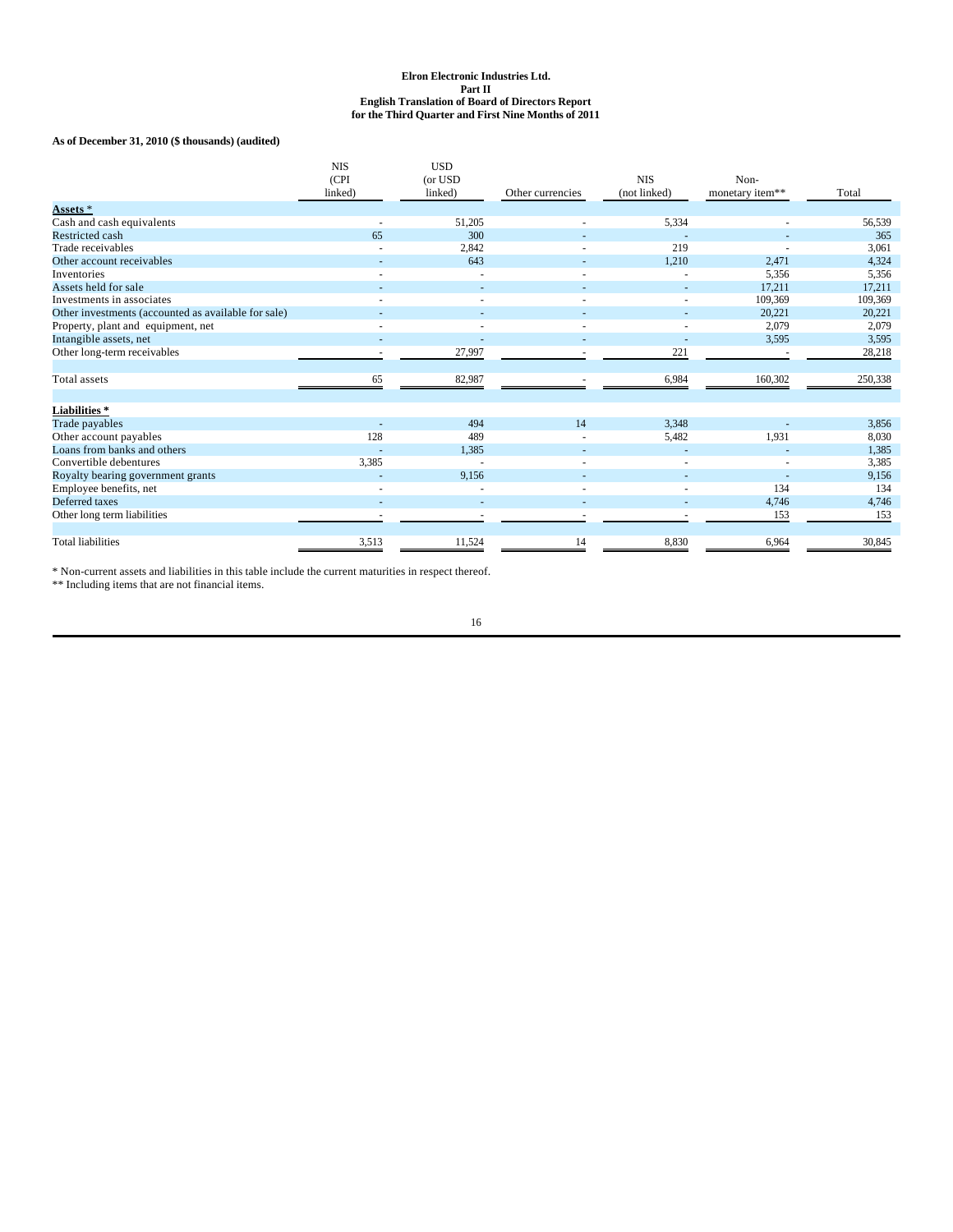#### **As of September 30, 2010 (\$ thousands) (unaudited)**

|                                                     | <b>NIS</b><br>(CPI | <b>USD</b><br>(or USD | Other      | <b>NIS</b>   | Non-             |         |
|-----------------------------------------------------|--------------------|-----------------------|------------|--------------|------------------|---------|
|                                                     | linked)            | linked)               | currencies | (not linked) | monetary item ** | Total   |
| Assets *                                            |                    |                       |            |              |                  |         |
| Cash and cash equivalents                           |                    | 58,624                | 10         | 2,662        |                  | 61,296  |
| <b>Restricted cash</b>                              |                    |                       |            | 63           |                  | 63      |
| Trade receivables                                   |                    | 1,981                 |            | 95           |                  | 2,076   |
| Other account receivables                           |                    | 173                   |            | 1,515        | 2,712            | 4,400   |
| Inventories                                         |                    |                       |            |              | 7.169            | 7,169   |
| Investments in associates                           |                    |                       |            |              | 110,440          | 110,440 |
| Other investments (accounted as available for sale) |                    |                       |            |              | 31,685           | 31,685  |
| Property, plant and equipment, net                  |                    |                       |            |              | 2,123            | 2,123   |
| Intangible assets, net                              |                    |                       |            |              | 5,169            | 5,169   |
| Other long-term receivables                         |                    | 27,187                |            | 225          | 19               | 27,431  |
| <b>Total</b> assets                                 |                    | 87,965                | 10         | 4,560        | 159,317          | 251,852 |
| Liabilities*                                        |                    |                       |            |              |                  |         |
| Trade payables                                      |                    | 478                   | 17         | 3,392        |                  | 3,887   |
| Other account payables                              | 60                 | 1,170                 |            | 3,853        | 1,997            | 7,080   |
| Loans from banks and others                         |                    | 763                   |            |              |                  | 763     |
| Convertible debentures                              | 3,309              |                       |            |              |                  | 3,309   |
| Royalty bearing government grants                   |                    | 9,605                 |            |              |                  | 9,605   |
| Employee benefits, net                              |                    |                       |            |              | 126              | 126     |
| Deferred taxes                                      |                    |                       |            |              | 4,892            | 4,892   |
| Other long term liabilities                         |                    |                       |            |              | 2,002            | 2,002   |
| <b>Total liabilities</b>                            | 3,369              | 12,016                | 17         | 7,245        | 9,017            | 31,664  |

\* Non-current assets and liabilities in this table include the current maturities in respect thereof.

\*\* Including items that are not financial items.

The Company and subsidiaries did not have material derivatives positions as of September 30, 2011, December 31, 2010 and September 30, 2010.

## **2.2. Financial Market Conditions**

From early 2011, the global financial markets have experienced an increased level of uncertainty. At the beginning of the year, the global economy was affected by a severe blow to industrial manufacturing in Japan (due to the natural disaster) and by rising oil and commodity prices. The markets reacted with prices falling following the United States' disappointing financial figures, which manifested themselves in, among other things, weak private consumption, a negligible rise in the number of employees, and the downgrade of the United States' rating. At the same time, the disputes within Europe regarding the general handling of the Southern European sovereign debt, first in Greece and then in larger states (Italy and Spain), have led to continuous declines in the capital markets in recent months, in addition to an expectation for a renewed slowdown in global growth, including in emerging economies in general, and China in particular. A comprehensive plan declared in late October by Eurozone leaders to confront the debt crisis, which includes writing-off 50% of the Greek debt, increasing the EFSF to €1 trillion, and increasing European banks' capitalization rate, have led to an initial response of a sharp correction in the markets, whose stability is not guaranteed and has still to be tested.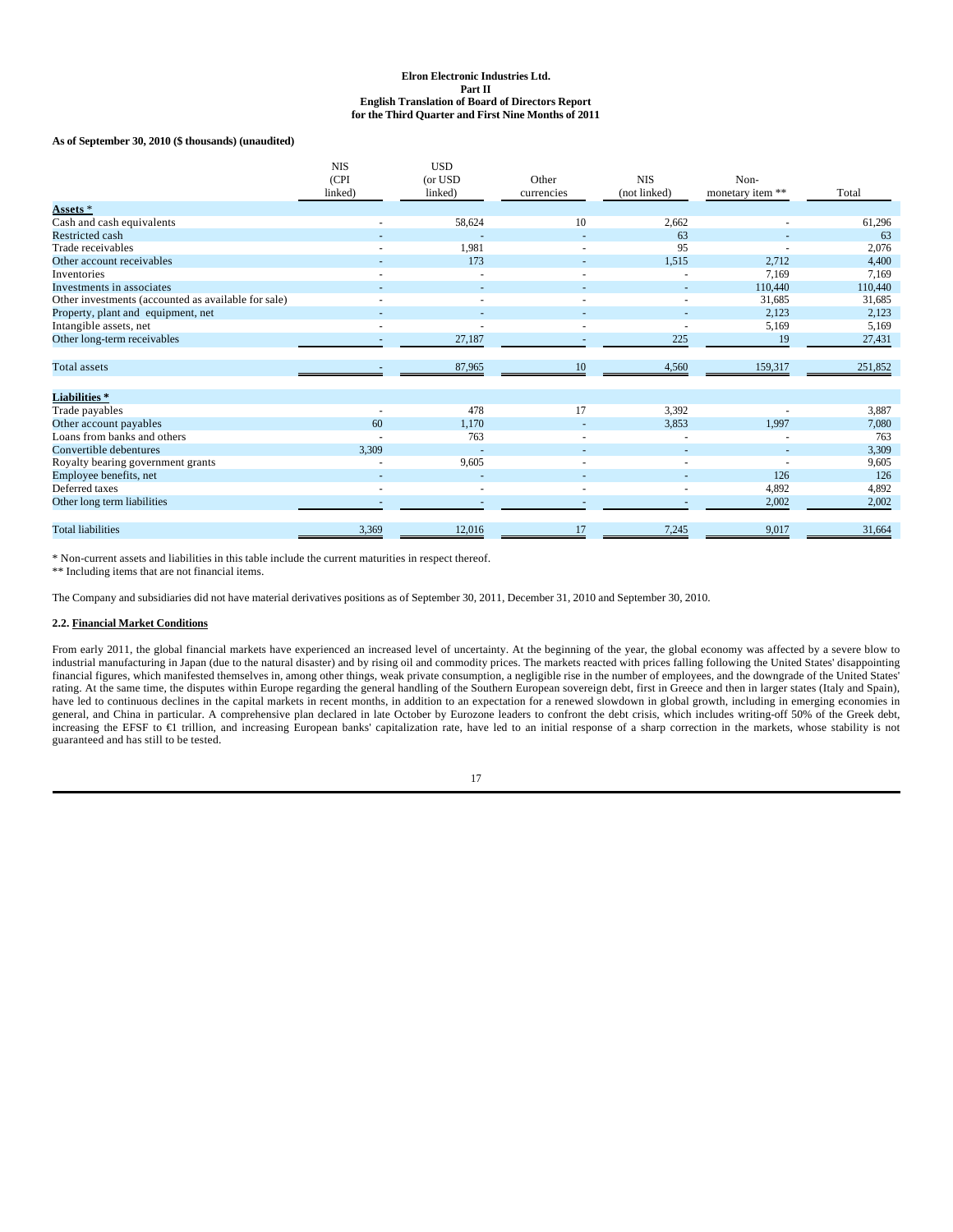The developments in the global markets and particularly in the Euro area and in the United States, which include securities and exchange rate fluctuations, as well as the local developments described above, have affected and may continue to affect the Company's and its group companies' results of operations, their liquidity, the value of their equity, the value and exit potential of their assets, their business (including the demand for their products), their financial covenants, their ability to distribute dividends, and also their ability to raise financing as required for their day-to-day and long-term operations, and the terms of such financing.

## **2.3. Sensitivity Tests of Financial Instruments**

For details concerning sensitivity tests of sensitive financial instruments included in the interim consolidated financial statements as of September 30, 2011 in accordance with changes in market factors, see Appendix A below.

Following are the summarized results of the sensitivity tests:

## **As of September 30, 2011**

|                                      |            |                         | Gain (loss) from changes in interest rates |              |                         |          |    |  |
|--------------------------------------|------------|-------------------------|--------------------------------------------|--------------|-------------------------|----------|----|--|
|                                      |            |                         | Increase                                   |              |                         | Decrease |    |  |
|                                      | Fair value | 2% at absolute<br>value | 10%                                        | 5%           | 2% at absolute<br>value | 10%      | 5% |  |
| Section<br>Sensitivity to changes in |            |                         |                                            | \$ thousands |                         |          |    |  |
| dollar interest rates                | 5,635      | (186)                   | (87)                                       | (43)         | 202                     | 89       | 46 |  |

|                                                                                                              |            | Gain (loss) from changes in other market factors |              |          |         |
|--------------------------------------------------------------------------------------------------------------|------------|--------------------------------------------------|--------------|----------|---------|
|                                                                                                              |            | Increase                                         |              | Decrease |         |
|                                                                                                              | Fair value | 10%                                              | 5%           | 10%      | 5%      |
| Section                                                                                                      |            |                                                  | \$ thousands |          |         |
| Sensitivity to changes in the NIS-dollar exchange rate                                                       | (641)      | (64)                                             | (31)         | 64       |         |
| Sensitivity to changes in share prices of available for<br>sale investments (including instruments presented |            |                                                  |              |          |         |
| as held for sale)                                                                                            | 22.839     | 2.284                                            | 1.142        | (2, 284) | (1.142) |
| Sensitivity to changes in the price of convertible<br>debentures issued by subsidiary                        | (2,552)    | (255)                                            | (128)        | 255      | 128     |
|                                                                                                              |            |                                                  |              |          |         |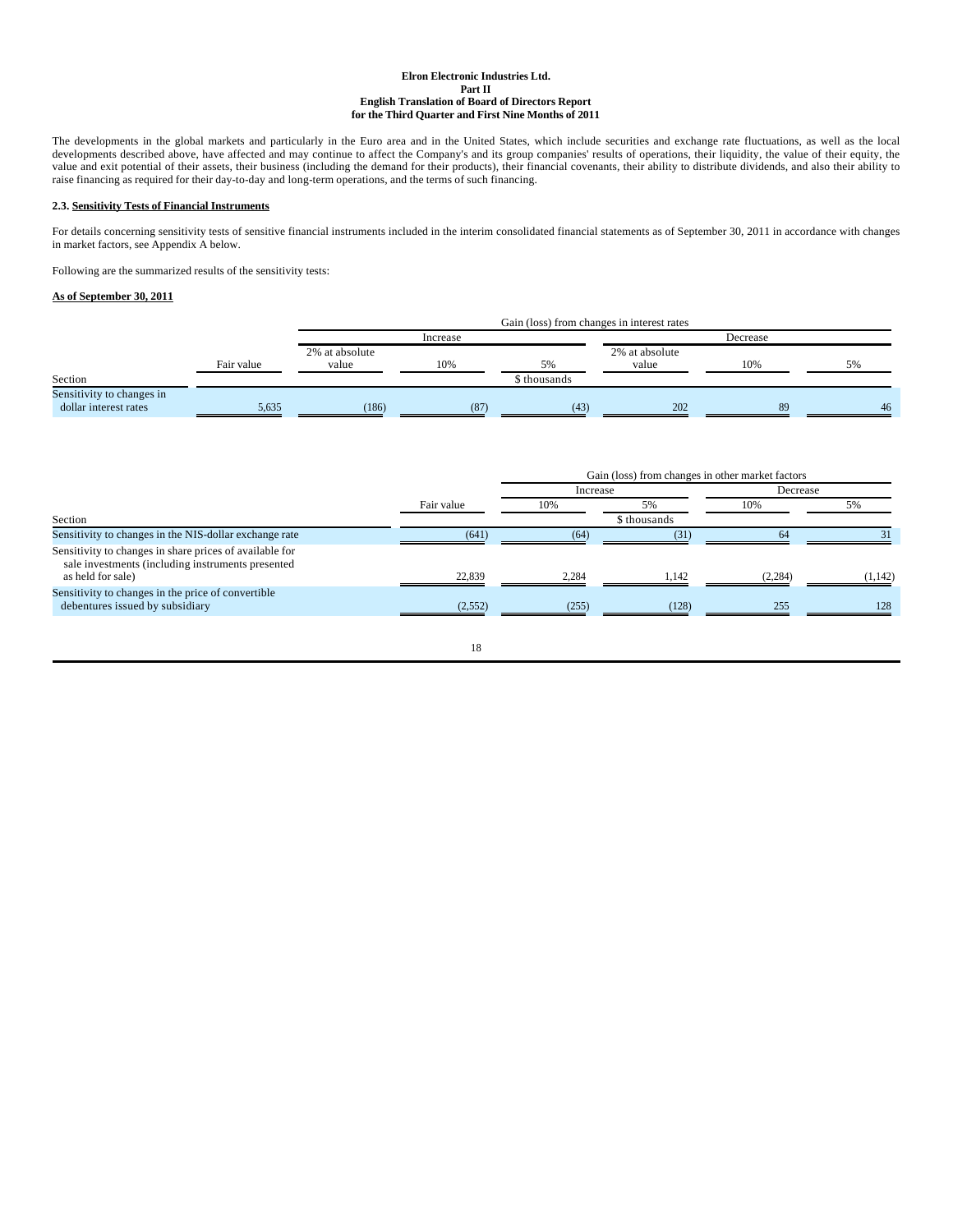## **As of December 31, 2010**

|                                                                                                                                |            |                         |                                                      | Gain (loss) from changes in interest rates |              |          |         |
|--------------------------------------------------------------------------------------------------------------------------------|------------|-------------------------|------------------------------------------------------|--------------------------------------------|--------------|----------|---------|
|                                                                                                                                |            | Increase                |                                                      | Decrease                                   |              |          |         |
| Section                                                                                                                        | Fair value | 2% at absolute<br>value | 2% at absolute<br>10%<br>5%<br>value<br>\$ thousands |                                            | 10%          | 5%       |         |
| Sensitivity to changes in<br>dollar interest rates                                                                             | 3,293      | (95)                    | (15)                                                 | (7)                                        | 99           | 14       |         |
|                                                                                                                                |            |                         | Gain (loss) from changes in other market factors     |                                            |              |          |         |
|                                                                                                                                |            |                         |                                                      | Increase                                   |              | Decrease |         |
|                                                                                                                                |            |                         | Fair value                                           | 10%                                        | 5%           | 10%      | 5%      |
| Section                                                                                                                        |            |                         |                                                      |                                            | \$ thousands |          |         |
| Sensitivity to changes in the NIS-dollar exchange rate                                                                         |            |                         | (1,803)                                              | (180)                                      | (90)         | 180      | 90      |
| Sensitivity to changes in share prices of available for sale investments<br>(including instruments presented as held for sale) |            |                         | 37,432                                               | 3.743                                      | .872         | (3.743)  | (1,872) |
| Sensitivity to changes in the price of convertible debentures issued by<br>subsidiary                                          |            |                         | (3,514)                                              | (351)                                      | (176)        | 351      | 176     |

# **As of September 30, 2010**

|                                                    |            | Gain (loss) from changes in interest rates |          |              |                         |     |    |
|----------------------------------------------------|------------|--------------------------------------------|----------|--------------|-------------------------|-----|----|
|                                                    |            |                                            | Increase |              |                         |     |    |
|                                                    | Fair value | 2% at absolute<br>value                    | 10%      | 5%           | 2% at absolute<br>value | 10% | 5% |
| Section                                            |            |                                            |          | \$ thousands |                         |     |    |
| Sensitivity to changes in<br>dollar interest rates | 3,218      | (108)                                      | (19)     | (11)         | 114                     | 20  | 10 |
|                                                    |            |                                            |          |              |                         |     |    |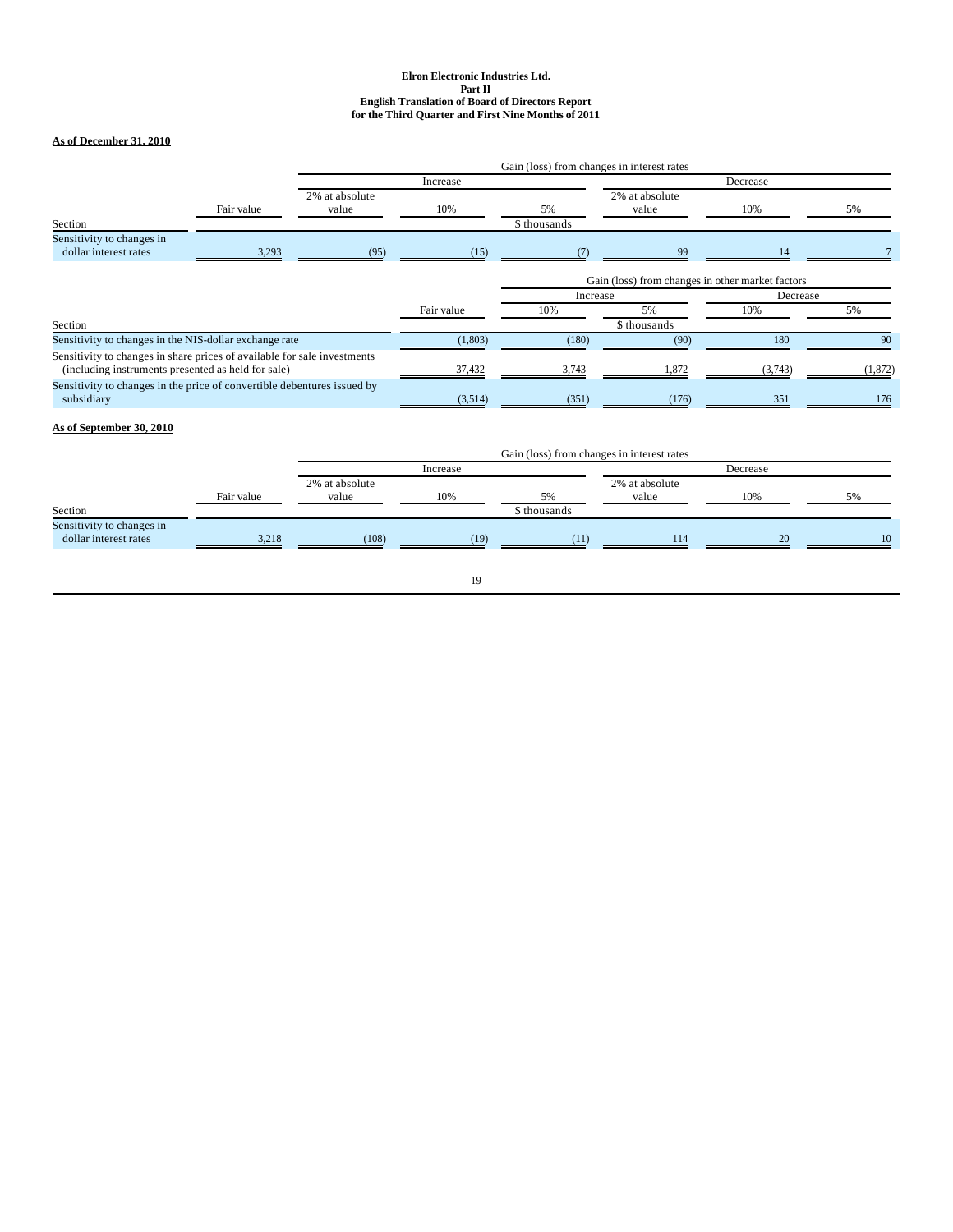|                                                                          |            | Gain (loss) from changes in other market factors |              |          |       |  |
|--------------------------------------------------------------------------|------------|--------------------------------------------------|--------------|----------|-------|--|
|                                                                          | Fair value | Increase                                         |              | Decrease |       |  |
|                                                                          |            | 10%                                              | .5%          | 10%      |       |  |
| Section                                                                  |            |                                                  | \$ thousands |          |       |  |
| Sensitivity to changes in the NIS-dollar exchange rate                   | (791)      | (79                                              | (40)         | 70       | 40    |  |
| Sensitivity to changes in share prices of available for sale investments | 31.685     | 3.169                                            | 1.584        | (3.169)  | 1.584 |  |
| Sensitivity to changes in the price of convertible debentures issued by  |            |                                                  |              |          |       |  |
| subsidiary                                                               | (3,377)    | (338)                                            | (169)        | 338      | 169   |  |

## **3. Aspects of Corporate Governance**

## **3.1. Approval of Outline for the Adoption of an Internal Enforcement Program**

On November 9, 2011, the Company's Board of Directors approved an outline for an internal enforcement program to be adopted by the Company, and appointed Mr. Yaron Elad, CFO, and Mr. Paul Weinberg, Corporate Secretary, as the parties responsible for the Company's internal enforcement, and authorized them to carry out the necessary measures for adopting an internal enforcement program in the Company.

### **3.2. External Directors and Directors with Accounting and Financial Expertise**

On October 12, 2011, with the completion of three years from the date of his appointment by the shareholders meeting of the Company, the tenure of Mr. Gad Arbel, an external director, deemed by the Board of Directors as a director with accounting and financial expertise, came to an end. Due to an error, a shareholders meeting was not convened in time to extend Mr. Arbel's tenure as aforesaid. On November 1, 2011, the Board of Directors of the Company met in order to convene a special general meeting, expected to take place on December 7, 2011, on the agenda of which is the approval of the appointment of Mr. Gad Arbel for a second term as an external director of the Company.

It is noted that in accordance with Section 239(d) of the Israel Companies Law, 1999, the Board of Directors has appointed, in accordance with the articles of association of the Company, Ms. Hadar Udler as a director who is not a "controlling person" or a relative of a "controlling person" of the Company.

### **3.3. Disclosure Pertaining to the Approval Process of the Financial Statements**

The Company's financial statement examination committee (the "Committee") is the audit committee, the organ in charge of the oversight of the financial statements. The Company's board of directors is the organ in charge of the approval of the financial statements.

As a result of the aforementioned regarding the tenure of the external director, Mr. Gad Arbel, who also served as the Chairman of the Audit Committee, on November 1, 2011, the Board of Directors appointed Prof. Arie Ovadia, an independent director, to serve on the Committee. Prof. Ovadia provided the appropriate declarations for his appointment. It was also resolved that the Committee shall appoint a chairman at each meeting. Mr. Avraham Asheri and Mr. Yaacov Goldman (external director) continue to serve on the Committee. For details regarding the Committee members, see Item 6 – "Directors, Senior Management and Employees" of the Company's Annual Report for 2010 filed on Form 20-F with the Securities and Exchange Commission.

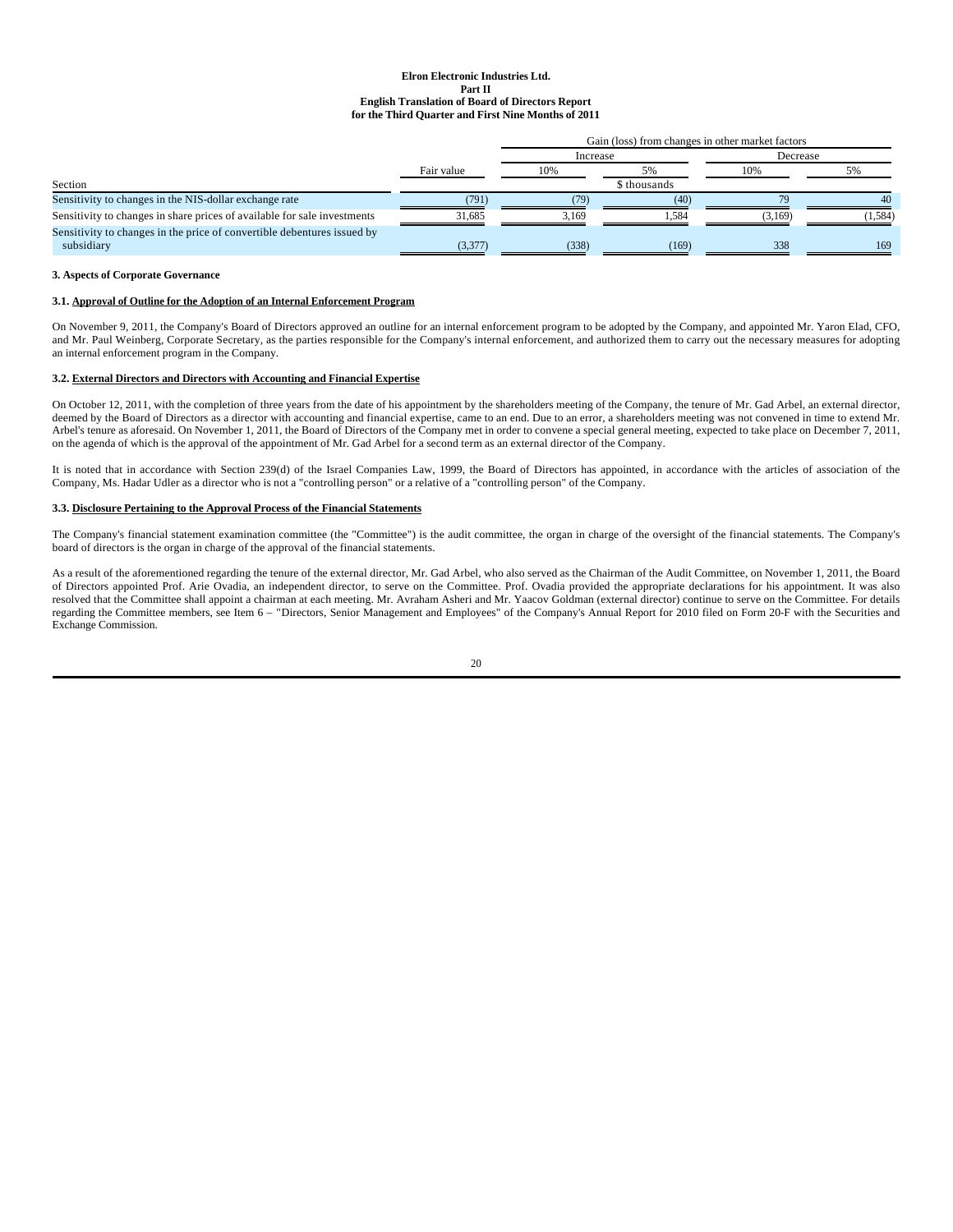The Committee holds discussions and makes recommendations to the board of directors regarding the approval process of the financial statements, and delivers its recommendations to the board of directors reasonably sufficient time prior to the approval of the board of directors' meeting, and reports thereto on any flaw or problem, if any, having arisen during the examination. The Company's auditor is invited to and attends the Committee's meetings, as well as the board meetings at which the financial statements are discussed and approved, at which he addresses the audit performed. In addition, the internal auditor attends the Committee's meetings.

The Committee examines, inter alia, through a detailed presentation by the officers and others at the Company, including the Company's CEO – Ari Bronshtein, and CFO – Yaron Elad, the following issues, and makes recommendations thereon to the board of directors: the material issues in the financial reporting, including transactions outside the ordinary course of business (if any), the material estimates and critical assessments used in the financial statements, the valuations, including the assumptions and estimates underlying the same, on which data in the financial statements are based, the completeness and correctness of the disclosure in the financial statements, the reasonableness of the data, the accounting policy implemented and changes having occurred therein, implementation of the principle of due disclosure in the financial statements and related information, the internal controls associated with the financial reporting and the effectiveness thereof, and various aspects of risk control and management, both such that are reflected in the financial statements (such as the report on financial risks), and such that affect the reliability of the financial statements. If necessary, the Committee requests comprehensive reviews on issues of particularly material impact.

The approval of the financial statements involves at least three meetings: Two of the Committee, prior to the board of directors meeting for a comprehensive, in-principle discussion of the material reporting issues and the formulation of recommendations to the board of directors, and the third – of the board of directors, for discussion and approval of the financial statements.

The process of approval of the Company's financial statements as of September 30, 2011, involved three meetings as follows: (1) a meeting of the Committee regarding the material accounting issues and the valuations performed in order to prepare the financial statements, (2) a meeting of the Committee, held prior to the board of directors meeting, for a comprehensive, in-principle discussion of the material reporting issues and the formulation of recommendations to the board of directors regarding the approval of the financial statements, and (3) a meeting of the board of directors, for discussion and approval of the financial statements and periodical reports.

To the Committee meeting held on October 31, 2011, at which the Committee discussed the material accounting issues and examined the valuations used in the preparation of the financial statements, in addition to the Committee members, the following persons were invited and attended: Prof. Arie Ovadia (who was appointed as a Committee member on November 1, 2011), Mr. Gad Arbel, the Company's CFO – Yaron Elad, the Company's Controller – Nir Pinchas, and the Company's auditor. The Company's internal auditor was invited but did not attend. Mr. Yaacov Goldman (external director) was appointed as the meeting's chairman.

To the Committee meeting held on November 7, 2011, at which the Committee discussed and finalized its recommendations to the board of directors regarding approval of the financial statements for the third quarter of 2011, in addition to the Committee members, the following persons were invited and attended: Mr. Gad Arbel, the Company's auditor, Ari Bronshtein – the Company's CEO, Yaron Elad – the Company's CFO, Nir Pinchas – the Company's Controller, and other personnel in the Company. The Company's internal auditor was invited but did not attend. Mr. Yaacov Goldman (external director) was appointed as the meeting's chairman. During this meeting, the Committee examined, amongst other issues, the assessments made and evaluations performed in connection with the financial statements for the third quarter of 2011, the completeness and correctness of the disclosure in the financial statements for the third quarter of 2011, the accounting policy implemented and the accounting treatment applied to material issues of the Company, and the valuations, including the assumptions and estimates underlying the same, upon which the third quarter 2011 financial statements' data are based, through a detailed presentation of the abovementioned matters by officers and other position holders in the Company, including the CEO – Ari Bronshtein, and the CFO – Yaron Elad. Furthermore, the Company's auditor addressed the review performed. The Committee's recommendations were delivered in writing to the members of the board of directors on November 7, 2011.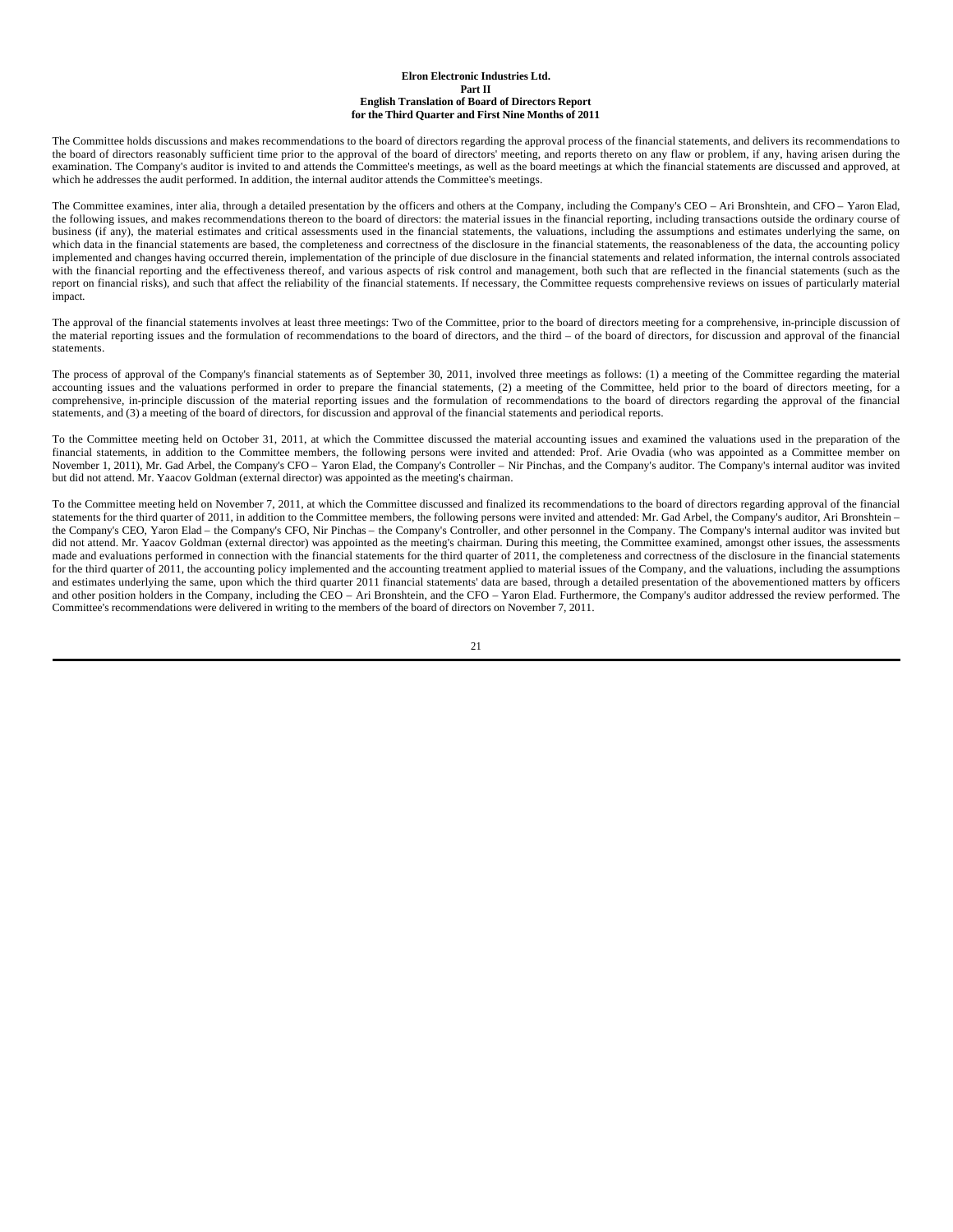At the board of directors meeting held on November 9, 2011, the board of directors discussed the Committee's recommendations and approved the Company's financial statements as of September 30, 2011. The Committee's recommendations and a draft of the quarterly report were delivered in writing to the members of the board of directors 2 business days prior to the board of directors meeting, which period of time, the board of directors deemed to be reasonable, in view of the complexity and extent of the recommendations. The following board members attended the said board of directors meeting: Chairman of the board – Arie Mientkavich, Avraham Asheri, Yaacov Goldman, Gabi Barbash, Rona Dankner and Arie Ovadia.

## **4. Disclosure Directives Relating to Financial Reporting**

## **4.1. Critical Accounting Estimates**

Regarding the contingent consideration element from the sale of Medingo, see Note 3 to the interim consolidated financial statements as of September 30, 2011, and regarding the loss resulting from the impairment charge in respect of the Company's holding in Enablence shares recognized in the second quarter of 2011, see Note 4 to the interim consolidated financial statements as of September 30, 2011. With the exception of the aforementioned, as of the reporting date, no material changes have taken place with respect to the critical accounting estimates used in the preparation of the Company's financial statements.

\_\_\_\_\_\_\_\_\_\_\_\_\_\_\_\_\_\_\_\_\_\_\_\_\_\_\_\_\_ Arie Mientkavich Chairman

November 9, 2011, Tel Aviv

 \_\_\_\_\_\_\_\_\_\_\_\_\_\_\_\_\_\_\_\_\_\_\_\_\_\_\_\_\_ Ari Bronshtein CEO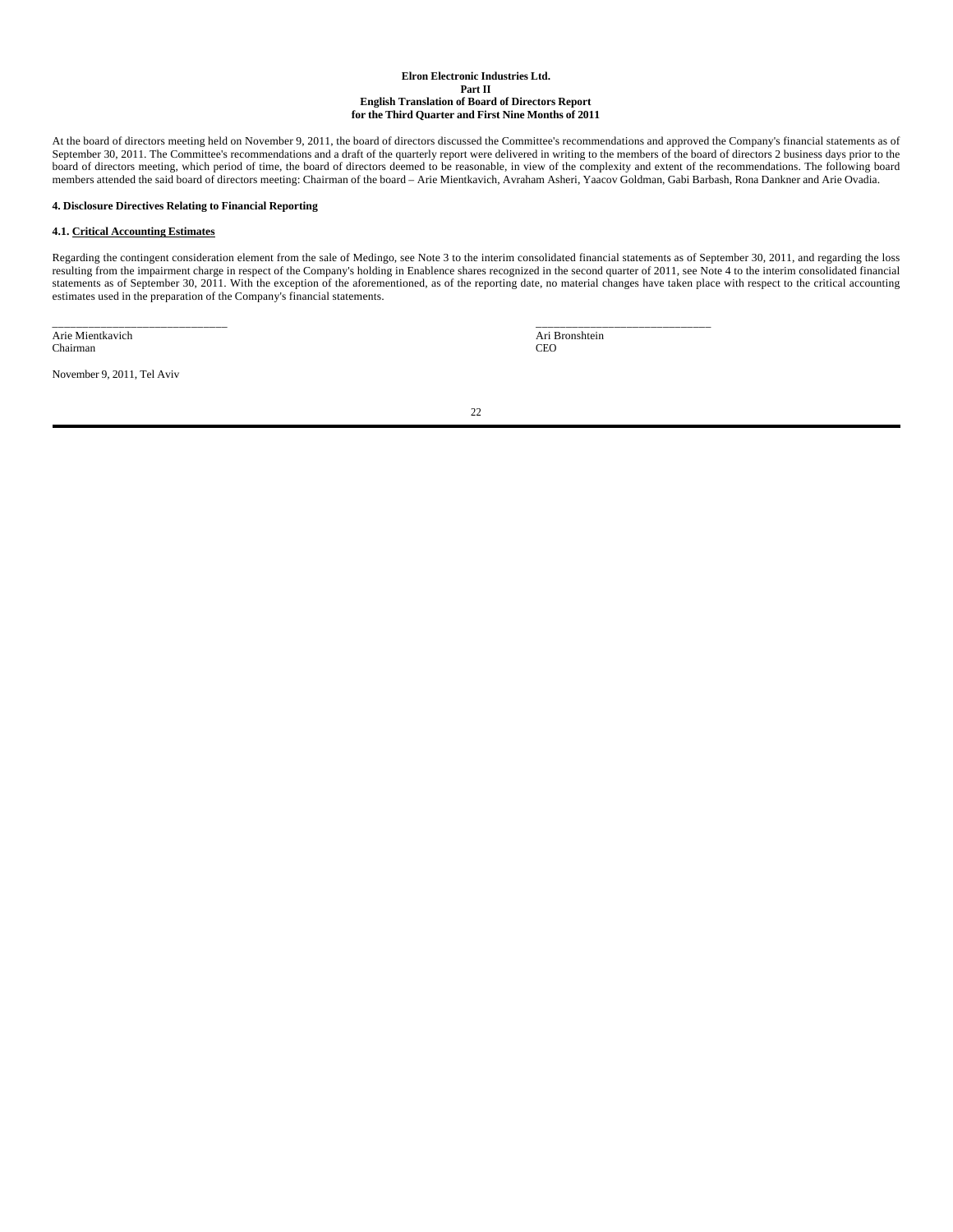**Appendix A**

## **to the Board of Directors Report as of September 30, 2011**

## **Sensitivity tests of sensitive financial instruments included in the interim consolidated financial statements as of September 30, 2011, in accordance with changes in market factors**

The following tables describe sensitivity tests of the fair value of financial instruments held by the Company and its subsidiaries.

The following comments should be considered with regards to the tables below:

- 1. The instruments that appear below are not necessarily presented in the financial statements at fair value.
- 2. Starling's operating currency (NIS) is different from that of the Company and its other subsidiaries (U.S. Dollar). Accordingly, no sensitivity tests were carried out in relation to the exchange rate in financial instruments held by Starling. It should be noted that the effect of the difference between Starling's currency and the Company's currency is reflected in the Company's shareholders' equity under capital reserves from translation differences.
- 3. The exchange rates according to which the sensitivity tests were carried out are the closing rates on the day of calculation.

## **a. Sensitivity Tests of the Balances as of September 30, 2011**

## **Sensitivity test of changes in dollar interest rates**

|                                                               |            | Gain (loss) from changes in dollar interest rates |            |                    |                      |            |            |
|---------------------------------------------------------------|------------|---------------------------------------------------|------------|--------------------|----------------------|------------|------------|
|                                                               |            |                                                   | Increase   |                    |                      | Decrease   |            |
| Section                                                       | Fair value | 2% Absolute<br>value                              | 10%        | 5%<br>\$ thousands | 2% Absolute<br>value | 10%        | 5%         |
|                                                               |            |                                                   |            |                    |                      |            |            |
| Other long-term receivables (including<br>current maturities) | 7,070      | (240)                                             | (109)      | (54)               | 259                  | 112        | 57         |
| Loans from bank and others (including                         |            |                                                   |            |                    |                      |            |            |
| current maturities)                                           | (1, 435)   | 54                                                | 22<br>(87) | (43)               | (57)<br>202          | (23)<br>89 | (11)<br>46 |
|                                                               | 5,635      | (186)                                             |            |                    |                      |            |            |

## A - 1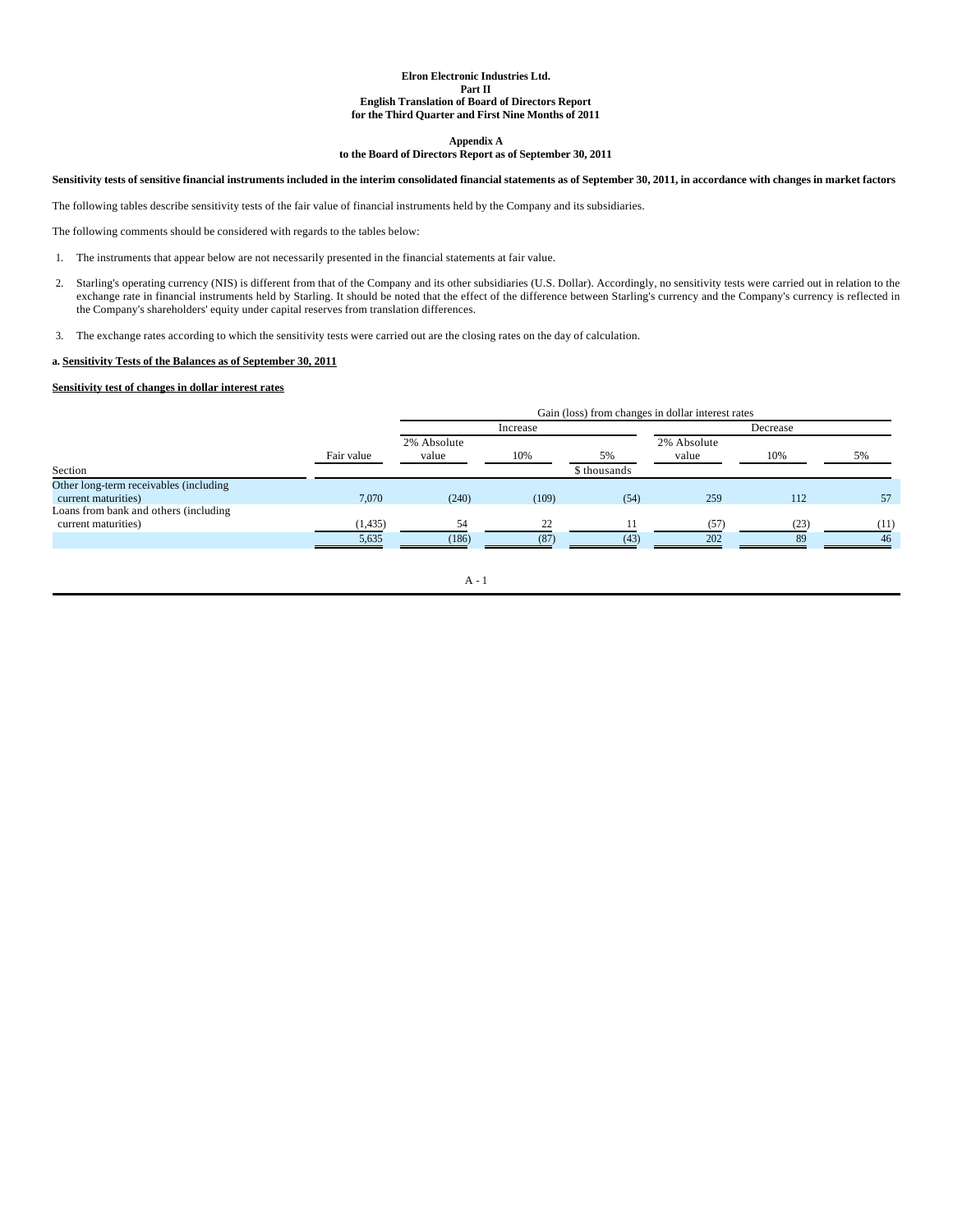## **Sensitivity test of changes in the dollar-NIS exchange rate \***

|            | Gain (loss) from changes in the<br>dollar-NIS exchange rate |              |       |          |  |
|------------|-------------------------------------------------------------|--------------|-------|----------|--|
|            | Increase                                                    |              |       | Decrease |  |
| Fair value | 10%                                                         | 5%           | 10%   | 5%       |  |
|            |                                                             | \$ thousands |       |          |  |
|            |                                                             |              |       |          |  |
| 1,556      | 156                                                         | 78           | (156) | (78)     |  |
| 2,671      | 267                                                         | 134          | (267) | (134)    |  |
|            |                                                             |              |       |          |  |
| 620        | 62                                                          | 31           | (62)  | (31)     |  |
|            |                                                             |              |       |          |  |
| (5,488)    | (549)                                                       | (274)        | 549   | 274      |  |
|            |                                                             |              |       |          |  |
| (641)      | (64)                                                        | (31)         | 64    | 31       |  |
|            |                                                             |              |       |          |  |

\*Sensitivity tests for the influence of the Euro exchange rate were not presented due to their negligible influence.

## **Sensitivity test of changes in prices of other investments (accounted for as available for sale)**

|                                    |            | Gain (loss) from changes in the<br>price of shares |              |          |          |  |
|------------------------------------|------------|----------------------------------------------------|--------------|----------|----------|--|
|                                    |            | Increase                                           |              | Decrease |          |  |
|                                    | Fair value | 10%                                                | 5%           | 10%      | 5%       |  |
| Section                            |            |                                                    | \$ thousands |          |          |  |
| Other investments                  | 19,273     | 1.927                                              | 964          | (1.927)  | (964)    |  |
| Assets classified as held for sale | 3.566      | 357                                                | 178          | (357)    | (178)    |  |
|                                    | 22,839     | 2.284                                              | 1.142        | (2, 284) | (1, 142) |  |

# **Sensitivity test of changes in the price of convertible debentures issued by a subsidiary**

|                        |            | Gain (loss) from changes in the<br>price of convertible debentures |              |     |          |  |
|------------------------|------------|--------------------------------------------------------------------|--------------|-----|----------|--|
|                        |            |                                                                    | Increase     |     | Decrease |  |
|                        | Fair value | 10%                                                                | 5%           | 10% | 5%       |  |
| Section                |            |                                                                    | \$ thousands |     |          |  |
| Convertible debentures | (2,552)    | (255)                                                              | (128)        | 255 | 128      |  |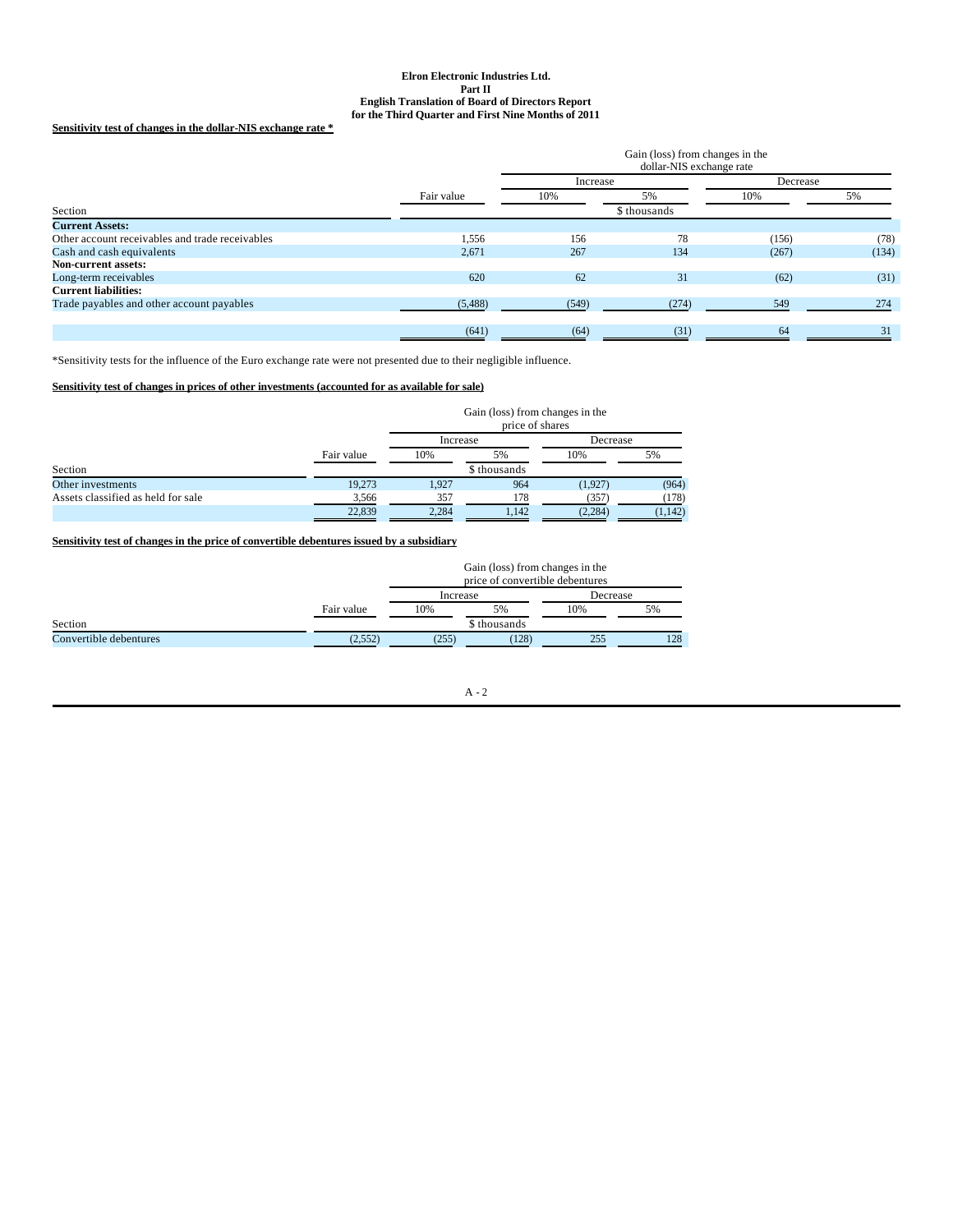## **b. Sensitivity Tests of the Balances at December 31, 2010**

## **Sensitivity test of changes in dollar interest rates**

|                                           |            | Gain (loss) from changes in dollar interest rates |          |              |                      |      |     |
|-------------------------------------------|------------|---------------------------------------------------|----------|--------------|----------------------|------|-----|
|                                           |            |                                                   | Increase |              | Decrease             |      |     |
|                                           | Fair value | 2% Absolute<br>value                              | 10%      | 5%           | 2% Absolute<br>value | 10%  | 5%  |
| Section                                   |            |                                                   |          | \$ thousands |                      |      |     |
| Other long-term receivables               | 3,828      | (104)                                             | (32)     | (16)         | 109                  | 32   | 16  |
| Loans from banks<br>and others (including |            |                                                   |          |              |                      |      |     |
| current maturities)                       | (535)      |                                                   |          |              | (10)                 | (18) | (9) |
|                                           | 3,293      | (95)                                              | (15)     |              | 99                   |      |     |

## **Sensitivity test of changes in the dollar-NIS exchange rate \***

|                                                 |            |          | Gain (loss) from changes in the dollar-NIS exchange rate |          |       |  |
|-------------------------------------------------|------------|----------|----------------------------------------------------------|----------|-------|--|
|                                                 |            | Increase |                                                          | Decrease |       |  |
|                                                 | Fair value | 10%      | 5%                                                       | 10%      | 5%    |  |
| Section                                         |            |          | \$ thousands                                             |          |       |  |
| <b>Current Assets:</b>                          |            |          |                                                          |          |       |  |
| Other account receivables and trade receivables | 1.103      | 110      | 55                                                       | (110)    | (55)  |  |
| Cash and cash equivalents                       | 3,788      | 379      | 189                                                      | (379)    | (189) |  |
| <b>Current liabilities:</b>                     |            |          |                                                          |          |       |  |
| Trade payables and other account payables       | 155        | 16       | 8                                                        | (16)     | (8)   |  |
| <b>Non-current liabilities:</b>                 |            |          |                                                          |          |       |  |
| Loans from shareholders                         | (6, 849)   | (685)    | (342)                                                    | 685      | 342   |  |
|                                                 |            |          |                                                          |          |       |  |
|                                                 | (1,803)    | (180)    | (90)                                                     | 180      | 90    |  |

\*Sensitivity tests of the influence of the Euro exchange rate were not presented due to their negligible influence.

## **Sensitivity test of changes in prices of other investments (accounted for as available for sale)**

|                                    |            |          | Gain (loss) from changes in the<br>price of shares |          |          |  |
|------------------------------------|------------|----------|----------------------------------------------------|----------|----------|--|
|                                    | Fair value | Increase |                                                    |          | Decrease |  |
|                                    |            | 10%      | 5%                                                 | 10%      | 5%       |  |
| Section                            |            |          | \$ thousands                                       |          |          |  |
| Other investments                  | 20.221     | 2,022    | 1.011                                              | (2,022)  | (1,011)  |  |
| Assets classified as held for sale | 17.211     | 1.721    | 861                                                | (1, 721) | (861)    |  |
|                                    | 37,432     | 3.743    | 1.872                                              | (3,743)  | (1, 872) |  |

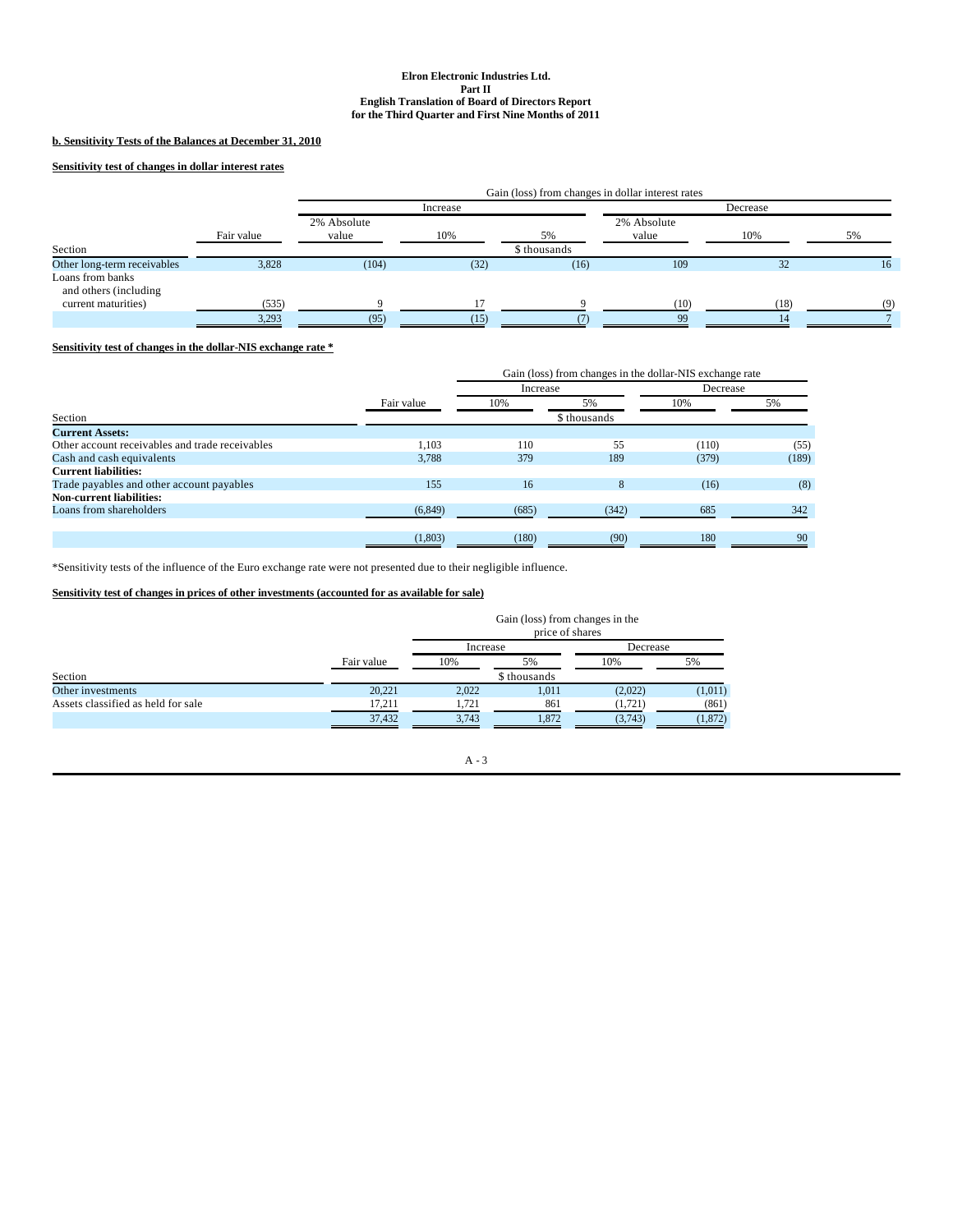## **Sensitivity Test and changes in the price of convertible debentures issued by a subsidiary**

|                        |            | Gain (loss) from changes in the<br>price of convertible debentures |              |     |          |  |
|------------------------|------------|--------------------------------------------------------------------|--------------|-----|----------|--|
|                        |            | Increase                                                           |              |     | Decrease |  |
|                        | Fair value | 10%                                                                | 5%           | 10% | 5%       |  |
| Section                |            |                                                                    | \$ thousands |     |          |  |
| Convertible debentures | (3.514)    | (351)<br>(176)<br>351                                              |              |     |          |  |

## **c. Sensitivity Test of the Balances at September 30, 2010**

# **Sensitivity test of changes in dollar interest rates**

|                                                               |            |                      |      |              | Gain (loss) from changes in dollar interest rates |      |      |  |
|---------------------------------------------------------------|------------|----------------------|------|--------------|---------------------------------------------------|------|------|--|
|                                                               |            | Increase             |      |              | Decrease                                          |      |      |  |
|                                                               | Fair value | 2% Absolute<br>value | 10%  | 5%           | 2% Absolute<br>value                              | 10%  | 5%   |  |
| Section                                                       |            |                      |      | \$ thousands |                                                   |      |      |  |
| Other long-term receivables                                   | 3,742      | (119)                | (39) | (20)         | 125                                               | 40   | 20   |  |
| Loans from banks<br>and others (including current maturities) | (524)      |                      | 20   |              | (11)                                              | (20) | (10) |  |
|                                                               | 3,218      | (108)                | (19) | ЛP           | 114                                               | 20   | 10   |  |

# **Sensitivity test of changes in the dollar-NIS exchange rate \***

|                                                 |              | Gain (loss) from changes in the<br>dollar-NIS exchange rate |       |          |       |  |
|-------------------------------------------------|--------------|-------------------------------------------------------------|-------|----------|-------|--|
|                                                 | Fair value   | Increase                                                    |       | Decrease |       |  |
|                                                 |              | 10%                                                         | 5%    | 10%      | 5%    |  |
| Section                                         | \$ thousands |                                                             |       |          |       |  |
| <b>Current Assets:</b>                          |              |                                                             |       |          |       |  |
| Other account receivables and trade receivables | 1,515        | 152                                                         | 76    | (152)    | (76)  |  |
| Cash and cash equivalents                       | 2,032        | 203                                                         | 102   | (203)    | (102) |  |
| <b>Non-current assets:</b>                      |              |                                                             |       |          |       |  |
| Long-term receivables                           | 157          | 16                                                          | 8     | (16)     | (8)   |  |
| <b>Current liabilities:</b>                     |              |                                                             |       |          |       |  |
| Trade payables and other account payables       | (4, 495)     | (450)                                                       | (225) | 450      | 225   |  |
|                                                 |              |                                                             |       |          |       |  |
|                                                 | (791)        | (79)                                                        | (40)  | 79       | 40    |  |

\*Sensitivity tests for the influence of the Euro exchange rate were not presented due to their negligible influence.

A - 4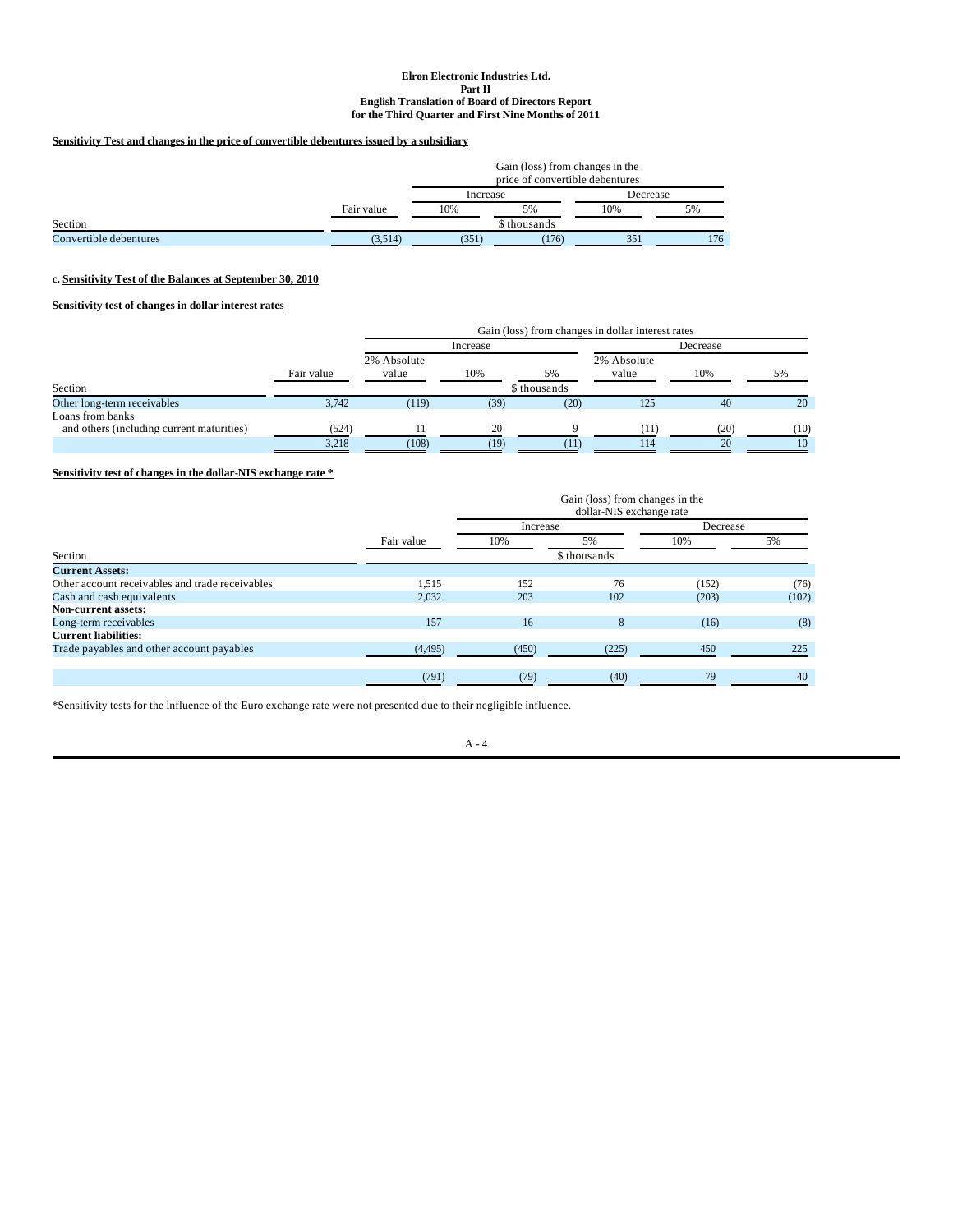# **Sensitivity test of changes in prices of other investments (accounted for as available for sale)**

|                   |            | Gain (loss) from changes in the<br>price of shares |              |          |         |  |
|-------------------|------------|----------------------------------------------------|--------------|----------|---------|--|
|                   |            | Increase                                           |              | Decrease |         |  |
|                   | Fair value | 10%                                                | 5%           | 10%      | 5%      |  |
| Section           |            |                                                    | \$ thousands |          |         |  |
| Other investments | 31.685     | 3.169                                              | 1.584        | (3.169)  | (1,584) |  |

**Sensitivity test of changes in the price of convertible debentures issued by a subsidiary**

|                        |            | Gain (loss) from changes in the<br>price of convertible debentures |              |          |     |  |  |
|------------------------|------------|--------------------------------------------------------------------|--------------|----------|-----|--|--|
|                        |            | Increase                                                           |              | Decrease |     |  |  |
|                        | Fair value | 10%                                                                | 5%           | 10%      | 5%  |  |  |
| Section                |            |                                                                    | \$ thousands |          |     |  |  |
| Convertible debentures | (3,377)    | (338)                                                              | (169)        | 338      | 169 |  |  |

 $\mathbf{A}$  -  $\mathbf{5}$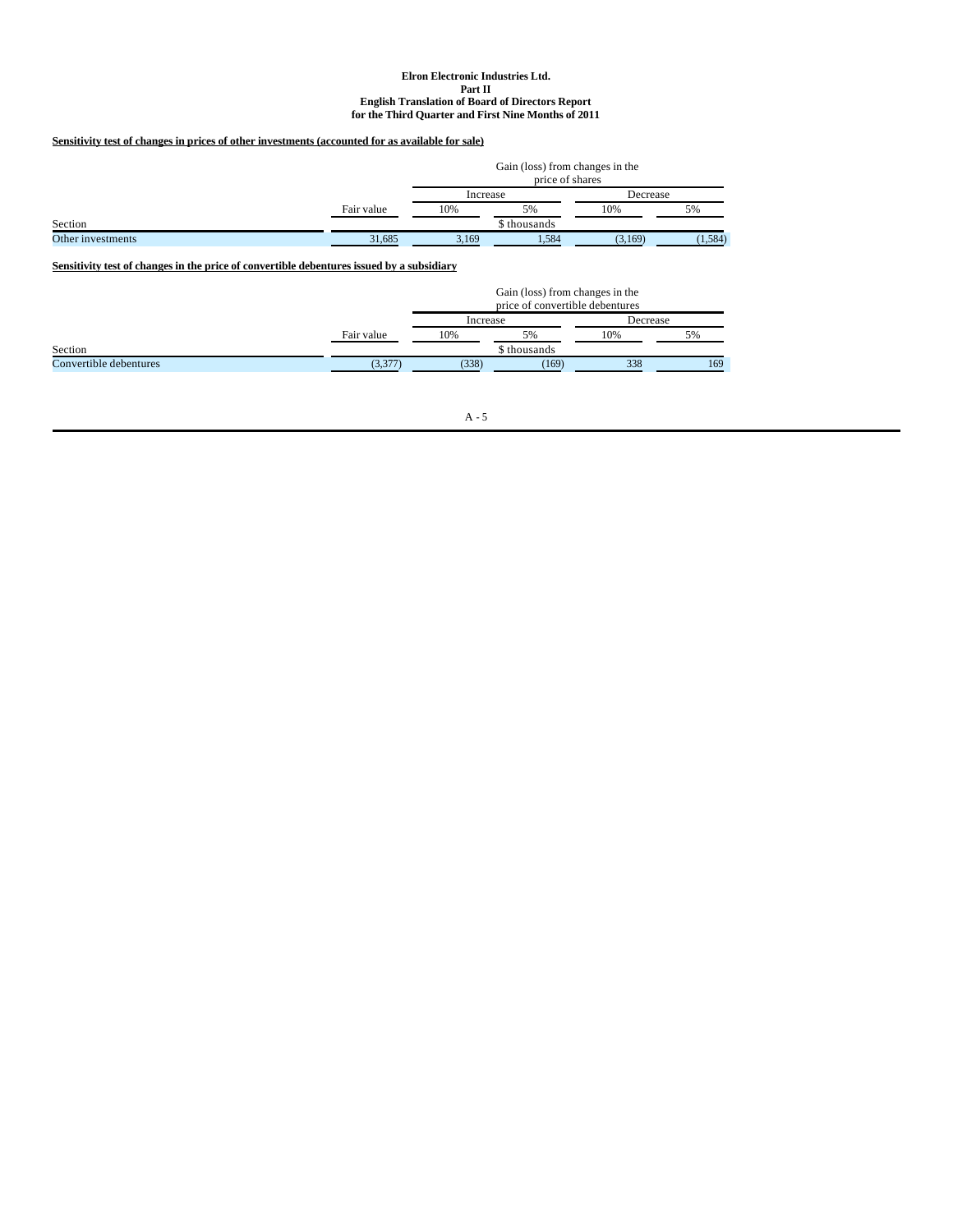**Elron Electronic Industries Ltd. Part III**

**English Translation of Interim Consolidated Financial Statements**

> **As of September 30, 2011 Unaudited**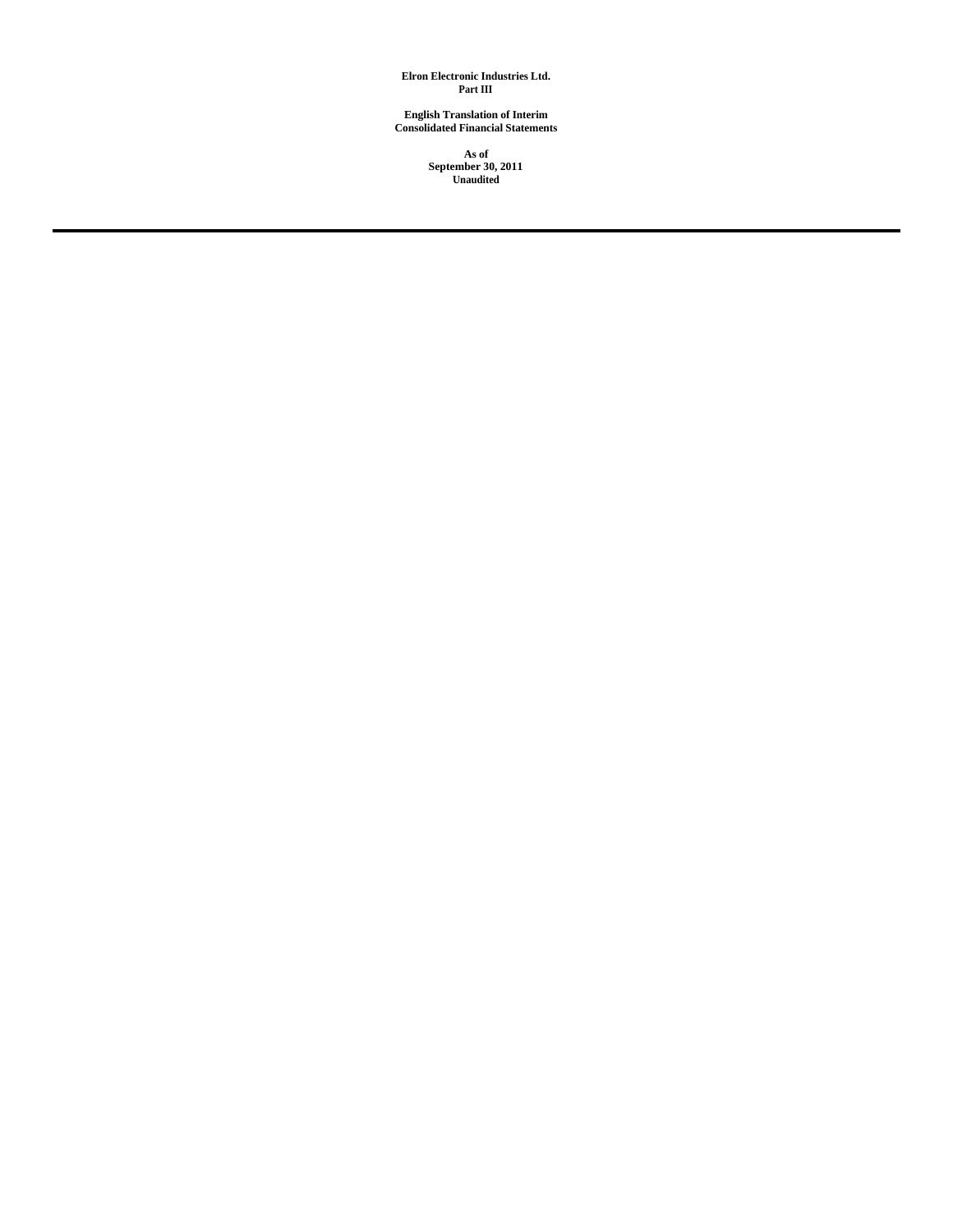# **English Translation of Interim Consolidated Financial Statements as of September 30, 2011**

# **Contents**

|                                                                                                                                                                       | Page              |
|-----------------------------------------------------------------------------------------------------------------------------------------------------------------------|-------------------|
| <b>Auditors' Review Report</b>                                                                                                                                        | $F - 2$           |
| <b>Consolidated Statements of Financial Position</b>                                                                                                                  | $F - 3 - F - 4$   |
| <b>Consolidated Statements of Income</b>                                                                                                                              | $F - 5$           |
| <b>Consolidated Statements of Comprehensive Income</b>                                                                                                                | $F - 6$           |
| <b>Consolidated Statements of Changes in Equity</b>                                                                                                                   | $F - 7 - F - 11$  |
| <b>Consolidated Statements of Cash Flows</b>                                                                                                                          | $F - 12 - F - 13$ |
| Notes to the Interim Consolidated Financial Statements                                                                                                                | $F - 14 - F - 43$ |
| Appendix to the Interim Consolidated Financial Statements - Details relating to investments in the interim consolidated financial statements as of September 30, 2011 | $F - 44$          |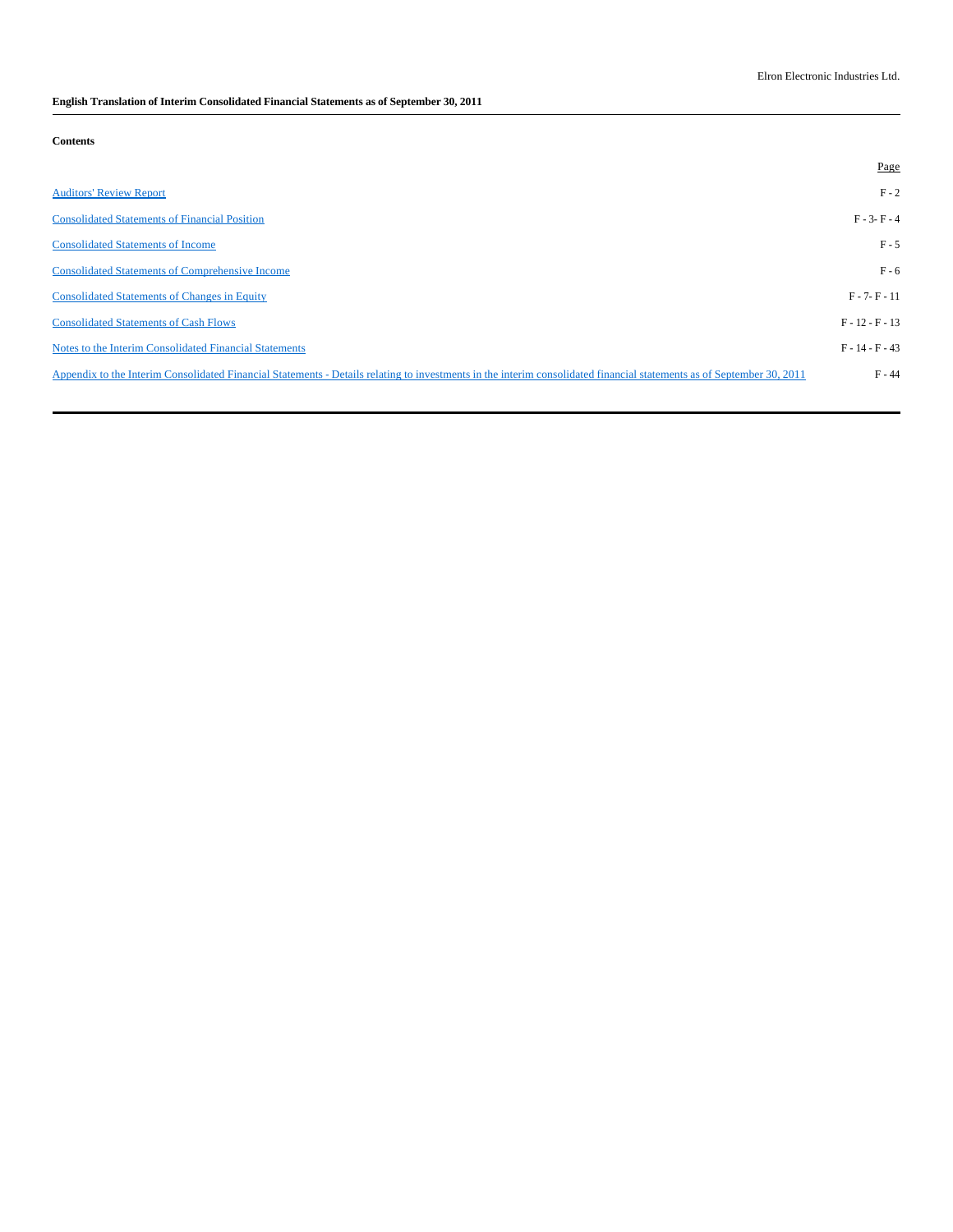# **Auditors' review report to the shareholders of Elron Electronic Industries Ltd.**

## **Introduction**

We have reviewed the accompanying financial information of Elron Electronic Industries Ltd. and its subsidiaries ("the Group"), which comprises the condensed consolidated statement of financial position as of September 30, 2011 and the related condensed consolidated statements of income, comprehensive income, changes in equity and cash flows for the nine and three months then ended. The Company's board of directors and management are responsible for the preparation and presentation of interim financial information for these periods in accordance with IAS 34, "Interim Financial Reporting". Our responsibility is to express a conclusion on this interim financial information based on our review.

We did not review the condensed interim financial information of a certain associate, the investment in which, at equity, amounted to approximately \$48,588 thousand as of September 30, 2011, and the Group's share in its earnings amounted to approximately \$494 thousand and \$233 thousand for the nine and three months then ended, respectively. The condensed interim financial information of this company was reviewed by other auditors, whose review reports have been furnished to us, and our conclusion, insofar as it relates to the financial information in respect of this company, is based on the review reports of the other auditors.

#### **Scope of review**

We conducted our review in accordance with Review Standard 1 of the Institute of Certified Public Accountants in Israel, "Review of Interim Financial Information Performed by the Independent Auditor of the Entity." A review of interim financial information consists of making inquiries, primarily of persons responsible for financial and accounting matters, and applying analytical and other review procedures. A review is substantially less in scope than an audit conducted in accordance with generally accepted auditing standards in Israel and consequently does not enable us to obtain assurance that we would become aware of all significant matters that might be identified in an audit. Accordingly, we do not express an audit opinion.

## **Conclusion**

Based on our review and the review reports of other auditors, nothing has come to our attention that causes us to believe that the accompanying interim financial information is not prepared, in all material respects, in accordance with IAS 34.

In addition to the abovementioned, based on our review and the review reports of other auditors, nothing has come to our attention that causes us to believe that the accompanying interim financial information does not comply, in all material respects, with the disclosure requirements of Chapter D of the Securities Regulations (Periodic and Immediate Reports), 1970.

Tel-Aviv, Israel KOST FORER GABBAY & KASIERER<br>
November 9, 2011 A Member of Ernst & Young Global

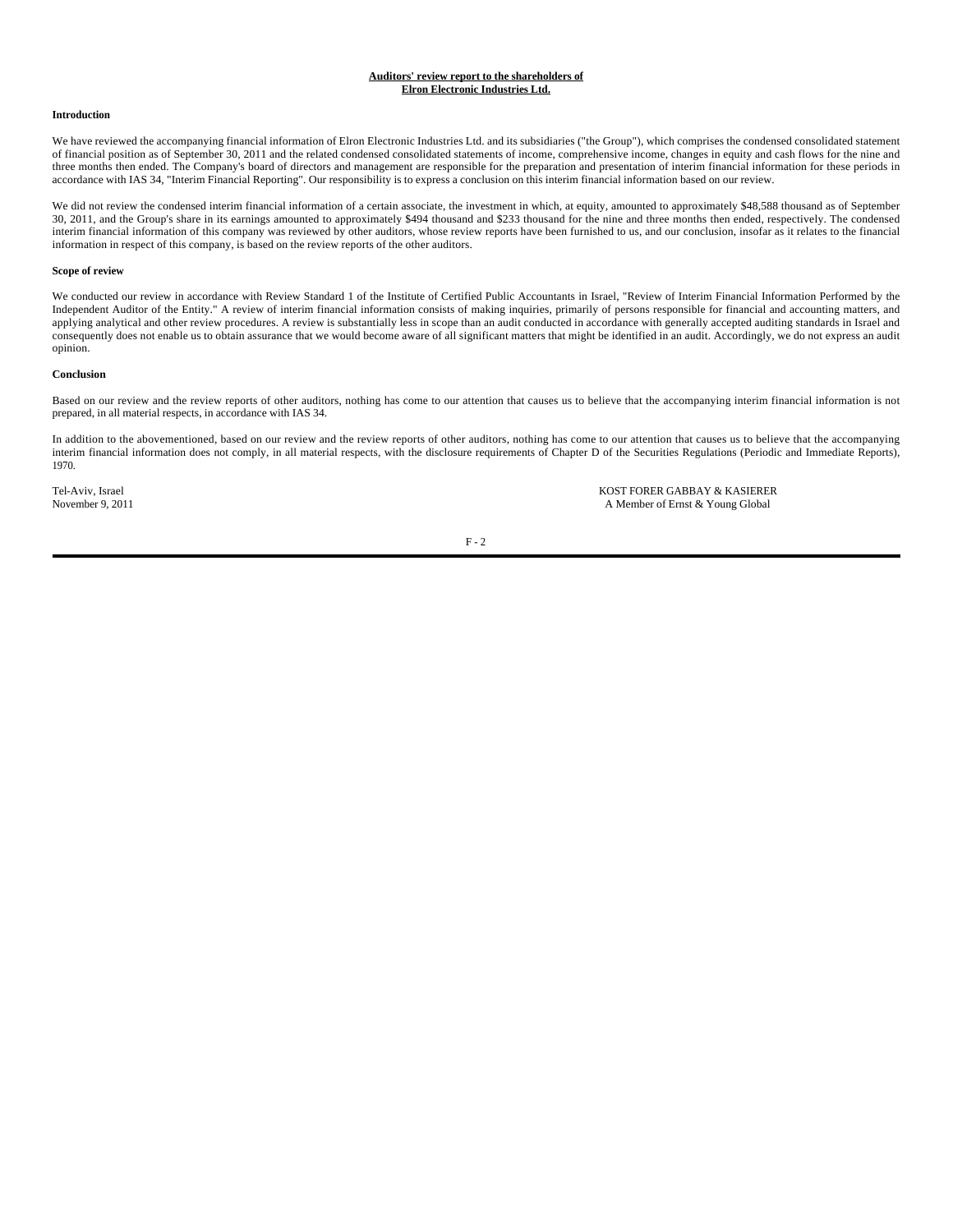# **Consolidated Statements of Financial Position**

|                                                     | September 30     |             | December 31    |
|-----------------------------------------------------|------------------|-------------|----------------|
|                                                     | 2011             | 2010        | 2010           |
|                                                     | <b>Unaudited</b> |             | <b>Audited</b> |
|                                                     |                  | \$thousands |                |
|                                                     |                  |             |                |
| <b>Assets</b>                                       |                  |             |                |
| <b>Current assets</b>                               |                  |             |                |
| Cash and cash equivalents                           | 33,942           | 61,296      | 56,539         |
| <b>Restricted cash</b>                              | 112              | 63          | 365            |
| Trade receivables                                   | 3,638            | 2,076       | 3,061          |
| Other accounts receivables                          | 28,185           | 4,400       | 4,324          |
| Inventories                                         | 1,964            | 7,169       | 5,356          |
|                                                     |                  |             |                |
|                                                     | 67,841           | 75,004      | 69,645         |
| Assets held for sale                                | 3,566            |             | 17,211         |
| <b>Non-current assets</b>                           |                  |             |                |
| Investments in associates                           | 112,749          | 110,440     | 109,369        |
| Other investments (accounted as available for sale) | 19,273           | 31,685      | 20,221         |
| Other long-term receivables                         | 4,130            | 27,431      | 28,218         |
| Property, plant and equipment, net                  | 1,692            | 2,123       | 2,079          |
| Intangible assets, net                              | 3,543            | 5,169       | 3,595          |
|                                                     |                  |             |                |
|                                                     | 141,387          | 176,848     | 163,482        |
|                                                     | 212,794          | 251,852     | 250,338        |

The accompanying notes are an integral part of the interim consolidated financial statements.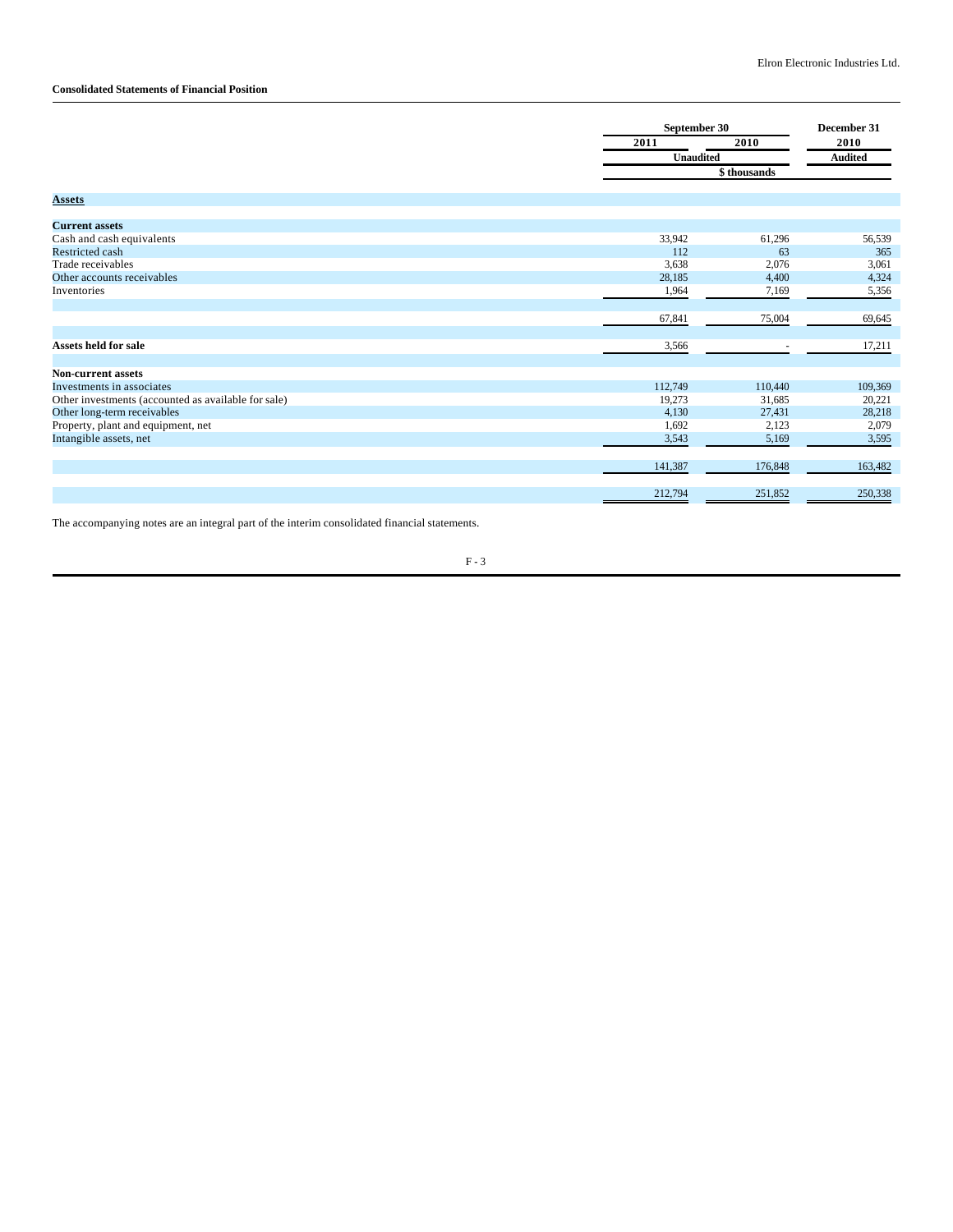# **Consolidated Statements of Financial Position**

|                                                   |                  | September 30 |                |  |
|---------------------------------------------------|------------------|--------------|----------------|--|
|                                                   | 2011             | 2010         | 2010           |  |
|                                                   | <b>Unaudited</b> |              | <b>Audited</b> |  |
|                                                   |                  | \$ thousands |                |  |
|                                                   |                  |              |                |  |
| <b>Liabilities and equity</b>                     |                  |              |                |  |
| <b>Current liabilities</b>                        |                  |              |                |  |
| Short term credit and loans from banks and others | 2,791            | 175          | 850            |  |
| Trade payables                                    | 3,888            | 3,887        | 3,856          |  |
| Other accounts payables                           | 8,309            | 7,626        | 8,801          |  |
| Current maturities of convertible debentures      | 2,506            | 1,227        | 1,275          |  |
|                                                   |                  |              |                |  |
|                                                   | 17,494           | 12,915       | 14,782         |  |
|                                                   |                  |              |                |  |
| <b>Long-term liabilities</b>                      |                  |              |                |  |
| Long-term loans from banks and others             | 1,371            | 588          | 535            |  |
| Convertible debentures                            |                  | 2,082        | 2,110          |  |
| Royalty bearing government grants                 | 4,832            | 9,059        | 8,385          |  |
| <b>Employee benefits</b>                          | 57               | 126          | 134            |  |
| Other long term liabilities                       | 52               | 2,002        | 153            |  |
| Deferred tax liabilities                          | 4,538            | 4,892        | 4,746          |  |
|                                                   |                  |              |                |  |
|                                                   | 10,850           | 18,749       | 16,063         |  |
| Equity attributable to the Company's shareholders |                  |              |                |  |
|                                                   |                  |              |                |  |
| <b>Issued capital</b>                             | 9,573            | 9,573        | 9,573          |  |
| Share premium                                     | 190,378          | 190,378      | 190,378        |  |
| Capital reserves                                  | 9,243            | 14,818       | 14,855         |  |
| Accumulated deficit                               | (44, 783)        | (18, 677)    | (18, 885)      |  |
|                                                   |                  |              |                |  |
|                                                   | 164,411          | 196,092      | 195,921        |  |
| <b>Non-controlling interests</b>                  | 20,039           | 24,096       | 23,572         |  |
|                                                   |                  |              |                |  |
| <b>Total equity</b>                               | 184,450          | 220,188      | 219,493        |  |
|                                                   |                  |              |                |  |
|                                                   | 212,794          | 251,852      | 250,338        |  |

The accompanying notes are an integral part of the interim consolidated financial statements.

| Arie Mientkavich                   | Ari Bronshtein          | Yaron Elad              |
|------------------------------------|-------------------------|-------------------------|
| Chairman of the Board of Directors | Chief Executive Officer | Vice President &        |
|                                    |                         | Chief Financial Officer |
|                                    |                         |                         |

Approval date of the interim consolidated financial statements: November 9, 2011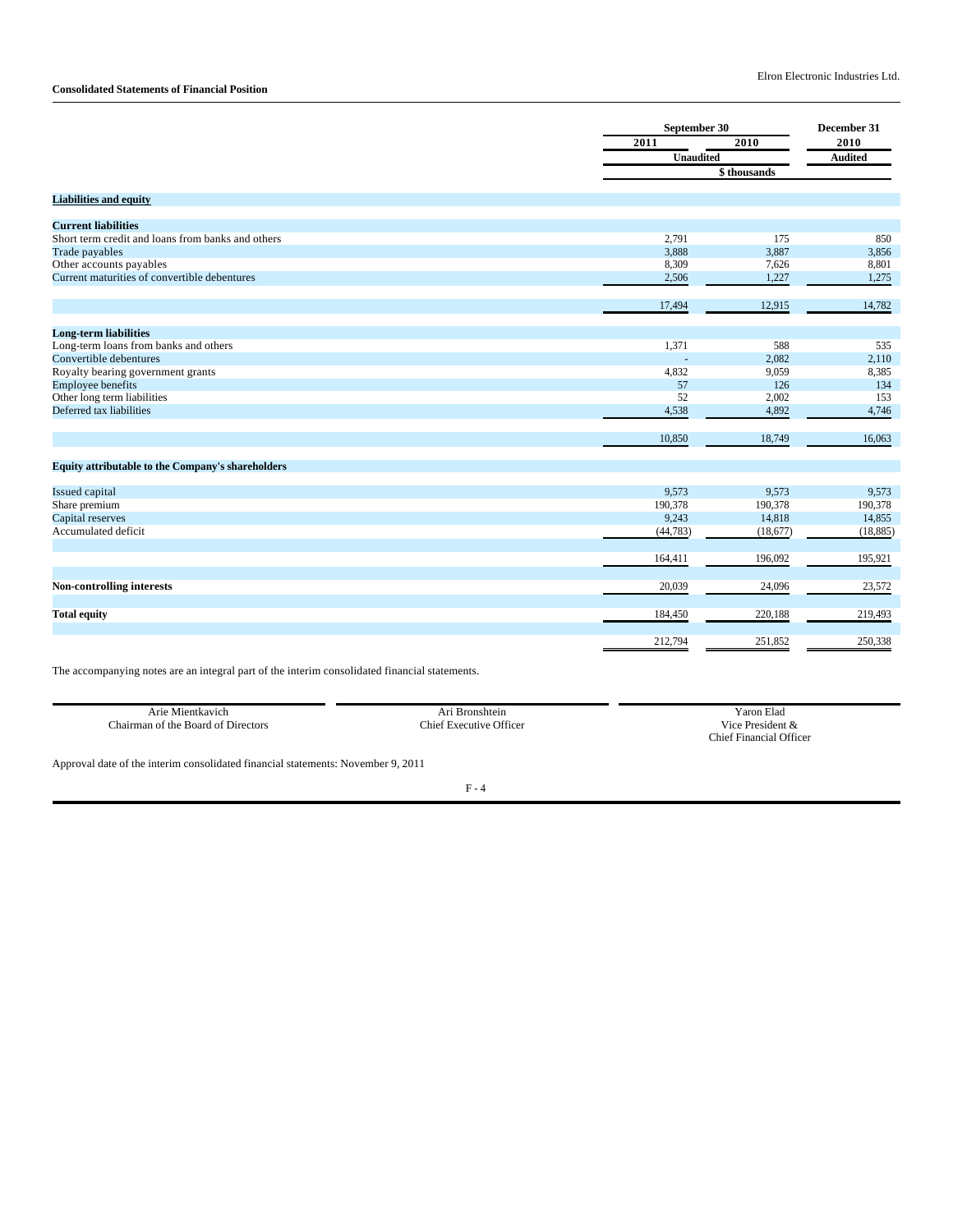# **Consolidated Statements of Income**

|                                                                                   | Nine months ended<br>September 30 |                  | Three months ended<br>September 30                       |          | For the<br>year ended<br>December 31 |
|-----------------------------------------------------------------------------------|-----------------------------------|------------------|----------------------------------------------------------|----------|--------------------------------------|
|                                                                                   | 2011                              | 2010             | 2011                                                     | 2010     | 2010                                 |
|                                                                                   |                                   | <b>Unaudited</b> |                                                          |          | <b>Audited</b>                       |
|                                                                                   |                                   |                  | \$thousands<br>(except for income (loss) per share data) |          |                                      |
| Income                                                                            |                                   |                  |                                                          |          |                                      |
| Income from sales                                                                 | 11,628                            | 5,231            | 3,365                                                    | 1,858    | 9,608                                |
| Gain from disposal of investee companies and changes in holdings, net             | 14,338                            | 157,618          | 11,927                                                   | 1,047    | 160,010                              |
| Financial income                                                                  | 1,219                             | 1,543            | 525                                                      | 2,221    | 2,739                                |
|                                                                                   | 27,185                            | 164,392          | 15,817                                                   | 5,126    | 172,357                              |
| <b>Expenses</b>                                                                   |                                   |                  |                                                          |          |                                      |
| Cost of sales                                                                     | 4,108                             | 2,193            | 1,413                                                    | 691      | 3,948                                |
| Research and development expenses, net                                            | 15,664                            | 14,609           | 6,595                                                    | 3,944    | 18,209                               |
| Selling and marketing expenses                                                    | 4,821                             | 5.191            | 1.463                                                    | 1.191    | 6,551                                |
| General and administrative expenses                                               | 7,124                             | 10,062           | 2,527                                                    | 2,187    | 13,577                               |
| Equity in losses of associates, net                                               | 8,510                             | 9,854            | 2,964                                                    | 2,702    | 10,863                               |
| Amortization of intangible assets                                                 | 256                               | 1.101            | 85                                                       | 383      | 1,484                                |
| Financial expenses                                                                | 3,529                             | 3,060            | 3,623                                                    | 1,312    | 3,031                                |
| Other expenses (income), net                                                      | 13,866                            | 1,095            | 3,894                                                    | (1,894)  | 3,136                                |
|                                                                                   | 57,878                            | 47,165           | 22,564                                                   | 10,516   | 60,799                               |
| Income (loss) before taxes on income                                              | (30,693)                          | 117,227          | (6,747)                                                  | (5,390)  | 111,558                              |
| Taxes on income (Tax benefit)                                                     |                                   | 8,471            |                                                          | (37)     | 6,112                                |
| Net income (loss)                                                                 | 30,693                            | 108,756          | (6,747)                                                  | (5, 353) | 105,446                              |
| Attributable to:                                                                  |                                   |                  |                                                          |          |                                      |
| The Company's shareholders                                                        | (26, 012)                         | 63,710           | (5,252)                                                  | (4, 476) | 60,678                               |
| Non-controlling interests                                                         | (4,681)                           | 45,046           | (1, 495)                                                 | (877)    | 44,768                               |
|                                                                                   | (30,693)                          | 108,756          | (6,747)                                                  | (5, 353) | 105,446                              |
| Net income (loss) per share attributable to the<br>Company's shareholders (in \$) |                                   |                  |                                                          |          |                                      |
| Basic net income (loss)                                                           | (0.92)                            | 2.10             | (0.19)                                                   | (0.17)   | 1.98                                 |
| Diluted net income (loss)                                                         | (0.92)                            | 2.10             | (0.19)                                                   | (0.17)   | 1.98                                 |

The accompanying notes are an integral part of the interim consolidated financial statements.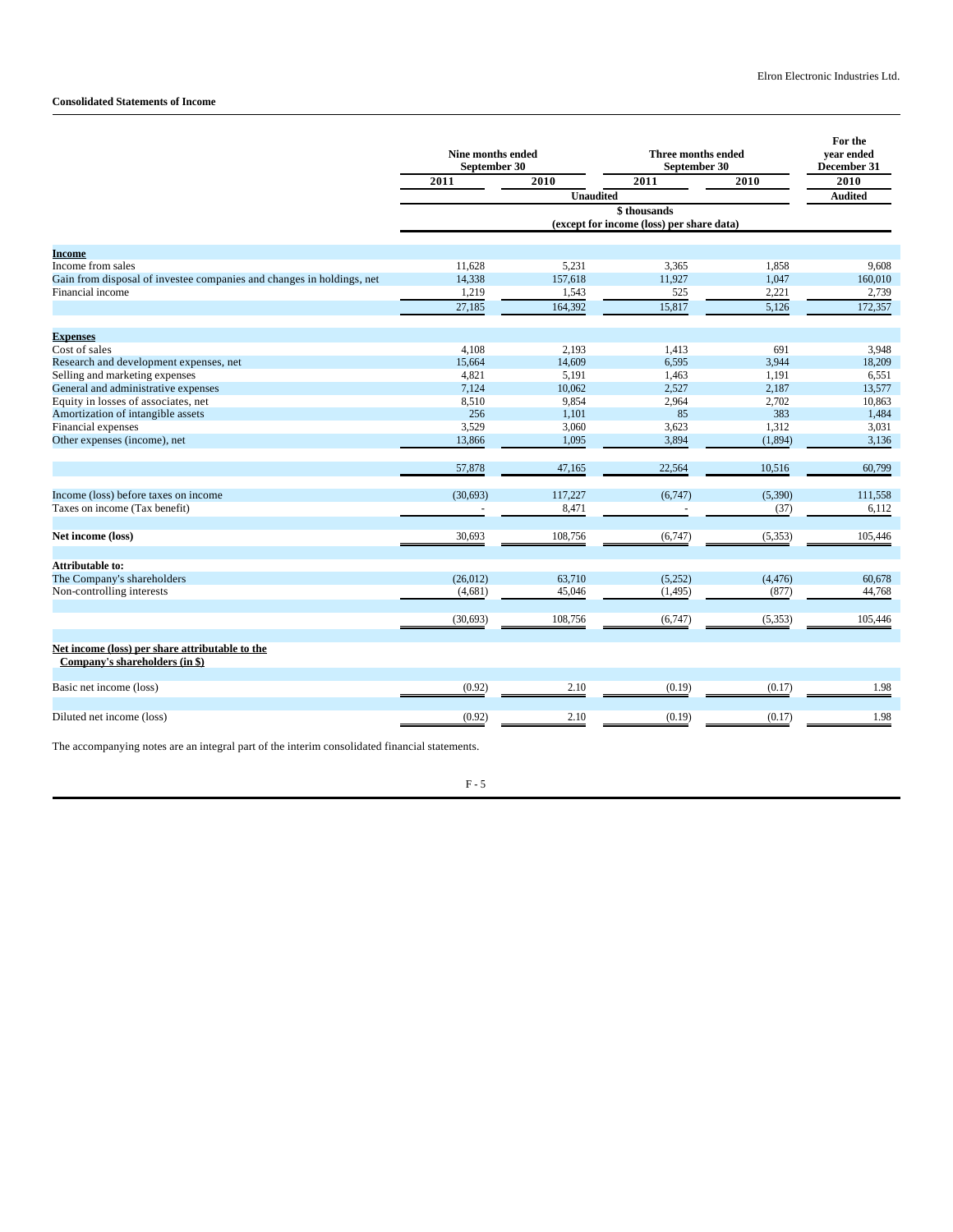# **Consolidated Statements of Comprehensive Income**

|                                                                                                                    | Nine months ended<br>September 30 |           | Three months ended<br>September 30 | For the<br>vear ended<br>December 31 |         |
|--------------------------------------------------------------------------------------------------------------------|-----------------------------------|-----------|------------------------------------|--------------------------------------|---------|
|                                                                                                                    | 2011                              | 2010      | 2011                               | 2010                                 | 2010    |
|                                                                                                                    |                                   | Unaudited |                                    | <b>Audited</b>                       |         |
|                                                                                                                    |                                   |           | \$thousands                        |                                      |         |
| Net income (loss)                                                                                                  | (30,693)                          | 108,756   | (6,747)                            | (5, 353)                             | 105,446 |
| Other comprehensive income (loss) (after tax):                                                                     |                                   |           |                                    |                                      |         |
| Gain (loss) from available for sale financial assets                                                               | (6, 437)                          | 6.069     | (1,776)                            | 3.977                                | 9,585   |
| Net change in fair value of available-for-sale financial<br>assets classified to the statement of income           | 782                               |           |                                    |                                      |         |
| Foreign currency translation differences of foreign operations                                                     | 1.987                             | (492)     | 3.187                              | (839)                                | (1,269) |
| Foreign currency translation differences charged to the statement<br>of income upon disposal of foreign operations | (1,200)                           |           | (1,200)                            |                                      |         |
| Actuarial loss on defined benefit plan                                                                             |                                   |           |                                    |                                      | (57)    |
| Group's share of other comprehensive loss of companies<br>accounted for under the equity method                    | (268)                             | (74)      | (235)                              | (5)                                  | (204)   |
| Total other comprehensive income (loss)                                                                            | (5, 136)                          | 5,503     | (24)                               | 3,133                                | 8,055   |
| Total comprehensive income (loss)                                                                                  | (35,829)                          | 114,259   | (6,771)                            | (2,220)                              | 113,501 |
| Attributable to:                                                                                                   |                                   |           |                                    |                                      |         |
| The Company's shareholders                                                                                         | (31,625)                          | 69,351    | (6,057)                            | (1,118)                              | 69,100  |
| Non-controlling interests                                                                                          | (4,204)                           | 44,908    | (714)                              | (1,102)                              | 44,401  |
|                                                                                                                    | (35,829)                          | 114,259   | (6,771)                            | (2,220)                              | 113,501 |

The accompanying notes are an integral part of the interim consolidated financial statements.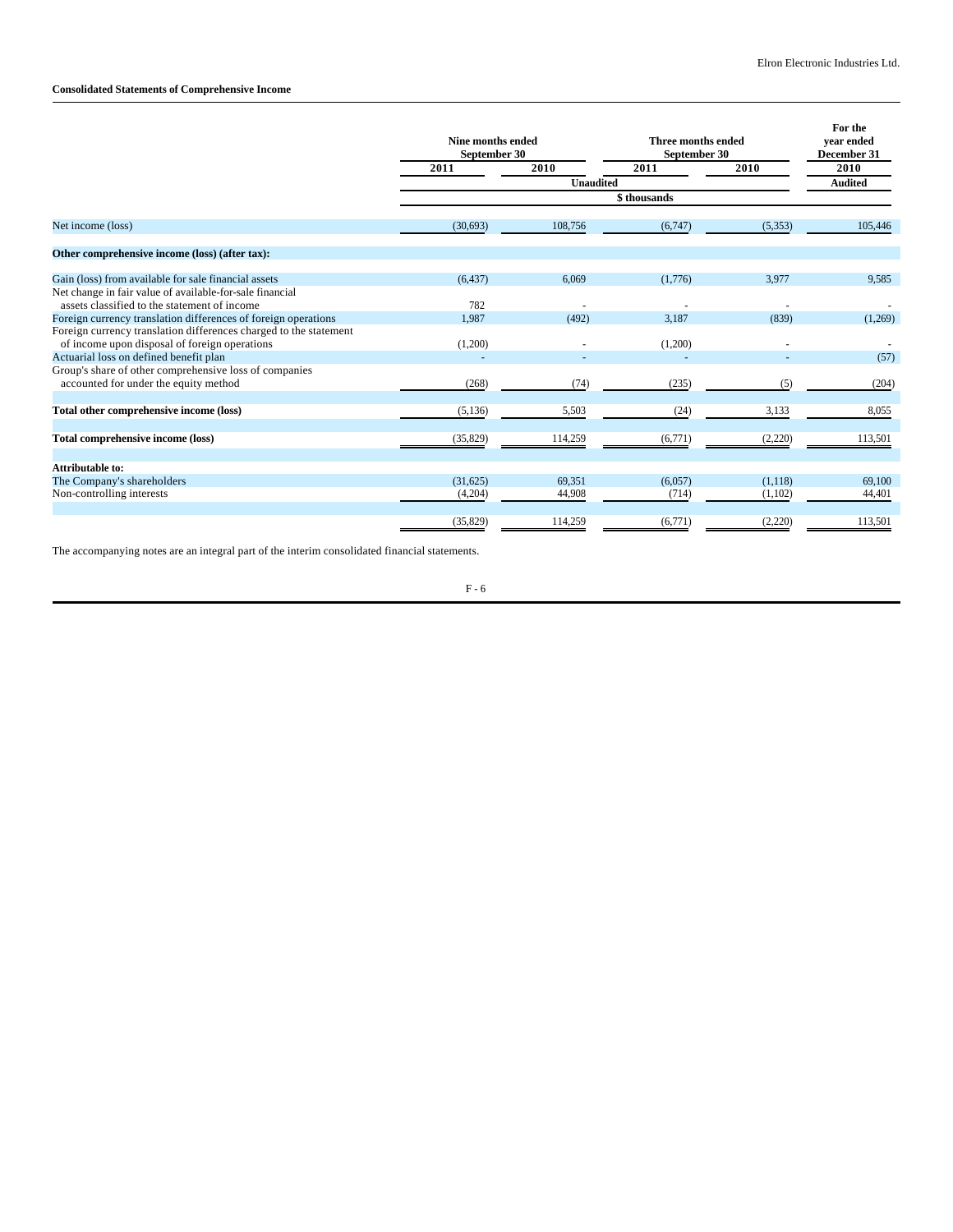|                                                                                                                         |                          |                         |                                                                              |                                                                    |                                                                           |                                                          | Attributable to the Company's shareholders                                                                       |                                                                                               |                                                        |                        |           |                                  |                        |
|-------------------------------------------------------------------------------------------------------------------------|--------------------------|-------------------------|------------------------------------------------------------------------------|--------------------------------------------------------------------|---------------------------------------------------------------------------|----------------------------------------------------------|------------------------------------------------------------------------------------------------------------------|-----------------------------------------------------------------------------------------------|--------------------------------------------------------|------------------------|-----------|----------------------------------|------------------------|
|                                                                                                                         | <b>Issued</b><br>capital | <b>Share</b><br>premium | Capital<br>reserve<br>for<br>transactions<br>with<br>controlling<br>interest | Revaluation<br>reserve from<br>consolidation<br>of<br>subsidiaries | Capital<br>reserve<br>for<br>available<br>for sale<br>financial<br>assets | Capital<br>reserve<br>from<br>translation<br>differences | Capital<br>reserve<br>from<br>transactions<br>with non-<br>controlling<br>interests<br>Unaudited<br>\$ thousands | Capital<br>reserve<br>for<br>available<br>for sale<br>financial<br>assets<br>held for<br>sale | Accumulated<br>deficit from<br>share based<br>payments | Accumulated<br>deficit | Total     | Non-<br>controlling<br>interests | <b>Total</b><br>equity |
| <b>Balance</b> at<br><b>January 1, 2011</b><br>(Audited)                                                                | 9,573                    | 190,378                 | 351                                                                          | 150                                                                | 10,293                                                                    | (228)                                                    | 80                                                                                                               | 4,209                                                                                         | 1,194                                                  | (20,079)               | 195,921   | 23,572                           | 219,493                |
| Total<br>comprehensive<br>income (loss)<br>Share-based<br>payments in<br>respect of<br>awards issued<br>by subsidiaries |                          |                         |                                                                              |                                                                    | (2,036)                                                                   | 273                                                      |                                                                                                                  | (3,850)                                                                                       |                                                        | (26, 012)              | (31, 625) | (4,204)                          | (35, 829)              |
| $(*)$<br><b>Expiration</b> of<br>share based<br>payment<br>instruments                                                  |                          |                         |                                                                              |                                                                    |                                                                           |                                                          | 115                                                                                                              |                                                                                               | (19)                                                   | 19                     | 115       | 292                              | 407                    |
| Reclassification<br>of revaluation<br>reserve in<br>respect of<br>acquisition of<br>subsidiary in<br>stages             |                          |                         |                                                                              | (114)                                                              |                                                                           |                                                          |                                                                                                                  |                                                                                               |                                                        | 114                    |           |                                  |                        |
| Increase in the<br>non-<br>controlling<br>interest due to<br>additional<br>investment in<br>subsidiary (see             |                          |                         |                                                                              |                                                                    |                                                                           |                                                          |                                                                                                                  |                                                                                               |                                                        |                        |           |                                  |                        |
| Note $3.C$ )<br>Non-controlling<br>interests arising<br>from initially<br>consolidated<br>subsidiary (see<br>Note 3.E)  |                          |                         |                                                                              |                                                                    |                                                                           |                                                          |                                                                                                                  |                                                                                               |                                                        |                        |           | 469<br>(90)                      | 469<br>(90)            |
| <b>Balance</b> at<br>September 30,<br>2011                                                                              | 9,573                    | 190,378                 | 351                                                                          | 36                                                                 | 8,257                                                                     | 45                                                       | 195                                                                                                              | 359                                                                                           | 1,175                                                  | (45,958)               | 164,411   | 20,039                           | 184,450                |

(\*) including effects of expiration and exercise of share based payment instruments of subsidiaries.

The accompanying notes are an integral part of the interim consolidated financial statements.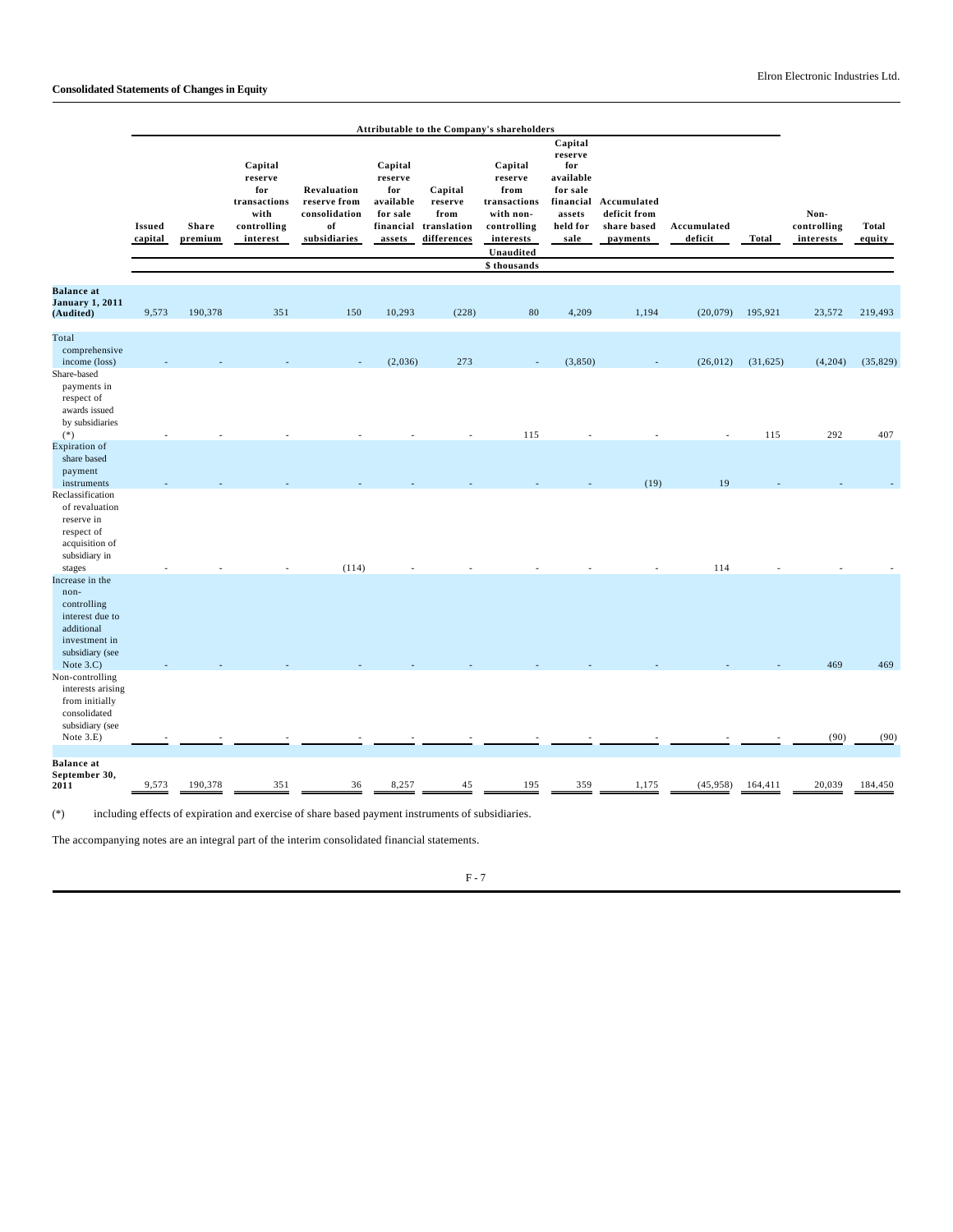# **Consolidated Statements of Changes in Equity (Cont.)**

|                                                                                                    | Attributable to the Company's shareholders |                         |                                                                              |                                                                           |                                                                           |                                                                                       |                                                        |                        |                |                                |                        |  |
|----------------------------------------------------------------------------------------------------|--------------------------------------------|-------------------------|------------------------------------------------------------------------------|---------------------------------------------------------------------------|---------------------------------------------------------------------------|---------------------------------------------------------------------------------------|--------------------------------------------------------|------------------------|----------------|--------------------------------|------------------------|--|
|                                                                                                    | <b>Issued</b><br>capital                   | <b>Share</b><br>premium | Capital<br>reserve<br>for<br>transactions<br>with<br>controlling<br>interest | <b>Revaluation</b><br>reserve from<br>consolidation<br>of<br>subsidiaries | Capital<br>reserve<br>for<br>available<br>for sale<br>financial<br>assets | Capital<br>reserve<br>from<br>translation<br>differences<br>Unaudited<br>\$ thousands | Accumulated<br>deficit from<br>share based<br>payments | Accumulated<br>deficit | <b>Total</b>   | Non<br>controlling<br>interest | <b>Total</b><br>equity |  |
|                                                                                                    |                                            |                         |                                                                              |                                                                           |                                                                           |                                                                                       |                                                        |                        |                |                                |                        |  |
| <b>Balance at January</b><br>1, 2010 (Audited)                                                     | 9,573                                      | 190,328                 | 217                                                                          | 4,127                                                                     | 5,000                                                                     | 723                                                                                   | 1,180                                                  | (84, 679)              | 126,469        | (4,376)                        | 122,093                |  |
| Total comprehensive<br>income (loss)                                                               |                                            |                         |                                                                              |                                                                           | 6,006                                                                     | (365)                                                                                 |                                                        | 63,710                 | 69,351         | 44,908                         | 114,259                |  |
| Share-based payments in<br>respect of awards<br>issued by subsidiaries                             |                                            |                         |                                                                              |                                                                           |                                                                           |                                                                                       |                                                        |                        | $\overline{a}$ | 976                            | 976                    |  |
| Share based payment                                                                                |                                            |                         |                                                                              |                                                                           |                                                                           |                                                                                       | 88                                                     |                        | 88             | $\overline{a}$                 | 88                     |  |
| Exercise of options into                                                                           |                                            |                         |                                                                              |                                                                           |                                                                           |                                                                                       |                                                        |                        |                |                                |                        |  |
| shares                                                                                             | $\overline{a}$                             | 50                      |                                                                              |                                                                           |                                                                           |                                                                                       | (74)                                                   | 74                     | 50             | $\sim$                         | 50                     |  |
| Purchase of options<br>from non-controlling<br>interests                                           |                                            |                         |                                                                              |                                                                           |                                                                           |                                                                                       |                                                        |                        |                | (255)                          | (255)                  |  |
| Reclassification of<br>revaluation reserve in<br>respect of acquisition<br>of subsidiary in stages |                                            |                         |                                                                              | (1,024)                                                                   |                                                                           |                                                                                       |                                                        | 1,024                  |                |                                |                        |  |
| Increase in the non-<br>controlling interests<br>due to additional                                 |                                            |                         |                                                                              |                                                                           |                                                                           |                                                                                       |                                                        |                        |                |                                |                        |  |
| investment in                                                                                      |                                            |                         |                                                                              |                                                                           |                                                                           |                                                                                       |                                                        |                        |                |                                |                        |  |
| subsidiary<br>Dividend<br>to                                                                       |                                            |                         |                                                                              |                                                                           |                                                                           |                                                                                       |                                                        |                        |                | 641                            | 641                    |  |
| non-<br>controlling interests                                                                      |                                            |                         |                                                                              |                                                                           |                                                                           |                                                                                       |                                                        |                        |                | (14,997)                       | (14,997)               |  |
| Capital reserve from<br>transaction with                                                           |                                            |                         | 134                                                                          |                                                                           |                                                                           |                                                                                       |                                                        |                        | 134            |                                | 134                    |  |
| controlling interests<br>Change in non-<br>controlling interests<br>due to sale of a               |                                            |                         |                                                                              |                                                                           |                                                                           |                                                                                       |                                                        |                        |                |                                |                        |  |
| subsidiary                                                                                         |                                            |                         |                                                                              |                                                                           |                                                                           |                                                                                       |                                                        |                        |                | (2,801)                        | (2,801)                |  |
|                                                                                                    |                                            |                         |                                                                              |                                                                           |                                                                           |                                                                                       |                                                        |                        |                |                                |                        |  |
| <b>Balance at September</b><br>30, 2010                                                            | 9,573                                      | 190,378                 | 351                                                                          | 3,103                                                                     | 11,006                                                                    | 358                                                                                   | 1,194                                                  | (19, 871)              | 196,092        | 24,096                         | 220,188                |  |

The accompanying notes are an integral part of the interim consolidated financial statements.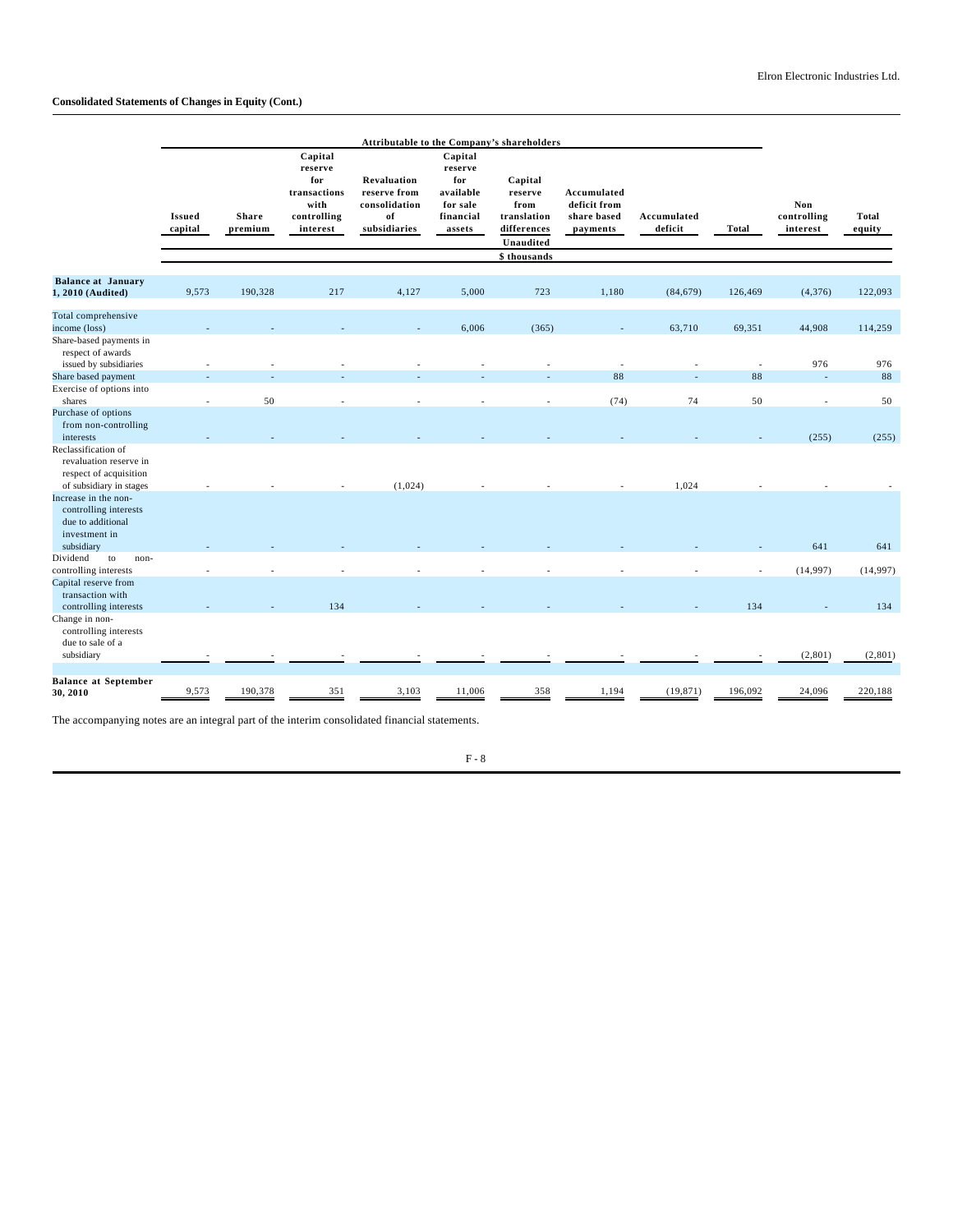|                                                                                                   | Attributable to the Company's shareholders |                         |                                                                              |                                                                    |                                                                           |                                                          |                                                                                                                  |                                                                                               |                                                        |                        |         |                                  |                        |
|---------------------------------------------------------------------------------------------------|--------------------------------------------|-------------------------|------------------------------------------------------------------------------|--------------------------------------------------------------------|---------------------------------------------------------------------------|----------------------------------------------------------|------------------------------------------------------------------------------------------------------------------|-----------------------------------------------------------------------------------------------|--------------------------------------------------------|------------------------|---------|----------------------------------|------------------------|
|                                                                                                   | <b>Issued</b><br>capital                   | <b>Share</b><br>premium | Capital<br>reserve<br>for<br>transactions<br>with<br>controlling<br>interest | Revaluation<br>reserve from<br>consolidation<br>of<br>subsidiaries | Capital<br>reserve<br>for<br>available<br>for sale<br>financial<br>assets | Capital<br>reserve<br>from<br>translation<br>differences | Capital<br>reserve<br>from<br>transactions<br>with non-<br>controlling<br>interests<br>Unaudited<br>\$ thousands | Capital<br>reserve<br>for<br>available<br>for sale<br>financial<br>assets<br>held for<br>sale | Accumulated<br>deficit from<br>share based<br>payments | Accumulated<br>deficit | Total   | Non-<br>controlling<br>interests | <b>Total</b><br>equity |
| <b>Balance at July</b><br>1,2011                                                                  | 9,573                                      | 190,378                 | 351                                                                          | 74                                                                 | 10,590                                                                    | (1, 128)                                                 | 184                                                                                                              | $\overline{4}$                                                                                | 1,175                                                  | (40, 744)              | 170,457 | 20,554                           | 191,011                |
|                                                                                                   |                                            |                         |                                                                              |                                                                    |                                                                           |                                                          |                                                                                                                  |                                                                                               |                                                        |                        |         |                                  |                        |
| Total<br>comprehensive<br>income (loss)                                                           |                                            |                         |                                                                              |                                                                    | (2, 333)                                                                  | 1,173                                                    |                                                                                                                  | 355                                                                                           |                                                        | (5,252)                | (6,057) | (714)                            | (6,771)                |
| Share-based<br>payments in<br>respect of<br>awards issued<br>by subsidiaries<br>$(*)$             |                                            |                         |                                                                              |                                                                    |                                                                           |                                                          | 11                                                                                                               |                                                                                               |                                                        |                        | 11      | 199                              | 210                    |
| Reclassification<br>of revaluation<br>reserve in<br>respect of<br>acquisition of<br>subsidiary in |                                            |                         |                                                                              |                                                                    |                                                                           |                                                          |                                                                                                                  |                                                                                               |                                                        | 38                     |         |                                  |                        |
| stages                                                                                            |                                            |                         |                                                                              | (38)                                                               |                                                                           |                                                          |                                                                                                                  |                                                                                               |                                                        |                        |         |                                  |                        |
| <b>Balance</b> at<br>September 30,<br>2011                                                        | 9,573                                      | 190,378                 | 351                                                                          | 36                                                                 | 8,257                                                                     | 45                                                       | 195                                                                                                              | 359                                                                                           | 1,175                                                  | (45,958)               | 164,411 | 20,039                           | 184,450                |

(\*) Including effects of expiration and exercise of share based payment instruments of subsidiaries.

The accompanying notes are an integral part of the interim consolidated financial statements.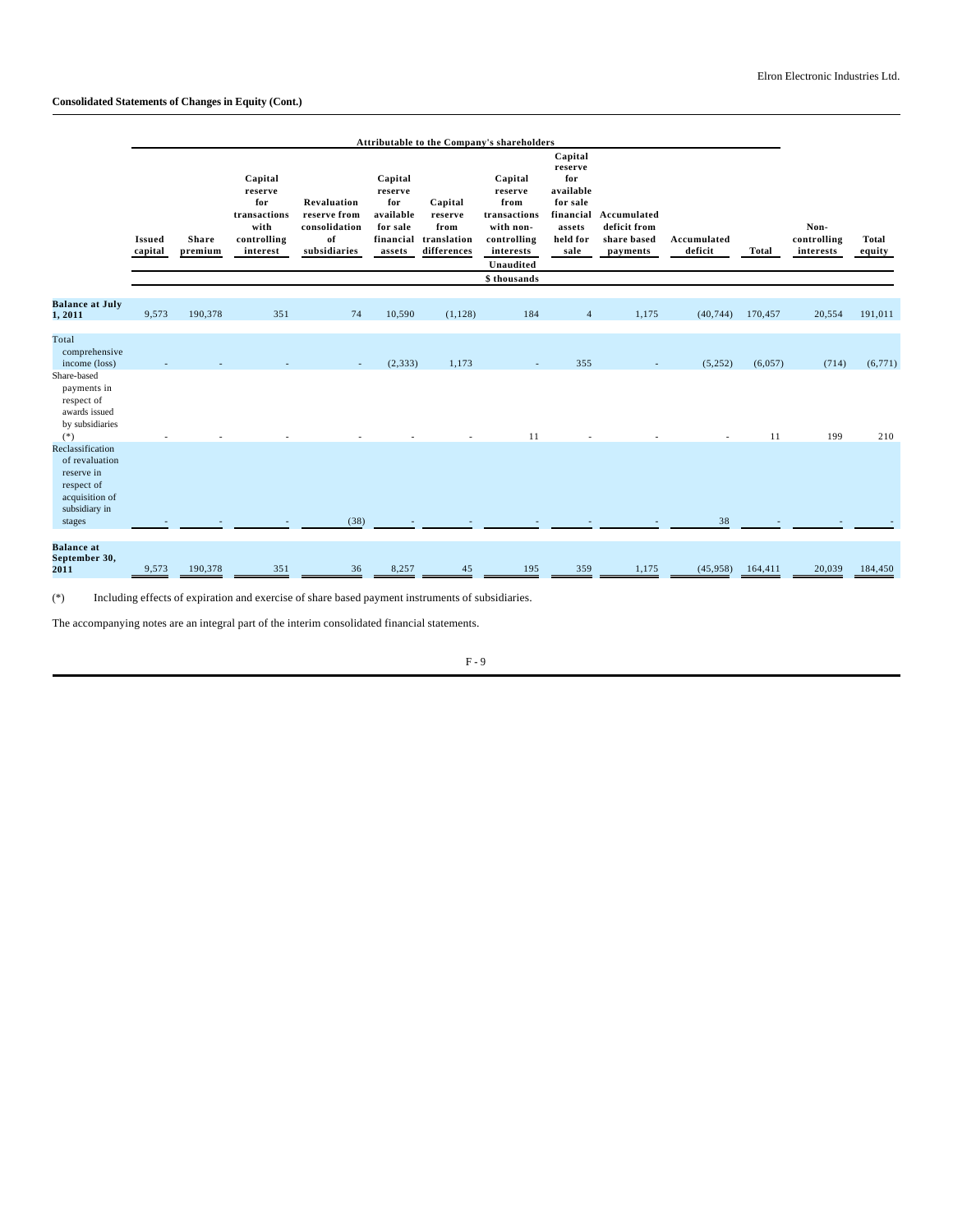# **Consolidated Statements of Changes in Equity (Cont.)**

|                                                                         |                          |                         |                                                                                               | Attributable to the Company's shareholders                         |                                                                                            |                                                                                        |                                                        |                        |              |                                 |                 |
|-------------------------------------------------------------------------|--------------------------|-------------------------|-----------------------------------------------------------------------------------------------|--------------------------------------------------------------------|--------------------------------------------------------------------------------------------|----------------------------------------------------------------------------------------|--------------------------------------------------------|------------------------|--------------|---------------------------------|-----------------|
|                                                                         | <b>Issued</b><br>capital | <b>Share</b><br>premium | Capital<br>reserves<br>in<br>respect<br>of<br>transactions<br>with<br>controlling<br>interest | Revaluation<br>reserve from<br>consolidation<br>of<br>subsidiaries | Capital<br>reserves<br>in<br>respect<br>of<br>available<br>for sale<br>financial<br>assets | Capital<br>reserves<br>from<br>translation<br>differences<br>Unaudited<br>\$ thousands | Accumulated<br>deficit from<br>share based<br>payments | Accumulated<br>deficit | <b>Total</b> | Non-<br>controlling<br>interest | Total<br>equity |
|                                                                         |                          |                         |                                                                                               |                                                                    |                                                                                            |                                                                                        |                                                        |                        |              |                                 |                 |
| Balance at July 1,<br>2010                                              | 9,573                    | 190,328                 | 217                                                                                           | 3,271                                                              | 7,033                                                                                      | 973                                                                                    | 1,268                                                  | (15,637)               | 197,026      | 40,403                          | 237,429         |
| Total comprehensive                                                     |                          |                         |                                                                                               |                                                                    |                                                                                            |                                                                                        |                                                        |                        |              |                                 |                 |
| income (loss)<br>Share-based payments in                                |                          |                         |                                                                                               |                                                                    | 3,973                                                                                      | (615)                                                                                  |                                                        | (4, 476)               | (1, 118)     | (1,102)                         | (2,220)         |
| respect of awards<br>issued by subsidiaries                             |                          |                         |                                                                                               |                                                                    |                                                                                            |                                                                                        |                                                        |                        |              | 47                              | 47              |
| Exercise of options into                                                |                          | 50                      |                                                                                               |                                                                    |                                                                                            |                                                                                        | (74)                                                   | 74                     | 50           |                                 |                 |
| shares<br>Purchase of options                                           |                          |                         |                                                                                               |                                                                    |                                                                                            |                                                                                        |                                                        |                        |              | $\overline{\phantom{a}}$        | 50              |
| from non-controlling<br>interests                                       |                          |                         |                                                                                               |                                                                    |                                                                                            |                                                                                        |                                                        |                        |              | (255)                           | (255)           |
| Reclassification of<br>revaluation reserve in<br>respect of acquisition |                          |                         |                                                                                               | (168)                                                              |                                                                                            |                                                                                        |                                                        | 168                    |              |                                 |                 |
| of subsidiary in stages<br>Dividend to non-                             |                          |                         |                                                                                               |                                                                    |                                                                                            |                                                                                        |                                                        |                        |              |                                 |                 |
| controlling interests                                                   |                          |                         |                                                                                               |                                                                    |                                                                                            |                                                                                        |                                                        |                        |              | (14, 997)                       | (14,997)        |
| Capital reserve from<br>transaction with                                |                          |                         |                                                                                               |                                                                    |                                                                                            |                                                                                        |                                                        |                        |              |                                 |                 |
| controlling interests                                                   |                          |                         | 134                                                                                           |                                                                    |                                                                                            |                                                                                        |                                                        |                        | 134          |                                 | 134             |
| <b>Balance at September</b><br>30, 2010                                 | 9,573                    | 190,378                 | 351                                                                                           | 3,103                                                              | 11,006                                                                                     | 358                                                                                    | 1,194                                                  | (19, 871)              | 196,092      | 24,096                          | 220,188         |

The accompanying notes are an integral part of the interim consolidated financial statements.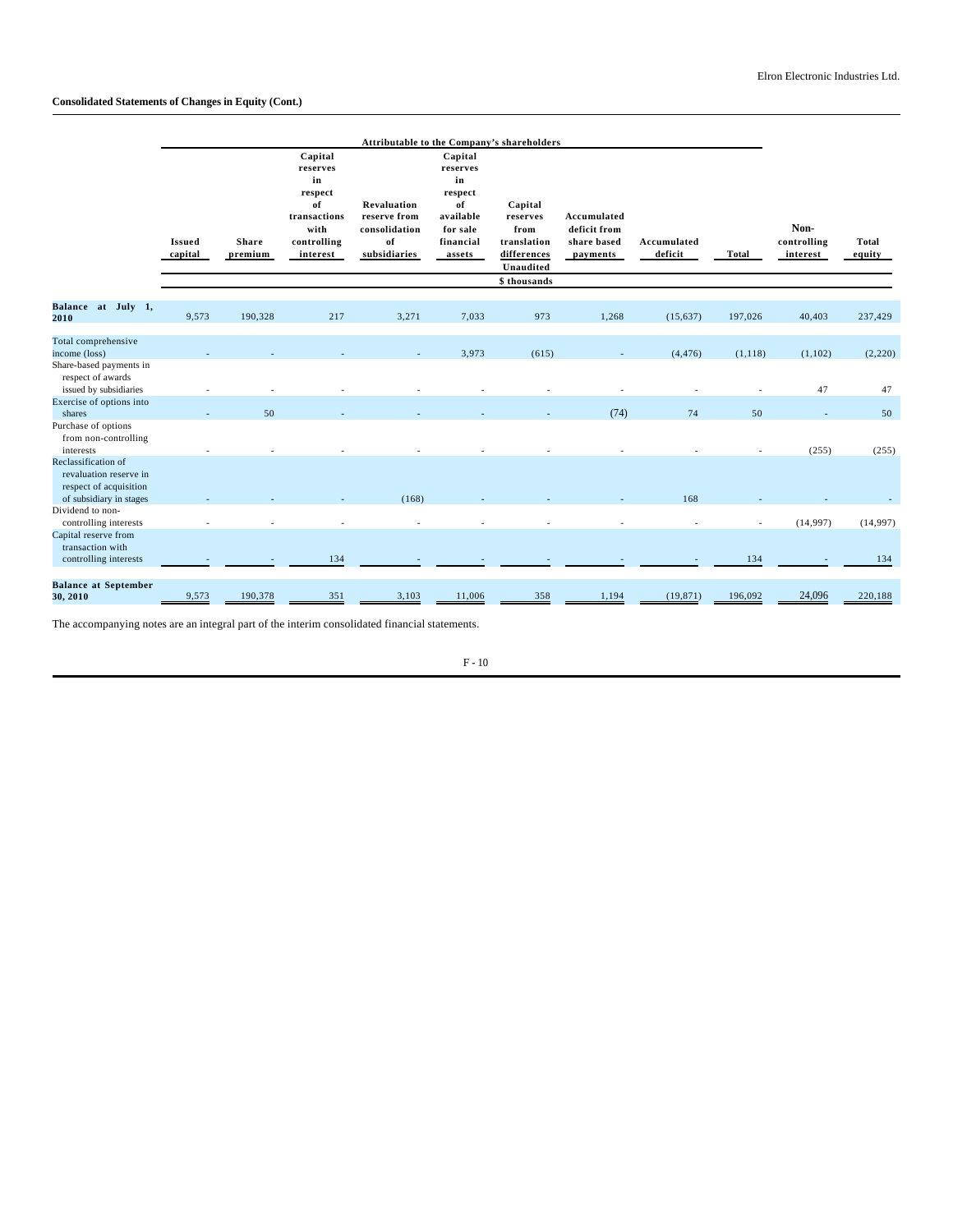|                                                                                                                |                          |                  |                                                                              |                                                                    |                                                                           |                                                          | Attributable to the Company's shareholders                                                     |                                                                                               |                                                        |                          |            |                                  |                        |
|----------------------------------------------------------------------------------------------------------------|--------------------------|------------------|------------------------------------------------------------------------------|--------------------------------------------------------------------|---------------------------------------------------------------------------|----------------------------------------------------------|------------------------------------------------------------------------------------------------|-----------------------------------------------------------------------------------------------|--------------------------------------------------------|--------------------------|------------|----------------------------------|------------------------|
|                                                                                                                | <b>Issued</b><br>capital | Share<br>premium | Capital<br>reserve<br>for<br>transactions<br>with<br>controlling<br>interest | Revaluation<br>reserve from<br>consolidation<br>of<br>subsidiaries | Capital<br>reserve<br>for<br>available<br>for sale<br>financial<br>assets | Capital<br>reserve<br>from<br>translation<br>differences | Capital<br>reserve<br>from<br>transactions<br>with non-<br>controlling<br>interests<br>Audited | Capital<br>reserve<br>for<br>available<br>for sale<br>financial<br>assets<br>held for<br>sale | Accumulated<br>deficit from<br>share based<br>payments | Accumulated<br>deficit   | Total      | Non-<br>controlling<br>interests | <b>Total</b><br>equity |
|                                                                                                                |                          |                  |                                                                              |                                                                    |                                                                           |                                                          | \$ thousands                                                                                   |                                                                                               |                                                        |                          |            |                                  |                        |
| <b>Balance</b> at<br><b>January 1, 2010</b>                                                                    | 9,573                    | 190,328          | 217                                                                          | 4,127                                                              | 5,000                                                                     | 723                                                      |                                                                                                |                                                                                               | 1,180                                                  | (84, 679)                | 126,469    | (4,376)                          | 122,093                |
| Total<br>comprehensive<br>income (loss)<br>Share-based<br>payments in<br>respect of                            |                          |                  |                                                                              |                                                                    | 9,502                                                                     | (951)                                                    |                                                                                                |                                                                                               |                                                        | 60,549                   | 69,100     | 44,401                           | 113,501                |
| awards issued<br>by subsidiaries                                                                               |                          |                  |                                                                              |                                                                    |                                                                           |                                                          |                                                                                                |                                                                                               |                                                        |                          |            | 1,039                            | 1,039                  |
| Expiration of<br>share based<br>payments in<br>respect of<br>awards issued                                     |                          |                  |                                                                              |                                                                    |                                                                           |                                                          |                                                                                                |                                                                                               |                                                        |                          |            |                                  |                        |
| by subsidiaries<br>Share based                                                                                 |                          |                  |                                                                              |                                                                    |                                                                           |                                                          | 80                                                                                             |                                                                                               |                                                        |                          | ${\bf 80}$ | (80)                             |                        |
| payments                                                                                                       |                          |                  |                                                                              | $\overline{\phantom{a}}$                                           |                                                                           |                                                          |                                                                                                | ÷                                                                                             | 88                                                     | $\overline{\phantom{a}}$ | 88         | $\overline{\phantom{a}}$         | $\bf 88$               |
| Exercise of<br>options into<br>shares                                                                          |                          | 50               |                                                                              |                                                                    |                                                                           |                                                          |                                                                                                |                                                                                               | (74)                                                   | 74                       | 50         |                                  | 50                     |
| Purchase of<br>options from<br>non-<br>controlling                                                             |                          |                  |                                                                              |                                                                    |                                                                           |                                                          |                                                                                                |                                                                                               |                                                        |                          |            |                                  |                        |
| interests<br>Reclassification<br>of revaluation<br>reserve in<br>respect of<br>acquisition of<br>subsidiary in |                          |                  |                                                                              |                                                                    |                                                                           |                                                          |                                                                                                |                                                                                               |                                                        |                          |            | (255)                            | (255)                  |
| stages<br>Increase in the                                                                                      |                          |                  |                                                                              | (3,977)                                                            |                                                                           |                                                          |                                                                                                |                                                                                               |                                                        | 3,977                    |            |                                  |                        |
| non-<br>controlling<br>interest due to<br>additional<br>investment in                                          |                          |                  |                                                                              |                                                                    |                                                                           |                                                          |                                                                                                |                                                                                               |                                                        |                          |            |                                  |                        |
| subsidiary<br>Dividend to non-                                                                                 |                          |                  |                                                                              |                                                                    |                                                                           |                                                          |                                                                                                |                                                                                               |                                                        |                          |            | 641                              | 641                    |
| controlling<br>interests                                                                                       |                          |                  |                                                                              |                                                                    |                                                                           |                                                          |                                                                                                |                                                                                               |                                                        |                          |            |                                  | $(14,997)$ $(14,997)$  |
| Capital reserve<br>from<br>transaction<br>with                                                                 |                          |                  |                                                                              |                                                                    |                                                                           |                                                          |                                                                                                |                                                                                               |                                                        |                          |            |                                  |                        |
| controlling<br>interests                                                                                       |                          |                  | 134                                                                          |                                                                    |                                                                           |                                                          |                                                                                                |                                                                                               |                                                        |                          | 134        |                                  | 134                    |
| Classification of<br>non-current<br>assets as held                                                             |                          |                  |                                                                              |                                                                    |                                                                           |                                                          |                                                                                                |                                                                                               |                                                        |                          |            |                                  |                        |
| for sale<br>Change in non-                                                                                     |                          |                  |                                                                              |                                                                    | (4,209)                                                                   |                                                          |                                                                                                | 4,209                                                                                         |                                                        |                          |            |                                  |                        |
| controlling<br>interests due to<br>sale of a<br>subsidiary                                                     |                          |                  |                                                                              |                                                                    |                                                                           |                                                          |                                                                                                |                                                                                               |                                                        |                          |            | (2,801)                          | (2,801)                |
|                                                                                                                |                          |                  |                                                                              |                                                                    |                                                                           |                                                          |                                                                                                |                                                                                               |                                                        |                          |            |                                  |                        |
| <b>Balance</b> at<br>December 31,<br>2010                                                                      | 9,573                    | 190,378          | 351                                                                          | 150                                                                | 10,293                                                                    | (228)                                                    | $80\,$                                                                                         | 4,209                                                                                         | 1,194                                                  | (20,079)                 | 195,921    | 23,572                           | 219,493                |

The accompanying notes are an integral part of the interim consolidated financial statements.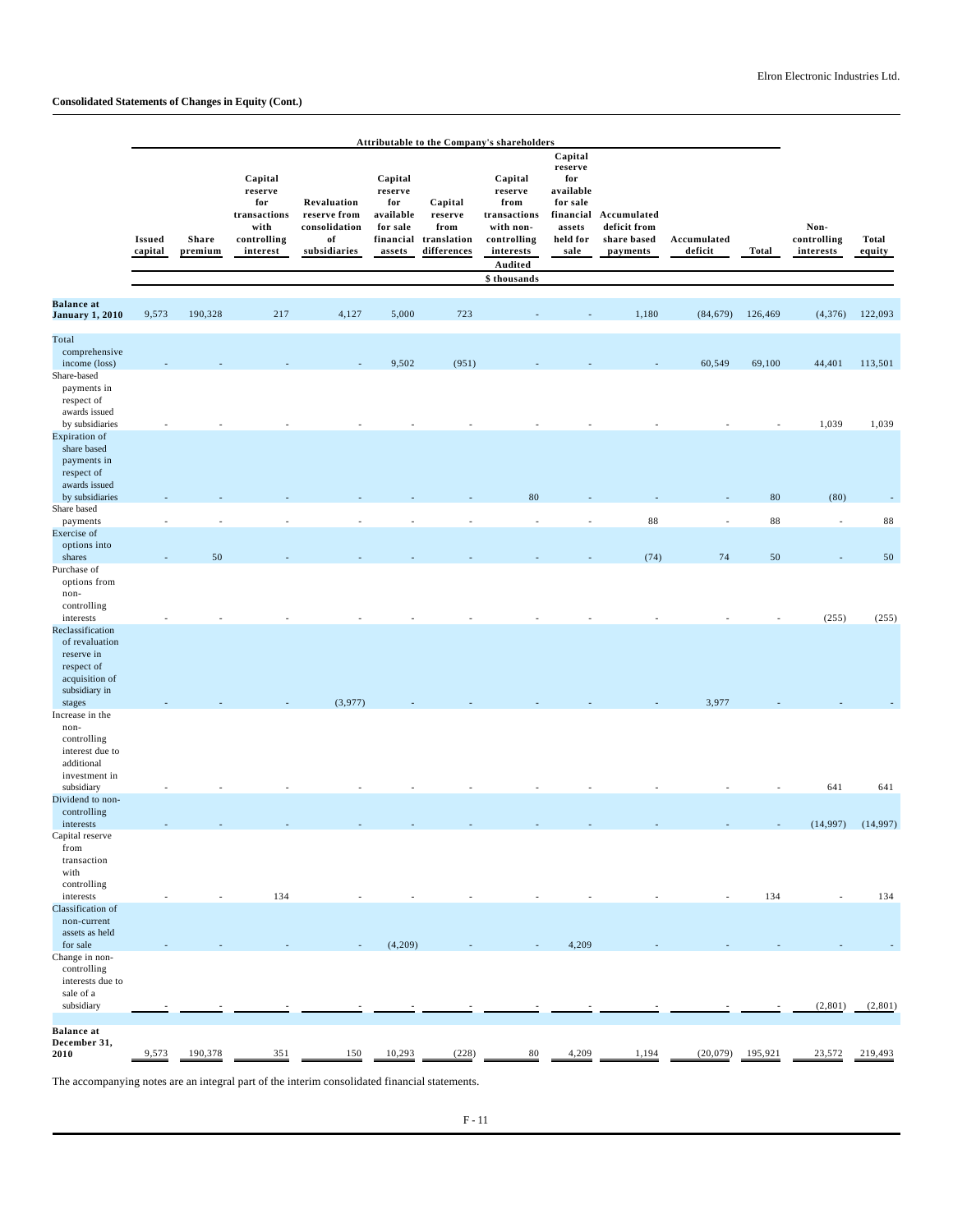|                                                                                  | <b>Nine months ended</b><br>September 30 |                  | Three months ended<br>September 30 |          | For the<br>year ended<br>December 31 |
|----------------------------------------------------------------------------------|------------------------------------------|------------------|------------------------------------|----------|--------------------------------------|
|                                                                                  | 2011                                     | 2010             | 2011                               | 2010     | 2010                                 |
|                                                                                  |                                          | <b>Unaudited</b> |                                    |          | <b>Audited</b>                       |
|                                                                                  |                                          |                  | \$thousands                        |          |                                      |
|                                                                                  |                                          |                  |                                    |          |                                      |
| <b>Cash flows from operating activities</b>                                      |                                          |                  |                                    |          |                                      |
| Net income (loss)                                                                | (30,693)                                 | 108,756          | (6,747)                            | (5, 353) | 105,446                              |
|                                                                                  |                                          |                  |                                    |          |                                      |
| Adjustments to reconcile net income (loss) to net cash used in operating         |                                          |                  |                                    |          |                                      |
| activities:                                                                      |                                          |                  |                                    |          |                                      |
|                                                                                  |                                          |                  |                                    |          |                                      |
| Adjustments to the profit or loss items:                                         |                                          |                  |                                    |          |                                      |
| Depreciation and amortization                                                    | 1.054                                    | 1.846            | 468                                | 612      | 2,412                                |
| Financial expenses (income), net                                                 | (173)                                    | 2,089            | (112)                              | 967      | 1,777                                |
| Stock based compensation and changes in liability in respect of                  |                                          |                  |                                    |          |                                      |
| call options                                                                     | 371                                      | 1.067            | 210                                | 44       | 1.131                                |
| Accrued interest on loans from shareholders                                      |                                          | 742              |                                    | 751      | 742                                  |
| Gain from sale of investments in available for sale financial assets             | (543)                                    | (28)             |                                    | ÷,       | (28)                                 |
| Loss (gain) from sale of property and equipment                                  | (3)                                      | 55               | 3                                  | 58       | 66                                   |
| Loss from impairment of investments<br>Loss from impairment of intangible assets | 10.602                                   | 1.780            | 1.378                              |          | 1.780                                |
| Loss from write down of inventory                                                | 3,370                                    | 1,230            | 2,512                              |          | 2,421                                |
| Change in fair value of convertible debentures                                   | 638                                      | 1,194            | 124                                | 249      | 1.331                                |
| Gain from disposal of investee companies and changes in                          |                                          |                  |                                    |          |                                      |
| holdings, net                                                                    | (14, 338)                                | (157.618)        | (11.927)                           | (1.047)  | (160.010)                            |
| Equity in losses of associates, net                                              | 8,510                                    | 9.854            | 2,964                              | 2,702    | 10,863                               |
| Taxes on income (Tax benefit)                                                    |                                          | 8,471            |                                    | (37)     | 6,112                                |
| Other                                                                            | 268                                      | (2,296)          | 268                                | (1, 373) | (2,637)                              |
|                                                                                  | 9,756                                    | (131, 614)       | (4, 112)                           | 2,926    | (134,040)                            |
|                                                                                  |                                          |                  |                                    |          |                                      |
| Changes in Assets and Liabilities:                                               |                                          |                  |                                    |          |                                      |
| Decrease (Increase) in trade receivables                                         | (577)                                    | 8                | 119                                | (641)    | (977)                                |
| Decrease (Increase) in other accounts receivables                                | 2,589                                    | (1,062)          | 1.911                              | 645      | (591)                                |
| Increase in inventories                                                          | (945)                                    | (3,410)          | (429)                              | (1, 464) | (2,501)                              |
| Increase (Decrease) in liabilities in respect of government grants               | (82)                                     | (150)            | 243                                | (135)    | (1,282)                              |
| Increase in trade payables                                                       | 51                                       | 442              | 1.108                              | 372      | 371                                  |
| Increase (Decrease) in other accounts payables                                   | (556)                                    | (458)            | (1, 355)                           | (2,591)  | 651                                  |
|                                                                                  | 480                                      | (4,630)          | 1,597                              | (3,814)  | (4,329)                              |
|                                                                                  |                                          |                  |                                    |          |                                      |
| Cash paid and received during the period for:                                    |                                          |                  |                                    |          |                                      |
| Taxes received                                                                   |                                          |                  |                                    |          | 770                                  |
| Taxes paid                                                                       |                                          | (1,734)          |                                    | (1,734)  | (1,734)                              |
| Interest paid                                                                    | (371)                                    | (2,708)          | (46)                               | (1,328)  | (2,708)                              |
| Interest received                                                                | 544                                      | 619              | 158                                | 361      | 931                                  |
|                                                                                  | 173                                      | (3,823)          | 112                                | (2,701)  | (2,741)                              |
|                                                                                  |                                          |                  |                                    |          |                                      |
| Net cash used in operating activities                                            | (20, 284)                                | (31, 311)        | (9,150)                            | (8,942)  | (35,664)                             |
|                                                                                  |                                          |                  |                                    |          |                                      |

The accompanying notes are an integral part of the interim consolidated financial statements.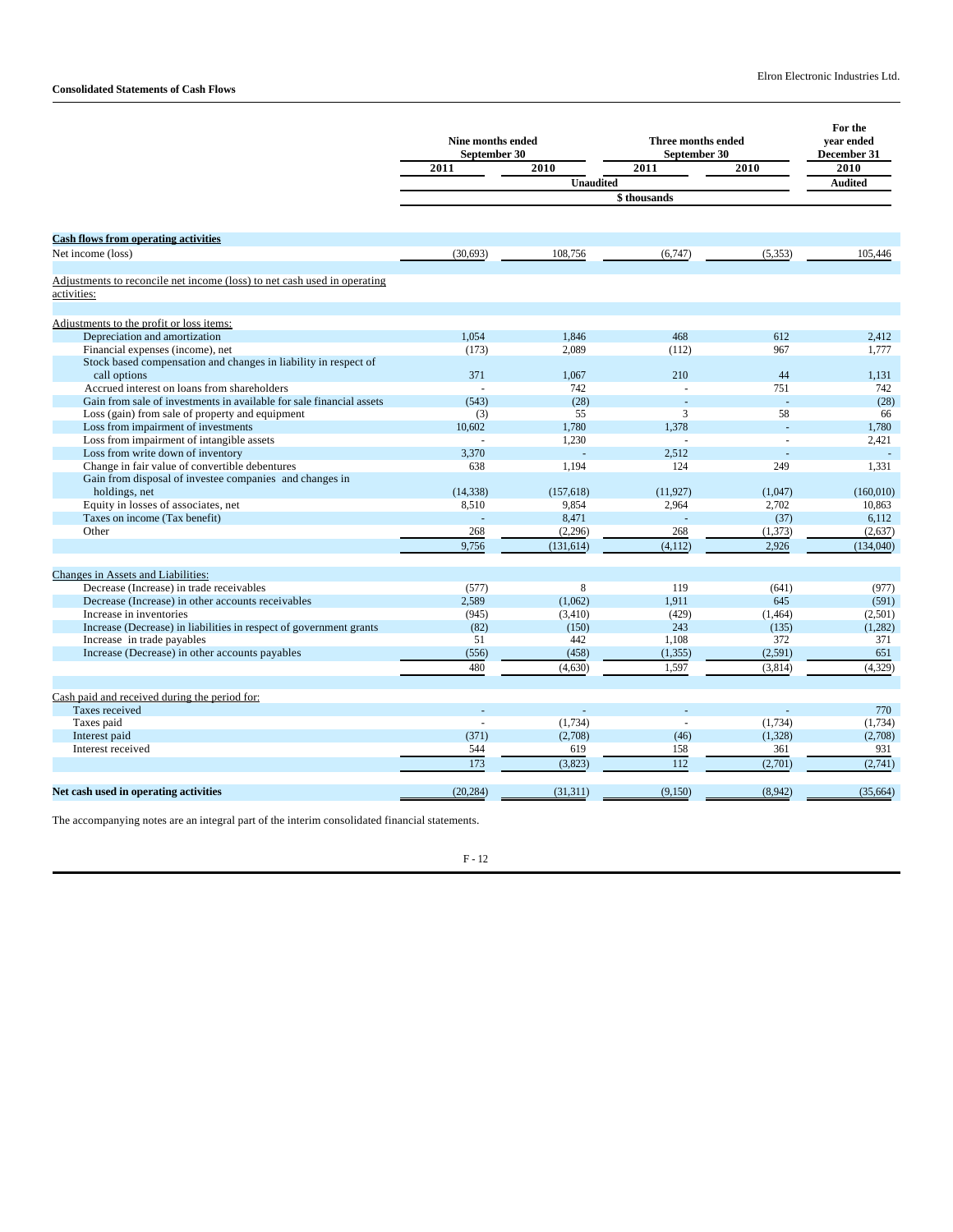|                                                                           | <b>Nine months ended</b><br>September 30 |                  | Three months ended<br>September 30 |           | For the<br>year ended<br>December 31 |
|---------------------------------------------------------------------------|------------------------------------------|------------------|------------------------------------|-----------|--------------------------------------|
|                                                                           | 2011                                     | 2010             | 2011                               | 2010      | 2010                                 |
|                                                                           |                                          | <b>Unaudited</b> |                                    |           | <b>Audited</b>                       |
|                                                                           | \$thousands                              |                  |                                    |           |                                      |
| <b>Cash flows from investment activities</b>                              |                                          |                  |                                    |           |                                      |
| Purchase of property and equipment                                        | (857)                                    | (1, 131)         | (365)                              | (351)     | (1,267)                              |
| Investment in associates and other companies                              | (12,296)                                 | (4,717)          | (5,048)                            | (1,161)   | (5, 155)                             |
| Purchase of intangible assets                                             | (9)                                      | (208)            |                                    | (12)      | (216)                                |
| Proceeds from sale of property and equipment                              | 26                                       | 72               | 15                                 | 8         | 78                                   |
| Proceeds from sale of investments in subsidiaries net of cash disposed of |                                          |                  |                                    |           |                                      |
| in their deconsolidation                                                  |                                          | 107.395          |                                    | 433       | 107.395                              |
| Proceeds from sale of Starling's operation (see also Note 3.A)            | 8,201                                    |                  | 8.201                              |           |                                      |
| Proceeds from sale of investment in associates and other companies        | 153                                      | 4,951            | 100                                | 1,014     | 5,062                                |
| Proceeds from sale of investment in available for sale financial assets   | 1.562                                    | 157              |                                    |           | 157                                  |
| Acquisition of initially consolidated subsidiary less cash acquired (see  |                                          |                  |                                    |           |                                      |
| also Note 3.E)                                                            | 668                                      |                  |                                    |           |                                      |
| Investments in deposits                                                   | (26)                                     |                  |                                    |           | (285)                                |
| Proceeds from long term deposits                                          | 316                                      |                  | 316                                |           |                                      |
| Net cash provided by (used in) investment activities                      | (2,262)                                  | 106,519          | 3,219                              | (69)      | 105,769                              |
| <b>Cash flows from financing activities</b>                               |                                          |                  |                                    |           |                                      |
| Receipt of government grants                                              | 1,439                                    | 986              | 1,051                              | 604       | 1,499                                |
| Repayment of government grants                                            | (4,943)                                  | (312)            | (4, 724)                           | (116)     | (314)                                |
| Proceeds from exercise of options                                         |                                          | 50               |                                    | 50        | 50                                   |
| Investment of non-controlling interests in subsidiaries                   | 469                                      | 641              | L.                                 |           | 641                                  |
| Award paid to CEO by controlling interests                                |                                          |                  |                                    |           | 134                                  |
| Dividend paid to non-controlling interest                                 | $\overline{a}$                           | (14,997)         |                                    | (14,997)  | (14,997)                             |
| Purchase of options from non-controlling interests                        |                                          | (255)            |                                    | (255)     | (255)                                |
| Repayment of long-term loans from shareholders                            |                                          | (16,279)         |                                    | (16,279)  | (16,279)                             |
| Receipt of long-term loans from banks and others                          | 1,000                                    | 6,750            |                                    | 750       | 6,750                                |
| Repayment of other long-term loans and liabilities                        | (175)                                    | (52,500)         | (75)                               | (26,500)  | (52,500)                             |
| Repayment of convertible debentures                                       | (1, 356)                                 | (1,150)          | $\overline{a}$                     |           | (1,150)                              |
| Short-term credit from banks and others, net                              | 1,890                                    | (865)            | 836                                | (143)     | (264)                                |
|                                                                           |                                          |                  |                                    |           |                                      |
| Net cash used in financing activities                                     | (1,676)                                  | (77, 931)        | (2,912)                            | (56, 886) | (76,685)                             |
| Exchange rate differences in respect of cash and cash equivalents         | 1,625                                    | (728)            | 3,066                              | (1, 496)  | (1,628)                              |
| Decrease in cash and cash equivalents                                     | (22, 597)                                | (3,451)          | (5,777)                            | (67, 393) | (8,208)                              |
| Cash and cash equivalents at the beginning of the period                  | 56,539                                   | 64,747           | 39,719                             | 128,689   | 64,747                               |
| Cash and cash equivalents at the end of the period                        | 33,942                                   | 61,296           | 33,942                             | 61,296    | 56,539                               |

The accompanying notes are an integral part of the interim consolidated financial statements.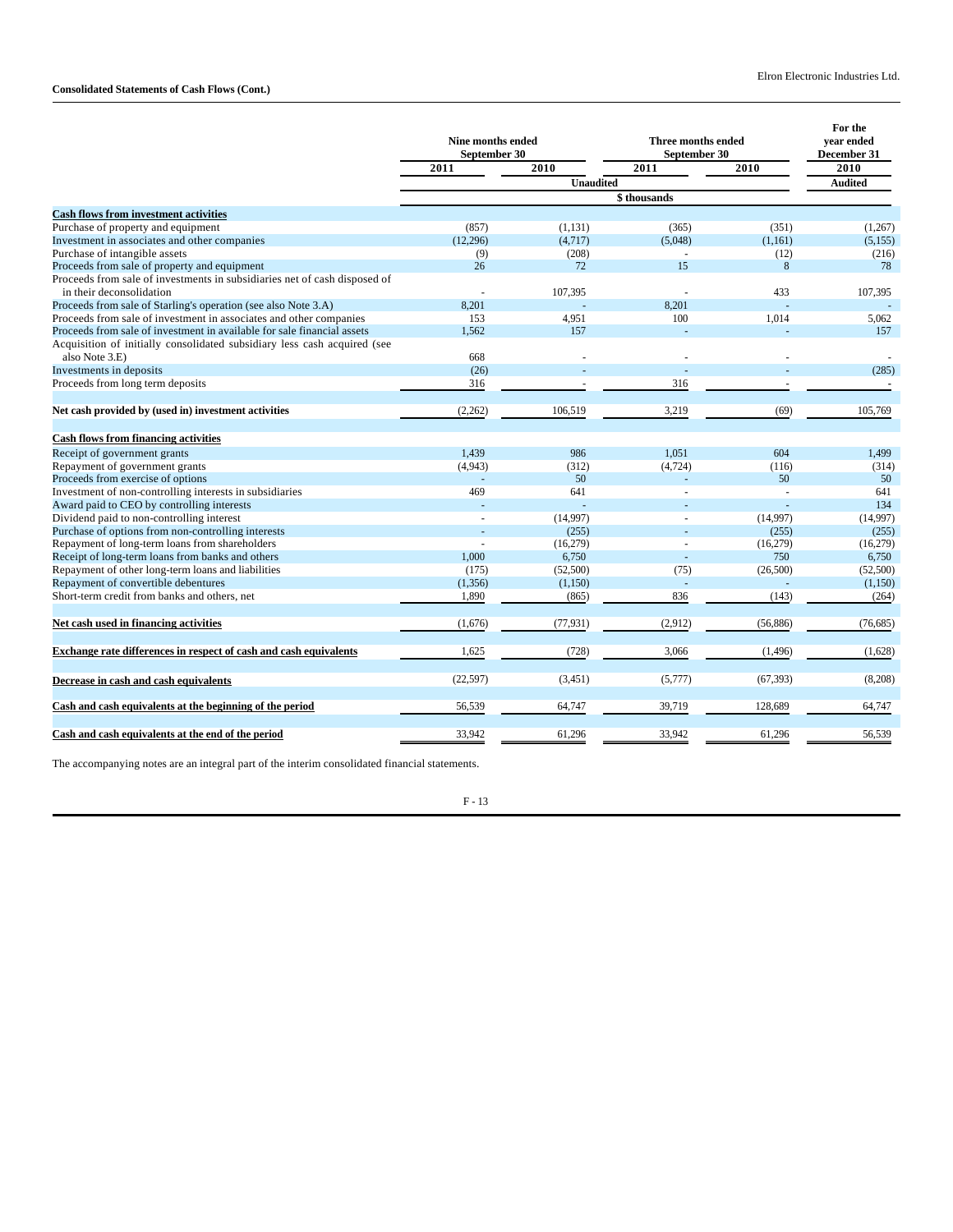#### **Note 1 – General**

Elron Electronic Industries Ltd. ("Elron" or "the Company") is a high technology operational holding company with holdings in private and public companies in various technology fields such as medical devices and other fields. The Company is an Israeli-resident company incorporated in Israel, traded on the Tel-Aviv Stock Exchange, its main trade market, and the Over-The-Counter market in the United States. Its registered address is 3 Azrieli Center, Triangle Tower, 42nd floor, Tel Aviv, Israel.

The Company's controlling shareholder is Discount Investment Corporation Ltd. ("DIC"), an Israeli-resident company, traded on the Tel-Aviv Stock Exchange. DIC holds approximately 50.46% of the Company as of September 30, 2011.

DIC's parent company is IDB Development Corporation Ltd. ("IDB"), which is wholly-owned by IDB Holding Corporation Ltd. The control nucleus of DIC is comprised of Ganden Holdings Ltd., Manor Holdings B.A. Ltd. and Avraham Livnat Ltd., which have a voting agreement between them regarding their shares in IDB Holding Corporation Ltd. The ultimate parent company of IDB Holding Corporation Ltd. is Ganden Holdings Ltd., and Mr. Nochi Dankner is the ultimate controlling shareholder.

The accompanying consolidated financial statements have been prepared as of September 30, 2011, and for the nine and three months then ended ("interim consolidated financial statements") in accordance with International Financial Reporting Standards ("IFRS") as issued by the International Accounting Standards Board ("IASB"), in a condensed format. The interim consolidated financial statements are presented in U.S. dollars, the Company's functional currency, and are rounded to the nearest thousand. These interim consolidated financial statements should be read in conjunction with the Company's annual consolidated financial statements as of December 31, 2010 and the year then ended and accompanying notes ("the annual consolidated financial statements").

# **Note 2 – Significant Accounting Policies**

# **A. Basis of presentation**

The interim consolidated financial statements were prepared in accordance with generally accepted accounting policies for the preparation of financial statements for interim periods as prescribed in IAS 34 – Interim Financial Reporting, and in accordance with Section D of the Israeli Securities Regulations (Periodic and Immediate Reports), 1970.

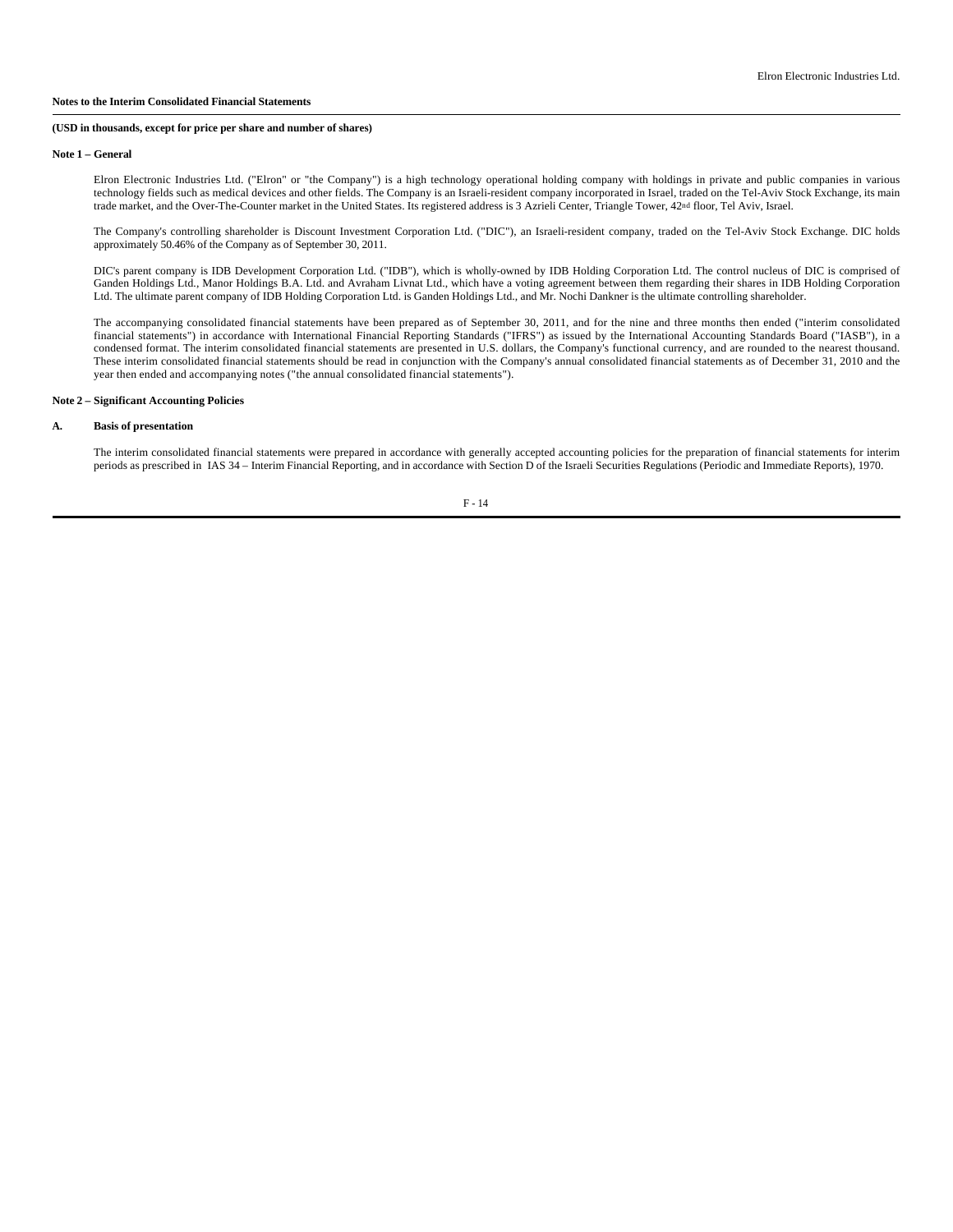#### **Notes to the Interim Consolidated Financial Statements**

#### **(USD in thousands, except for price per share and number of shares)**

## **Note 2 – Significant Accounting Policies (Cont.)**

#### **A. Basis of presentation (Cont.)**

The significant accounting policies, estimates and calculation methods followed in the preparation of the interim consolidated financial statements are consistent with those applied in preparation of the annual consolidated financial statements, with the exception of the following:

#### 1. **IFRS 7 - Financial Instruments: Disclosure**

The amendment to IFRS 7 clarifies the Standard's disclosure requirements, mainly in regard to the connection between the quantitative disclosures and the qualitative disclosures as well as the nature and scope of risks arising from financial instruments. The Standard also reduces the volume of disclosure requirements for collateral held by the Company and revises the disclosure requirements for credit risk. The amendment is adopted commencing on January 1, 2011.

The necessary disclosures will be included in the Company's annual financial statements once applicable.

#### 2. **IAS 24 - Related Party Disclosures**

The amendment to IAS 24 clarifies the definition of a related party in order to simplify the identification of the relationship with a related party and to avoid inconsistent adoption of this definition. In addition, government related companies are awarded partial alleviations by the amendment in providing disclosure for transactions with the government and other government related companies. The amendment is adopted retrospectively commencing on January 1, 2011.

The amendment did not have a material effect on the Company's interim consolidated financial statements.

#### 3. **IAS 32 - Financial Instruments: Presentation - Classification of Rights Issues**

The amendment to IAS 32 determines that rights, options or warrants to acquire a fixed number of the Company's equity instruments, for a fixed amount of any currency, are classified as equity instruments if the Company offers the rights, options or warrants pro rata to all of its existing owners of the same class of its nonderivative equity instruments. The amendment is adopted retrospectively commencing on January 1, 2011.

The amendment did not have a material effect on the Company's interim consolidated financial statements.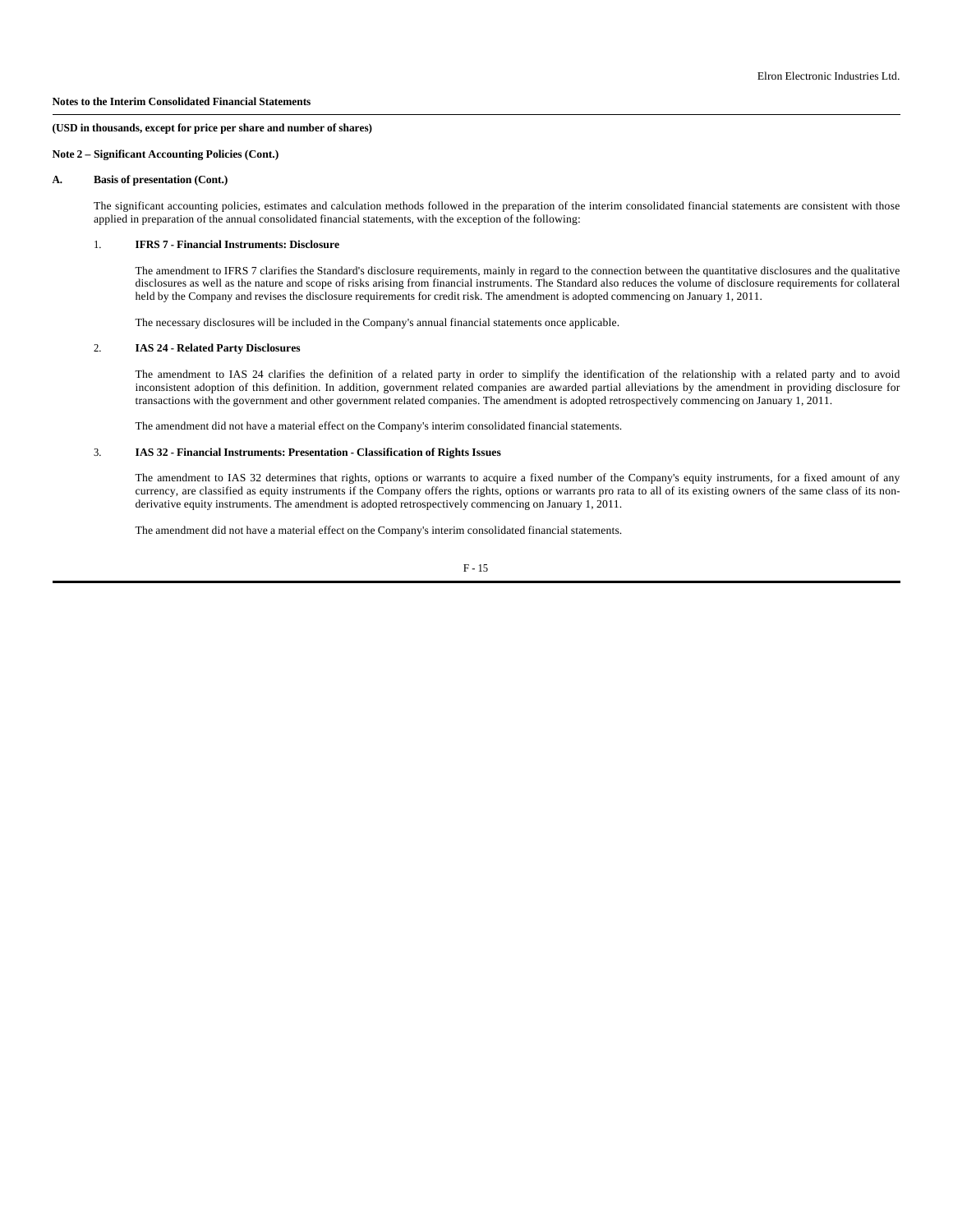**Note 2 – Significant Accounting Policies (Cont.)**

**A. Basis of presentation (Cont.)**

#### 4. **IAS 34 - Interim Financial Reporting**

The Company is applying the amendment to IAS 34, Interim Financial Reporting ("the Amendment"), since January 1, 2011. Pursuant to the Amendment, new disclosure requirements were introduced to interim financial reporting regarding the circumstances that are likely to affect the fair value of financial instruments and their classification, the transfers of financial instruments between different fair value levels and changes in the classification of financial assets. In addition, the materiality threshold, which was included in the minimal disclosure requirements prior to the Amendment, was cancelled.

The Amendment did not have a material effect on the Company's interim consolidated financial statements.

#### **B. Disclosure of new IFRS standards in the period prior to their adoption**

## 1. **IFRS 9 - Financial Instruments**

 a. In November 2009, the IASB issued the first part of Phase I of IFRS 9, "Financial Instruments", as part of a project to replace IAS 39, "Financial Instruments: Recognition and Measurement". IFRS 9 focuses mainly on the classification and measurement of financial assets and it applies to all financial assets within the scope  $of IAS$  39.

According to IFRS 9, upon initial recognition, all the financial assets (including hybrid contracts with financial asset hosts) will be measured at fair value. In subsequent periods, debt instruments can be measured at amortized cost if both of the following conditions are met:

- The asset is held within a business model whose objective is to hold assets in order to collect the contractual cash flows.
- The contractual terms of the financial asset give rise, on specified dates, to cash flows that are solely payments of principal and interest on the principal amount outstanding.

Notwithstanding the aforesaid, upon initial recognition, the Company may designate a debt instrument that meets both of the abovementioned conditions as measured at fair value through profit or loss if this designation eliminates or significantly reduces a measurement or recognition inconsistency ("accounting mismatch") that would have otherwise arisen.

Subsequent measurement of all other debt instruments and financial assets will be at fair value.

Financial assets that are equity instruments will be measured in subsequent periods at fair value and the changes will be recognized in the statement of income or in other comprehensive income (loss), in accordance with the election of the accounting policy on an instrument-by-instrument basis (amounts recognized in other comprehensive income cannot be subsequently transferred to profit or loss).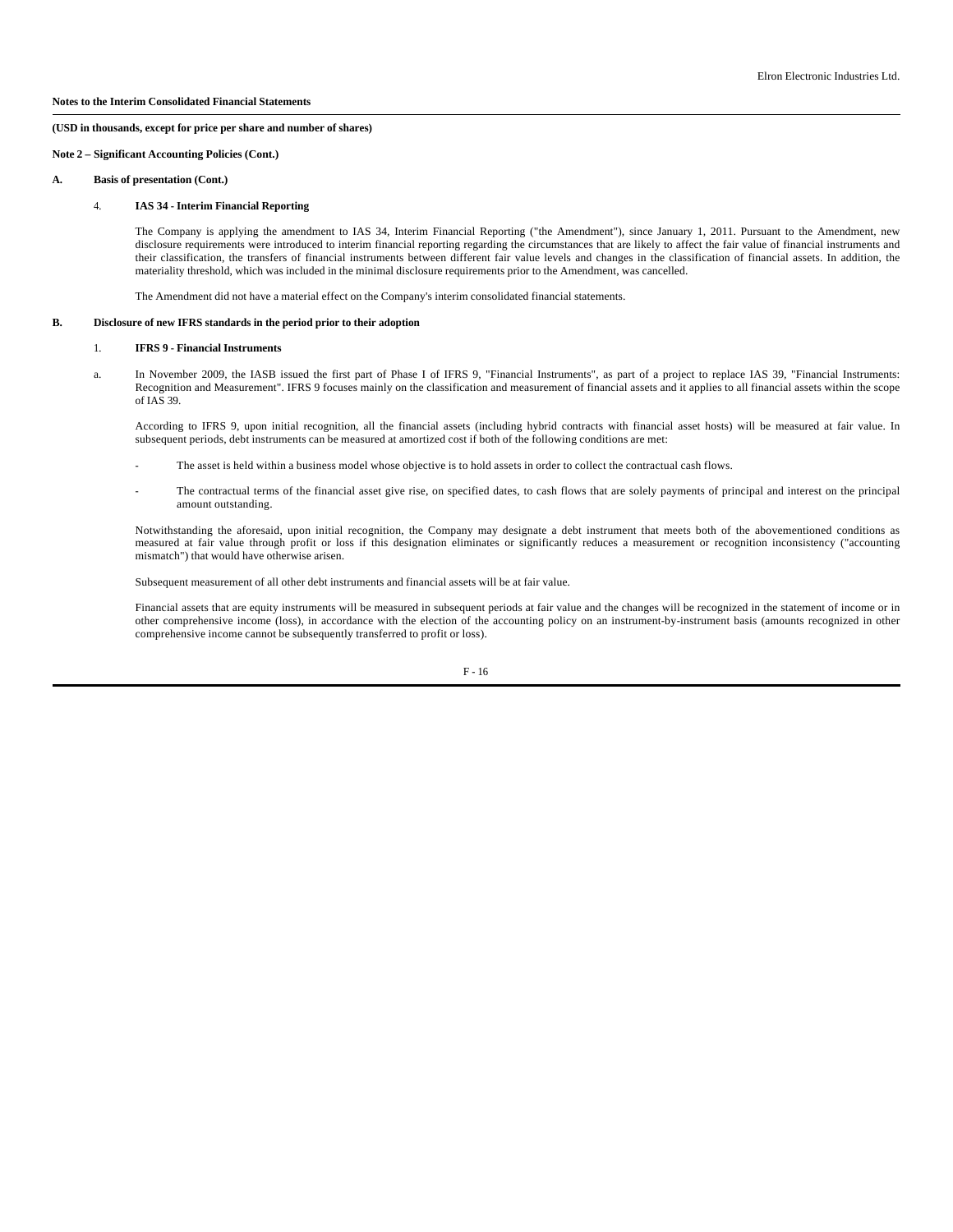**Note 2 – Significant Accounting Policies (Cont.)**

#### **B. Disclosure of new IFRS standards in the period prior to their adoption (Cont.)**

## **IFRS 9 - Financial Instruments (Cont.)**

If the equity instruments are held for trading, they must be measured at fair value through profit or loss. This election is final and irrevocable. However, when an entity changes its business model for managing financial assets, it shall reclassify all affected financial assets. In all other circumstances, reclassification of financial instruments is not permitted.

The Standard will be effective starting January 1, 2013. Earlier application is permitted. Early adoption will be done with a retrospective restatement of comparative figures, subject to the reliefs set out in the Standard.

 b. In October 2010, the IASB issued certain amendments to IFRS 9 regarding derecognition and financial liabilities. According to those amendments, the provisions of IAS 39 will continue to apply to derecognition and financial liabilities which are not measured at fair value through profit or loss (designated at fair value through profit or loss). Namely the classification and measurement provisions of IAS 39 will continue to apply to financial liabilities held for trading and financial liabilities measured at amortized cost.

The adjustments arising from these amendments affect the measurement of a liability for which the fair value option had been chosen. Pursuant to the amendments, the amount of the adjustment to the liability's fair value - attributed to changes in credit risk - will be carried to other comprehensive income. All other fair value adjustments will be carried to the statement of income. If carrying the fair value adjustment of the liability arising from changes in the credit risk to other comprehensive income creates an accounting mismatch in the income statement, then that adjustment also will be carried to the income statement rather than to other comprehensive income.

Furthermore, according to the amendments, derivative liabilities in respect of certain unquoted equity instruments can no longer be measured at cost but rather only at fair value.

The amendments are effective commencing January 1, 2013. Earlier application is permitted provided that the Company also adopts the provisions of IFRS 9 regarding the classification and measurement of financial assets (the asset stage). First-time adoption of these amendments will be done retrospectively by restating comparative data, subject to the exemptions provided by the amendments.

The Company is evaluating the possibility of early adoption of the first part of Phase I of IFRS 9 (the asset stage) and its adoption's expected effects on the financial statements.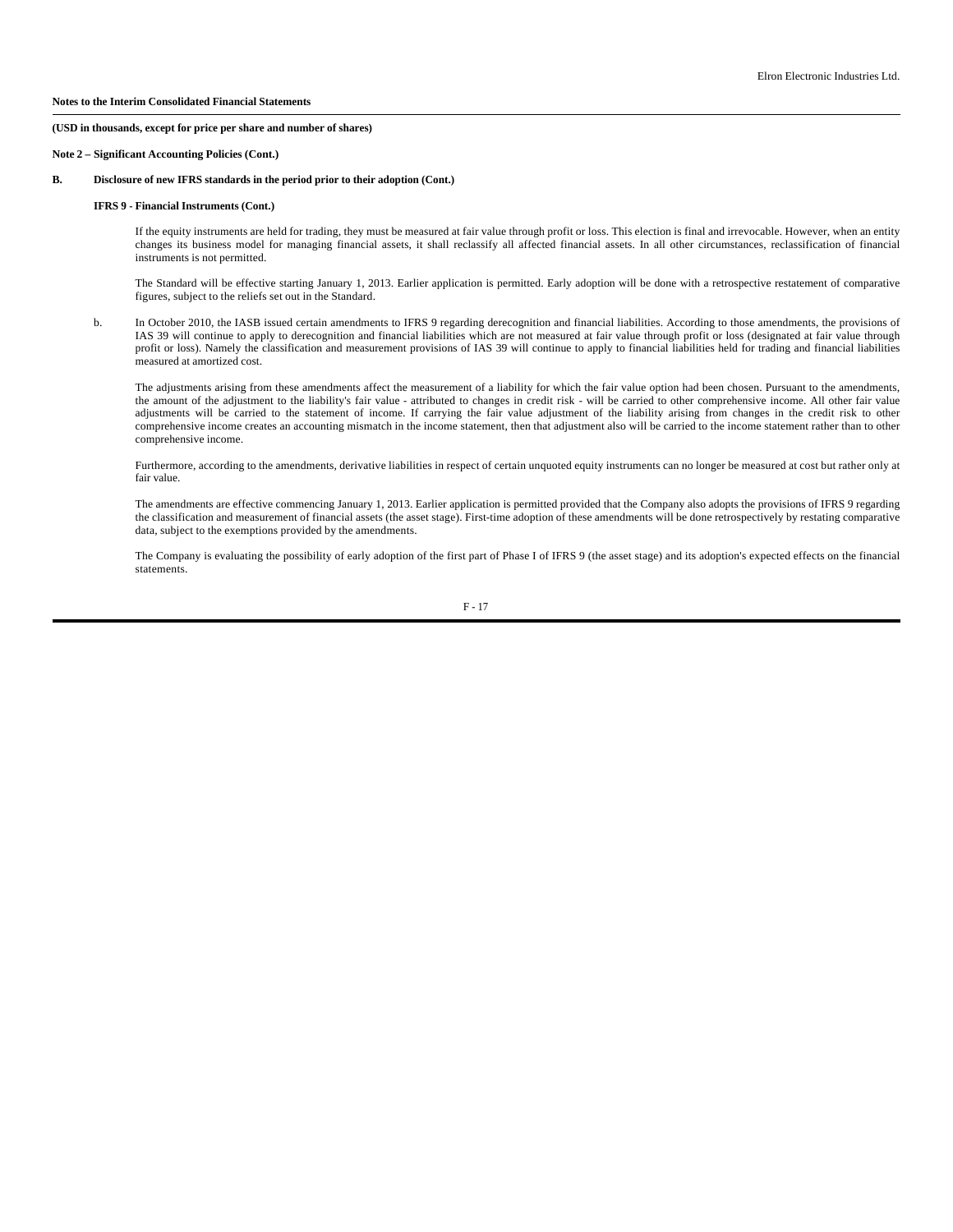**Note 2 – Significant Accounting Policies (Cont.)**

#### **B. Disclosure of new IFRS standards in the period prior to their adoption (Cont.)**

## **A suite of new accounting standards regarding consolidation of financial statements and other issues**

In May 2011 the IASB issued a new suite of new accounting standards regarding consolidation of financial statements and other issues. The new suite of standards replaces existing standards regarding consolidation of financial statements and joint arrangements and includes a number of changes with respect to investments in associates. The Company is evaluating the standard's adoption's expected effects on the financial statements.

Presented hereunder is a summary of the new standards that were issued:

 1. IFRS 10 *Consolidated Financial Statements* ("IFRS 10") - IFRS 10 replaces the requirements of IAS 27 *Consolidated and Separate Financial Statements* and the requirements of SIC-12 *Consolidation – Special Purpose Entities* with respect to the consolidation of financial statements, so that the requirements of IAS 27 will continue to be valid only for separate financial statements (IAS 27R (Revised 2011), *Separate Financial Statements)*. IFRS 10 introduces a new single control model for determining whether an investor controls an investee and should therefore consolidate it, (this model is implemented with respect to all investees, including investees that currently fall into the requirements of SIC 12). According to the model, an investor controls an investee when it is (1) exposed, or has rights, to variable returns from its involvement with that investee, (2) has the ability to affect those returns through its power over that investee and (3) there is a link between the investor's power and the return. In addition, IFRS 10 states that 'De facto' power should be considered when assessing control. This means that the existence of De facto control could require consolidation. When assessing control, all substantive potential voting rights will be taken into account. The structure, reasons for existence and conditions of potential voting rights should be considered. IFRS 10 is applicable retrospectively for annual periods beginning on or after January 1, 2013. Early adoption is permitted providing that disclosure is provided and that the entire consolidation suite is early adopted, meaning also the two additional standards that were issued – IFRS 11 *Joint Arrangements* and IFRS 12 *Disclosure of Involvement with Other Entities*.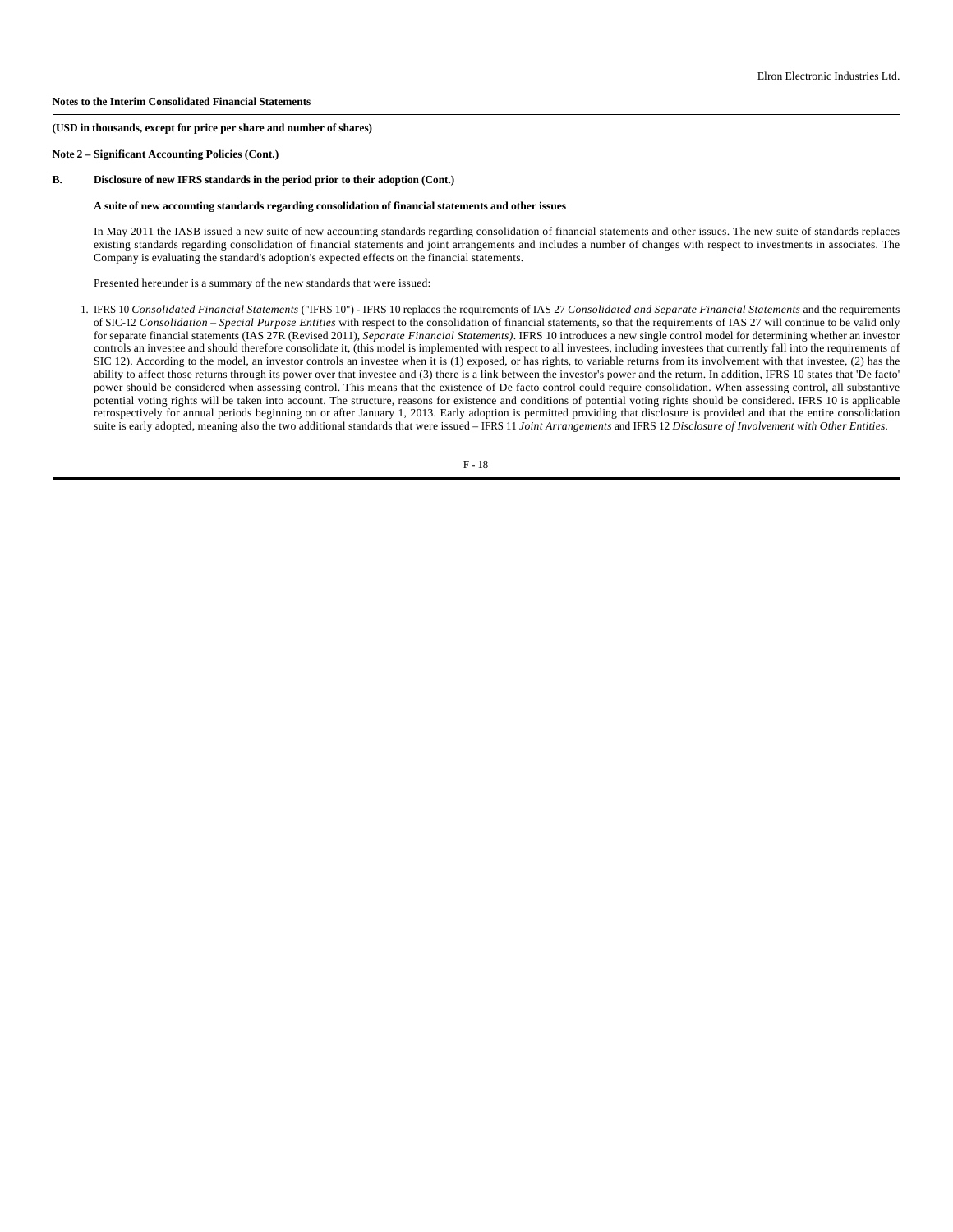## **Notes to the Interim Consolidated Financial Statements**

**(USD in thousands, except for price per share and number of shares)**

**Note 2 – Significant Accounting Policies (Cont.)**

#### **B. Disclosure of new IFRS standards in the period prior to their adoption (Cont.)**

#### **A suite of new accounting standards regarding consolidation of financial statements and other issues (Cont.)**

- 2. IFRS 11 *Joint Arrangements* ("IFRS 11") IFRS 11 replaces the requirements of IAS 31 *Interests in Joint Ventures* and amends part of the requirements in IAS 28 *Investments in Associates*. IFRS 11 is applicable retrospectively for annual periods beginning on or after January 1, 2013, but there are specific requirements for retrospective implementation in certain cases. Early adoption is permitted providing that disclosure is provided and that the entire consolidation suite is adopted at the same time, meaning also the two additional standards published – IFRS 10 *consolidated financial statements* and IFRS 12 *disclosure of involvement with other entities*.
- 3. IAS 28R, *Investments in Associates and Joint Ventures* ("IAS 28R") **-** IAS 28R replaces the requirements of IAS 28 *Investments in Associates*, as a result of the publication of IFRS 11, as mentioned above. IAS 28R states, among other things, that IFRS 5 applies on an investment, or a portion of an investment, in an associate or a joint venture, that meets the criteria to be classified as held for sale. Until the disposal of the portion of the investment that has been classified as held for sale, the equity method continues to be applied on the portion of the investment that has not been classified as held for sale. Early adoption is permitted providing that disclosure is provided and that the entire consolidation suite is adopted at the same time, meaning also the additional standards published – IFRS 10 *consolidated financial statements,* IFRS 11 *Joint Arrangements* and IFRS 12 *disclosure of involvement with other entities*.
- 4. IFRS 12 *Disclosure of Involvement with Other Entities* ("IFRS 12") IFRS 12 contains extensive disclosure requirements for entities that have interests in subsidiaries, joint arrangements (i.e. joint operations or joint ventures), associates and unconsolidated structured entities. IFRS 12 is applicable for annual periods beginning on or after January 1, 2013. Early adoption is permitted providing that the entire consolidation suite is adopted at the same time, meaning also the two additional standards published – IFRS 10 *consolidated financial statements* and IFRS 11 *joint arrangements*. Nevertheless, it is permitted to voluntarily provide the additional disclosures required by IFRS 12 prior to its adoption without early adopting the other standards.

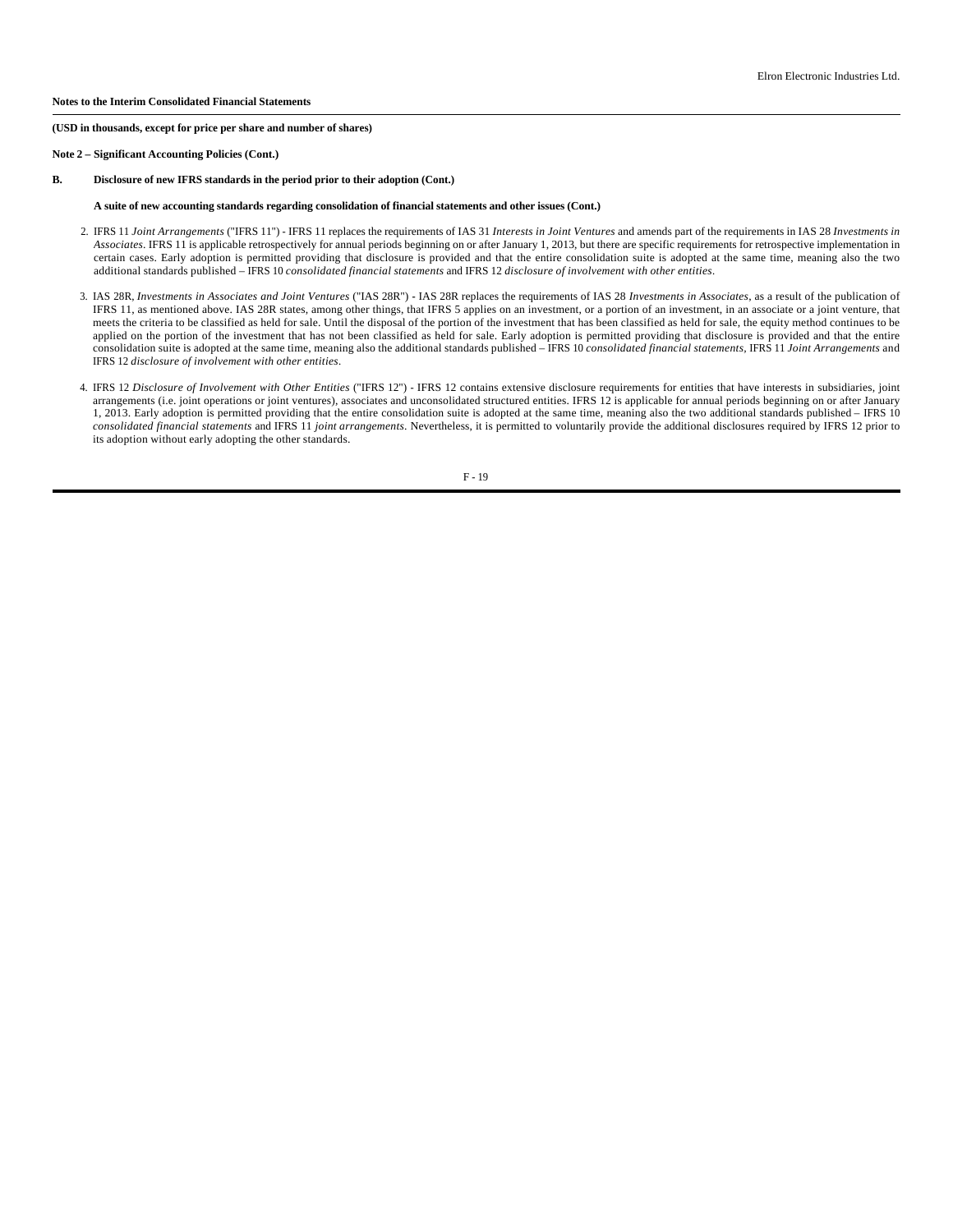**Note 2 – Significant Accounting Policies (Cont.)**

#### **B. Disclosure of new IFRS standards in the period prior to their adoption (Cont.)**

#### **IFRS 13 Fair Value Measurement ("IFRS 13")**

In May 2011 the IASB issued IFRS 13. IFRS 13 replaces the fair value measurement guidance contained in individual IFRSs with a single source of fair value measurement guidance. It defines fair value, establishes a framework for measuring fair value and sets out disclosure requirements for fair value measurements. IFRS 13 does not introduce new requirements to measure assets or liabilities at fair value. IFRS 13 applies to assets, liabilities and an entity's own equity instruments that, under other IFRSs, are required or permitted to be measured at fair value or when disclosure of fair value is provided. Nevertheless, IFRS 13 does not apply to share based payment transactions within the scope of IFRS 2 Share-Based Payment and leasing transactions within the scope of IAS 17 Leases. IFRS 13 does not apply to measurements that are similar to but are not fair value (such as the measurement of the net realizable value of inventory, in accordance with IAS 2 Inventories, and the measurement of value in use, in accordance with IAS 36 Impairment of Assets). IFRS 13 is applicable prospectively for annual periods beginning on or after January 1, 2013. Earlier application is permitted with disclosure of that fact. The disclosure requirements of IFRS 13 need not be applied in comparative information for periods before initial application. The Company is evaluating the standard adoption's expected effects on the financial statements.

# **IAS 1, Presentation of Financial Statements: Presentation of Items of Other Comprehensive Income ("the amendment")**

In June 2011, the IASB issued an amendment to IAS 1, Presentation of Financial Statements: Presentation of Items of Other Comprehensive Income. The amendment changes the presentation of items of other comprehensive income ("OCI") in the financial statements, so that items of OCI that may be reclassified to profit or loss in the future, would be presented separately from those that would never be reclassified to profit or loss. Additionally, the amendment changes the title of the Statement of Comprehensive Income to Statement of Income and Other Comprehensive Income. However, entities are still allowed to use other titles. The amendment is effective for annual periods beginning on or after July 1, 2012. The amendment will be applied retrospectively. Early adoption is permitted providing that disclosure is provided. The Company is evaluating the amendment adoption's expected effects on the financial statements.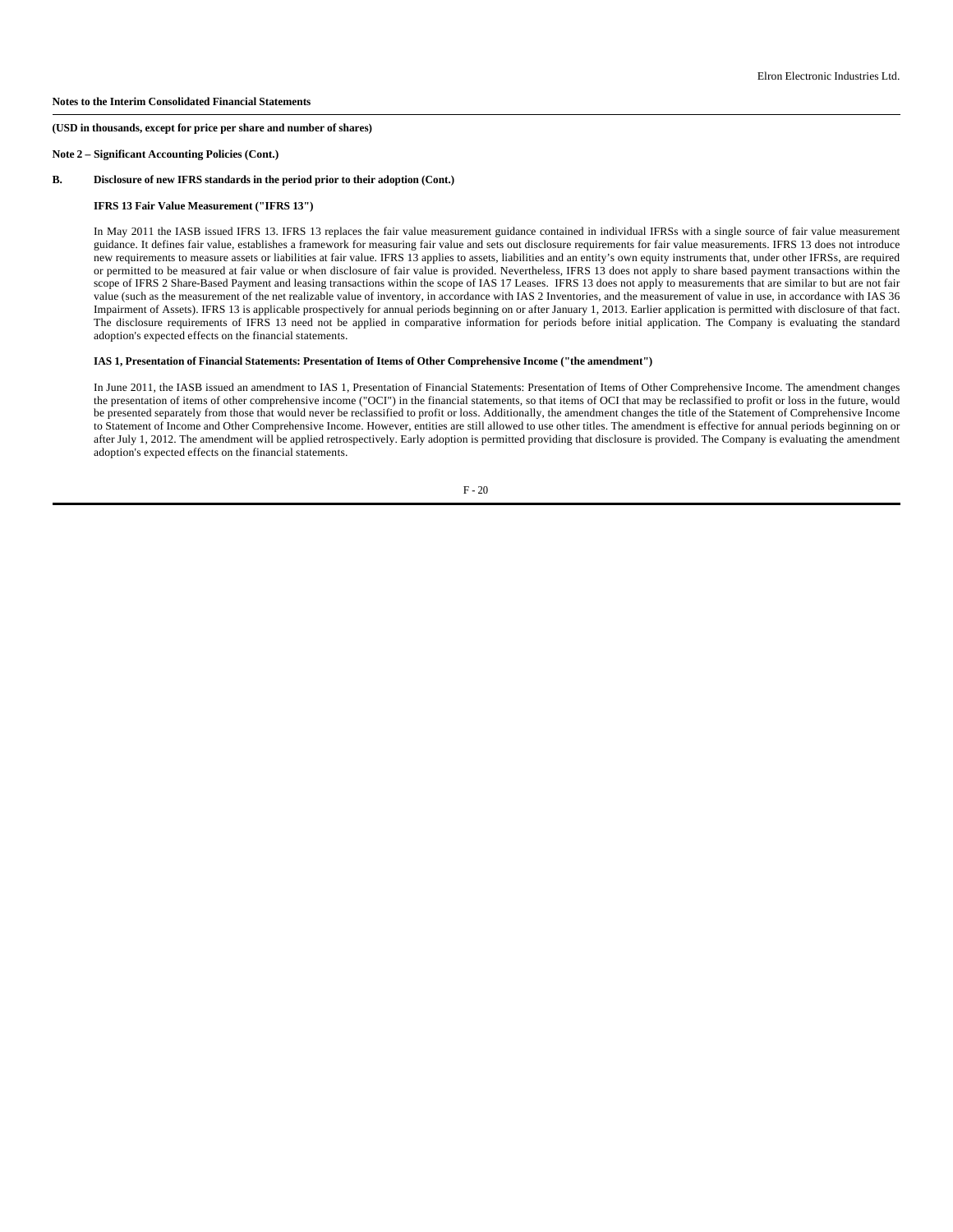# **Note 3 – Material Events During the Reporting Period**

**(USD in thousands, except for price per share and number of shares)**

# **A. Starling**

Starling Advanced Communications Ltd. ("Starling"), is a subsidiary which prior to the sale of its operation in the field of non-military satellite communication systems (see below), provided mobile SATCOM broadband connectivity solutions for aircraft and ground vehicles.

As of the reporting date Elron directly holds approximately 39% of Starling's outstanding shares, and an additional approximately 45% indirectly through its consolidated subsidiary RDC – Rafael Development Corporation Ltd. ("RDC").

In January 2011, Elron and RDC signed a loan agreement to provide Starling with a loan in the aggregate amount of up to \$1,500. Elron's share in this amount was approximately \$700. The amount was advanced to Starling during February 2011.

In April 2011, Elron and RDC signed an additional loan agreement to provide Starling with a loan in the aggregate amount of up to \$7,000. Elron's share in this amount was approximately \$3,300. The amount was advanced to Starling by Elron and RDC during the second quarter.

In July 2011, Elron and RDC signed an additional loan agreement to provide Starling with a loan in the aggregate amount of up to \$2,000. Elron's share in this amount was approximately \$930. The amount was advanced to Starling by Elron and RDC during July and August 2011.

In September 2011, an agreement for the sale of Starling's assets was completed and came into force according to which Starling sold its entire operation in the field of non-military satellite communication systems (as defined in the agreement), including, inter alia, intellectual property assets, tangible assets (including inventory and equipment), rights and undertakings pursuant to certain agreements, to an international company in the communications market, for a total consideration proceeds of approximately \$13,100 (the "Transaction"). The first installment of approximately \$8,600 was paid on the closing date. According to the agreement, the remaining of the said consideration shall be paid in three installments on the sixth, seventh and eight anniversaries of the Transaction closing or, at Starling's discretion, in one installment of approximately \$3,400 42 months after the Transaction closing. Accordingly, Starling elected to receive the remaining proceeds 42 months after the Transaction closing. Simultaneously with the Transaction closing and as a condition thereto, an amount of approximately \$4,400 out of the total purchase consideration was paid directly by the purchaser to the Chief Scientist at Israel's Ministry of Industry, Trade and Labor, for a full repayment of Starling's debt to the Chief Scientist.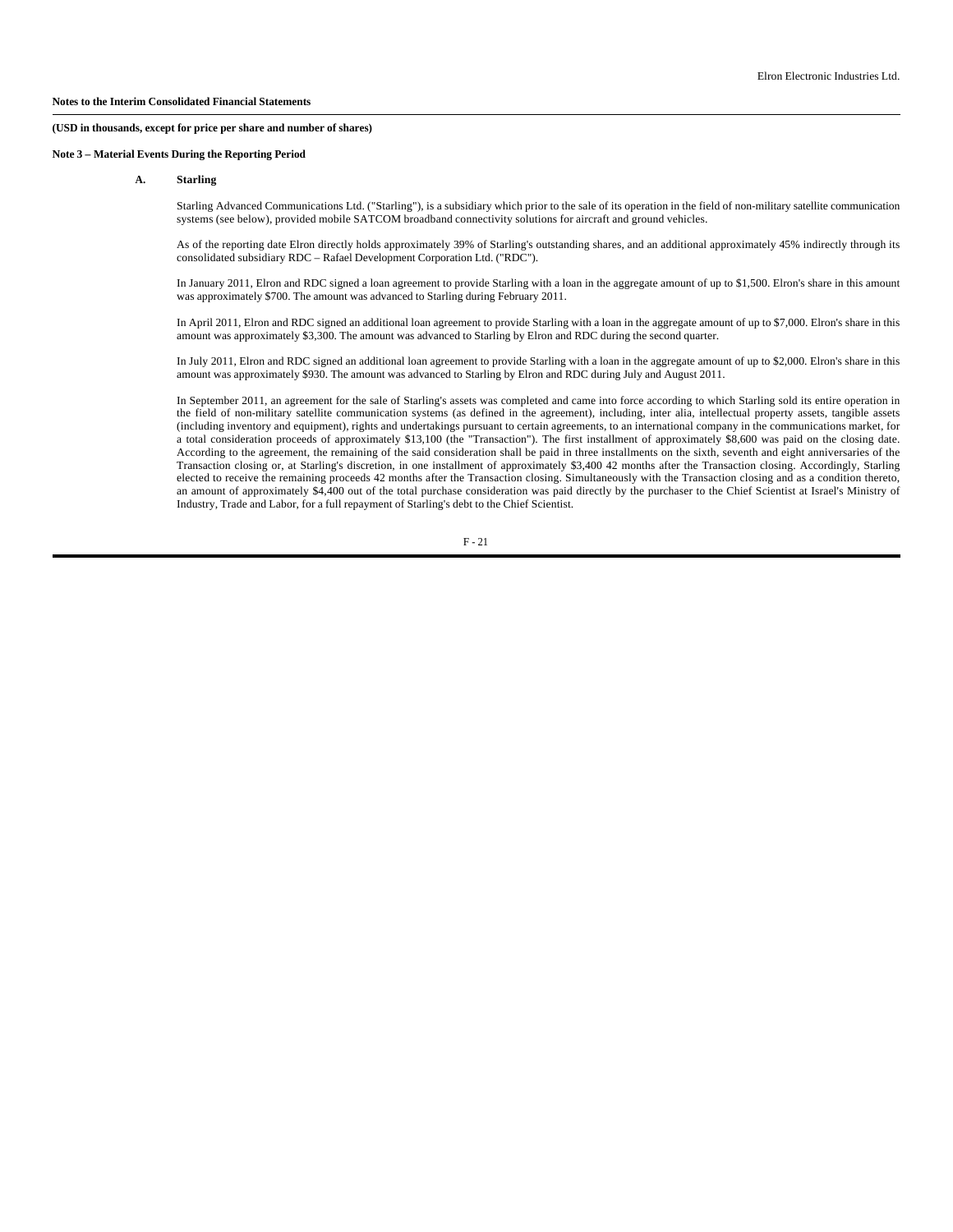**Note 3 – Material Events During the Reporting Period (Cont.)**

#### **A. Starling (cont.)**

As part of the terms of the asset sale agreement, the Company and RDC, Starling's main shareholders, undertook, severally, to guarantee to the purchaser, Starling's intellectual property representations and certain additional undertakings, including non-competition, in an aggregate amount not to exceed \$2,700 for the duration of the periods set forth for Starling's undertakings on these matters.

Upon the Transaction closing, Starling commenced an organized procedure to cease its remaining operation, following the decision of Starling board of directors on August 25, 2011, to cease Starling's operation. Accordingly, Starling recognized a provision in respect of an inventory write-down in the amount of approximately \$3,400 (in the first half of 2011, in the amount of approximately \$900), which was charged to other expenses, net, in the statement of income, as Starling had not yet recognized sales income. In addition, Starling recognized expenses in respect of provisions for repairs and the termination of agreements with customers and suppliers in the amount of approximately \$1,000 (in the first half of 2011, in the amount of approximately \$700), which were charged to research and development, net, in the statement of income. Starling's management is of the opinion that the provisions recorded in Starling's financial statements, are sufficient to cover any potential exposures that may rise as a result of the termination of agreements with customers. These provisions are included in the interim consolidated financial statements as of September 30, 2011.

As part of the Transaction, several ancillary agreements were completed, including an agreement to terminate Starling's collaboration with EMS Technologies, Inc. ("EMS"), according to which Starling received additional payment in the sum of approximately \$1,400, for which the parties agreed to mutually waive all claims and demands relating to agreements between Starling and EMS, and an agreement to cancel the commercial engagement between Starling and Elbit Systems Land & ICT Ltd. ("Elbit Land"), whereby Starling refunded Elbit Land the advance it paid Starling in the sum of approximately \$300, and paid Elbit Land an aggregate sum of approximately \$400 for expenses Elbit Land incurred in respect of the project until its cancellation.

Furthermore, part of the Transaction closing, and the conditions precedent for its execution, two agreements of know-how transfer and license between Starling and Elbit Systems Ltd. ("Elbit Systems"), a related party of Starling, and between Starling, RDC and Rafael Advanced Defense Systems Ltd. ("Rafael"), were amended in order to enable Starling to transfer the areas of business defined in these licenses to the purchaser upon the Transaction closing, in accordance with the terms of the asset sale agreement.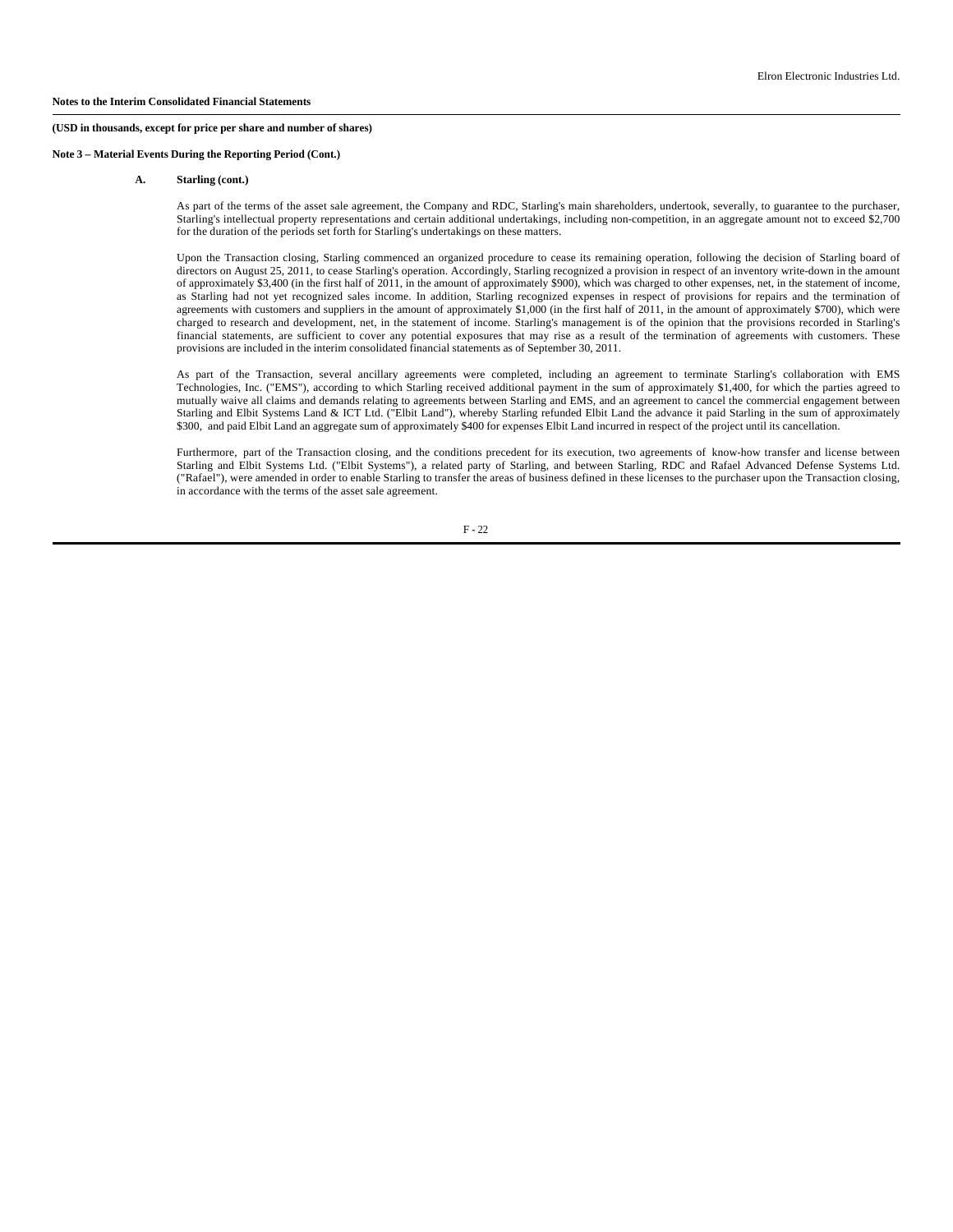## **Notes to the Interim Consolidated Financial Statements**

# **(USD in thousands, except for price per share and number of shares)**

**Note 3 – Material Events During the Reporting Period (Cont.)**

**A. Starling (cont.)**

In addition, simultaneous to the Transaction closing, the Company and RDC completed the purchase of Elbit Systems' entire holding in Starling (approximately 16% of the outstanding shares), pro rata between them, in consideration of an aggregate sum of approximately \$128 and approximately \$147, respectively. Following the purchase, the Company's holding (including indirectly through RDC) in Starling increased from approximately 67% to approximately 83% (its direct holding increased from approximately 31% to approximately 39%, and RDC's direct holding increased from approximately 36% to approximately 44%).

The impact on the assets and liabilities, capital reserves from translation differences in the consolidated statements of financial position as of the Transaction date was as follows:

|                                                               | <b>Carrying amount</b><br>as of Transaction<br>date<br>\$ thousands |
|---------------------------------------------------------------|---------------------------------------------------------------------|
| Other accounts receivables                                    | 64                                                                  |
| Inventories                                                   | 1,147                                                               |
| Property, plant and equipment, net                            | 548                                                                 |
| Intangible assets                                             | 82                                                                  |
| Other long-term receivables                                   | 77                                                                  |
|                                                               | 1918                                                                |
|                                                               |                                                                     |
| Capital reserves from translation differences                 | 1,200                                                               |
|                                                               | 1,200                                                               |
|                                                               |                                                                     |
| Decrease in net assets, as a result of the Transaction        | 718                                                                 |
| Sale consideration (1)                                        | 10,313                                                              |
| Total consolidated gain from sale of the operation before tax | 9,595                                                               |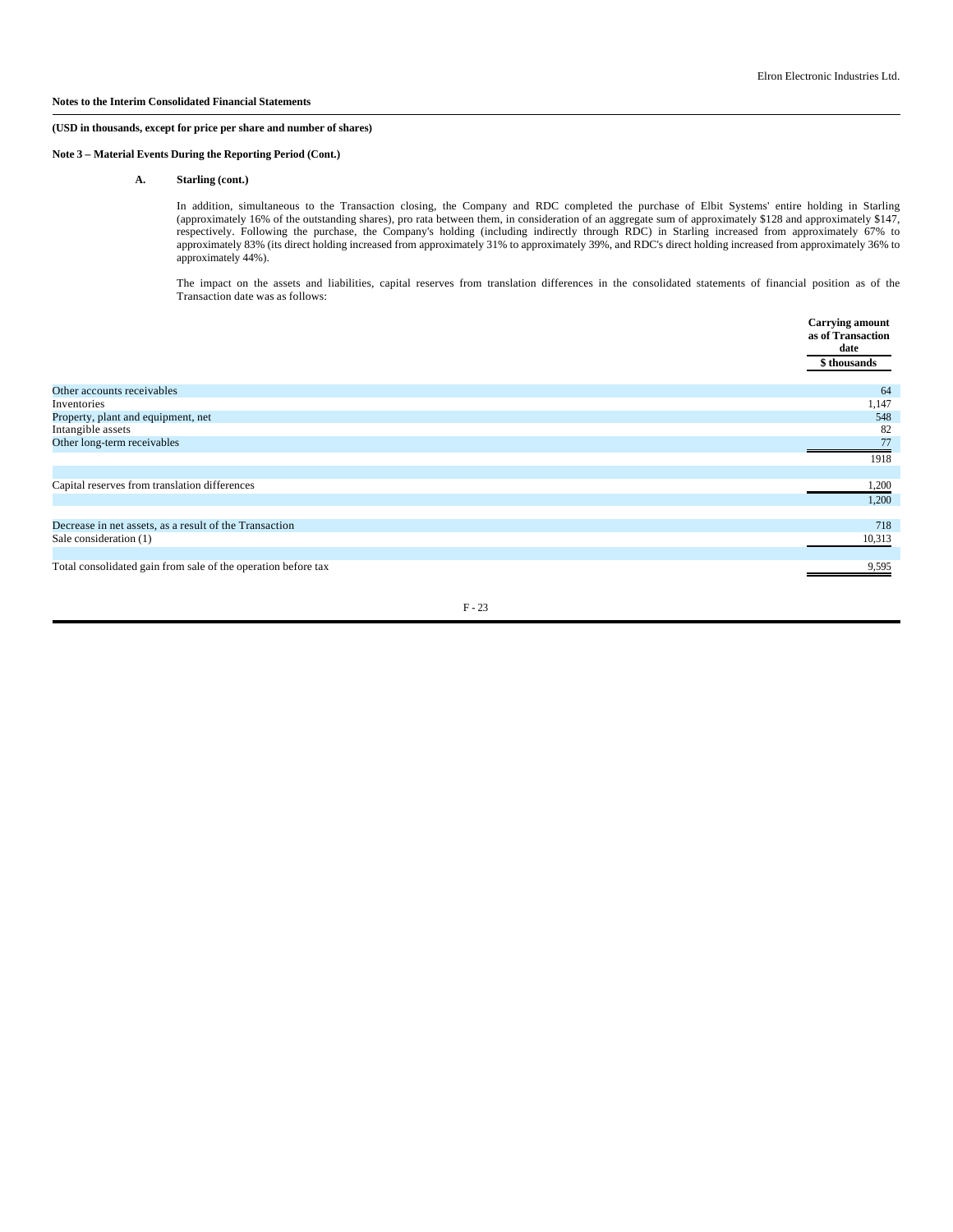# **Notes to the Interim Consolidated Financial Statements**

**(USD in thousands, except for price per share and number of shares)**

**Note 3 – Material Events During the Reporting Period (Cont.)**

**A. Starling (cont.)**

#### (1) Sale Consideration

|                                                                                                                | \$ thousands |
|----------------------------------------------------------------------------------------------------------------|--------------|
|                                                                                                                |              |
| Cash received                                                                                                  | 8,663        |
| Consideration to be received 42 months after the Transaction closing (included in other long-term receivables) | 2,566        |
| Less transaction costs $(*)$                                                                                   | (916)        |
|                                                                                                                |              |
|                                                                                                                | 10.313       |

(\*) Includes an amount of \$454 yet to be paid.

Aggregate cash flows received by the Group as a result of the sale:

| Cash received less transaction costs paid in cash                                                                                    | 8.201    |
|--------------------------------------------------------------------------------------------------------------------------------------|----------|
| Less: full repayment of Starling's debt to the Chief Scientist Officer, paid to the Chief Sentient Officer directly by the purchaser | (4, 435) |
|                                                                                                                                      |          |
| Net cash                                                                                                                             | 3.766    |

As a result of the Transaction, during the third quarter of 2011, Elron recognized a net gain (attributable to the Company's shareholders) in the amount of approximately \$7,351 (a consolidated net gain of approximately \$9,595 was recorded under line item gain from disposal of investee companies and changes in holdings net in the statement of income). This gain was offset by an inventory write-down loss and expenses in respect of provisions for repairs and the termination of agreements with customers and suppliers following the decision of Starling's board of directors to cease Starling's operation, as aforementioned, so that the Transaction's impact on the net gain (attributable to the Company's shareholders) amounted to approximately \$4,700.

In order to enable Starling to execute the Transaction and to fully and timely settle all of its commitments, including its commitments to the holders of its Series A debentures (the "Debentures"), on the closing date of the Transaction, the Company and RDC made available to Starling a credit facility in an aggregate amount of \$11,000 on the terms determined by the parties. In addition, the repayment and interest terms of existing loans were amended. As of the Transaction closing date, these included 7 different loan agreements amounting to a total of \$35,000 (principal and accumulated interest), which have been consolidated under a single loan agreement (the "Loan Consolidation Agreement"), which determines, inter alia, that the loan balance will be repaid only when Starling achieves a cash balance of at least \$50,000, and in any event not prior to May 28, 2013, which is the latest repayment date according to the terms of the current loans. As part of the Loan Consolidation Agreement, the interest rate (as compared with the existing loan agreements) was decreased, and the debt balance shall bear interest at a rate identical to that of US government bonds, with the same principal repayment and interest terms.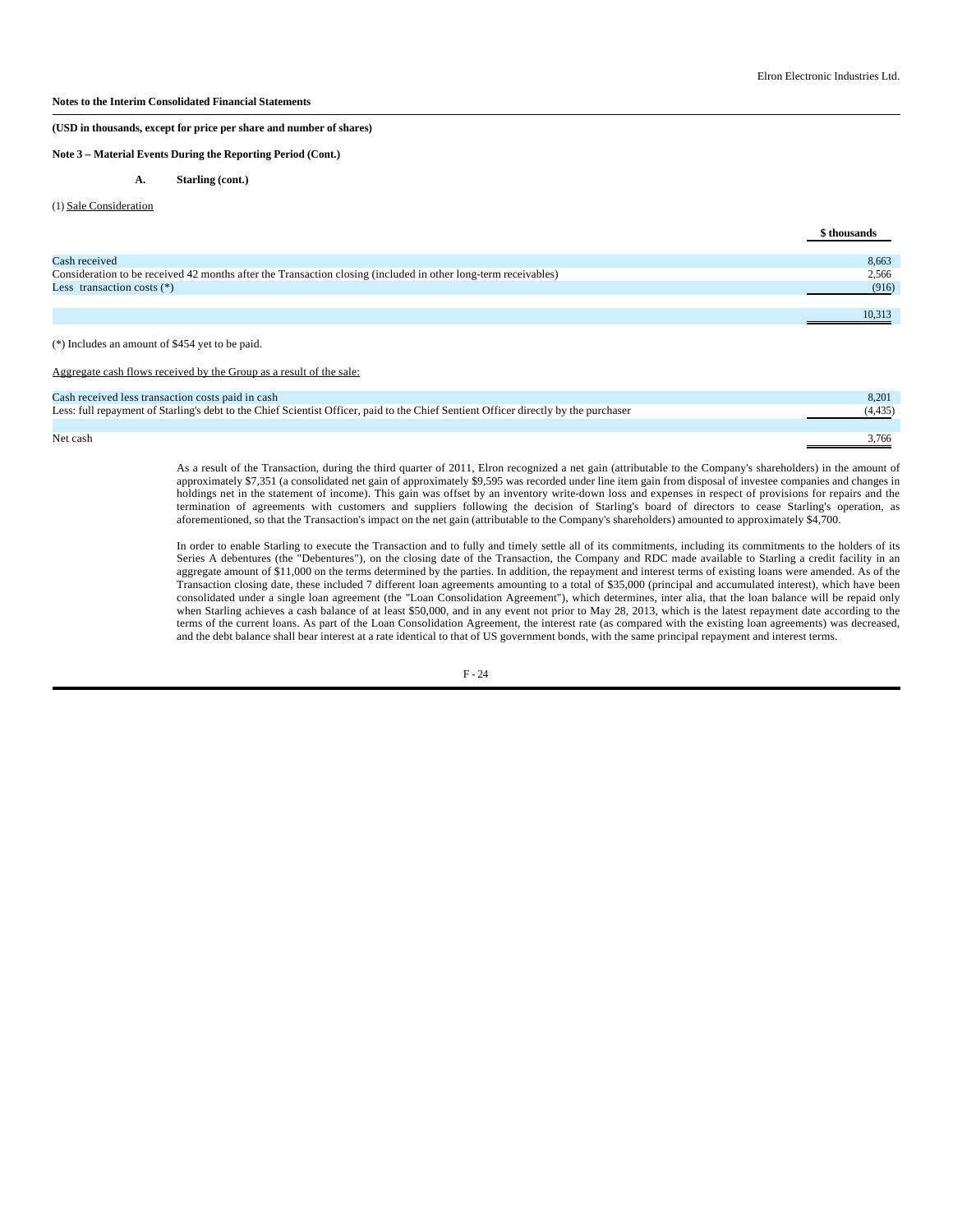**Note 3 – Material Events During the Reporting Period (Cont.)**

#### **A. Starling (cont.)**

In November 2011, subsequent to the reporting date, Elron and RDC advanced to Starling \$4,500 out of the credit facility as aforementioned. Elron's share in this amount was approximately \$2,100.

In June 2011, Starling made its second payment in respect of the Debentures principal in the amount of approximately \$3,600. Elron's and RDC's share in the principal and interest payment was approximately \$1,700 and approximately \$960, respectively.

On September 23 2011, the Debenture holders approved the full prepayment of the Debentures, such that Starling will pay each holder of par value NIS 1 of the Debentures an amount equal to the par value of the Debenture as of the prepayment date (that is, principal, accrued interest and linkage up to the prepayment date). As a result, the Debentures are presented under current liabilities in the statement of financial position.

As of the reporting date, Elron and RDC held 8,466,725 and 4,760,064 Debentures, respectively, out of a total of 21,182,000 Debentures. The Debentures held by Elron and RDC represent approximately 62.4% of the outstanding par value as of September 30, 2011.

In November 2011, subsequent to the reporting date, Starling fully prepaid the Debentures (in the amount of approximately \$6,900). Elron's and RDC's share in the prepayment was approximately \$2,750 and approximately \$1,550, respectively. It should be noted that the Debentures held by the Company and RDC, and Debentures held by the Clal Finance Ltd. Group, a company controlled by indirect controlling shareholders of the Company, were prepaid according to the same terms as those which applied to the rest of the Debenture holders.

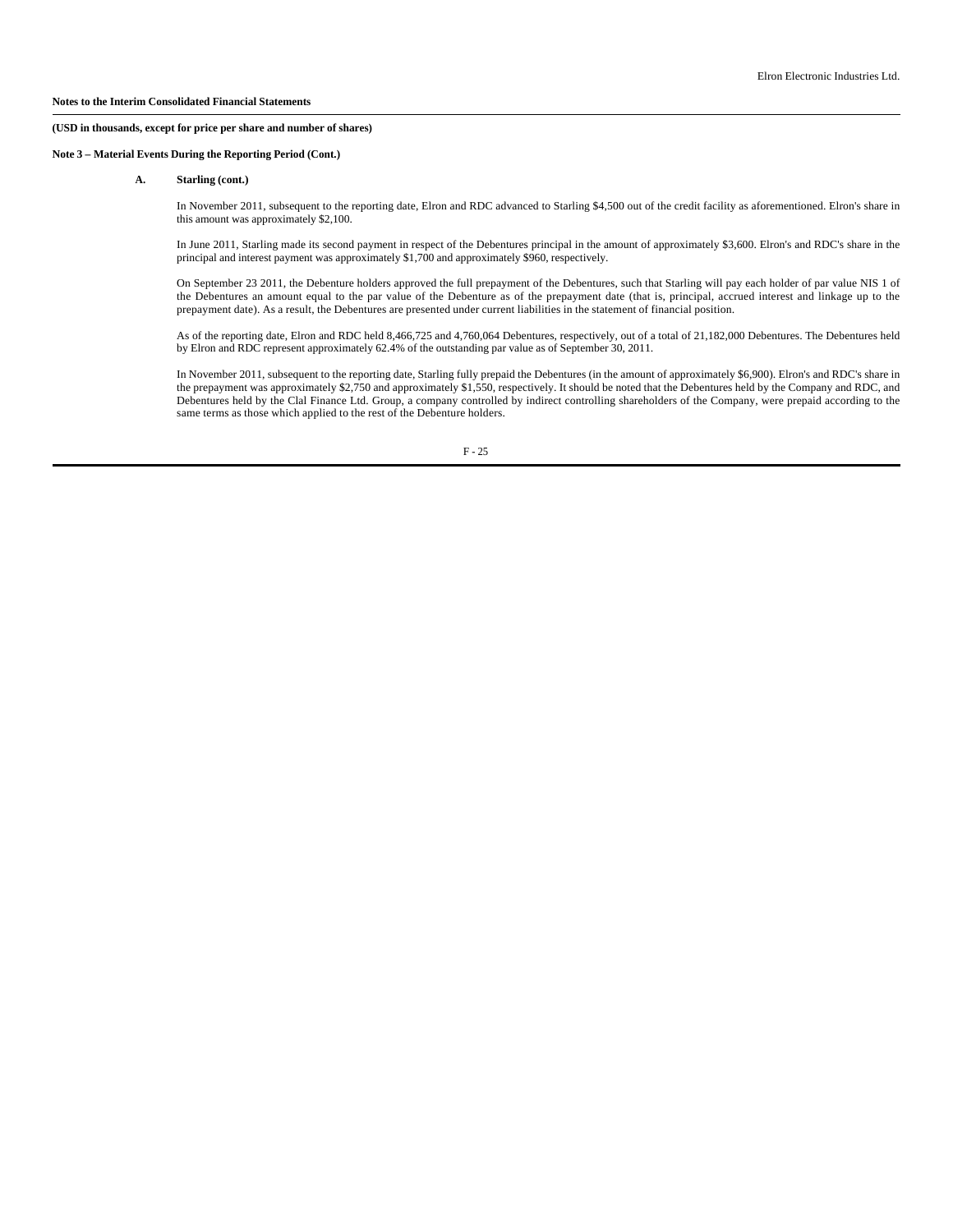## **Note 3 – Material Events during the Reporting Period (Cont.)**

#### **B. Medingo**

As mentioned in Note 3.C.2.B to the annual consolidated financial statements, in May 2010, the sale of Medingo Ltd. ("Medingo") to F. Hoffmann-La Roche Ltd. (the "Acquirer") was completed. Pursuant to the sale agreement, in addition to the immediate consideration received in the transaction, the sellers, including Elron and RDC, may gradually receive a consideration of up to \$40,000, conditional upon Medingo achieving, gradually, over a certain period, certain operational milestones, including , inter alia, the establishment of a production line with certain operational characteristics ("Contingent Consideration"). As explained in the said note, the net gain recorded in respect of the sale did not include recognition of the Contingent Consideration element, mainly because in management's estimation, the fair value of this element could not be reliably estimated. As indicated in the said note, the Company examines and shall examine at every financial reporting date whether there is any change in the circumstances or in the information to which it has access, which would enable it to reliably measure the fair value of the Contingent Consideration element.

Pursuant to the sale agreement, on March 31, 2011, the Company received a report from the Acquirer according to which, at that stage:

- 1. There are certain operational risks, outlined in the said report from the Acquirer, which may lead to delays or prevent the achievement of the milestones, including inter alia, due to the unsuitability of the required operational characteristics.
- 2. It can reasonably be assumed that Medingo is expected to achieve some of the said operational milestones. However, there are operational risks as detailed in paragraph 1 above.
- 3. It is not possible to provide information as to the possibility of the fourth milestone being achieved.

On September 30, 2011, the Company received an additional report from the Acquirer according to which no material changes had occurred since the aforementioned report (similar to the report received on June 30, 2011).

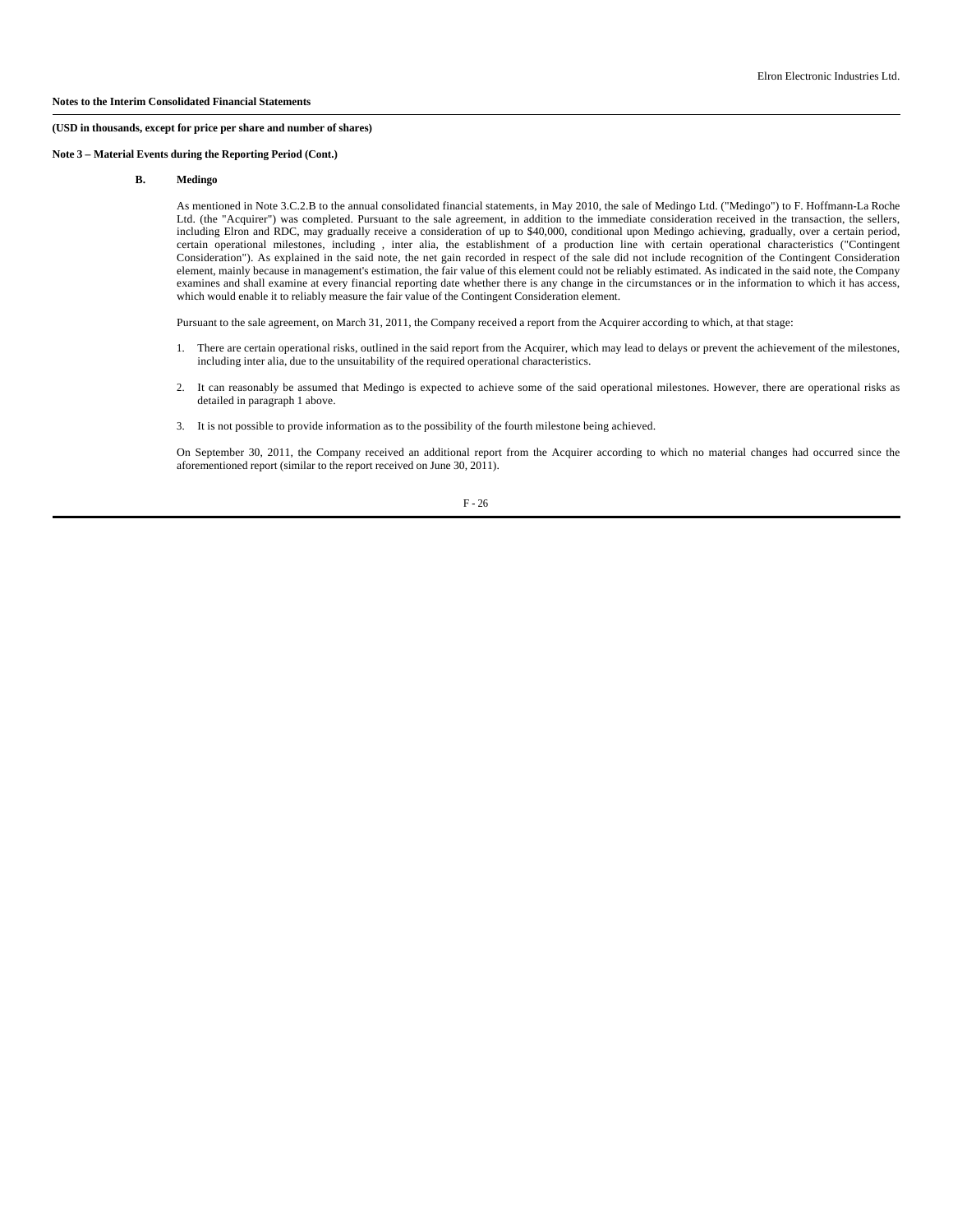**Note 3 – Material Event during the Reporting Period (Cont.)**

#### **B. Medingo (Cont.)**

The Company considered the aforementioned information and the combination of circumstances following the said reports from the Acquirer, and in management's estimation, at this stage, it is unable to estimate and to substantiate reliable probabilities of achieving the relevant milestones. Since Medingo's achievement of the abovementioned operational milestones is not under the control of the Company, but rather under the control of the Acquirer, the Company has no access, at this stage, to sufficient information to enable the substantiation of the range of reasonable fair value estimates. Therefore, as of the reporting date, it is still not possible to reliably estimate the fair value of this element, and a gain has not yet been recognized in respect of the Contingent Consideration. Furthermore, there is no certainty that such gain will be recorded in the future.

The achievement of the portion of the milestones in respect of which certain information was received will entitle Elron to an additional consideration of up to \$2,600, and will entitle RDC to an additional consideration of up to \$25,300, out of the total Contingent Consideration. A net gain (attributable to the Company's shareholders) in the aggregate amount of up to approximately \$12,000 (a consolidated net gain of up to approximately \$21,500) may be recorded at later stages in respect of these milestones.

The achievement of the last milestone in respect of which no information was received will entitle Elron to an additional consideration of up to \$400, and will entitle RDC to an additional consideration of up to \$4,100, out of the total Contingent Consideration. A net gain (attributable to the Company's shareholders) in the aggregate amount of up to approximately \$2,000 (a consolidated net gain of up to approximately \$3,000) may be recorded at later stages in respect of this milestone.

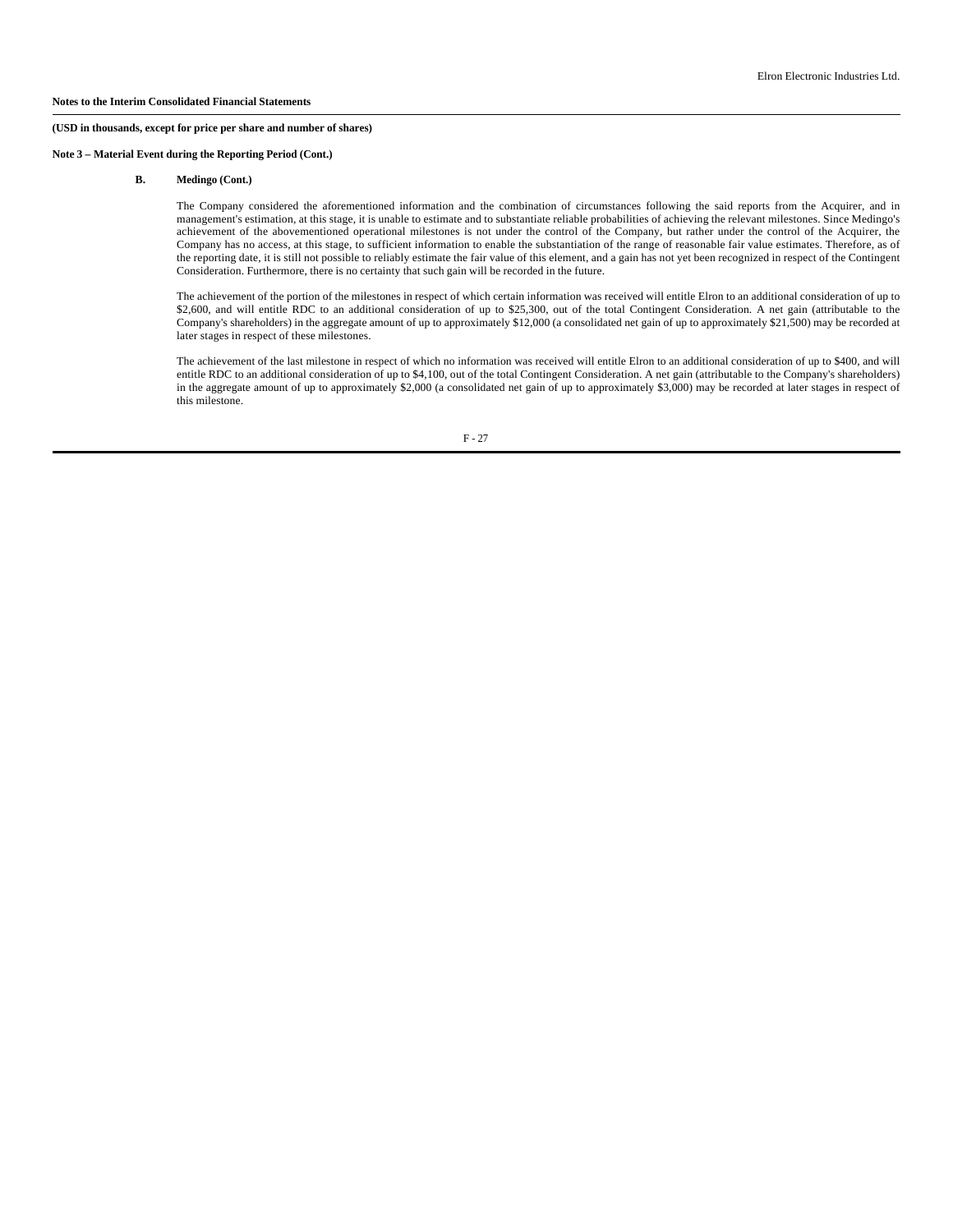# **Note 3 – Material Events during the Reporting Period (Cont.)**

#### **C. Wavion**

Wavion Inc. ("Wavion"), provides outdoor Wi-Fi base station solutions which provide increased coverage and capacity, enhanced penetration, and immunity to interference as compared with conventional Wi-Fi access points. Wavion is a subsidiary in which Elron directly holds approximately 67% of its outstanding shares.

In March 2011, Elron together with another shareholder of Wavion, invested an aggregate amount of \$1,400 in Wavion, of which Elron's share was approximately \$900. The investment did not result in any material change to Elron's holdings of Wavion's outstanding shares.

In November 2011, subsequent to the reporting date, an agreement to sell all of the shares of Wavion to Alvarion Ltd. a NASDAQ-traded company ("Alvarion") was signed ("The Transaction"), including, among others, the following terms: (i) The Transaction will be executed by way of merger, upon completion of which Wavion will be sold to Alvarion in consideration of aggregate proceeds of \$26,500, subject to certain adjustments, of which \$3,000 will be deposited in escrow for a period of 15 months (mainly to cover potential indemnities in connection with breaches on Wavion's part, if any, of the Transaction agreement, that in such case may become payable by the recipients of the Transaction proceeds), and in consideration of additional proceeds of up to \$3,750, contingent upon Wavion achieving a certain revenue milestone in the fourth quarter of 2011 (the "Contingent Consideration"); (ii) During the interim period between the signing of the definitive agreement and the Transaction closing, certain activities of Wavion will require the consent of or coordination with Alvarion, as is customary in transactions of this type; (iii) Alvarion will be entitled to certain indemnities in connection with the Transaction, as is customary in transactions of this type, from the recipients of the Transaction proceeds (without joint liability among them) in amounts not exceeding in the aggregate the Transaction proceeds, except in the case of fraud or willful misconduct; (iv) The Transaction's completion is subject to certain closing conditions, including approval of the Transaction by Wavion's shareholders and consents of certain third parties to the Transaction, and certain of Wavion's key employees entering into revised employment agreements with Wavion, within 45 days of the signing of the Transaction agreement.

In the event of completion of the Transaction: Elron expects to receive aggregate proceeds currently estimated at approximately \$18,000 (including up to \$3,000 in respect of the Contingent Consideration, if paid). Approximately \$2,000 of the aforesaid amount is Elron's share of the amount to be deposited in escrow. Accordingly,Elron is expected to record a net gain that is currently estimated to be between \$17,000 and \$20,000. The net gain exceeding \$17,000 may be recorded in later stages taking into consideration certain future events which may affect the entitlement of the selling shareholders to receive the Contingent Consideration. There is no certainty as to the Transaction's closing or the timing thereof.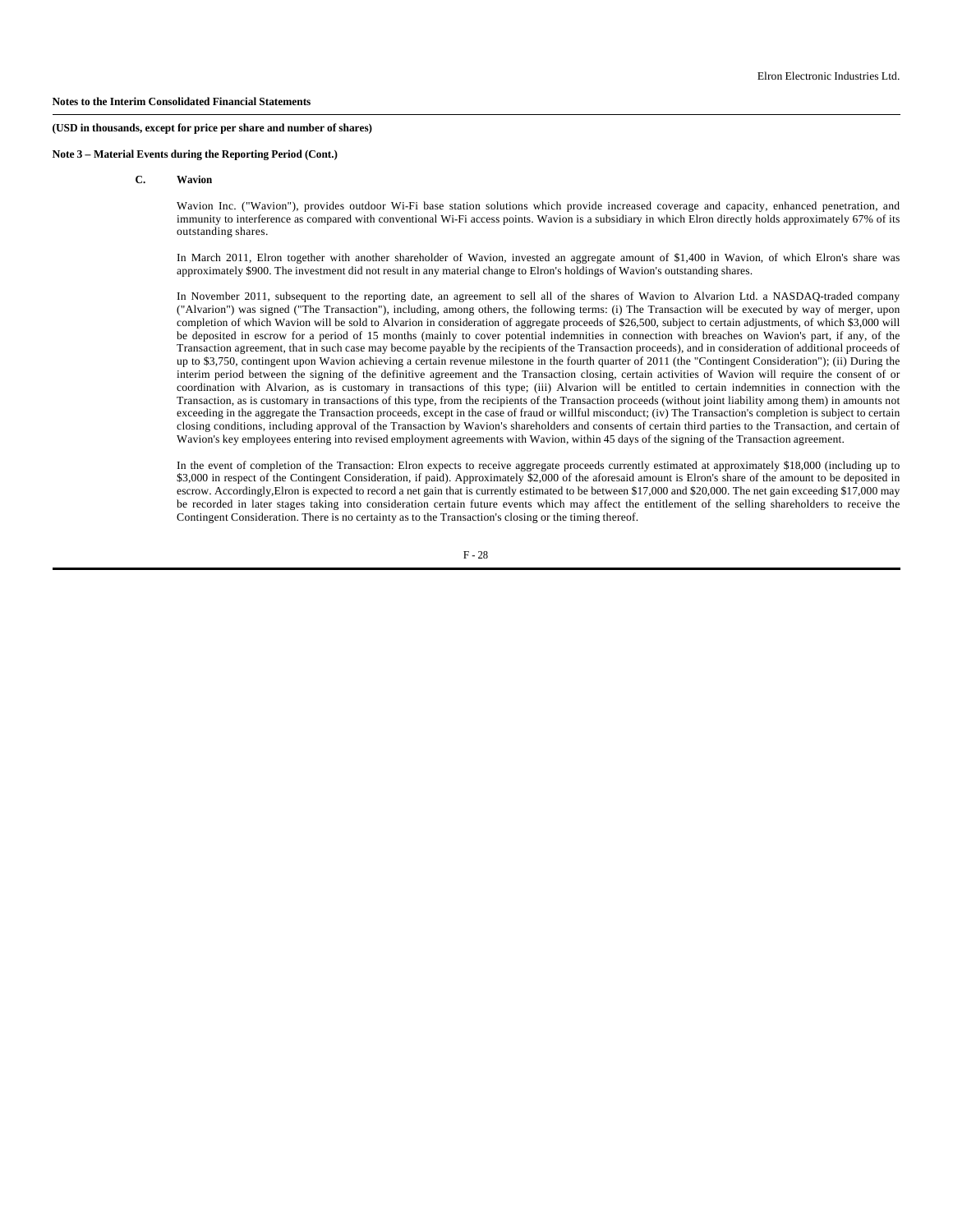**Note 3 – Material Events during the Reporting Period (Cont.)**

**D. RDC**

RDC is a holding company consolidated by Elron. Elron holds 50.1% of RDC's outstanding shares, through DEP Technology Holdings Ltd. ("DEP"), a subsidiary fully owned by Elron.

RDC establishes and develops projects and companies that commercially exploit technologies which were developed by Rafael for military uses.

In May 2011, RDC signed a loan agreement with Elron and Rafael in the aggregate amount of up to \$10,000, of which Elron's share is approximately \$5,000. A payment in respect of the loan in the amount of approximately \$2,000 was advanced to RDC immediately, of which Elron's share was approximately \$1,000.

Subsequent to the reporting date, in October 2011, an additional amount of approximately \$4,500 in respect of this loan, was advanced to RDC of which Elron's share was approximately \$2,250.

## **E. Kyma**

Kyma Medical Technologies Ltd. ("Kyma") is developing a remote patient monitoring (RPM) solution for Congestive Heart Failure (CHF) patients.

In September 2010, Elron and Kyma signed an investment agreement according to which Elron invested \$1,000 in Kyma in consideration for 65,738 Preferred B shares. Following this transaction, Elron held approximately 27% of Kyma's outstanding shares, and accordingly, Kyma was accounted for under the equity method of accounting. Pursuant to the said investment agreement, Elron had the right, as of January 1, 2011, to invest an additional \$4,000 in consideration for 262,953 Preferred B shares which would entitle Elron, among other things, to an additional approximately 38% of Kyma's outstanding shares.

In January 2011, Elron exercised this right, and invested an additional \$4,000 in Kyma. Following this investment, Elron's holding in Kyma's outstanding shares increased to approximately 65%. Following this investment, Kyma became a consolidated company and the Company recognized a gain in the amount of \$407 as a result of a revaluation of the fair value of Kyma's shares held by the Company prior to obtaining control (a fair value of \$1,000 less the carrying amount of the prior holding in the amount of \$603). This gain was recorded under line item gain from disposal of investee companies and changes in holdings, net, in the Statement of Income.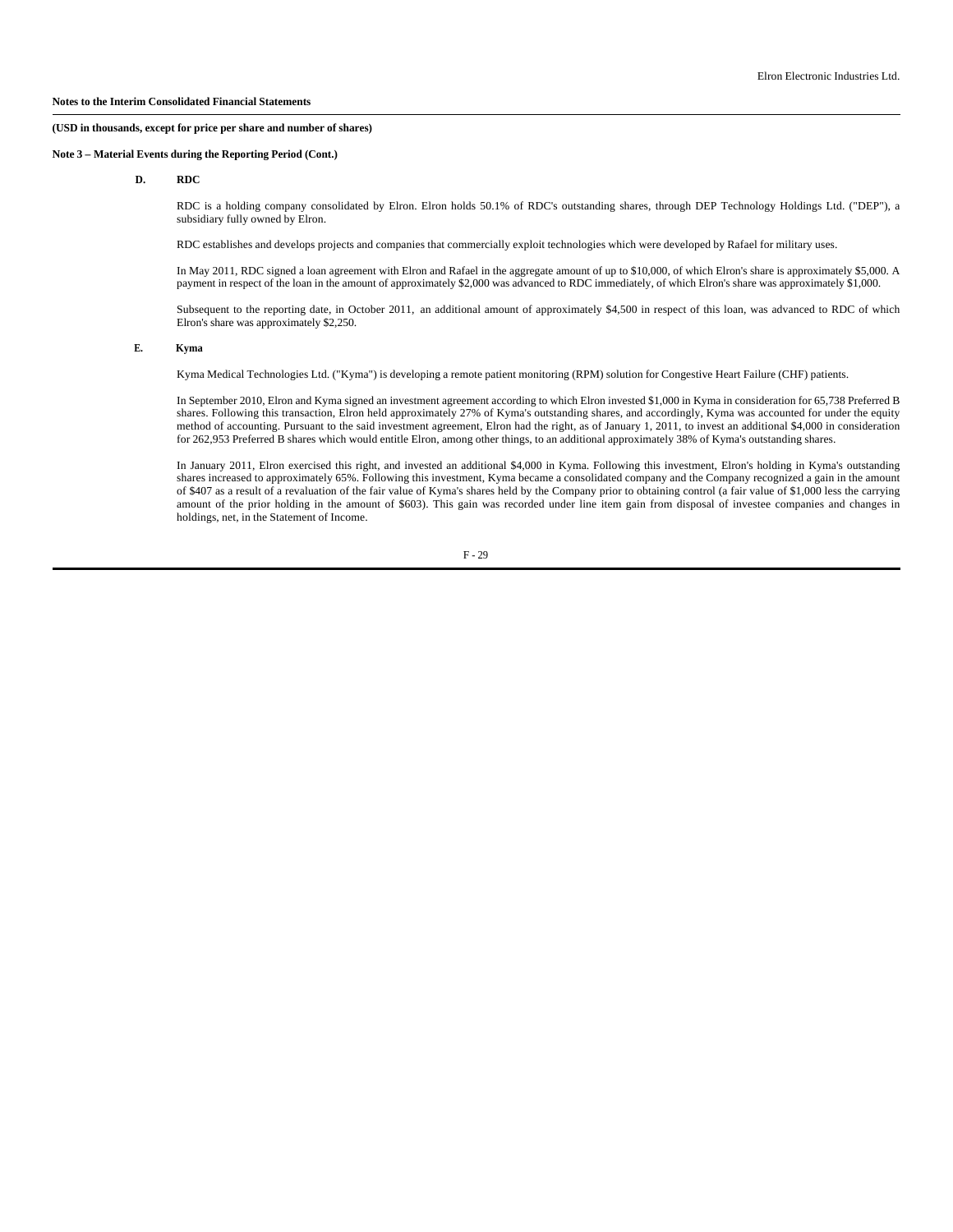## **Notes to the Interim Consolidated Financial Statements**

# **(USD in thousands, except for price per share and number of shares)**

**Note 3 – Material Events During the Reporting Period (Cont.)**

**E. Kyma (Cont.)**

The impact on the assets and liabilities in the consolidated statement of financial position in Elron's financial statements as of the date of initial consolidation of Kyma's financial statements was as follows:

|                                    | Carrying<br>amount in<br>Kyma's<br>financial<br>statements at<br>the date of<br>initial<br>consolidation | <b>Adjustment</b> to<br>fair value<br>\$thousands<br><b>Unaudited</b> | <b>Values</b><br>recognized<br>upon initial<br>consolidation |
|------------------------------------|----------------------------------------------------------------------------------------------------------|-----------------------------------------------------------------------|--------------------------------------------------------------|
| Cash and cash equivalents          | 4,668                                                                                                    |                                                                       | 4,668                                                        |
| Restricted cash                    | 14                                                                                                       | ٠                                                                     | 14                                                           |
| Other account receivables          | 328                                                                                                      | ٠                                                                     | 328                                                          |
| Other long-term receivables        | 16                                                                                                       | $\overline{\phantom{a}}$                                              | 16                                                           |
| Property, plant and equipment, net | 50                                                                                                       |                                                                       | 50                                                           |
| Intangible assets                  |                                                                                                          | 407                                                                   | 407                                                          |
| Trade payables                     | (23)                                                                                                     | $\overline{\phantom{a}}$                                              | (23)                                                         |
| Other account payables             | (136)                                                                                                    | ٠                                                                     | (136)                                                        |
| Royalty bearing government grants  | (414)                                                                                                    |                                                                       | (414)                                                        |
| Non-controlling interests          | 90                                                                                                       |                                                                       | 90                                                           |
| Purchase consideration transferred | 4,593                                                                                                    | 407                                                                   | 5,000                                                        |

The purchase consideration of the business combination amounted to \$5,000 and included a \$4,000 cash payment as well as an amount of \$1,000 which represents the fair value of the Company's investment on the date control was obtained as a result of its revaluation to fair value on the purchase date (as aforementioned).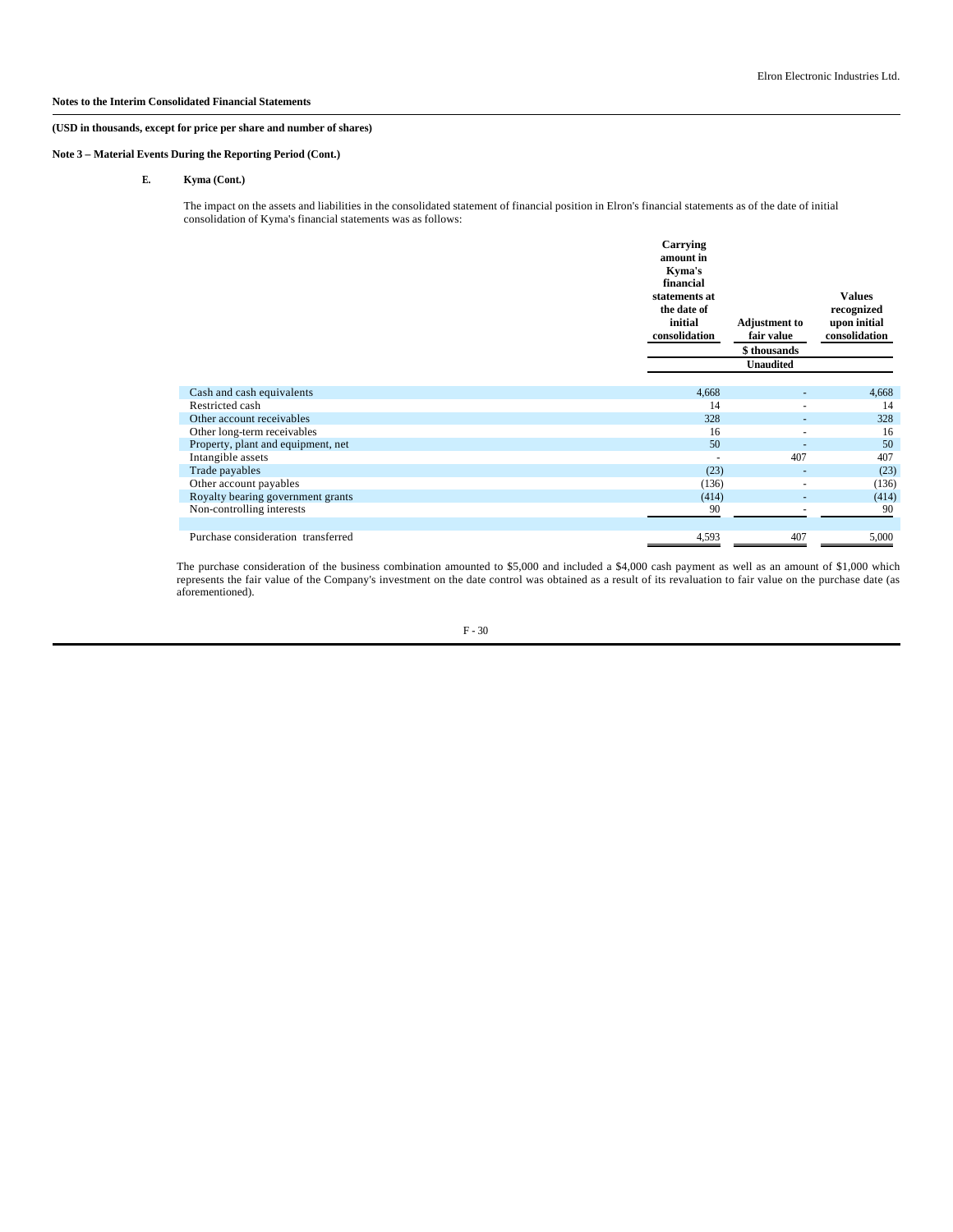## **Notes to the Interim Consolidated Financial Statements**

#### **(USD in thousands, except for price per share and number of shares)**

## **Note 3 – Material Events during the Reporting Period (Cont.)**

**E. Kyma (Cont.)**:

Analysis of cash flows on acquisition:

|                                                                             | \$ thousands     |
|-----------------------------------------------------------------------------|------------------|
|                                                                             | <b>Unaudited</b> |
|                                                                             |                  |
| Cash and cash equivalents acquired with the company as of the purchase date | 4,668            |
| Cash paid                                                                   | (4,000)          |
|                                                                             |                  |
|                                                                             | 668              |

Kyma has contributed \$1,914 and \$670 to the loss in the nine and three month periods ended on September 30, 2011, respectively.

In March 2011, Elron transferred its investment in Kyma, including any rights and obligations in regards to this investment, to RDC in consideration for \$5,000. As a result, Kyma became an RDC subsidiary. As of the reporting date, RDC holds approximately 65% of Kyma's outstanding shares.

In September 2011, RDC and Kyma signed an investment agreement, according to which RDC will advance to Kyma \$2,500 in three installments during 2012. Following the completion of this investment RDC's holding is expected to increase to approximately 73% of Kyma's outstanding shares.

# **F. Pocared (cont.)**

Pocared Diagnostics Ltd. ("Pocared") is developing a platform for real-time and automatic diagnosis of pathogens suspended in liquids that is based on optical technology. As of the reporting date, Elron holds approximately 41% of Pocared's outstanding shares and Pocared is accounted for under the equity method of accounting. Prior to Elron's investment in Pocared and prior to the purchase of holdings of another shareholder in Pocared (see below), Elron held approximately 32% of Pocared's outstanding shares.

In January 2011, Pocared completed a financing round of approximately \$5,800 in consideration for 9,586,777 Preferred F shares. Elron's share in this amount was approximately \$2,600. In addition, simultaneously with the financing round, convertible loans in the amount of approximately \$9,200 were converted into 15,244,457 Preferred F shares. Elron's share in these loans was approximately \$4,100. Pursuant to the investment agreement, the shareholders of Pocared, including Elron, have the option at their discretion to invest up to an additional approximately \$11,200 in three additional installments, pro rata to their holdings of Pocared.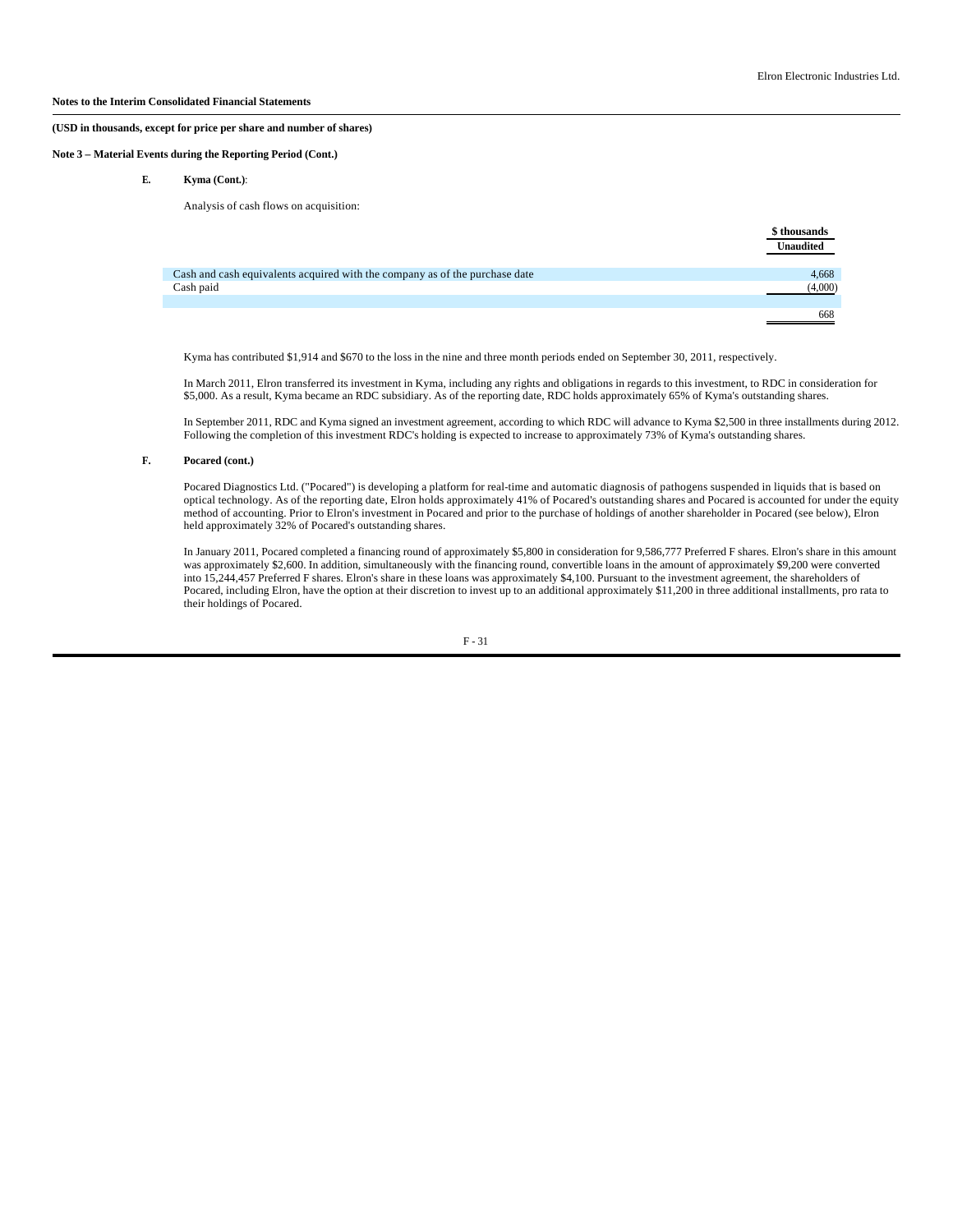**Note 3 – Material Events during the Reporting Period (Cont.)**

#### **F. Pocared (cont.)**

In June and September 2011, the first two installments (out of the additional three installments) have been completed in an aggregate amount of approximately \$7,400 in consideration for 12,341,598 Preferred F shares. Elron's share in these installments is approximately \$3,400.

In August 2011, Elron together with other shareholders of Pocared, purchased the holdings of another shareholder in Pocared, which to that date constituted approximately 5% of Pocared's outstanding shares, in consideration for approximately \$2,000 (NIS 7,000 thousand). Elron's share in this amount is approximately \$900.

#### **G. NuLens**

NuLens Ltd. ("NuLens") is developing intra-ocular accommodating lenses, or IOLs, mainly for the treatment of cataracts, presbyopia and low vision.

Elron holds approximately 35% of NuLens's outstanding shares. NuLens is accounted for under the equity method of accounting.

In June 2011, Elron together with other shareholders of NuLens, signed an agreement to invest an aggregate amount of \$4,000 in NuLens in two payments, of which Elron's share is approximately \$1,700. The first payment in the amount of approximately \$2,400 took place immediately, of which Elron's share was approximately \$1,000. The second installment will be advanced conditionally upon NuLens achieving certain cumulative conditions as stipulated in the agreement.

#### **H. BrainsGate**

BrainsGate Ltd. ("BrainsGate) is developing a minimally invasive treatment platform for patients suffering from Central Nervous System diseases. As of the reporting date, Elron holds approximately 27% of BrainsGate's outstanding shares. BrainsGate is accounted for under the equity method of accounting. Prior to Elron's investment in BrainsGate (see below), Elron held approximately 23% of BrainsGate's outstanding shares.

In July 2011, BrainsGate signed an investment agreement with its major shareholders, including Elron ("the Major Shareholders"), whereby approximately \$20,000 is to be advanced in three installments in consideration for Preferred D shares and warrants for Preferred D shares. The first installment in the amount of \$6,700 was advanced immediately in consideration for 8,743,525 preferred D shares and 2,185,884 warrants to Preferred D shares. Elron's share in this amount was approximately \$2,400. According to the agreement, the major shareholders are obligated to advance the second and third installments in January and July 2012.

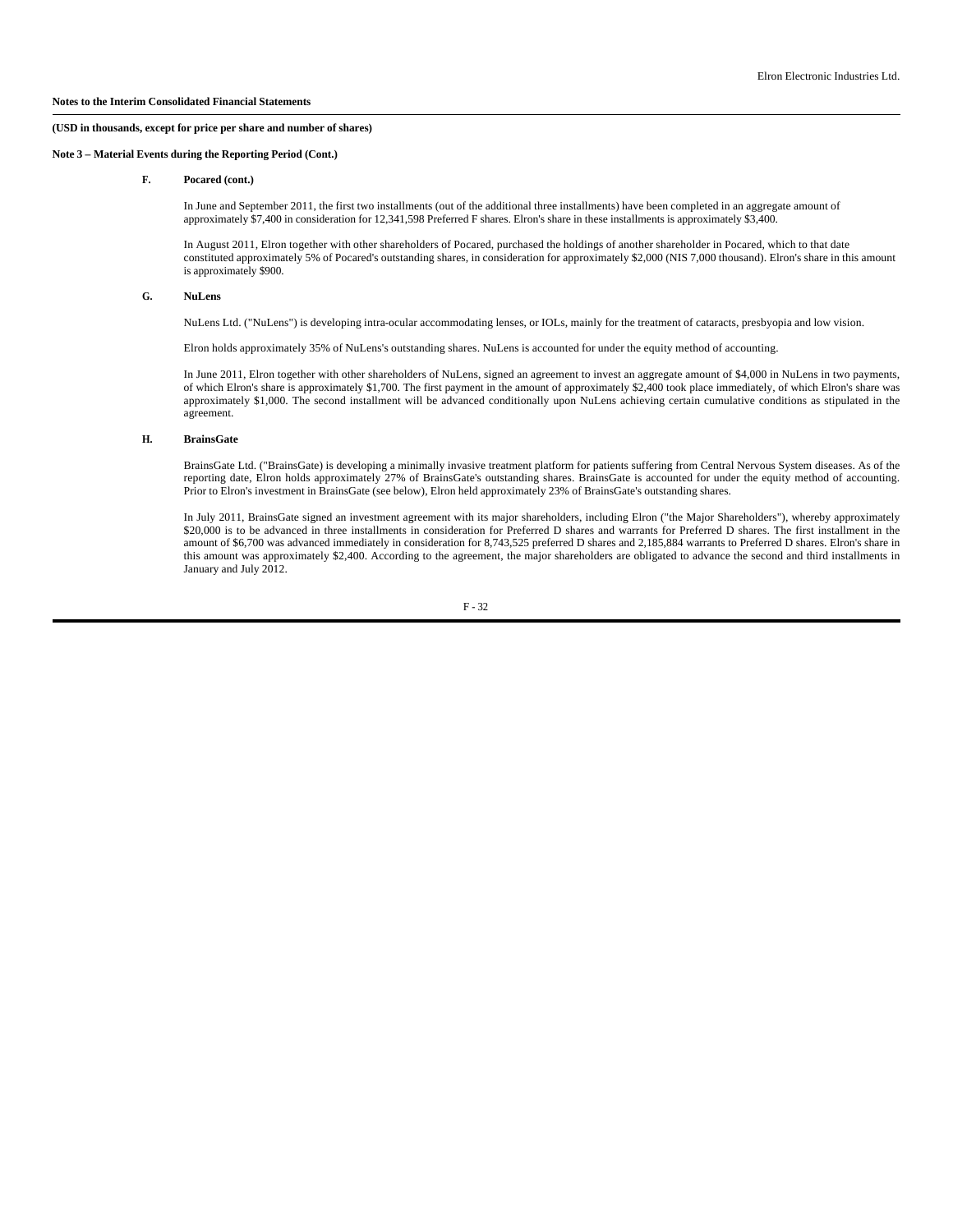**Note 3 – Material Events during the Reporting Period (Cont.)**

**I. Navitrio**

 In May 2011, Elron together with another partner founded Navitrio Ltd. ("Navitrio"), a subsidiary, in order to invest in projects in the digital field, including internet, electronic and cellular trade platforms, applications etc.

Elron directly holds 80% of Navitrio's outstanding shares.

In June 2011 Elron invested \$1,500 in Navitrio. The investment did not result in any change to Elron's holdings of Navitrio's outstanding shares.

#### **J. Safend**

 Safend Ltd. ("Safend") provides endpoint data protection solutions for corporations. Elron held approximately 25% of Safend's outstanding shares prior to its sale (see below). Safend was accounted for under the equity method of accounting.

 In September 2011, all the shares of Safend were sold to Wave Systems Corp., a supplier of data protection solutions which its shares are publicly traded on the NASDAQ. (the "Acquirer"), in consideration for approximately \$12,800, consisting mostly of shares of the Acquirer, based on their 10-day average closing price on the NASDAQ prior to the closing date of the sale. Of this consideration, shares of the Acquirer equivalent to approximately \$1,300 were deposited in escrow for a period of 12-18 months to cover, mainly, possible indemnification which may become due to the Acquirer in connection with breaches, if any, of the merger agreement by any of the other parties thereto and possible future claims relating to Safend, if any. Each of the major shareholders shall only be liable for part of the indemnification amounts that may become due to the Acquirer, each according to its share of the consideration, and will not be liable for any breaches of the merger agreement by any other major shareholders. Each major shareholder's liability for its representations and obligations towards the Acquirer will be limited to its share of the consideration. Shares of the Acquirer received as part of the consideration will be registered for trading no longer than 40 days after the closing date of the transaction.

In accordance with Safend's capital structure and the shareholders' rights to Safend's capital, Elron received aggregate proceeds equivalent to approximately \$2,700, in shares of the Acquirer based on their 10-day average closing price on the NASDAQ prior to the closing date of the sale (of which shares of the Acquirer in an amount equivalent to approximately \$350 are held in escrow for a period of 12-18 months). Following the sale, Elron recorded a net gain in the third quarter of 2011 in the amount of approximately \$2,300. The said gain is included in the statement of income under line item gain from disposal of investee companies and changes in holdings, net.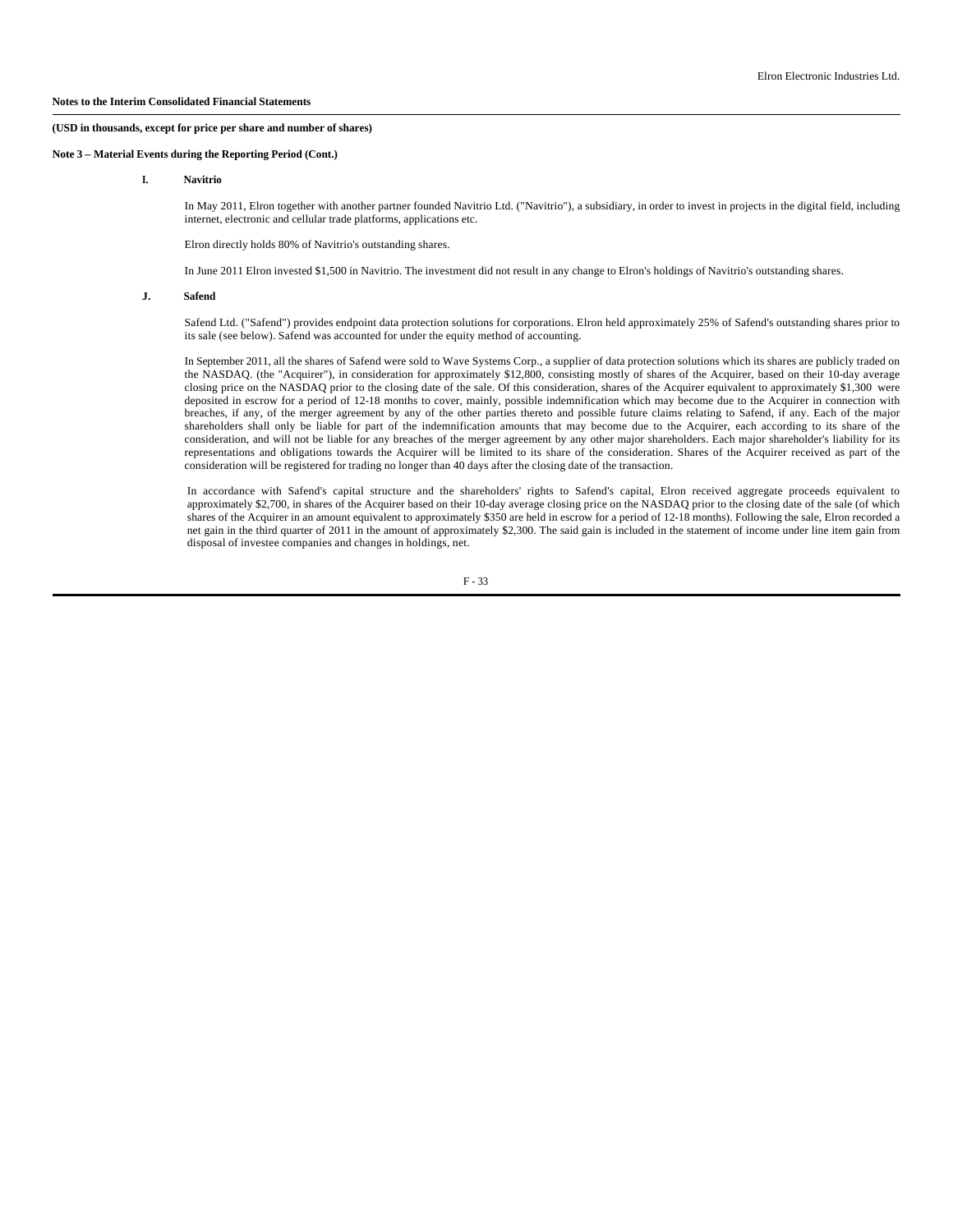**Note 3 – Material Events during the Reporting Period (Cont.)**

#### **J.. Safend (cont.)**

Shares of the Acquirer received in the transaction were recognized as a financial asset available for sale and are included under Other Investments (accounted for as available for sale) in the statement of financial position. Their fair value was determined based on their quoted market price less the discount element (the "Discount"), in respect of a period during which the shares are not salable pursuant to the terms of the sale agreement. Accordingly, the aforementioned net gain was calculated after the deduction of the Discount. The Discount's fair value was estimated by the Company on the closing date of the transaction at approximately \$350.

#### **K. Notal**

 Notal Vision Inc. ("Notal") provides a system and services for remote monitoring from home of AMD patients at risk of vision loss, for the early detection of important visual changes. Elron holds approximately 22.63% of Notal's outstanding shares. Notal is accounted for as an available-for-sale investment.

 Further to Note 3.C.1.H to the annual consolidated financial statements, in October 2011, subsequent to the reporting date, the second installment in respect of the investment agreement from October 2010 was advanced, which consisted of \$3,000 in consideration for 3,558,822 Preferred C shares and 889,703 warrants to Preferred C shares. Elron's share in the second installment is approximately \$263. Following the second installment Elron's holding in Notal's outstanding shares decreased to 20.31%. (Notwithstanding, as noted in Note 3.C.1.H to the annual consolidated financial statements, Elron's holding including voting rights which are immediately exercisable or convertible is approximately 17.8%).

# **L. B.P.T**

B.P.T Ltd. ("BPT") develops and markets membrane filtration for wastewater. Elron held approximately 17.45% of BPT's outstanding shares prior to decision to cease its operations.

 During the second quarter of 2011 the value of the investment was decreased in an amount of approximately \$1,730, out of which an amount of approximately \$1,330 was recognized in other comprehensive income and an amount of approximately \$400 was recognized as an impairment loss in line item other expenses, net, in the statement of income.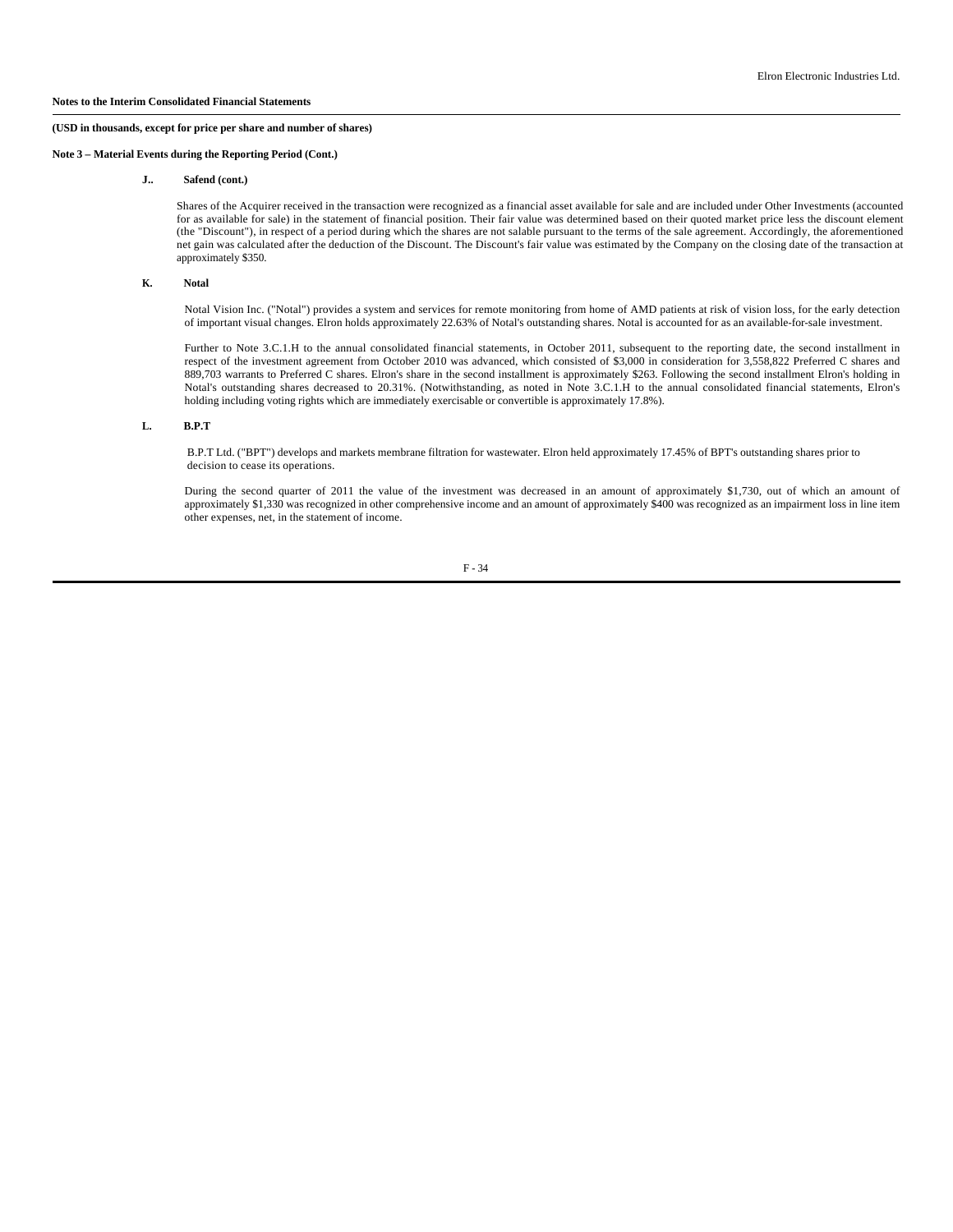**Note 3 – Material Events during the Reporting Period (Cont.)**

**L. BPT (cont.)**

 During the third quarter of 2011, due to the decision of BPT's Board of Directors to cease its operations, an additional impairment loss in the amount of approximately \$1,380 was recognized in line item other expenses (income), net, in the statement of income. Subsequent to the reporting date, in October 2011, a temporary liquidator was appointed by the court.

- **M.** During the second quarter of 2011current maturities in respect of Elron's and RDC's share in cash received from the sale of Medingo in the amount of \$22,639 held in long term escrow (see also Note 3.C.2.B to the annual consolidated financial statements) and an amount of approximately \$3,974 in respect of Elron's holdings in non-tradable bonds of Enablence Technologies Inc. ("Enablence") received in the sale of Teledata Networks Ltd. ("Teledata") (see also Note 4.C below) were classified from line item other long-term receivables in non-current assets to line item other accounts receivables in current assets.
- **N.** In November 2011, subsequent to the reporting date, a binding agreement was signed with Silicon Valley Bank (the "Bank") to receive a credit line in the amount of \$30,000 for a period of up to 18 months (the "Period"). The credit line was obtained in order to diversify and ensure additional sources of financing for the Company towards continued investing in companies held by the Company and new companies and to finance its ongoing operations. During the Period, the Company will be entitled to draw down loans for periods of up to 3 years from the date of each respective draw down, at the Wall Street Journal prime rate of interest plus 0.75% per annum. According to the terms of the credit line, the Company will be able to make early repayment of all the loans without any cost. At the time the credit line is actually utilized, the Company will pledge shares of Given Imaging directly held by it in an amount equal to maintain a 3.25 ratio of the market value of the pledged shares (based on their trailing 5-day average closing price prior to the computation date) to the amount of credit utilized. Pursuant to the agreement, should the ratio of the market value of the pledged shares to the credit amount utilized decrease below 3, then the Company shall be required either to pledge additional Given Imaging shares in order to maintain a coverage ratio of 3.25, to provide alternative collateral acceptable to the Bank, or to repay a portion of the credit utilized in order to maintain such coverage ratio. As of the date of financial statements approval, the Company has not yet made any draw down.

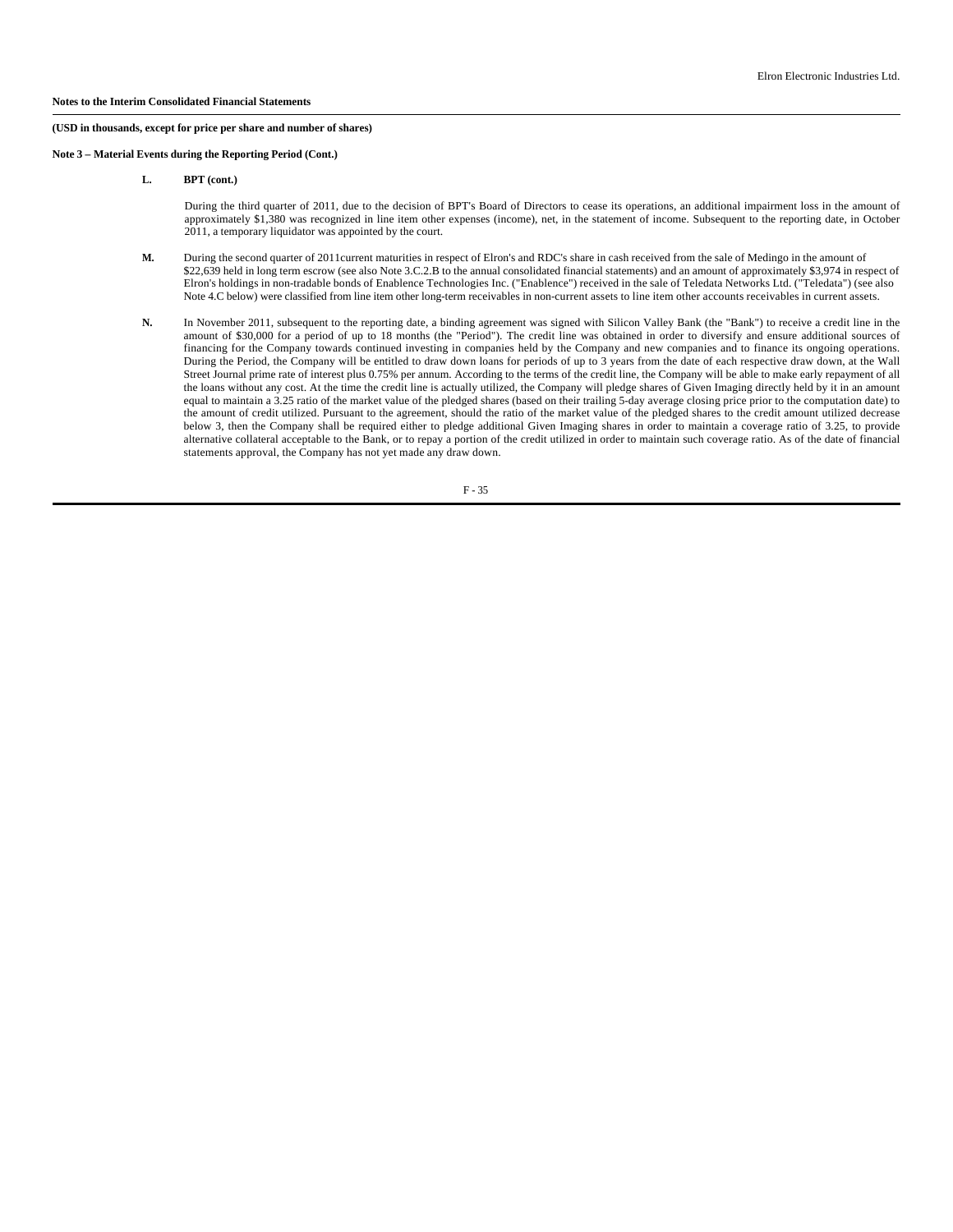#### **(USD in thousands, except for price per share and number of shares)**

#### **Note 4 – Assets held for sale**

 **A.** As described in Note 9 to the annual consolidated financial statements, in December 2010, the Company's Board of Directors decided to sell the Company's investment in GigOptix Inc. ("GigOptix") and in Enablence. In December 2010, the Company engaged with Oppenheimer Inc. in order to sell these shares. According to the Company's management's opinion, the investments in these shares are in compliance with the terms set in IFRS 5 for classification as non-current assets held for sale. Accordingly, the investments in these shares are classified as assets held for sale in the statement of financial position.

The investments in the shares of Enablence and GigOptix continue to be measured in conformity with the provisions of IAS 39, as available for sale investments at fair value.

- B. During the first quarter of 2011, approximately 450,000 shares of GigOptix were sold, representing approximately 58% of Elron's holding in GigOptix, in consideration of approximately \$1,300. The Company recorded a gain of approximately \$400 from this sale.
- **C**. As described in Note 3.C.1.B to the annual consolidated financial statements, the Company holds shares of Enablence, a foreign company publicly traded on the TSX Venture Exchange, which shares were subject to a lock-up period of 6 to 12 months commencing June 23, 2010 (the date such shares were received pursuant to the sale of Teledata).

As of June 23, 2011, all of Enablence's shares have been released from the lock-up. In addition, all of Enablence's shares, which were held in escrow, have been received.

The fair value of these shares was determined in prior periods by reference to their quoted market price less the discount element ("Discount") in respect of the lock-up period. Since the lock up period ended, the fair value of these shares as of the reporting date was determined in accordance with their quoted market price.

As of the reporting date, Enablence's share price is CAD 0.1 (\$0.098). Accordingly, the fair value of the investment in Enablence's shares amounted to approximately \$3,025, a decrease of approximately \$8,358 compared with the fair value as of the date of sale of Teledata ("original cost") and a decrease of approximately \$12,057 compared with the fair value as of December 31, 2010. In the second quarter of 2011, the Company recognized an impairment loss in the amount of \$8,831 after examining at June 30, 2011 the rate of difference between the fair value of its holdings in Enablence and the original cost taking into account the changes in fair value, and the duration of the decline in fair value below the original cost, as well as whether there have been any changes in the technological, economic or legal environment, or in the market environment in which Enablence operates. The impairment loss was recorded in line item other expenses, net, in the statement of income. The increase, during the third quarter of 2011, in Enablence's fair value in the amount of approximately \$500, due to an increase in its share price, was recorded under other comprehensive income.

Subsequent to the reporting date, Enablence's share price as of November 8, 2011 is CAD 0.065 (\$0.065). Accordingly, the fair value of the investment in Enablence's shares at that date amounted to approximately \$1,978.

F - 36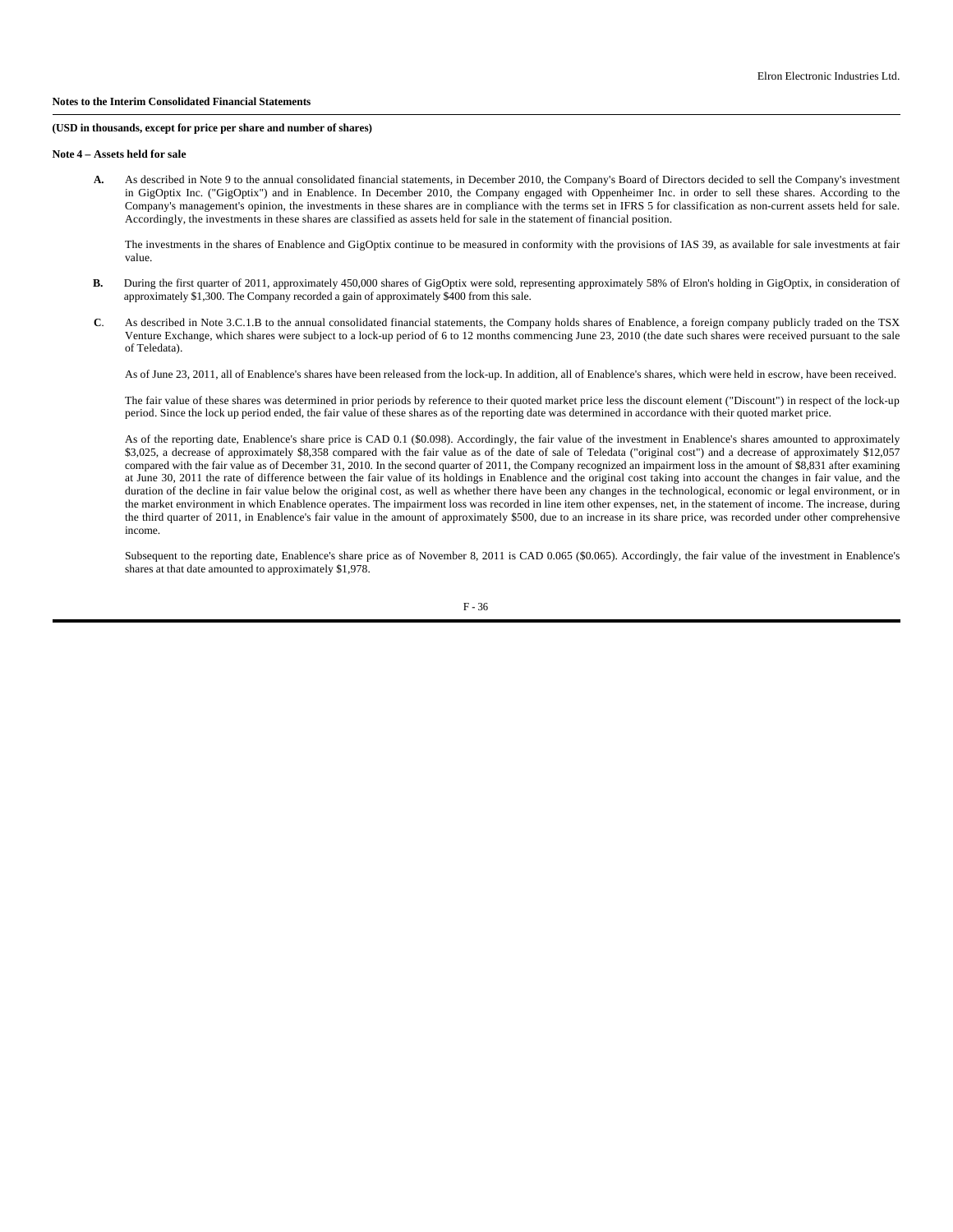#### **(USD in thousands, except for price per share and number of shares)**

### **Note 5 – Contingent Liabilities**

For details regarding pending contingent liabilities and claims against the Company and its Group companies as of the date of approval of the interim consolidated financial statements, see Note 19 to the annual consolidated financial statements, approved on March 10, 2011.

## **Note6 – Inclusion of the financial statements of associate companies accounted for under the equity method of accounting**

The Company did not include condensed data or the financial statements of Given Imaging Ltd., a material associate company, as it reports in accordance with the reporting obligations under chapter E3 to the Israel Securities Law (1968).

#### Note 7 – Summarized data of the financial statements of certain associate companies, unadjusted to the Group's rate of holdings in conformity with the Israeli Securities Regulations **(Periodic and Immediate Reports), 1970 (\*)**

|                                         | Current<br>assets | Non-current<br>assets | <b>Total assets</b> | <b>Current</b><br><b>liabilities</b> | Non-current<br><b>liabilities</b> | Total<br>liabilities | <b>Equity</b><br>attributable to<br>shareholders<br>of the<br>company | <b>Equity</b><br>attributable to<br>non-<br>controlling<br>interests |
|-----------------------------------------|-------------------|-----------------------|---------------------|--------------------------------------|-----------------------------------|----------------------|-----------------------------------------------------------------------|----------------------------------------------------------------------|
|                                         |                   |                       |                     | \$thousands                          |                                   |                      |                                                                       |                                                                      |
| As of September 30, 2011<br>(unaudited) |                   |                       |                     |                                      |                                   |                      |                                                                       |                                                                      |
| Pocared Ltd.                            | 11,791            | 677                   | 12,468              | 805                                  | ٠                                 | 805                  | 11,663                                                                | $\sim$                                                               |
| BrainsGate Ltd.                         | 9,514             | 246                   | 9,760               | 1,835                                | 432                               | 2,267                | 7,493                                                                 | $\sim$                                                               |
| NuLens Ltd.                             | 2,038             | 1,166                 | 3,204               | 940                                  | 2,750                             | 3,690                | 486                                                                   | $\overline{\phantom{a}}$                                             |
|                                         |                   |                       |                     |                                      |                                   |                      |                                                                       |                                                                      |
| As of September 30, 2010<br>(unaudited) |                   |                       |                     |                                      |                                   |                      |                                                                       |                                                                      |
| Pocared Ltd.                            | 3,028             | 527                   | 3,555               | 9.504                                |                                   | 9,504                | (5,949)                                                               | ۰.                                                                   |
| BrainsGate Ltd.                         | 9,608             | 394                   | 10,002              | 2,411                                | 47                                | 2,458                | 7,544                                                                 | $\overline{\phantom{a}}$                                             |
| NuLens Ltd.                             | 4,337             | 1,159                 | 5,496               | 953                                  | 353                               | 1,306                | 4,190                                                                 | $\sim$                                                               |
|                                         |                   |                       |                     |                                      |                                   |                      |                                                                       |                                                                      |
| As of December 31, 2010 (audited)       |                   |                       |                     |                                      |                                   |                      |                                                                       |                                                                      |
| Pocared Ltd.                            | 2,052             | 517                   | 2,569               | 9,469                                | $\overline{\phantom{a}}$          | 9,469                | (6,900)                                                               | ٠                                                                    |
| BrainsGate Ltd.                         | 7,782             | 373                   | 8,155               | 2,216                                | 20                                | 2,236                | 5,919                                                                 | $\sim$                                                               |
| NuLens Ltd.                             | 3,085             | 1,232                 | 4,317               | 1,164                                | 364                               | 1,528                | 2,789                                                                 | -                                                                    |

(\*) The information presented does not include excess cost and goodwill.

F - 37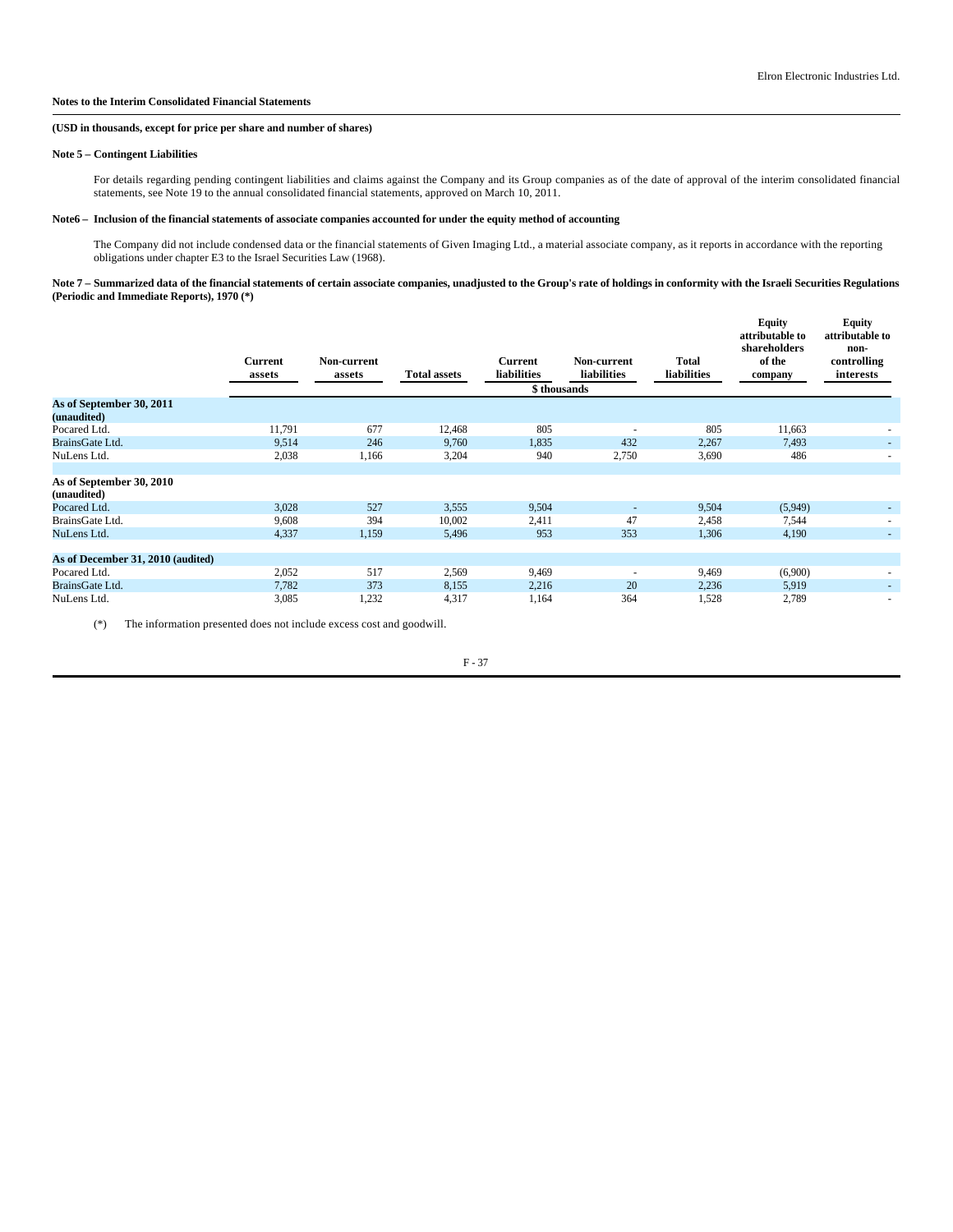**(USD in thousands, except for price per share and number of shares)**

**Note 7 –Summarized data of the financial statements of certain associate companies, unadjusted to the Group's rate of holdings in conformity with the Israeli Securities Regulations (Periodic and Immediate Reports), 1970 (\*) (Cont.)**

|                                                                       | <b>Revenues</b> | <b>Gross profit</b> | <b>Operating loss</b> | <b>Loss from</b><br>continuing<br>operations<br>\$thousands | Loss for the<br>period | Loss attributable<br>to shareholders<br>of the company | Loss attributable<br>to non-<br>controlling<br>interests |
|-----------------------------------------------------------------------|-----------------|---------------------|-----------------------|-------------------------------------------------------------|------------------------|--------------------------------------------------------|----------------------------------------------------------|
| For the nine month period<br>ended September 30, 2011<br>(unaudited)  |                 |                     |                       |                                                             |                        |                                                        |                                                          |
| Pocared Ltd.                                                          |                 |                     | (3,829)               | (3,800)                                                     | (3,800)                | (3,800)                                                |                                                          |
| BrainsGate Ltd.                                                       |                 |                     | (5,577)               | (5,569)                                                     | (5,569)                | (5,569)                                                |                                                          |
| NuLens Ltd.                                                           |                 |                     | (3,522)               | (3,502)                                                     | (3,502)                | (3,502)                                                |                                                          |
| For the nine month period<br>ended September 30, 2010<br>(unaudited)  |                 |                     |                       |                                                             |                        |                                                        |                                                          |
| Pocared Ltd.                                                          |                 |                     | (2,587)               | (2,701)                                                     | (2,701)                | (2,701)                                                |                                                          |
| BrainsGate Ltd.                                                       |                 |                     | (7,656)               | (7,808)                                                     | (7,808)                | (7,808)                                                |                                                          |
| NuLens Ltd.                                                           |                 |                     | (3,728)               | (3,707)                                                     | (3,707)                | (3,707)                                                |                                                          |
| For the three month period<br>ended September 30, 2011<br>(unaudited) |                 |                     |                       |                                                             |                        |                                                        |                                                          |
| Pocared Ltd.                                                          |                 |                     | (1,668)               | (1,687)                                                     | (1,687)                | (1,687)                                                |                                                          |
| BrainsGate Ltd.                                                       |                 |                     | (2, 134)              | (2,349)                                                     | (2,349)                | (2,349)                                                |                                                          |
| NuLens Ltd.                                                           |                 |                     | (1,099)               | (1,060)                                                     | (1,060)                | (1,060)                                                |                                                          |
| For the three month period<br>ended September 30, 2010<br>(unaudited) |                 |                     |                       |                                                             |                        |                                                        |                                                          |
| Pocared Ltd.                                                          |                 |                     | (964)                 | (976)                                                       | (976)                  | (976)                                                  |                                                          |
| BrainsGate Ltd.                                                       |                 |                     | (1,912)               | (1,516)                                                     | (1,516)                | (1,516)                                                |                                                          |
| NuLens Ltd.                                                           | ÷.              |                     | (1, 149)              | (1,145)                                                     | (1, 145)               | (1, 145)                                               |                                                          |
| For the year ended<br>December 31, 2010 (audited)                     |                 |                     |                       |                                                             |                        |                                                        |                                                          |
| Pocared Ltd.                                                          |                 |                     | (3,929)               | (3,679)                                                     | (3,679)                | (3,679)                                                |                                                          |
| BrainsGate Ltd.                                                       |                 |                     | (9,263)               | (9, 485)                                                    | (9, 485)               | (9, 485)                                               |                                                          |
| NuLens Ltd.                                                           |                 |                     | (5,256)               | (5,247)                                                     | (5,247)                | (5,247)                                                |                                                          |
|                                                                       |                 |                     | $F - 38$              |                                                             |                        |                                                        |                                                          |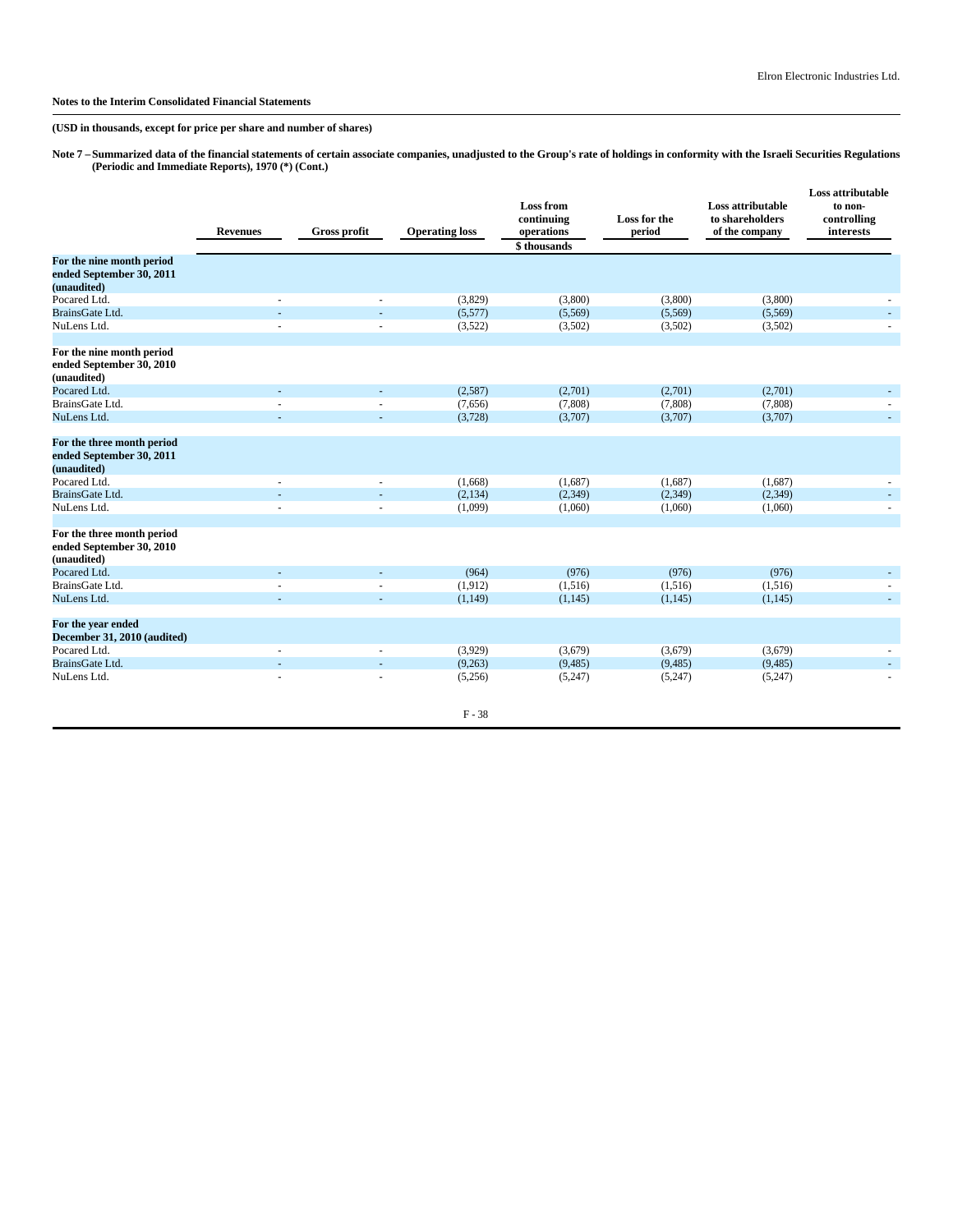# **Note 8– Components of comprehensive income (loss)**

Nine months period ended September 30, 2011 (unaudited)

|                                                                                                        |                        | <b>Attributable to the Company's shareholders</b>                                 |                                                                  |                                                                                             |          |                                  |              |
|--------------------------------------------------------------------------------------------------------|------------------------|-----------------------------------------------------------------------------------|------------------------------------------------------------------|---------------------------------------------------------------------------------------------|----------|----------------------------------|--------------|
|                                                                                                        | Accumulated<br>deficit | <b>Reserve for</b><br>available for<br>sale financial<br>assets held-<br>for-sale | <b>Reserve for</b><br>available-for-<br>sale financial<br>assets | <b>Adjustments</b><br>arising from<br>translating<br>financial<br>statements<br>\$thousands | Total    | Non-<br>controlling<br>interests | <b>Total</b> |
| Loss                                                                                                   | (26,012)               |                                                                                   |                                                                  |                                                                                             | (26,012) | (4,681)                          | (30,693)     |
| Loss from available-for-sale financial assets                                                          |                        | (6,084)                                                                           | (353)                                                            |                                                                                             | (6, 437) |                                  | (6, 437)     |
| Transfer to the statement of income in respect of<br>available-for-sale financial assets               |                        | 2,234                                                                             | (1, 452)                                                         |                                                                                             | 782      |                                  | 782          |
| Foreign currency translation differences of foreign<br>operations                                      |                        |                                                                                   |                                                                  | 1,473                                                                                       | 1,473    | 514                              | 1,987        |
| Foreign currency translation charged to the statement<br>of income upon disposal of foreign operations |                        |                                                                                   |                                                                  | (1,200)                                                                                     | (1,200)  |                                  | (1,200)      |
| Group's share of other comprehensive loss of<br>companies accounted for under the equity method,       |                        |                                                                                   |                                                                  |                                                                                             |          |                                  |              |
| net                                                                                                    |                        |                                                                                   | (231)                                                            |                                                                                             | (231)    | (37)                             | (268)        |
| Total other comprehensive income (loss)                                                                |                        | (3,850)                                                                           | (2,036)                                                          | 273                                                                                         | (5,613)  | 477                              | (5, 136)     |
| Total comprehensive income (loss)                                                                      | (26, 012)              | (3,850)                                                                           | (2,036)                                                          | 273                                                                                         | (31,625) | (4,204)                          | (35,829)     |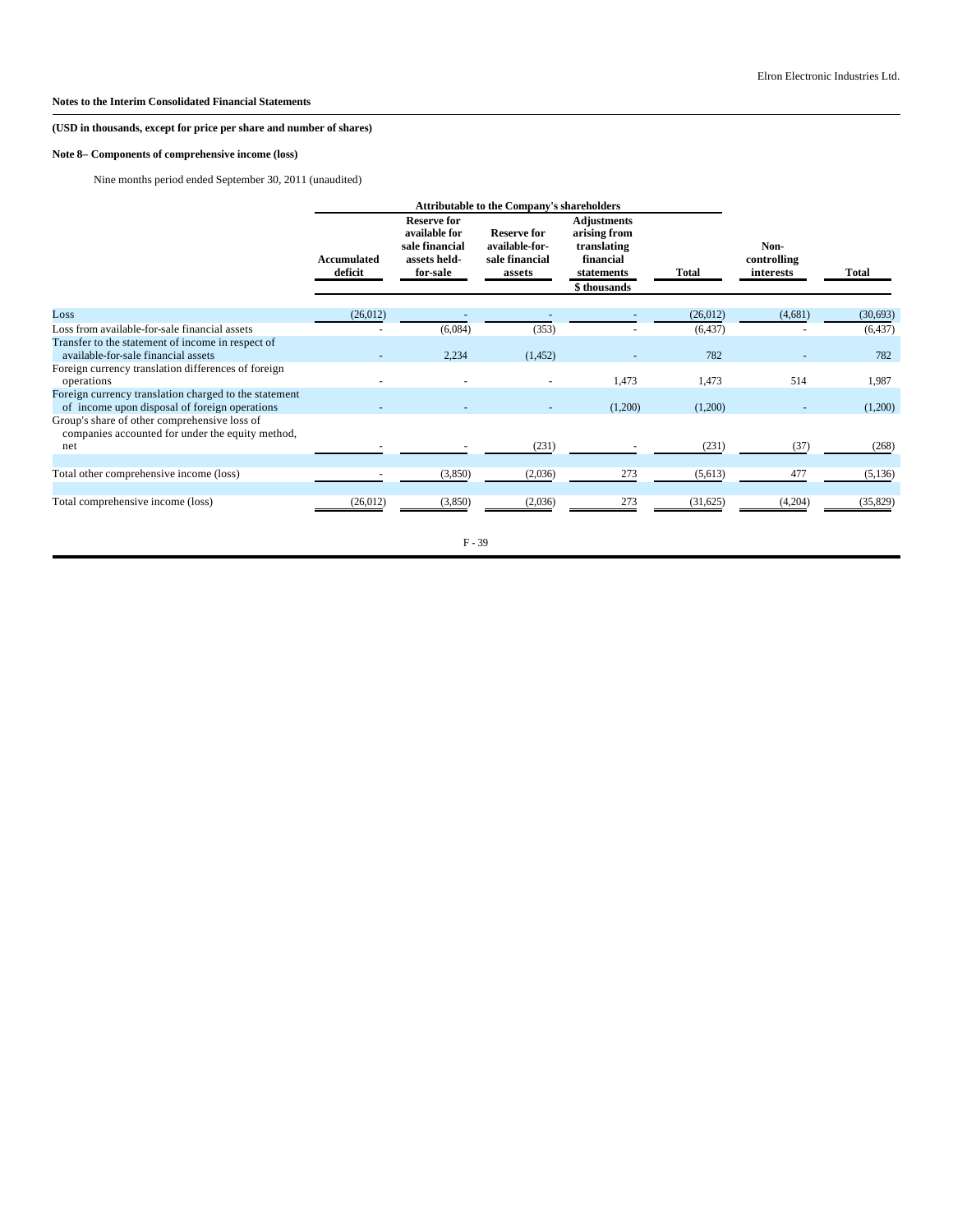# **(USD in thousands, except for price per share and number of shares)**

# **Note 8 - Components of comprehensive income (loss) (Cont.)**

Nine months period ended September 30, 2010 (unaudited)

|                                                                                                      |                          | <b>Attributable to the Company's shareholders</b>                |                                                                                              |        |                                  |         |
|------------------------------------------------------------------------------------------------------|--------------------------|------------------------------------------------------------------|----------------------------------------------------------------------------------------------|--------|----------------------------------|---------|
|                                                                                                      | Accumulated<br>deficit   | <b>Reserve for</b><br>available-for-<br>sale financial<br>assets | <b>Adjustments</b><br>arising from<br>translating<br>financial<br>statements<br>\$ thousands | Total  | Non-<br>controlling<br>interests | Total   |
| Net income                                                                                           | 63,710                   |                                                                  |                                                                                              | 63,710 | 45,046                           | 108,756 |
| Gain from available-for-sale financial assets                                                        | $\overline{\phantom{a}}$ | 6,069                                                            |                                                                                              | 6,069  |                                  | 6,069   |
| Foreign currency translation differences of foreign operations                                       |                          |                                                                  | (365)                                                                                        | (365)  | (127)                            | (492)   |
| Group's share of other comprehensive loss of companies accounted<br>for under the equity method, net |                          | (63)                                                             |                                                                                              | (63)   | (11)                             | (74)    |
| Total other comprehensive income (loss)                                                              |                          | 6,006                                                            | (365)                                                                                        | 5,641  | (138)                            | 5,503   |
| Total comprehensive income (loss)                                                                    | 63,710                   | 6,006                                                            | (365)                                                                                        | 69,351 | 44,908                           | 114,259 |

F - 40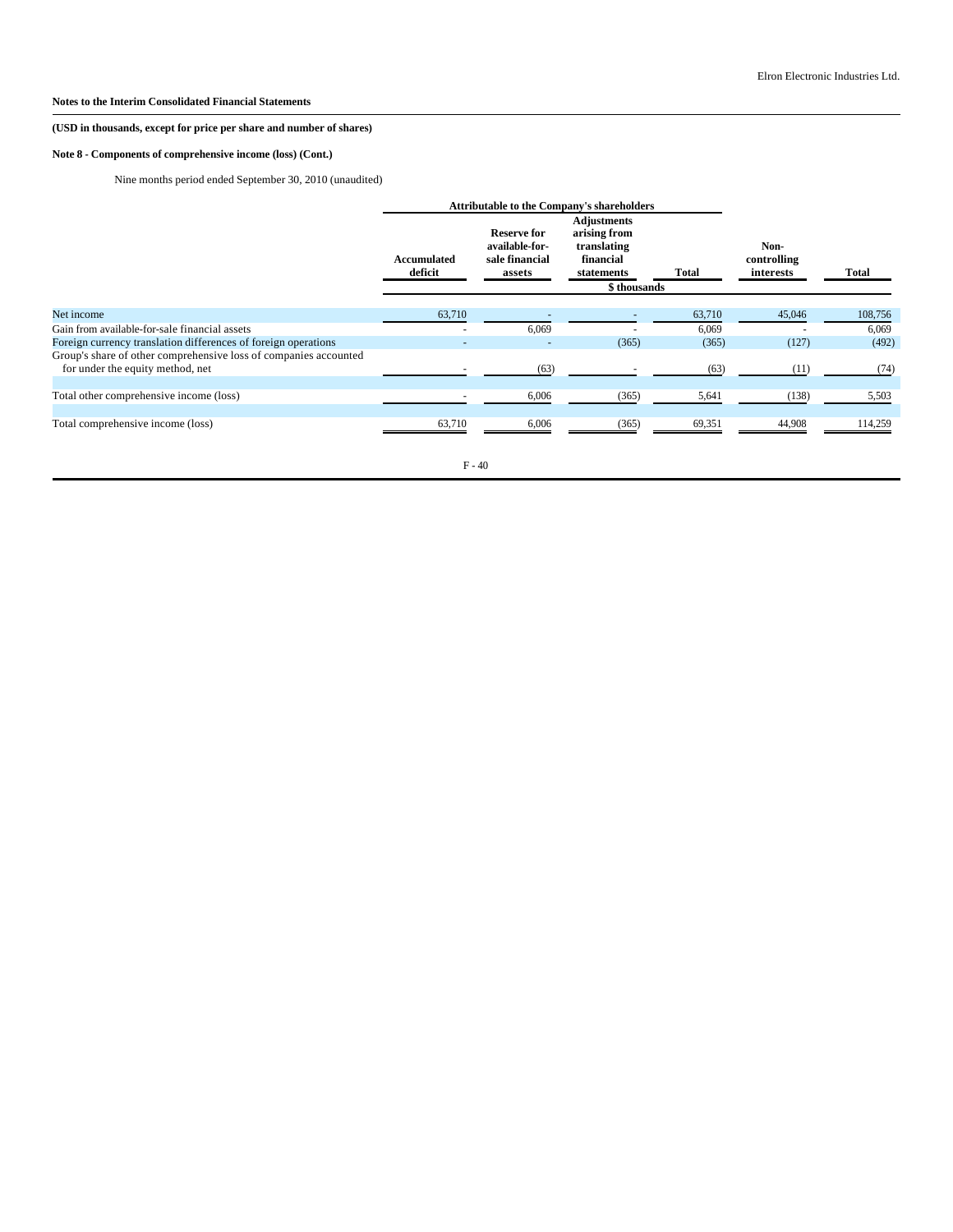# **(USD in thousands, except for price per share and number of shares)**

# **Note 8 – Components of comprehensive income (loss) (Cont.)**

Three months period ended September 30, 2011 (unaudited)

|                                                                                                                       |                        | <b>Attributable to the Company's shareholders</b>                                 |                                                                  |                                                                                             |         |                                  |              |
|-----------------------------------------------------------------------------------------------------------------------|------------------------|-----------------------------------------------------------------------------------|------------------------------------------------------------------|---------------------------------------------------------------------------------------------|---------|----------------------------------|--------------|
|                                                                                                                       | Accumulated<br>deficit | <b>Reserve for</b><br>available for<br>sale financial<br>assets held-<br>for-sale | <b>Reserve for</b><br>available-for-<br>sale financial<br>assets | <b>Adjustments</b><br>arising from<br>translating<br>financial<br>statements<br>\$thousands | Total   | Non-<br>controlling<br>interests | <b>Total</b> |
| Loss                                                                                                                  | (5,252)                |                                                                                   |                                                                  |                                                                                             | (5,252) | (1, 495)                         | (6,747)      |
| Gain (loss) from available-for-sale financial assets                                                                  |                        | 355                                                                               | (2,131)                                                          |                                                                                             | (1,776) |                                  | (1,776)      |
| Foreign currency translation differences of foreign<br>operations                                                     |                        |                                                                                   |                                                                  | 2,373                                                                                       | 2,373   | 814                              | 3,187        |
| Foreign currency translation differences charged to the<br>statement of income upon disposal of foreign<br>operations |                        |                                                                                   |                                                                  | (1,200)                                                                                     | (1,200) |                                  | (1,200)      |
| Group's share of other comprehensive loss of<br>companies accounted for under the equity method,                      |                        |                                                                                   |                                                                  |                                                                                             |         |                                  |              |
| net                                                                                                                   |                        |                                                                                   | (202)                                                            |                                                                                             | (202)   | (33)                             | (235)        |
|                                                                                                                       |                        |                                                                                   |                                                                  |                                                                                             |         |                                  |              |
| Total other comprehensive income (loss)                                                                               |                        | 355                                                                               | (2, 333)                                                         | 1,173                                                                                       | (805)   | 781                              | (24)         |
| Total comprehensive income (loss)                                                                                     | (5,252)                | 355                                                                               | (2, 333)                                                         | 1,173                                                                                       | (6,057) | (714)                            | (6,771)      |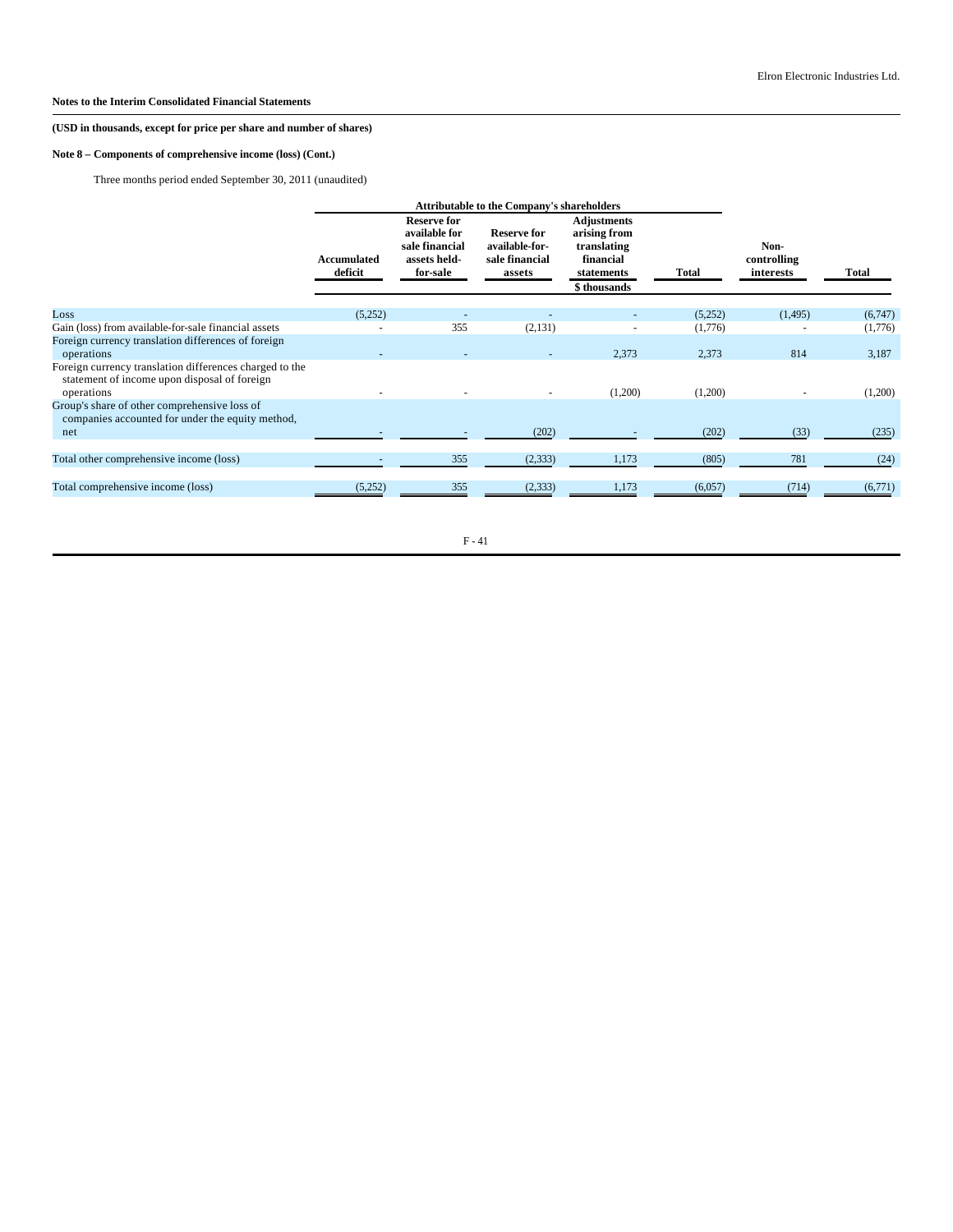# **(USD in thousands, except for price per share and number of shares)**

# **Note 8 - Components of comprehensive income (loss) (Cont.)**

Three months period ended September 30, 2010 (unaudited)

|                                                                                                      | <b>Attributable to the Company's shareholders</b> |                                                                  |                                                                                             |          |                                  |          |
|------------------------------------------------------------------------------------------------------|---------------------------------------------------|------------------------------------------------------------------|---------------------------------------------------------------------------------------------|----------|----------------------------------|----------|
|                                                                                                      | Accumulated<br>deficit                            | <b>Reserve for</b><br>available-for-<br>sale financial<br>assets | <b>Adjustments</b><br>arising from<br>translating<br>financial<br>statements<br>\$thousands | Total    | Non-<br>controlling<br>interests | Total    |
| Loss                                                                                                 | (4, 476)                                          |                                                                  |                                                                                             | (4, 476) | (877)                            | (5, 353) |
| Gain from available-for-sale financial assets                                                        |                                                   | 3,977                                                            |                                                                                             | 3,977    |                                  | 3,977    |
| Foreign currency translation differences of foreign operations                                       |                                                   |                                                                  | (615)                                                                                       | (615)    | (224)                            | (839)    |
| Group's share of other comprehensive loss of companies accounted for<br>under the equity method, net |                                                   | (4)                                                              |                                                                                             | (4)      | (1)                              | (5)      |
|                                                                                                      |                                                   |                                                                  |                                                                                             |          |                                  |          |
| Total other comprehensive income (loss)                                                              |                                                   | 3,973                                                            | (615)                                                                                       | 3,358    | (225)                            | 3,133    |
| Total comprehensive income (loss)                                                                    | (4, 476)                                          | 3,973                                                            | (615)                                                                                       | (1,118)  | (1,102)                          | (2,220)  |

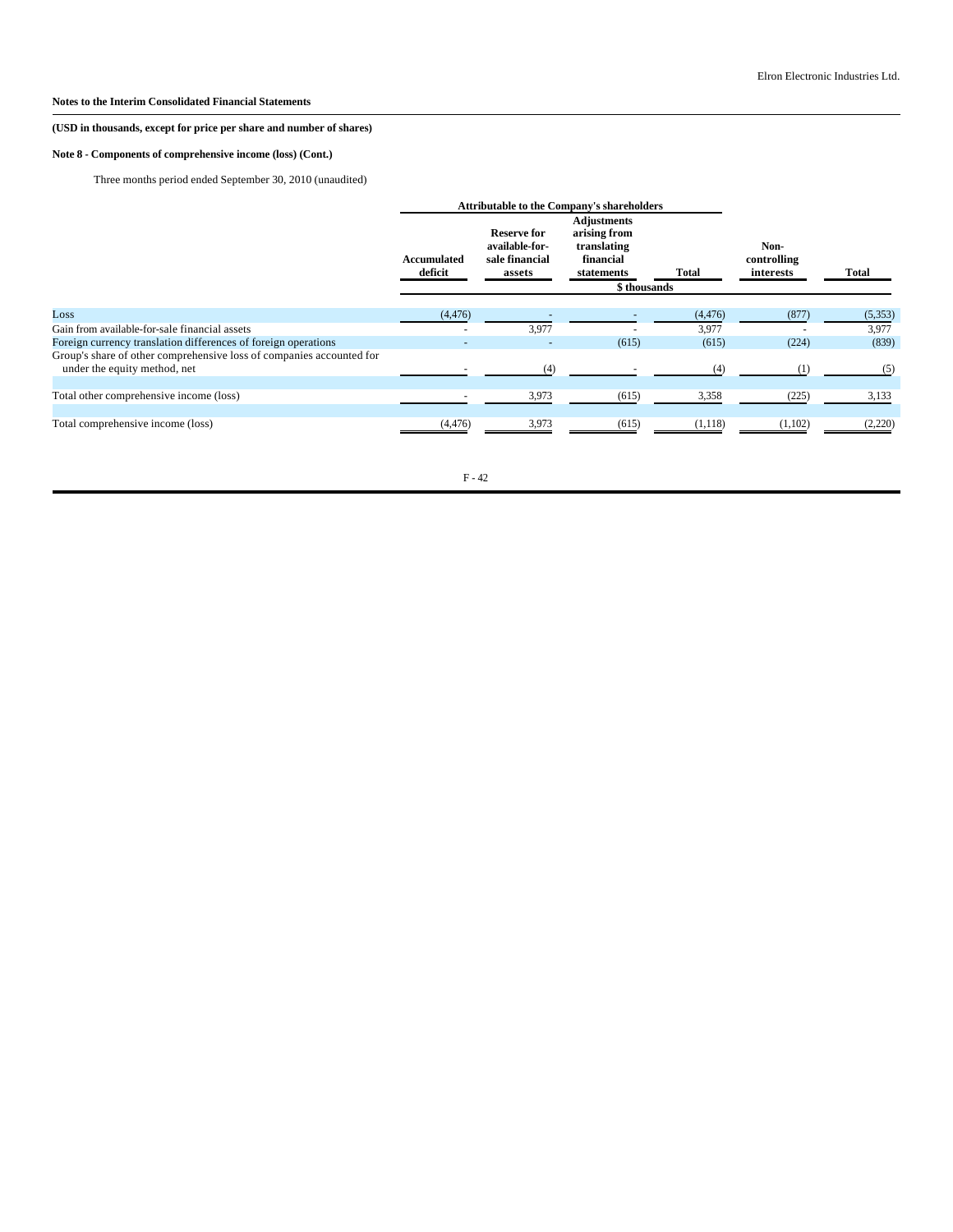# **(USD in thousands, except for price per share and number of shares)**

# **Note 8 - Components of comprehensive income (loss) (Cont.)**

Year ended December 31, 2010 (audited)

|                                                                      |                        | <b>Attributable to the Company's shareholders</b>                |                                                                              |        |                                  |         |
|----------------------------------------------------------------------|------------------------|------------------------------------------------------------------|------------------------------------------------------------------------------|--------|----------------------------------|---------|
|                                                                      | Accumulated<br>deficit | <b>Reserve for</b><br>available-for-<br>sale financial<br>assets | <b>Adjustments</b><br>arising from<br>translating<br>financial<br>statements | Total  | Non-<br>controlling<br>interests | Total   |
|                                                                      |                        |                                                                  | \$thousands                                                                  |        |                                  |         |
| Net income                                                           | 60,678                 |                                                                  |                                                                              | 60,678 | 44,768                           | 105,446 |
| Gain from available-for-sale financial assets                        |                        | 9,585                                                            |                                                                              | 9,585  |                                  | 9,585   |
| Foreign currency translation differences of foreign operations       |                        |                                                                  | (951)                                                                        | (951)  | (318)                            | (1,269) |
| Actuarial loss on defined benefit plan                               | (38)                   |                                                                  |                                                                              | (38)   | (19)                             | (57)    |
| Group's share of other comprehensive loss of companies accounted for |                        |                                                                  |                                                                              |        |                                  |         |
| under the equity method, net                                         | (91)                   | (83)                                                             |                                                                              | (174)  | (30)                             | (204)   |
| Total other comprehensive income (loss)                              | (129)                  | 9,502                                                            | (951)                                                                        | 8,422  | (367)                            | 8,055   |
| Total comprehensive income (loss)                                    | 60,549                 | 9,502                                                            | (951)                                                                        | 69,100 | 44,401                           | 113,501 |
|                                                                      |                        |                                                                  |                                                                              |        |                                  |         |

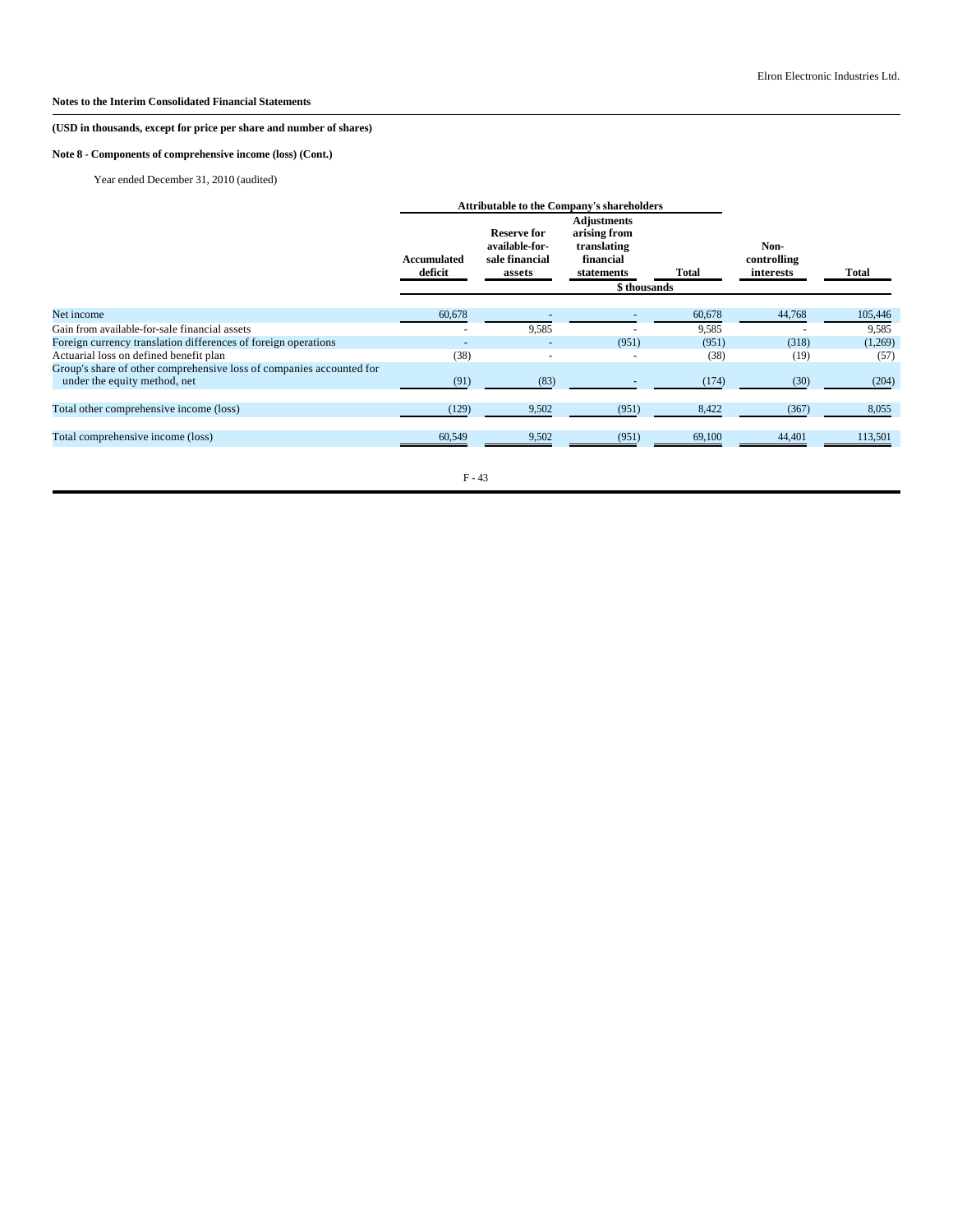|                                      | Rate of holdings in<br>equity |                | Consolidated<br>rate of<br>holdings in<br>equity | Elron's<br>effective<br>rate of<br>holdings in<br>equity $**$ | <b>Fully</b><br>diluted<br>consolidated<br>rate of<br>holdings | Elron's<br>fully diluted<br>effective<br>rate of<br>holdings ** | Consolidated<br>carrying<br>value of<br>investment | Market value of<br>investment on<br>consolidated basis |                               |
|--------------------------------------|-------------------------------|----------------|--------------------------------------------------|---------------------------------------------------------------|----------------------------------------------------------------|-----------------------------------------------------------------|----------------------------------------------------|--------------------------------------------------------|-------------------------------|
|                                      | Elron*                        | <b>RDC</b>     | $\frac{0}{0}$                                    |                                                               |                                                                |                                                                 | September<br>30,<br>2011                           | September<br>30, 2011<br>\$thousands                   | <b>November</b><br>8,<br>2011 |
| Investments in investee<br>companies |                               |                |                                                  |                                                               |                                                                |                                                                 |                                                    |                                                        |                               |
| Subsidiaries:                        |                               |                |                                                  |                                                               |                                                                |                                                                 |                                                    |                                                        |                               |
| <b>Starling Advanced</b>             |                               |                |                                                  |                                                               |                                                                |                                                                 |                                                    |                                                        |                               |
| Communications Ltd.                  | 38.55                         | 44.44          | 82.98                                            | 60.81                                                         | 76.57                                                          | 56.68                                                           | 755                                                | $5,310***$                                             | $1,161***$                    |
| SyncRx Ltd.                          | ÷.                            | 87.47          | 87.47                                            | 43.82                                                         | 78.10                                                          | 39.13                                                           | 216                                                |                                                        |                               |
| Actysafe Ltd.                        | $\overline{a}$                | 100.00         | 100.00                                           | 50.10                                                         | 85.00                                                          | 42.59                                                           | 132                                                |                                                        |                               |
| Kyma Medical Technologies Ltd.       | $\blacksquare$                | 65.27          | 65.27                                            | 32.70                                                         | 53.07                                                          | 26.59                                                           | 3,086                                              |                                                        |                               |
| Wavion Inc. (#)                      | 66.94                         |                | 66.94                                            | 66.94                                                         | 54.91                                                          | 54.91                                                           | (2,761)                                            |                                                        |                               |
| Navitrio Ltd.                        | 80.00                         | $\blacksquare$ | 80.00                                            | 80.00                                                         | 80.00                                                          | 80.00                                                           | 1,234                                              |                                                        |                               |
| Associates:                          |                               |                |                                                  |                                                               |                                                                |                                                                 |                                                    |                                                        |                               |
| Given Imaging Ltd.                   | 22.36                         | 8.75           | 31.11                                            | 26.74                                                         | 25.97                                                          | 22.32                                                           | 103,209                                            | 142,824                                                | 152,951                       |
| Aqwise Ltd.                          | 34.03                         |                | 34.03                                            | 34.03                                                         | 29.95                                                          | 29.95                                                           | 2,467                                              |                                                        |                               |
| NuLens Ltd.                          | 34.72                         |                | 34.72                                            | 34.72                                                         | 29.84                                                          | 29.84                                                           | 213                                                |                                                        |                               |
| BrainsGate Ltd.                      | 27.26                         |                | 27.26                                            | 27.26                                                         | 22.86                                                          | 22.86                                                           | 1,085                                              | ä,                                                     | $\overline{a}$                |
| Atlantium Inc.                       | 23.44                         |                | 23.44                                            | 23.44                                                         | 20.22                                                          | 20.22                                                           | 10                                                 |                                                        |                               |
| Pocared Ltd.                         | 40.84                         |                | 40.84                                            | 40.84                                                         | 36.97                                                          | 36.97                                                           | 5,775                                              |                                                        |                               |
| Plymedia Inc.                        | 27.96                         |                | 27.96                                            | 27.96                                                         | 21.84                                                          | 21.84                                                           | 10                                                 |                                                        |                               |
| Other investments:                   |                               |                |                                                  |                                                               |                                                                |                                                                 |                                                    |                                                        |                               |
| Notal Vision Inc.                    | 22.63                         |                | 22.63                                            | 22.63                                                         | 17.29                                                          | 17.29                                                           | 2,079                                              |                                                        |                               |
| GigOptix Inc.                        | 1.52                          |                | 1.52                                             | 1.52                                                          | N/A                                                            | N/A                                                             | 541                                                | 541                                                    | 590                           |
| Jordan Valley Ltd.                   | 18.83                         |                | 18.83                                            | 18.83                                                         | 17.51                                                          | 17.51                                                           | 13,000                                             | $\overline{a}$                                         |                               |
| InnoMed Ventures L.P.                | 13.92                         |                | 13.92                                            | 13.92                                                         | N/A                                                            | N/A                                                             | 1,112                                              |                                                        |                               |
| Enablence Technologies Inc.          | 6.61                          |                | 6.61                                             | 6.61                                                          | 6.17                                                           | 6.17                                                            | 3,025                                              | 3,025                                                  | 1,978                         |
| White Water Ltd.                     | 1.53                          |                | 1.53                                             | 1.53                                                          | 1.45                                                           | 1.45                                                            | 487                                                |                                                        |                               |
| Wave Systems Corp. ****, *****       | 1.48                          |                | 1.48                                             | 1.48                                                          | N/A                                                            | N/A                                                             | 2.532                                              | 2,532                                                  | 2.824                         |

Elron's effective holdings include holdings by RDC multiplied by 50.10%.

\*) Including holding through Elron's fully-owned subsidiaries.<br>
\*\*) Elron's effective holdings include holdings by RDC multiplie<br>
\*\*\*) In November 2011, subsequent to the reporting date, Starlin \*\*\*) In November 2011, subsequent to the reporting date, Starling fully prepaid the Series A debentures it issued.

\*\*\*\*) Including approximately 0.19% shares held in escrow.

\*\*\*\*\*) The value of the shares of Wave Systems Corp. was determined in accordance with their quoted market priceless the discount element in respect of the period during which the shares are not salable.

#) Subsequent to the reporting date, a binding agreement for the sale of all the shares of Wavion was signed.

F- 44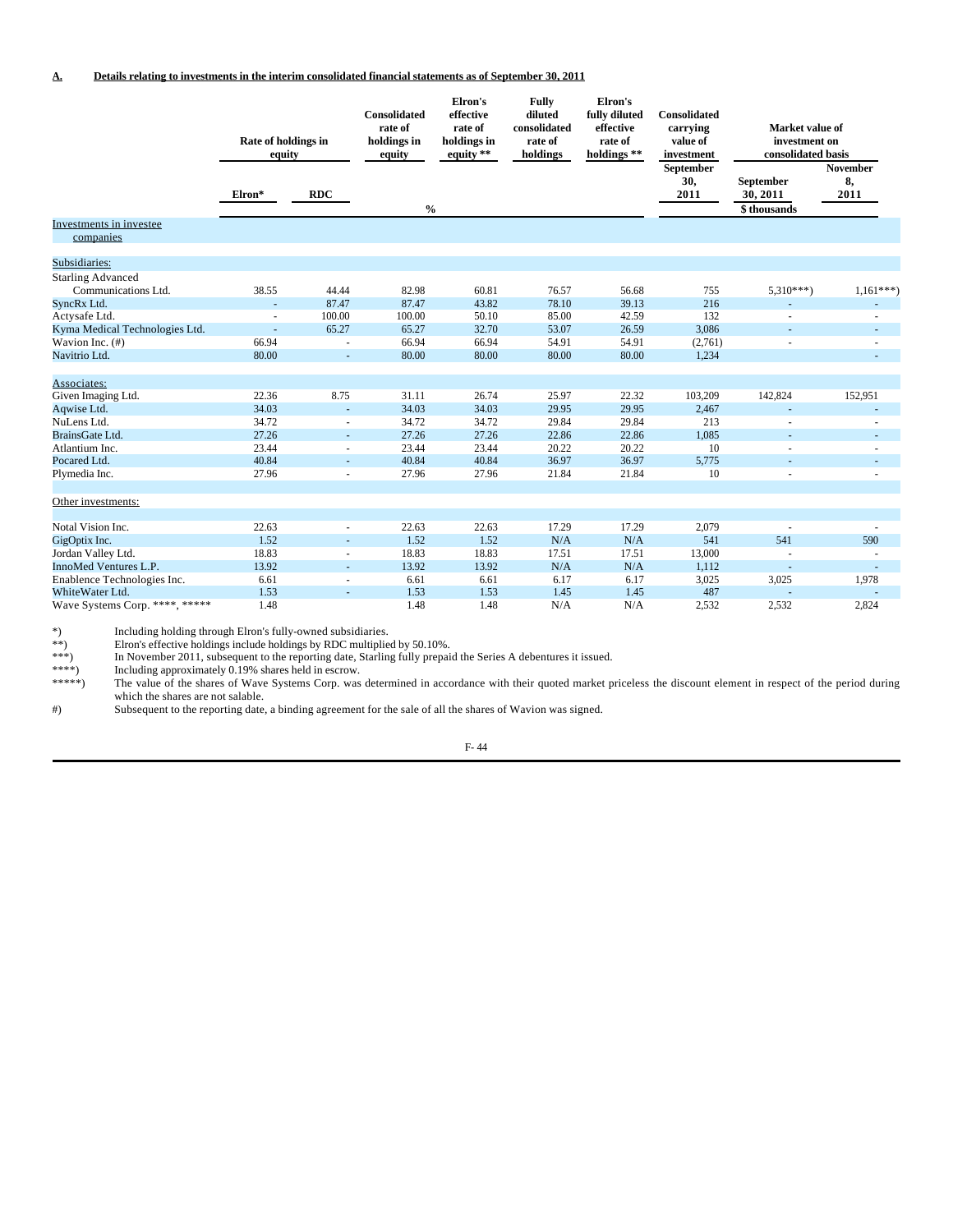## Elron Electronic Industries Ltd.

#### English Translation of Financial Data from the Interim Consolidated Financial Statements Attributable to the Company

#### As of September 30, 2011 Unaudited

# **Contents**

|                                                                                                                 | Page           |
|-----------------------------------------------------------------------------------------------------------------|----------------|
| Special Report according to Regulation 38D                                                                      | $\overline{2}$ |
| Data from the Interim Consolidated Financial Statements on the Financial Position Attributable to the Company   | $4 - 5$        |
| Data from the Interim Consolidated Financial Statements on the Income Attributable to the Company               | 6              |
| Data from the Interim Consolidated Financial Statements on the Comprehensive Income Attributable to the Company |                |
| Data from the Interim Consolidated Financial Statements on the Cash Flows Attributable to the Company           | $8-9$          |
| <b>Additional Information</b>                                                                                   | 10             |
|                                                                                                                 |                |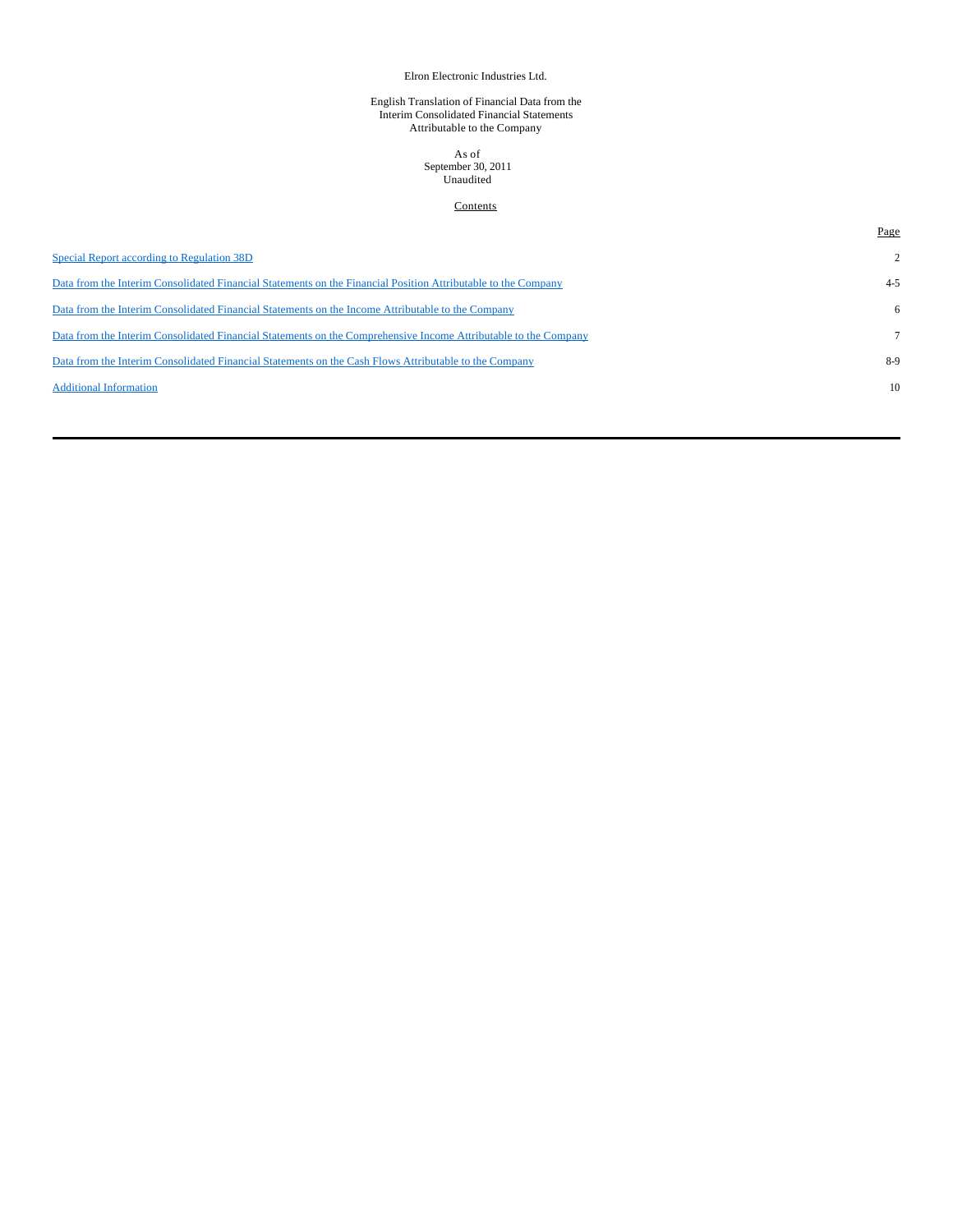### **Special report to the review of the separate interim financial information in accordance with Regulation 38d to the Israeli Securities Regulations (Periodic and Immediate Reports), 1970**

#### **Introduction**

We have reviewed the interim financial information disclosed in accordance with Regulation 38d to the Israeli Securities Regulations (Periodic and Immediate Reports), 1970 of Elron Electronic Industries Ltd. ("the Company") as of September 30, 2011 and for the nine and three months then ended. The Company's board of directors and management are responsible for the separate interim financial information. Our responsibility is to express a conclusion on the separate interim financial information based on our review.

We did not review the separate interim financial information taken from the financial statements of an investee, whose assets less attributable liabilities net, totaled approximately \$ 34,922 thousand as of September 30, 2011 and the earnings from the investee amounted to approximately \$ 355 thousand and \$167 thousand for the nine and three months then ended, respectively. The financial statements of that company were reviewed by other auditors, whose review reports have been furnished to us, and our conclusion, insofar as it relates to the financial statements in respect of that company, is based on the review reports of the other auditors.

#### **Scope of review**

We conducted our review in accordance with Review Standard 1 of the Institute of Certified Public Accountants in Israel, "Review of Interim Financial Information Performed by the Independent Auditor of the Entity." A review of interim financial information consists of making inquiries, primarily of persons responsible for financial and accounting matters, and applying analytical and other review procedures. A review is substantially less in scope than an audit conducted in accordance with generally accepted auditing standards in Israel and consequently does not enable us to obtain assurance that we would become aware of all significant matters that might be identified in an audit. Accordingly, we do not express an audit opinion.

#### **Conclusion**

Based on our review and the review reports of other auditors, nothing has come to our attention that causes us to believe that the accompanying separate interim financial information is not prepared, in all material respects, in accordance with Regulation 38d to the Securities Regulations (Periodic and Immediate Reports), 1970.

Tel-Aviv, Israel **KOST FORER GABBAY & KASIERER**<br>November 9, 2011 **A Member of Ernst & Young Global** A Member of Ernst & Young Global

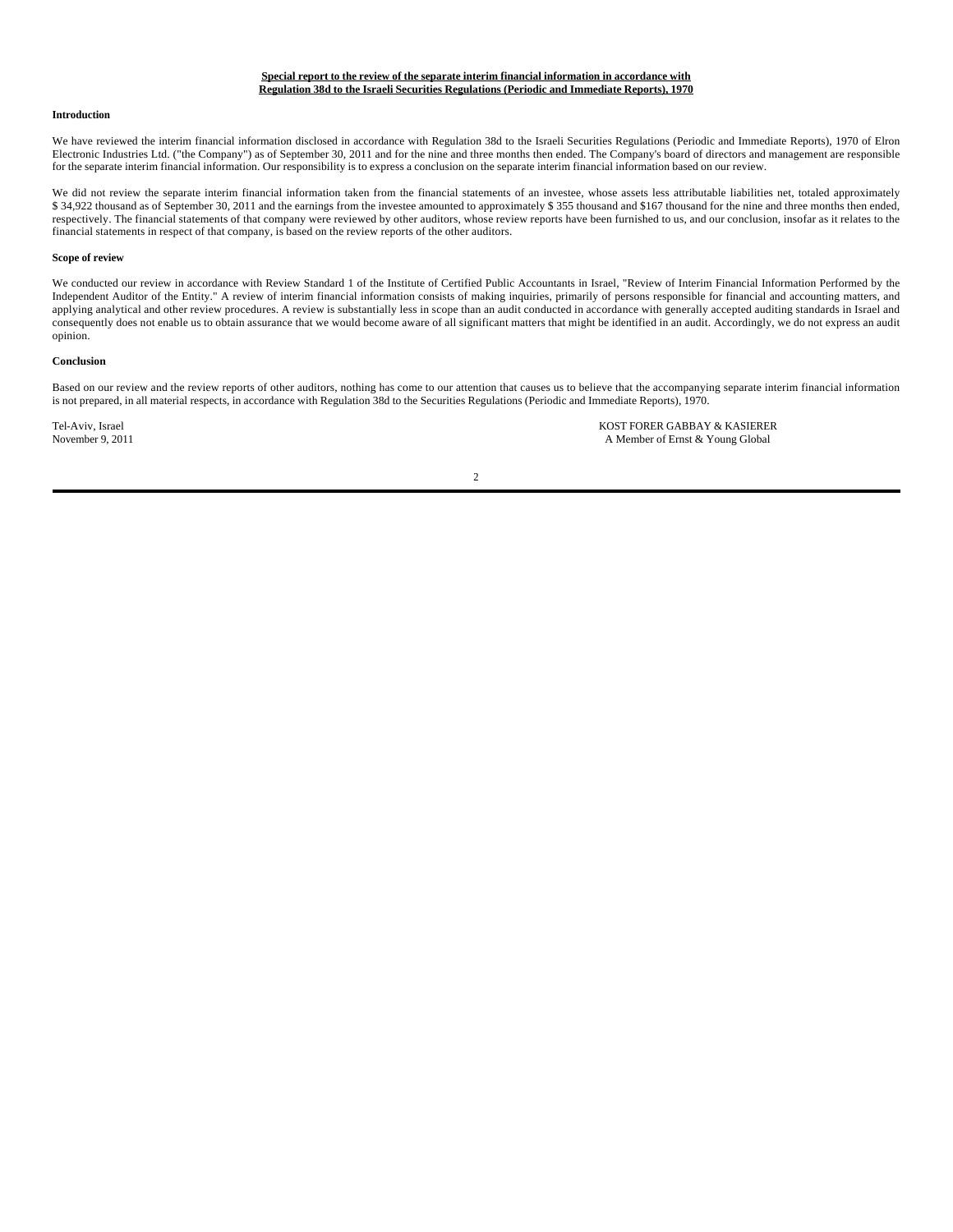#### Special Report according to Regulation 38D Financial Data and Information from the Interim Consolidated Financial Statements Attributable to Elron Electronic Industries Ltd. ("the Company")

The following separate financial data and information attributable to the Company ("separate data") are derived from the Company's Interim Consolidated Financial Statements as of September 30, 2011, and for the nine and three months then ended ("interim consolidated financial statements"), which form part of the Company's periodic reports. The separate data are presented in accordance with Regulation 38D of the Israel Securities Regulations (Periodic and Immediate Reports) - 1970.

The significant accounting policies followed in the preparation of the following separate data are identical to those applied in the preparation of the Company's consolidated annual financial statements for the year ended December 31, 2010 ("consolidated financial statements for 2010") and the Company's interim consolidated financial statements, apart from differences arising from compliance with the aforementioned regulations.

## Presentation of transactions which were eliminated in the interim consolidated financial statements

Intercompany balances, transactions and cash flows between the Company and its subsidiaries were eliminated in the preparation of the Company's interim consolidated financial statements.

In the separate data, such transactions are presented as follows:

- Financial position data attributable to the Company include balances in respect of the Company's subsidiaries which were eliminated in the interim consolidated financial statements.
- Income and loss data attributable to the Company include income and expenses of the Company resulting from transactions with its subsidiaries, which were eliminated in the interim consolidated financial statements.
- Cash flow data attributable to the Company include cash flows between the Company and its subsidiaries which were eliminated in the interim consolidated financial statements.

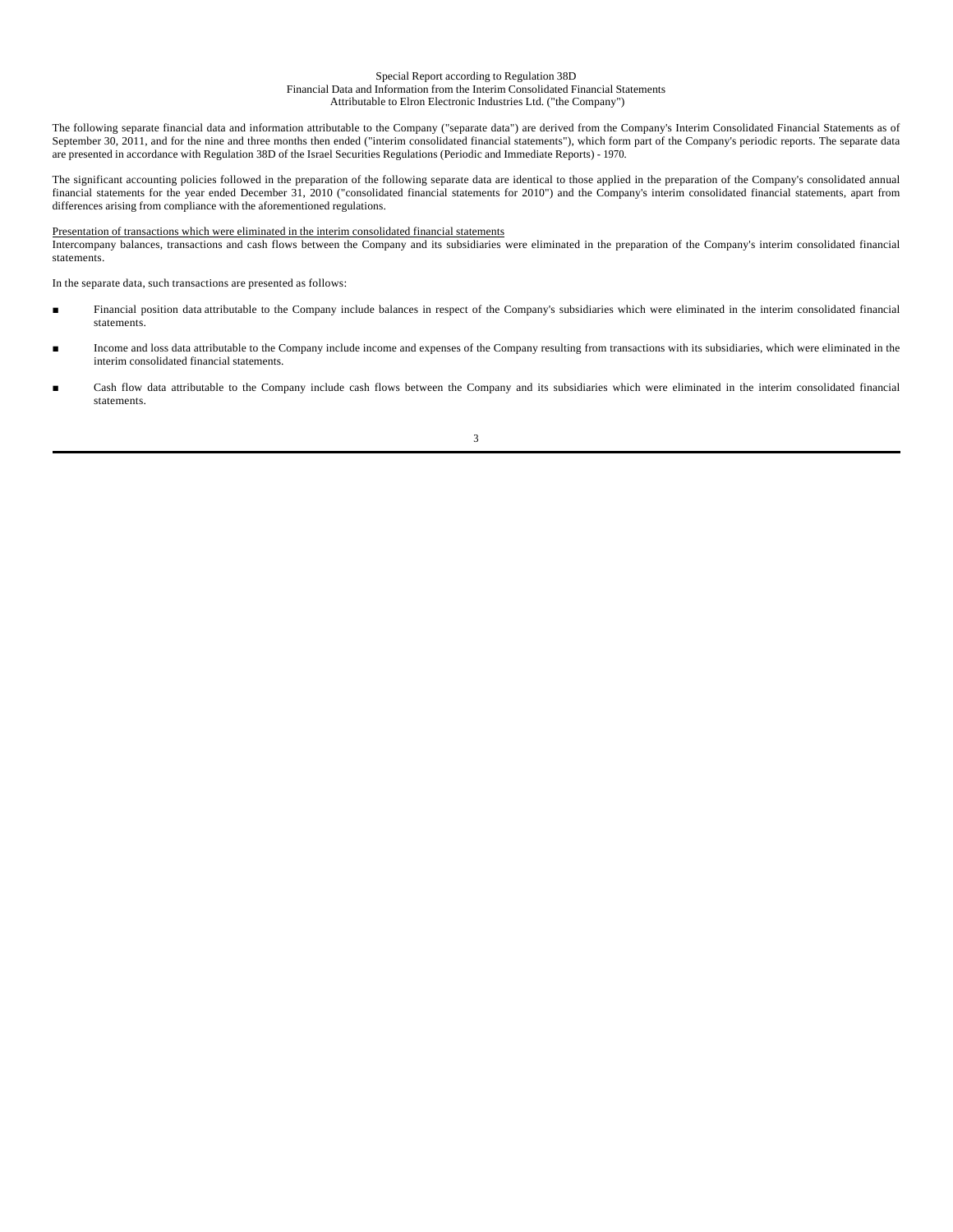# Data from the Interim Consolidated Financial Statements on the Financial Position Attributable to the Company as of

|                                                     | September 30     | December 31 |                |
|-----------------------------------------------------|------------------|-------------|----------------|
|                                                     | 2011             | 2010        | 2010           |
|                                                     | <b>Unaudited</b> |             | <b>Audited</b> |
|                                                     | \$thousands      | \$thousands | \$thousands    |
| Current assets                                      |                  |             |                |
| Cash and cash equivalents                           | 20,461           | 43,012      | 40,714         |
| Other accounts receivables                          | 7,938            | 1,399       | 1,025          |
|                                                     | 28,399           | 44,411      | 41,739         |
| Assets held for sale                                | 3,566            |             | 17,211         |
| Non-current assets                                  |                  |             |                |
| Investments in subsidiaries and associates, net     | 209,077          | 212,354     | 213,338        |
| Other investments (accounted as available for sale) | 18,130           | 30,055      | 18,438         |
| Property, plant and equipment, net                  | 77               | 144         | 121            |
| Other long-term receivables (note 2)                | 1,845            | 6,535       | 6,792          |
|                                                     | 229,129          | 249,088     | 238,689        |
| Total assets                                        | 261,094          | 293,499     | 297,639        |

The accompanying additional information is an integral part of the separate financial data and information.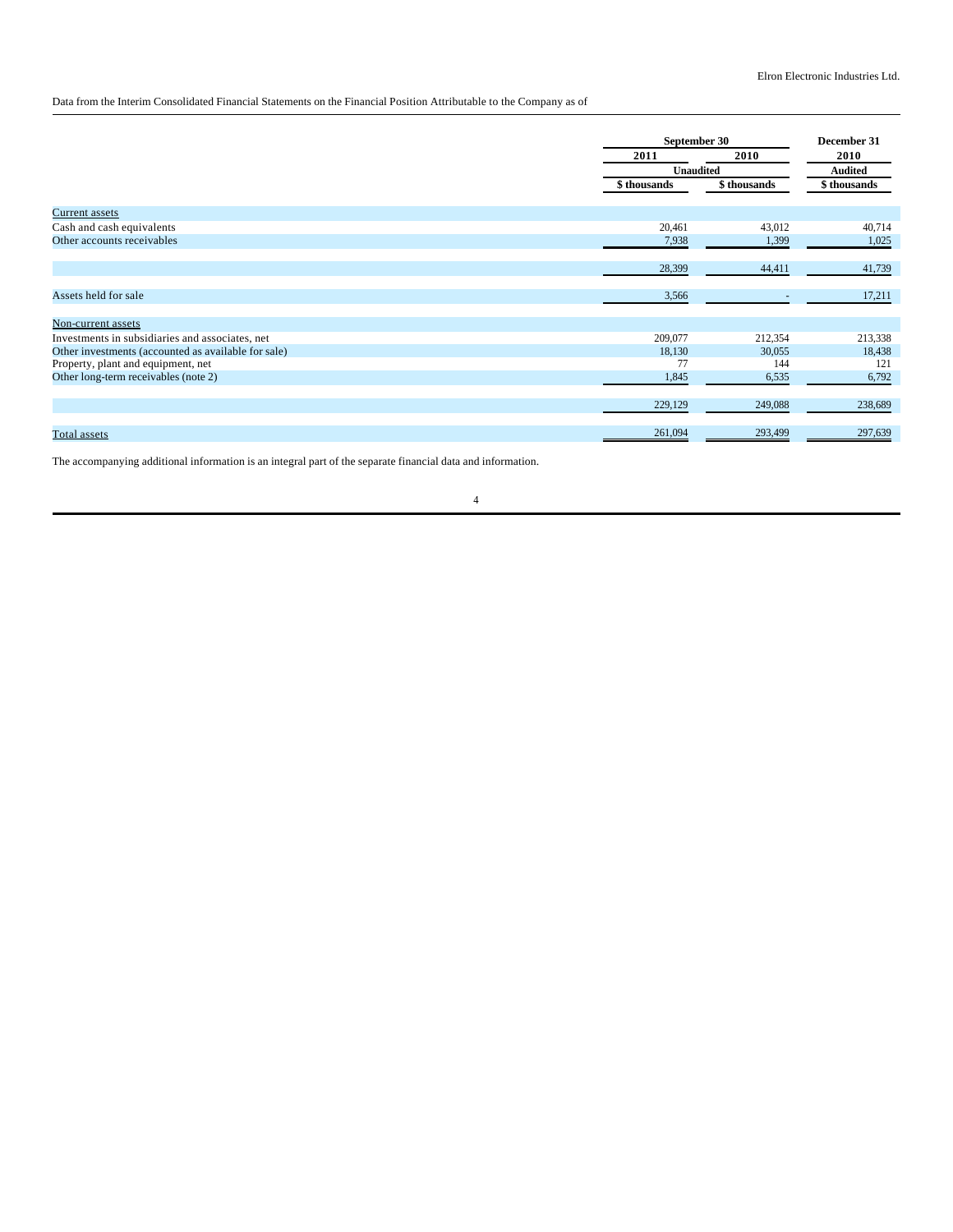## Data from the Interim Consolidated Financial Statements on the Financial Position Attributable to the Company as of

|                                                   |             | September 30     |             |  |
|---------------------------------------------------|-------------|------------------|-------------|--|
|                                                   | 2011        | 2010             | 2010        |  |
|                                                   |             | <b>Unaudited</b> |             |  |
|                                                   | \$thousands | \$thousands      | \$thousands |  |
| <b>Current liabilities</b>                        |             |                  |             |  |
| Trade payables                                    | 56          | 444              | 234         |  |
| Other accounts payables                           | 19,295      | 18,639           | 20,600      |  |
|                                                   | 19,351      | 19,083           | 20,834      |  |
| Long-term liabilities                             |             |                  |             |  |
| Capital notes (note 3)                            | 77,332      | 78,324           | 80,884      |  |
| <b>Total Liabilities</b>                          | 96,683      | 97,407           | 101,718     |  |
| Equity attributable to the Company's shareholders |             |                  |             |  |
| Issued capital                                    | 9,573       | 9,573            | 9,573       |  |
| Share premium                                     | 190,378     | 190,378          | 190,378     |  |
| Capital reserves                                  | 9,243       | 14,818           | 14,855      |  |
| Accumulated deficit                               | (44, 783)   | (18,677)         | (18, 885)   |  |
| Total equity                                      | 164,411     | 196,092          | 195,921     |  |
|                                                   | 261,094     | 293,499          | 297,639     |  |

The accompanying additional information is an integral part of the separate financial data and information.

| Arıe<br>Mientkavich                                       | <b>Bronshtein</b>                          | $\sim$<br>Yaron Elad                       |
|-----------------------------------------------------------|--------------------------------------------|--------------------------------------------|
| $\sim$<br>Board<br>of the<br>:hairman<br>Directors<br>ໍດາ | $^\circ$<br>:hiet<br><b>Executive</b><br>. | .<br>$\sim$<br>dont<br>√1с€<br>.           |
|                                                           |                                            | <sup>1</sup> Officer<br>Financial<br>:hief |

Approval date of the interim consolidated financial statements: November 9, 2011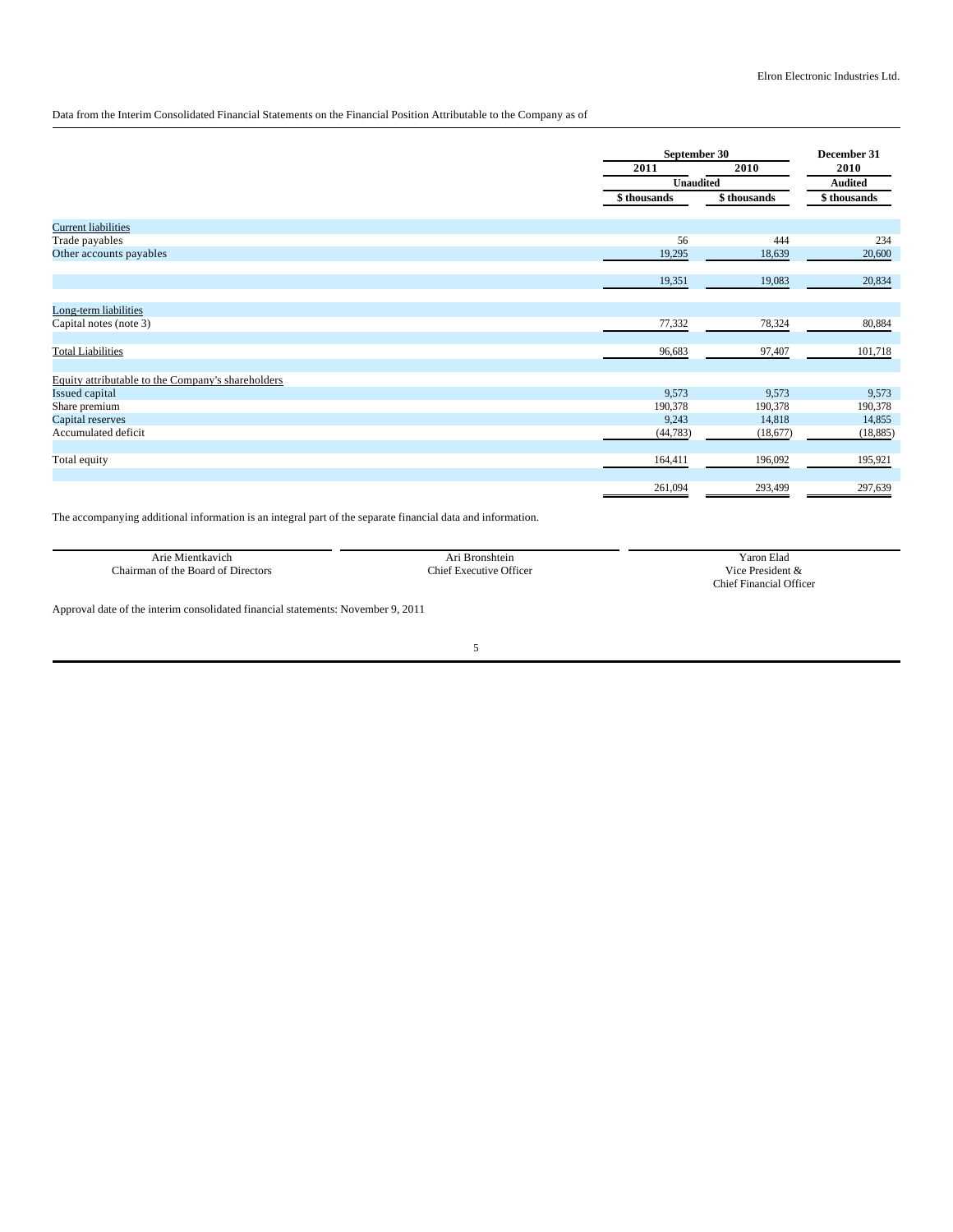## Data from the Interim Consolidated Financial Statements on the Income Attributable to the Company

|                                                                    | Nine months ended<br>September 30 |                  | Three months ended<br>September 30 |          | For the<br>vear ended<br>December 31 |
|--------------------------------------------------------------------|-----------------------------------|------------------|------------------------------------|----------|--------------------------------------|
|                                                                    | 2011                              | 2010             | 2011                               | 2010     | 2010                                 |
|                                                                    |                                   | <b>Unaudited</b> |                                    |          | <b>Audited</b>                       |
|                                                                    |                                   | \$thousands      |                                    |          | \$thousands                          |
| Income                                                             |                                   |                  |                                    |          |                                      |
| Financial income                                                   | 5,316                             | 1,153            | 8,178                              | 379      | 1,593                                |
| Cost and expenses                                                  |                                   |                  |                                    |          |                                      |
| General and administrative expenses                                | 3,080                             | 3,431            | 1,041                              | 1,285    | 5,470                                |
| Financial expenses                                                 | 82                                | 3,768            | 60                                 | 4,943    | 6,671                                |
| Other expenses (income), net                                       | 10,185                            | 441              | 1,382                              | (1,997)  | 1,191                                |
|                                                                    | 13,347                            | 7,640            | 2,483                              | 4,231    | 13,332                               |
|                                                                    | (8,031)                           | (6, 487)         | 5,695                              | (3,852)  | (11, 739)                            |
| Gain from disposal of subsidiaries and associates                  |                                   |                  |                                    |          |                                      |
| and changes in holdings, net                                       | 11,217                            | 39,450           | 9,604                              | 408      | 41,197                               |
| Company's share of income (loss) of subsidiaries<br>and associates | (29, 198)                         | 30,747           | (20, 551)                          | (1,032)  | 31,220                               |
|                                                                    |                                   |                  |                                    |          |                                      |
| Net income (loss) attributable to the Company's shareholders       | (26,012)                          | 63,710           | (5,252)                            | (4, 476) | 60,678                               |

The accompanying additional information is an integral part of the separate financial data and information.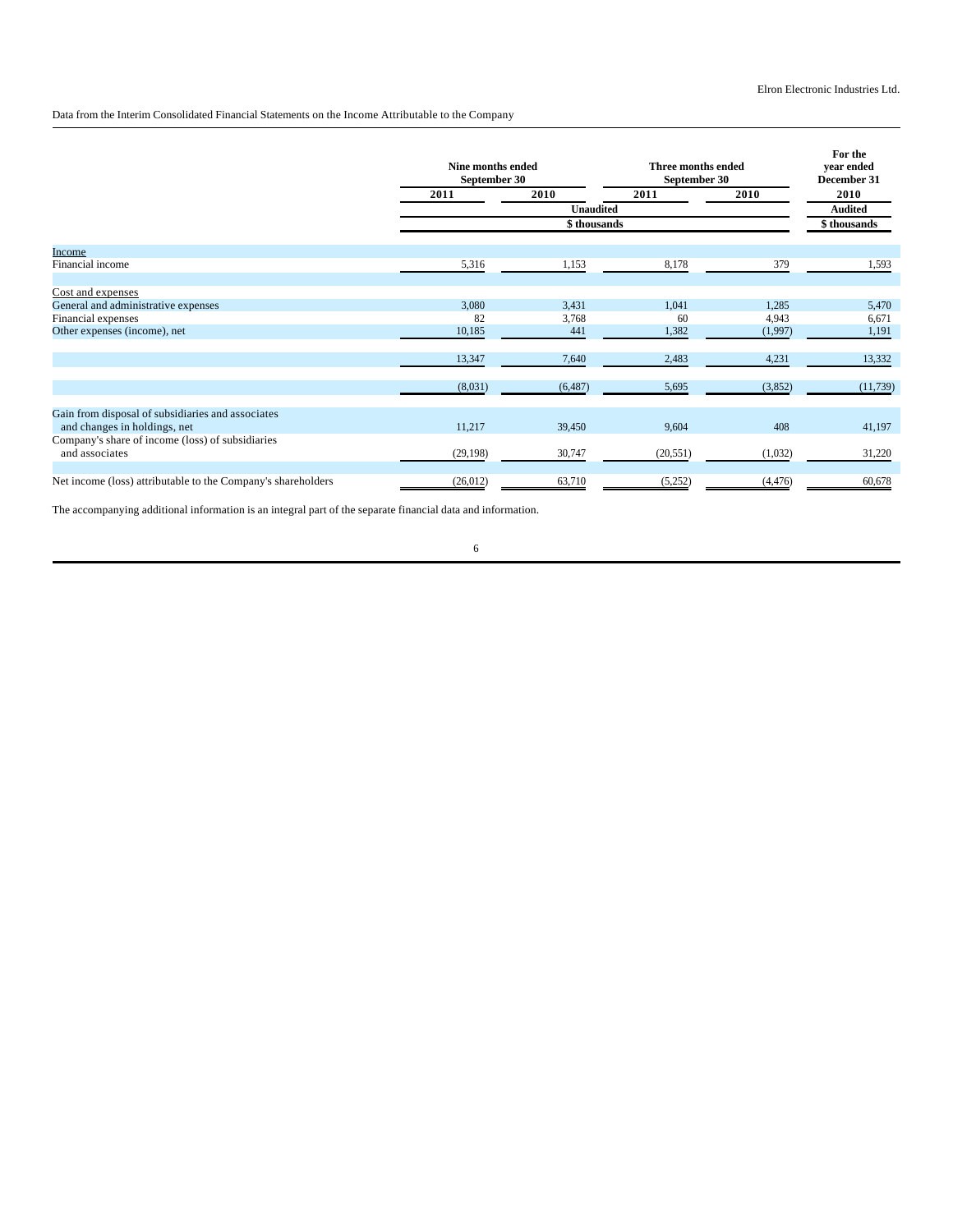Data from the Interim Consolidated Financial Statements on the Comprehensive Income Attributable to the Company

|                                                                                                                   | Nine months ended<br>September 30 |                  | Three months ended<br>September 30 |          | For the<br>vear ended<br>December 31 |  |
|-------------------------------------------------------------------------------------------------------------------|-----------------------------------|------------------|------------------------------------|----------|--------------------------------------|--|
|                                                                                                                   | 2011                              | 2010             | 2011                               | 2010     |                                      |  |
|                                                                                                                   |                                   | <b>Unaudited</b> |                                    |          | <b>Audited</b>                       |  |
|                                                                                                                   |                                   | \$thousands      |                                    |          | \$thousands                          |  |
| Net income (loss) attributable to the Company's shareholders                                                      | (26,012)                          | 63,710           | (5,252)                            | (4, 476) | 60.678                               |  |
| Other comprehensive income (loss):                                                                                |                                   |                  |                                    |          |                                      |  |
| Gain (loss) from available-for-sale financial assets                                                              | (6, 499)                          | 6,004            | (1,776)                            | 3,911    | 9.520                                |  |
| Transfer to the statement of income in respect of available for sale<br>financial assets                          | 910                               |                  |                                    |          |                                      |  |
| Foreign currency translation differences for foreign operations                                                   | 896                               | (365)            | 1,424                              | (615)    | (591)                                |  |
| Foreign currency translation differences charged to the statement of<br>income upon disposal of foreign operation | (1,200)                           |                  | (1,200)                            |          |                                      |  |
|                                                                                                                   |                                   |                  |                                    |          |                                      |  |
| Total other comprehensive income (loss) attributable to the Company's<br>shareholders                             | (5,893)                           | 5,639            | (1, 552)                           | 3,296    | 8,929                                |  |
| Other comprehensive income (loss) attributable to the Company's<br>subsidiaries and associates                    | 280                               |                  | 747                                | 62       | (507)                                |  |
|                                                                                                                   |                                   |                  |                                    |          |                                      |  |
| Total comprehensive income (loss) attributable to the Company's<br>shareholders                                   | (31,625)                          | 69,351           | (6,057)                            | (1,118)  | 69,100                               |  |

The accompanying additional information is an integral part of the separate financial data and information.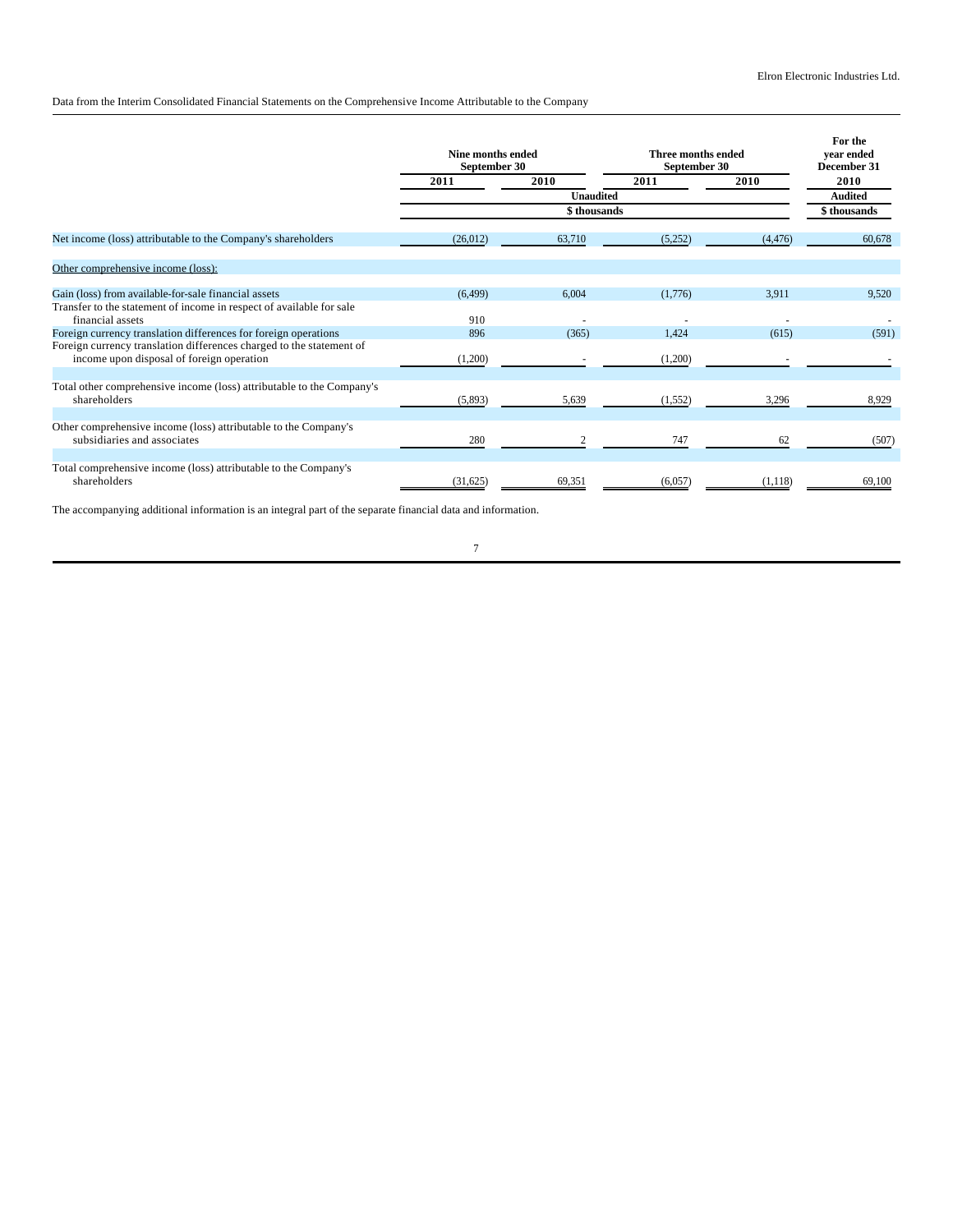Data from the Interim Consolidated Financial Statements on the Cash Flows Attributable to the Company

|                                                                                                                         | Nine months ended<br>Three months ended<br>September 30<br>September 30 |                     |                 | For the<br>vear ended<br>December 31 |                 |
|-------------------------------------------------------------------------------------------------------------------------|-------------------------------------------------------------------------|---------------------|-----------------|--------------------------------------|-----------------|
|                                                                                                                         | 2011                                                                    | 2010                | 2011            | 2010                                 | 2010            |
|                                                                                                                         |                                                                         | <b>Unaudited</b>    |                 |                                      | <b>Audited</b>  |
|                                                                                                                         |                                                                         | \$thousands         |                 |                                      | \$thousands     |
| Cash flows from operating activities                                                                                    |                                                                         |                     |                 |                                      |                 |
| Net income (loss) attributable to the Company                                                                           | (26, 012)                                                               | 63,710              | (5,252)         | (4, 476)                             | 60,678          |
| Adjustments to reconcile net income (loss) to net cash provided by (used                                                |                                                                         |                     |                 |                                      |                 |
| in) operating activities:                                                                                               |                                                                         |                     |                 |                                      |                 |
| Adjustments to the profit or loss items:                                                                                |                                                                         |                     |                 |                                      |                 |
| Company's share of loss (income) of subsidiaries and associates                                                         | 29,198                                                                  | (30,747)            | 20,551          | 1.032                                | (31,220)        |
| Depreciation                                                                                                            | 25                                                                      | 42                  | $7\phantom{.0}$ | 11                                   | 52              |
| Financial expenses (income), net                                                                                        | (639)                                                                   | (877)               | (116)           | 1.025                                | (1,006)         |
| Stock based compensation and changes in liability in respect of                                                         |                                                                         |                     |                 |                                      |                 |
| call options                                                                                                            | (36)                                                                    | 91                  |                 | $\overline{3}$                       | 92              |
| Accrued interest on loans from shareholders                                                                             |                                                                         | 742                 |                 | 751                                  | 742             |
| Impairment of investments                                                                                               | 10.602                                                                  | 2.434               | 1.378<br>3      | ÷.                                   | 3.189           |
| Gain (loss) from sale of property and equipment<br>Gain from sale of investments in available for sale financial assets | (3)<br>(415)                                                            | (3)<br>$\mathbf{r}$ | L.              | L,                                   | (7)<br>$\omega$ |
| Gain from disposal of subsidiaries and associates and changes in                                                        |                                                                         |                     |                 |                                      |                 |
| holdings, net                                                                                                           | (11,217)                                                                | (39, 450)           | (9,604)         | (408)                                | (41, 197)       |
| Other                                                                                                                   | (94)                                                                    | (105)               | 310             | (1,709)                              | (584)           |
|                                                                                                                         |                                                                         |                     |                 |                                      |                 |
|                                                                                                                         | 27,421                                                                  | (67, 873)           | 12,529          | 705                                  | (69, 939)       |
| Changes in assets and liabilities of the Company:                                                                       |                                                                         |                     |                 |                                      |                 |
| Decrease (increase) in accounts receivables                                                                             | (184)                                                                   | 150                 | 106             | (16)                                 | 673             |
| Increase in other long term receivables                                                                                 | (195)                                                                   | (307)               | (94)            | (52)                                 | (355)           |
| Increase (decrease) in trade payables                                                                                   | (178)                                                                   | 288                 | (100)           | 309                                  | 78              |
| Increase (decrease) in other capital notes                                                                              | (3,552)                                                                 | 2,283               | (6, 725)        | 4,245                                | 4,843           |
| Increase (decrease) in other accounts payables                                                                          | (1,269)                                                                 | 14,949              | (1,596)         | 15,482                               | 16,909          |
|                                                                                                                         | (5,378)                                                                 | 17,363              | (8, 409)        | 19,968                               | 22,148          |
| Cash paid and received during the period for:                                                                           |                                                                         |                     |                 |                                      |                 |
| Interest paid                                                                                                           |                                                                         | (1,565)             |                 | (1,315)                              | (1,565)         |
| Interest received                                                                                                       | 639                                                                     | 2,442               | 116             | 290                                  | 2,571           |
|                                                                                                                         | 639                                                                     | 877                 | 116             | (1,025)                              | 1,006           |
|                                                                                                                         |                                                                         |                     |                 |                                      |                 |
| Net cash provided by (used in) operating activities of the Company                                                      | (3, 330)                                                                | 14,077              | (1,016)         | 15,172                               | 13,893          |

The accompanying additional information is an integral part of the separate financial data and information.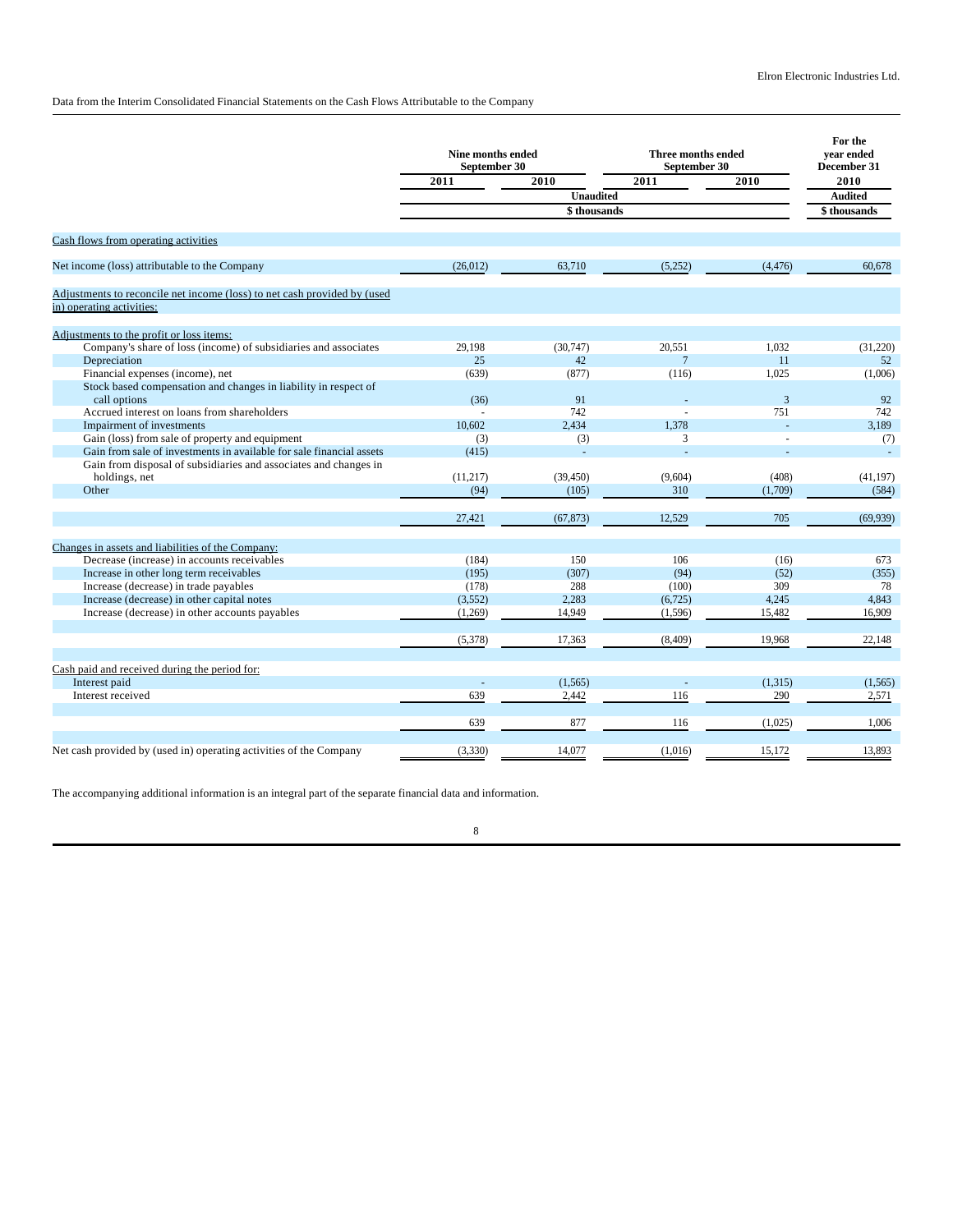Data from the Interim Consolidated Financial Statements on the Cash Flows Attributable to the Company (Cont.)

|                                                           | Nine months ended<br>September 30 |                  | Three months ended<br>September 30 |           | For the<br>vear ended<br>December 31 |
|-----------------------------------------------------------|-----------------------------------|------------------|------------------------------------|-----------|--------------------------------------|
|                                                           | 2011                              | 2010             | 2011                               | 2010      | 2010                                 |
|                                                           |                                   | <b>Unaudited</b> |                                    |           | <b>Audited</b>                       |
|                                                           |                                   | \$thousands      |                                    |           | \$thousands                          |
| Cash flows from investment activities                     |                                   |                  |                                    |           |                                      |
| Purchase of property and equipment                        | (4)                               | (3)              | (1)                                | (3)       | (4)                                  |
| Investment in associates and subsidiaries                 | (22, 289)                         | (13, 814)        | (6,103)                            | (2,926)   | (16, 110)                            |
| Proceeds from sale of property and equipment              | 26                                | 33               | 14                                 |           | 51                                   |
| Proceeds from sale of associates and subsidiaries         | 5,043                             | 17,533           | 43                                 | 480       | 17,564                               |
| Proceeds from sale of available for sale financial assets | 1.301                             |                  |                                    |           |                                      |
| Loans to subsidiary                                       | (1,000)                           | (6,000)          |                                    |           | (6,000)                              |
| Repayment of loans by subsidiary                          |                                   | 17,500           |                                    |           | 17,500                               |
| Net cash provided by (used in) investment activities      | (16, 923)                         | 15,249           | (6,047)                            | (2, 449)  | 13,001                               |
| Cash flows from financing activities                      |                                   |                  |                                    |           |                                      |
| Repayment of loans to banks                               |                                   | (30,000)         |                                    | (26,500)  | (30,000)                             |
| Repayment of loans to shareholders                        |                                   | (16,279)         |                                    | (16,279)  | (16,279)                             |
| Proceeds from exercise of options                         |                                   | 50               |                                    | 50        | 50                                   |
| Award paid to CEO by controlling interests                |                                   |                  |                                    |           | 134                                  |
| Net cash used in financing activities                     |                                   | (46, 229)        |                                    | (42, 729) | (46,095)                             |
| Decrease in cash and cash equivalents                     | (20, 253)                         | (16,903)         | (7,063)                            | (30,006)  | (19,201)                             |
| Cash and cash equivalents as of beginning of the period   | 40,714                            | 59,915           | 27,524                             | 73,018    | 59,915                               |
| Cash and cash equivalents as of end of the period         | 20,461                            | 43,012           | 20,461                             | 43,012    | 40,714                               |

The accompanying additional information is an integral part of the separate financial data and information.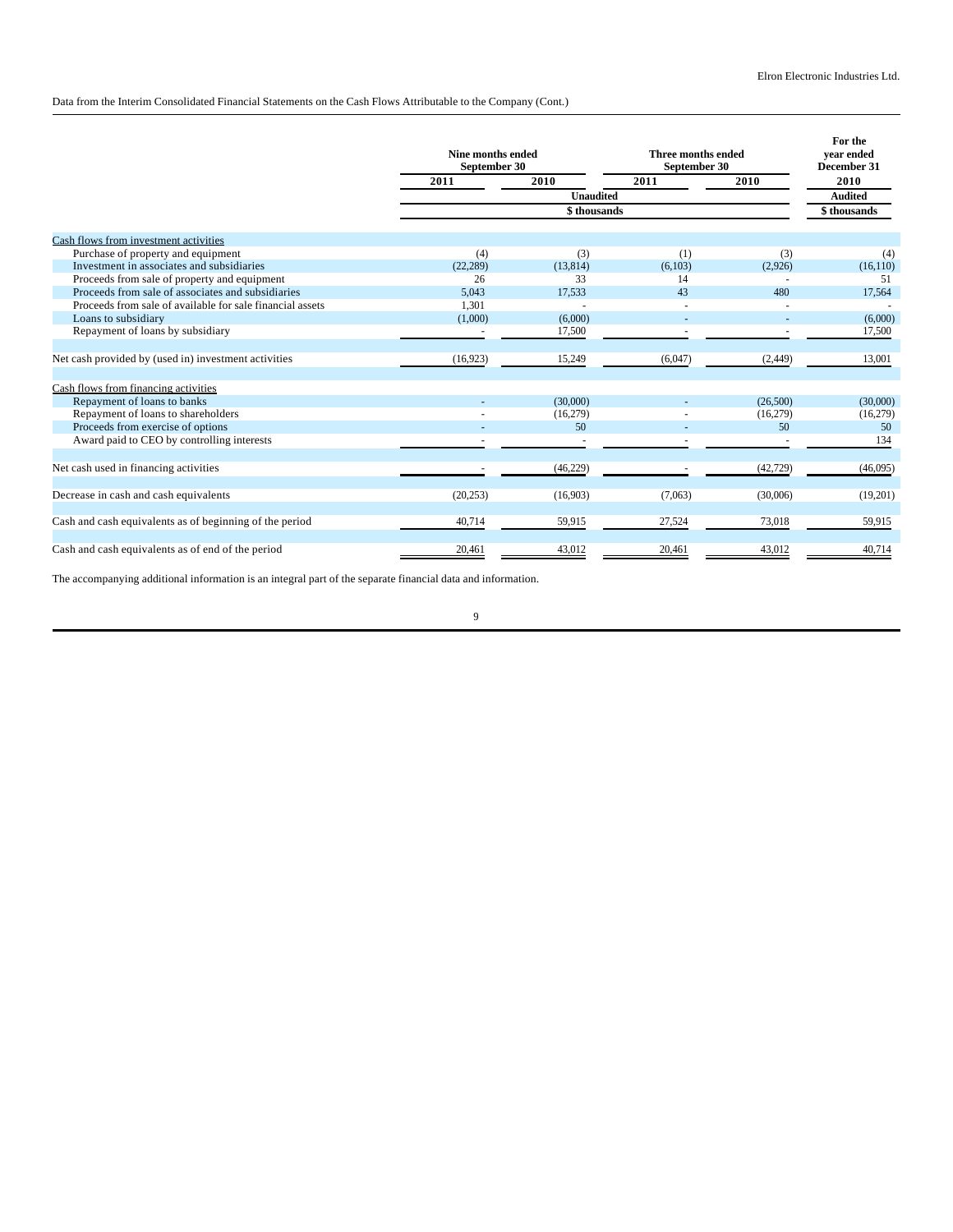## **ADDITIONAL INFORMATION**

## **U.S.D in thousands**

## 1. General

The accompanying condensed separate financial data as of September 30, 2011 and for the nine and three months then ended, have been prepared in accordance with Regulation 38D of the Israel Securities Regulations (Periodic and Immediate Reports) - 1970. The accompanying separate financial data should be read in conjunction with the Company's consolidated financial statements for 2010 and the Company's interim consolidated financial statements and accompanying notes.

# 2. Other long term receivables

Other long term receivables include a loan granted by the Company to its subsidiary, RDC Rafael Development Corporation Ltd. ("RDC") in the amount of \$ 1,011. For further details concerning the loans granted by the Company to RDC, see Note 3D to the Company's interim consolidated financial statements.

### 3. Capital notes

Capital notes include liabilities towards Elbit Ltd. ("Elbit") which is a fully owned subsidiary of Elron. Such liabilities include non-interest bearing and unlinked NIS capital notes.

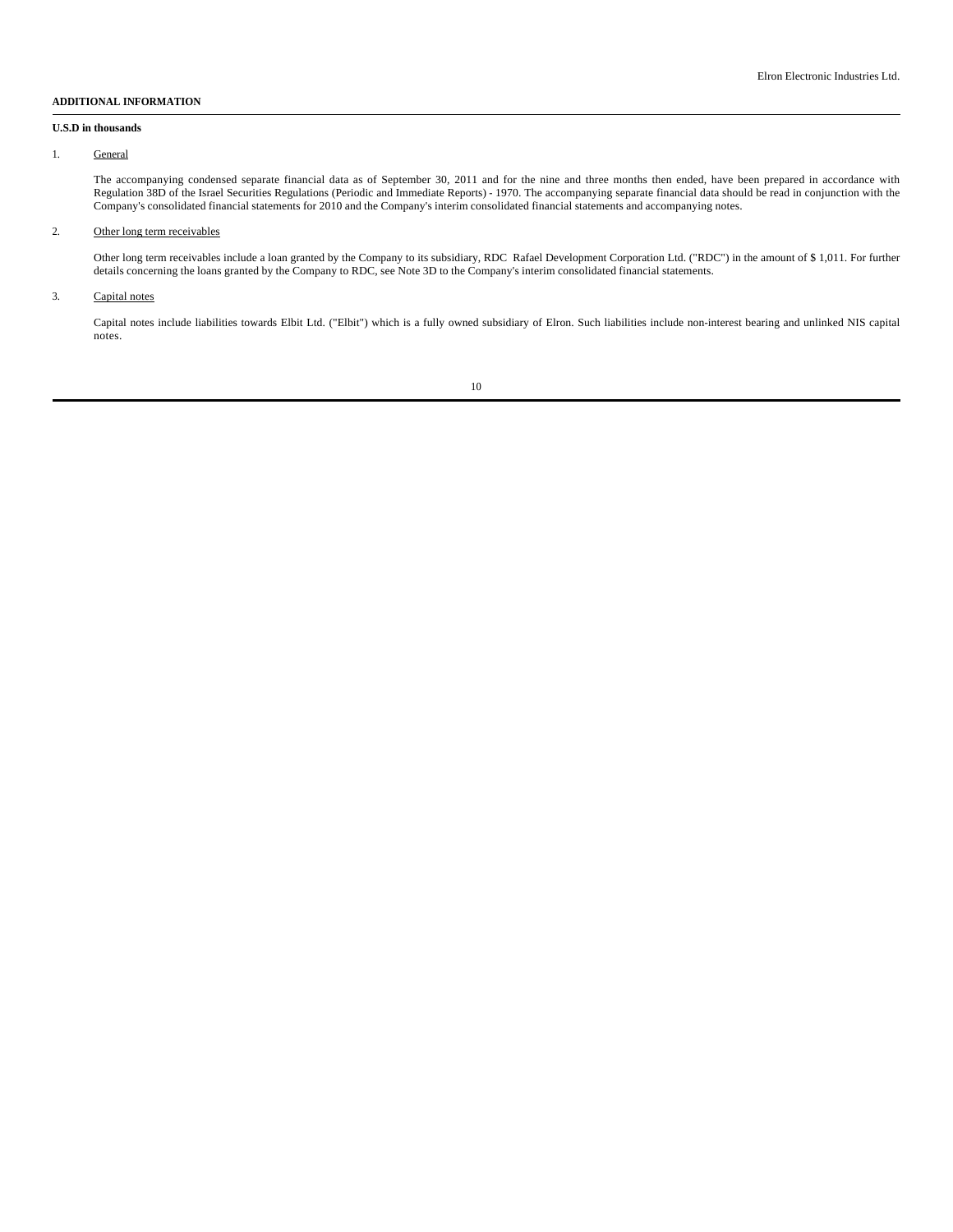**Elron Electronic Industries Ltd.**

## **Part IV**

**English Translation of Quarterly Report regarding the Effectiveness of the Internal Control over Financial Reporting and Disclosure pursuant to Regulation 38C:**

**As of September 30, 2011**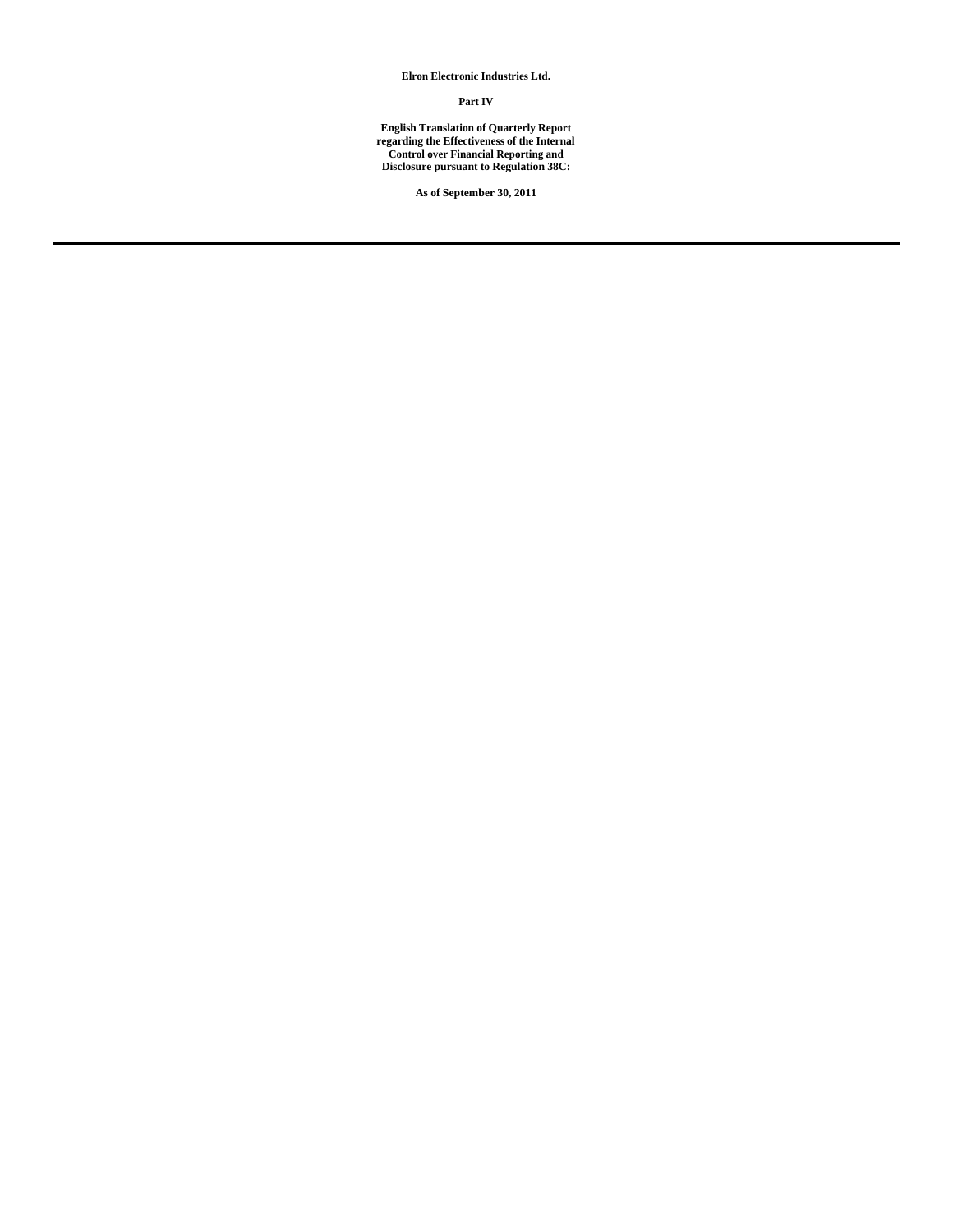**Attached hereby is a quarterly report regarding the effectiveness of internal control over financial reporting and disclosure, pursuant to Regulation 38C of the Israel Securities Regulations (Periodic and Immediate Reports), 5730-1970:**

#### **Quarterly report regarding the effectiveness of the internal control over financial reporting and disclosure, pursuant to Regulation 38C(a):**

Management, under the supervision of the board of directors of Elron Electronic Industries Ltd. (the "**Corporation**"), is responsible for establishing and maintaining adequate internal controls over the financial reporting and disclosure in the Corporation. In this regard, the members of management are:

1. Mr. Ari Bronshtein, CEO;

#### 2. Mr. Yaron Elad, CFO.

The Corporation's internal control over financial reporting and disclosure is a process designed by, or under the supervision of, the Corporation's principal executive and principal financial officer, or persons performing similar functions, to provide reasonable assurance regarding the reliability of financial reporting and the preparation of financial statements in accordance with the provisions of the law, and to ensure that the information that the Corporation is required to disclose in its reports according to the provisions of the law is recorded, processed, summarized and reported in a timely manner, in the format prescribed by law.

The internal control includes, *inter alia*, controls and procedures which were designed to ensure that information which the Corporation is required to disclose as aforesaid, is recorded and made available to the Corporation's management, including the principal executive officer and principal financial officer, or persons performing similar functions, as necessary to permit the timely adoption of resolutions pertaining to disclosure requirements.

Because of its inherent limitations, internal control over financial reporting and disclosure is not intended to provide absolute assurance regarding prevention or detection of misstatements or omissions.

In the quarterly report on the effectiveness of the internal control over financial reporting and disclosure which was attached to the quarterly report for the period ended June 30, 2011 (the "**Last Quarterly Report Regarding the Internal Control**"), the internal control was deemed effective.

Up until the reported date, no event or matter was brought to the attention of management or the board of directors which would change the assessment of the effectiveness of the internal control, as set forth in the Last Quarterly Report Regarding the Internal Control.

As of the reported date, based on the Last Quarterly Report Regarding the Internal Control, and based on information which was brought to the attention of management and the board of directors as aforesaid, the internal control is effective.

 $\overline{2}$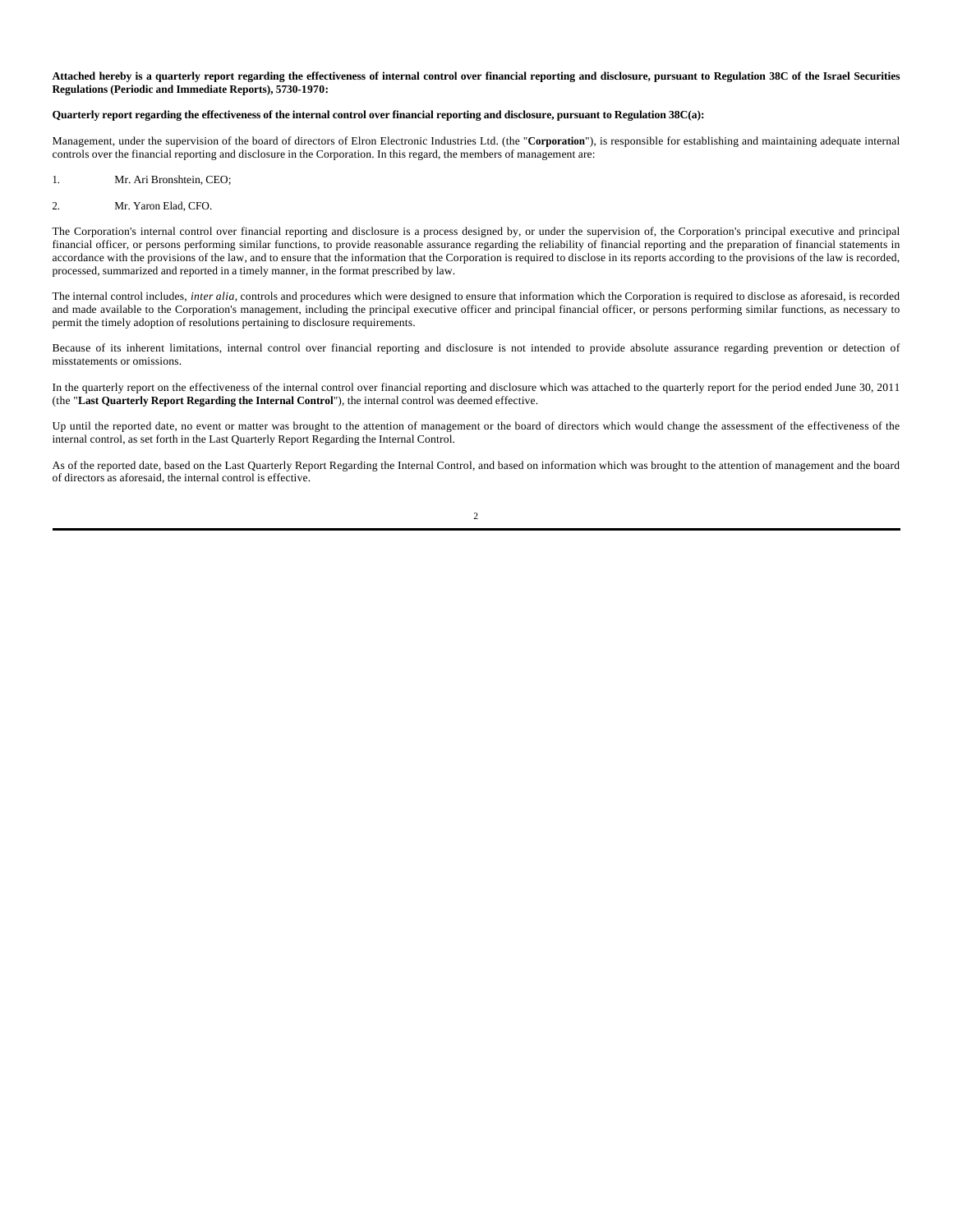### **Managers' Declaration**

#### Declaration of the Chief Executive Officer

I, Ari Bronshtein, declare that:

- (1) I have examined the quarterly report of Elron Electronic Industries Ltd. (the "**Corporation**") for the third quarter of 2011 (the "**Reports**");
- (2) Based on my knowledge, the Reports do not contain any untrue statement of a material fact or omit to state a material fact necessary to make the statements made, in light of the circumstances under which such statements were made, not misleading with respect to the period covered by the Reports;
- (3) Based on my knowledge, the financial statements and other financial information included in the Reports, fairly present, in all material respects, the financial condition, results of operations and cash flows of the Corporation, as of, and for the periods presented in the Reports;
- (4) I have disclosed to the Corporation's auditors, board of directors and audit committee of the Corporation's board of directors, based on my most recent assessment of internal control over financial reporting and disclosure:
	- (a) All significant deficiencies and material weaknesses in the design or operation of internal control over financial reporting and disclosure, insofar as the same refers to the financial statements and other financial information which is included in the Reports, which are reasonably likely to adversely affect the Corporation's ability to record, process, summarize or report financial information in a manner which may cast doubt on the reliability of the financial reporting and preparation of the financial statements in accordance with the provisions of the law; and –
	- (b) Any fraud, whether or not material, which involves the principal executive officer, a direct subordinate of the principal executive officer, or other employees who have a significant role in the internal control over financial reporting and disclosure.
- (5) I, alone or together with others in the Corporation, have:
	- (a) Designed such controls and procedures, or caused such controls and procedures to be designed and maintained under my supervision, to ensure that material information relating to the Corporation, including its consolidated subsidiaries as defined in the Israel Securities Law (Annual Financial Statements), 5770-2010, is made known to me by others within the Corporation and the consolidated subsidiaries, particularly during the period in which the Reports are being prepared; and –
	- (b) Designed such controls and procedures, or caused such controls and procedures to be designed and maintained under my supervision, to reasonably ensure the reliability of the financial reporting and preparation of the financial statements in accordance with the provisions of the law, including in accordance with GAAP;
	- (c) No event or matter was brought to my attention during the period between the date of the last report (quarterly or periodic, as relevant) and the date of this report, which would change the conclusion of the board of directors and management regarding the effectiveness of the internal control over financial reporting and disclosure of the Corporation.

Nothing in the aforesaid derogates from my responsibility or the responsibility of any other person, pursuant to any law.

November 9, 2011

Ari Bronshtein, CEO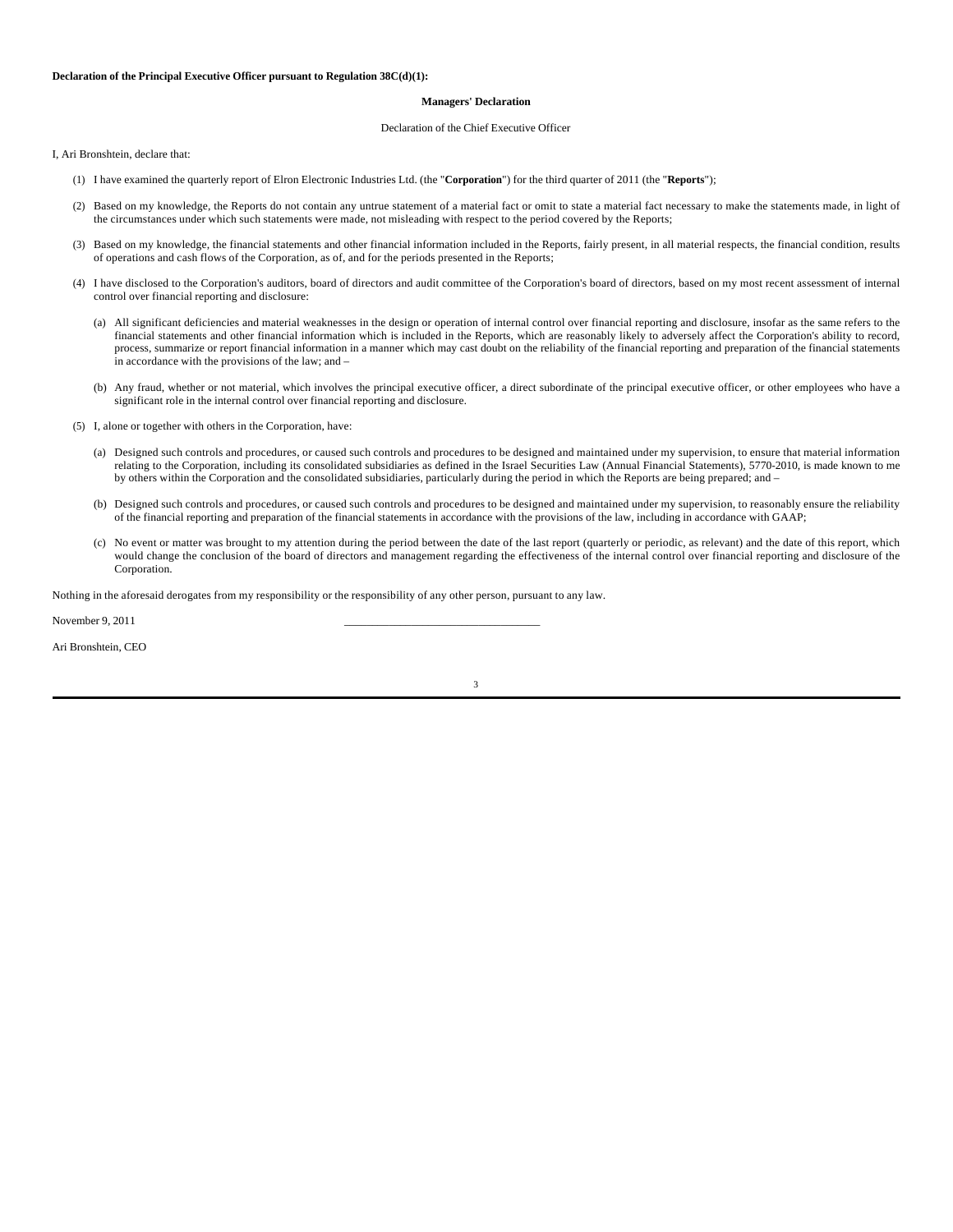#### **Managers' Declaration**

#### Declaration of Principal Financial Officer

I, Yaron Elad, declare that:

- (1) I have examined the interim financial statements and other financial information which is included in the interim reports of Elron Electronic Industries Ltd. (the "**Corporation**") for the third quarter of 2011 (the "**Reports**" or the "**Interim Reports**");
- (2) Based on my knowledge, the interim financial statements and other financial information which is included in the Interim Reports do not contain any untrue statement of a material fact or omit to state a material fact necessary to make the statements made, in light of the circumstances under which such statements were made, not misleading with respect to the period covered by the Reports;
- (3) Based on my knowledge, the interim financial statements and other financial information included in the Interim Reports fairly present, in all material respects, the financial condition, results of operations and cash flows of the Corporation, as of, and for the periods presented in the Reports;
- (4) I have disclosed to the Corporation's auditor, board of directors and the audit committee of the Corporation's board of directors, based on my most recent assessment of internal control over financial reporting and disclosure:
	- (a) All significant deficiencies and material weaknesses in the design or operation of internal control over financial reporting and disclosure, insofar as the same refers to the interim financial statements and other financial information which is included in the Interim Reports, which are reasonably likely to adversely affect the Corporation's ability to record, process, summarize or report financial information in a manner which may cast doubt on the reliability of the financial reporting and preparation of the financial statements in accordance with the provisions of the law; and –
	- (b) Any fraud, whether or not material, which involves the principal executive officer, a direct subordinate of the principal executive officer, or other employees who have a significant role in the internal control over the financial reporting and disclosure.
- (5) I, alone or together with others in the Corporation, have:
	- (a) Designed controls and procedures, or caused such controls and procedures to be designed and maintained under our supervision, to ensure that material information relating to the Corporation, including its consolidated subsidiaries as defined in the Israel Securities Law (Annual Financial Statements), 5770-2010, is made known to me by others in the Corporation and the consolidated subsidiaries, particularly during the period in which the Reports are being prepared; and –
	- (b) Designed such controls and procedures, or caused such controls and procedures to be designed and maintained under my supervision, to reasonably ensure the reliability of the financial reporting and preparation of the financial statements in accordance with the provisions of the law, including in accordance with GAAP;
	- (c) No event or matter was brought to my attention during the period between the date of the last report (quarterly or periodic, as relevant) and the date of this report, relating to the interim financial statements and other financial information included in the Interim Reports, which would change, in my assessment, the conclusion of the board of directors and management regarding the effectiveness of the internal control over financial reporting and disclosure of the Corporation.

Nothing in the aforesaid derogates from my responsibility or the responsibility of any other person, pursuant to any law.

November 9, 2011

Yaron Elad, CFO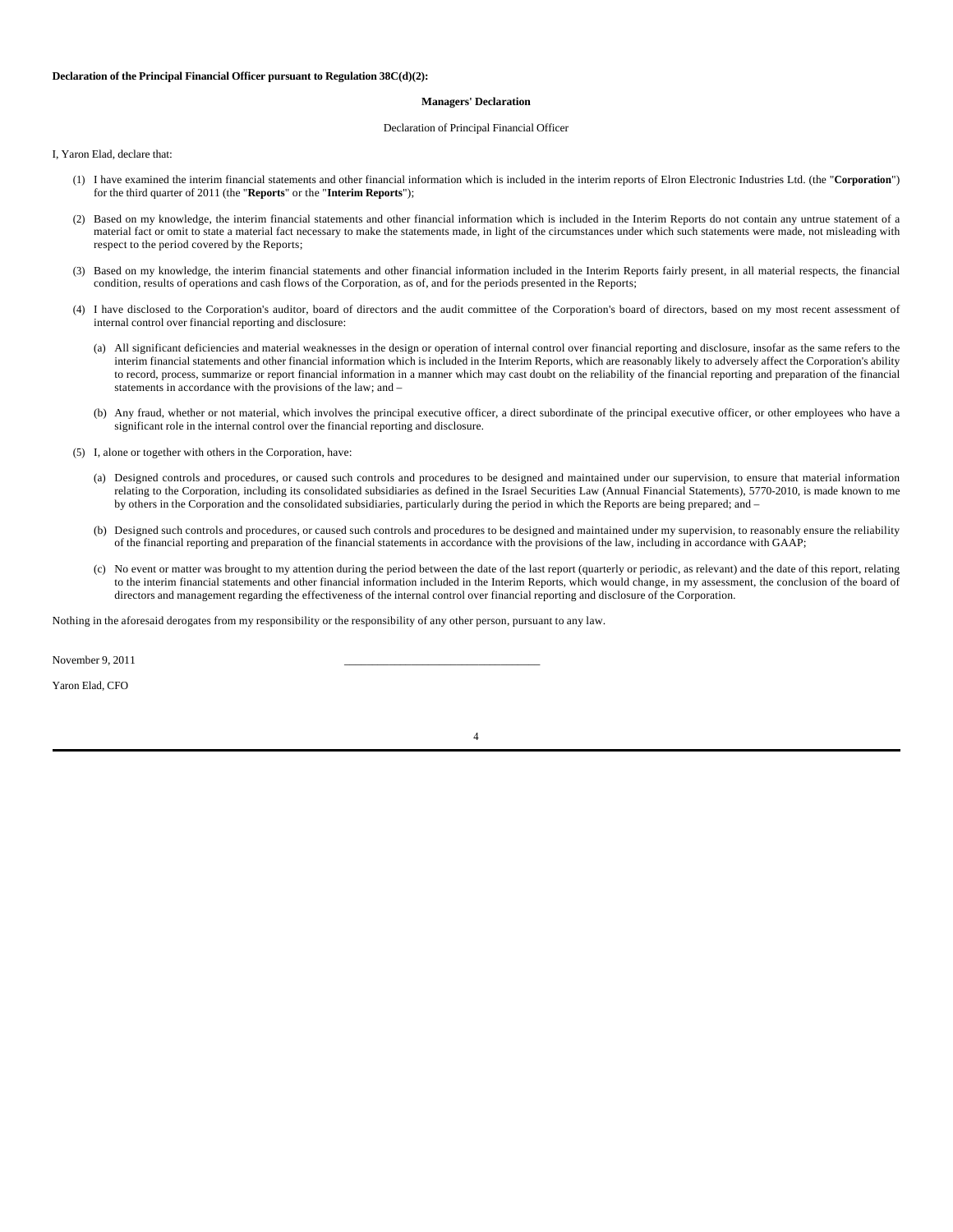# **Liabilities report of the Company by repayment date**

Section 36a to the Israel Securities Law (1968)

### Report as of September 30, 2011

Following are the liabilities of the Company by repayment date:

The following data are presented in NIS and were translated from USD to NIS using the exchange rate as of September 30, 2011 (1 USD = 3.712 NIS)

A. Debentures issued to the public by the reporting Entity and held by the public, excluding debentures held by the Company's parent ,controlling shareholder, companies controlled by one of the parties mentioned above or by companies controlled by the company - based on separate financial data of the Entity ("Solo" reports) (NIS in thousands)

|                           |                            | <b>Principle repayment</b> |      |            |       |                                                     |
|---------------------------|----------------------------|----------------------------|------|------------|-------|-----------------------------------------------------|
|                           | <b>NIS</b><br>(CPI linked) | <b>NIS</b><br>(Not linked) | Euro | USD        | Other | payments<br><i>(excluding)</i><br>deduction of tax) |
| First year                |                            |                            |      |            |       |                                                     |
| Second year               |                            |                            |      |            |       |                                                     |
| Third year                |                            |                            |      | $^{\circ}$ |       |                                                     |
| Fourth Year               |                            |                            |      |            |       |                                                     |
| Fifth year and thereafter |                            |                            |      |            |       |                                                     |
| Total                     |                            |                            |      |            |       |                                                     |

B. Private debentures and non-bank credit, excluding debentures or credit granted by the Comapny's parent, controlling shareholder, companies controlled by one of the parties mentioned above or by companies controlled by the company - based on separate financial data of the Entity ("Solo" reports) (NIS in thousands)

|                           |                            | <b>Principle repayment</b> |      |            |       |                                                     |
|---------------------------|----------------------------|----------------------------|------|------------|-------|-----------------------------------------------------|
|                           | <b>NIS</b><br>(CPI linked) | <b>NIS</b><br>(Not linked) | Euro | <b>USD</b> | Other | payments<br><i>(excluding)</i><br>deduction of tax) |
| First year                |                            |                            |      |            |       |                                                     |
| Second year               |                            |                            |      |            |       |                                                     |
| Third year                |                            |                            |      |            |       |                                                     |
| Fourth Year               |                            |                            |      |            |       |                                                     |
| Fifth year and thereafter |                            |                            |      |            |       |                                                     |
| Total                     |                            |                            |      |            |       | $\Omega$                                            |

C. Bank credit from Israeli banks - based on separate financial data of the Entity ("Solo" reports) (NIS in thousands)

|                           |                            | <b>Principle repayment</b> |      |            |       |                                                     |
|---------------------------|----------------------------|----------------------------|------|------------|-------|-----------------------------------------------------|
|                           | <b>NIS</b><br>(CPI linked) | <b>NIS</b><br>(Not linked) | Euro | <b>USD</b> | Other | payments<br><i>(excluding)</i><br>deduction of tax) |
| First year                |                            |                            |      |            |       |                                                     |
| Second year               |                            |                            |      |            |       |                                                     |
| Third year                |                            |                            |      |            |       |                                                     |
| Fourth Year               |                            |                            |      |            |       |                                                     |
| Fifth year and thereafter |                            |                            |      |            |       |                                                     |
| Total                     |                            |                            |      |            |       |                                                     |

D. Bank credit from non-Israeli banks - based on separate financial data of the Entity ("Solo" reports) (NIS in thousands)

|                           |                            | <b>Principle repayment</b> |      |            |       |                                                     |
|---------------------------|----------------------------|----------------------------|------|------------|-------|-----------------------------------------------------|
|                           | <b>NIS</b><br>(CPI linked) | <b>NIS</b><br>(Not linked) | Euro | <b>USD</b> | Other | payments<br><i>(excluding)</i><br>deduction of tax) |
| First year                |                            |                            |      |            |       |                                                     |
| Second year               |                            |                            |      |            |       |                                                     |
| Third year                |                            |                            |      |            |       |                                                     |
| Fourth Year               |                            |                            |      |            |       |                                                     |
| Fifth year and thereafter |                            |                            |      |            |       |                                                     |
| Total                     |                            |                            |      |            |       |                                                     |

E. Summary of tables A-D, totals of: bank credit, non-bank credit and debentures - based on separate financial data of the Entity ("Solo" reports) (NIS in thousands)

|                           |                            | <b>Principle repayment</b> |      |            |       |                                                     |
|---------------------------|----------------------------|----------------------------|------|------------|-------|-----------------------------------------------------|
|                           | <b>NIS</b><br>(CPI linked) | <b>NIS</b><br>(Not linked) | Euro | <b>USD</b> | Other | payments<br><i>(excluding)</i><br>deduction of tax) |
| First year                |                            |                            |      |            |       |                                                     |
| Second year               |                            |                            |      |            |       | $^{\circ}$                                          |
| Third year                |                            |                            |      |            |       |                                                     |
| Fourth Year               |                            |                            |      |            |       | $^{(1)}$                                            |
| Fifth year and thereafter |                            |                            |      |            |       |                                                     |
| Total                     |                            |                            |      |            |       | $\Omega$                                            |